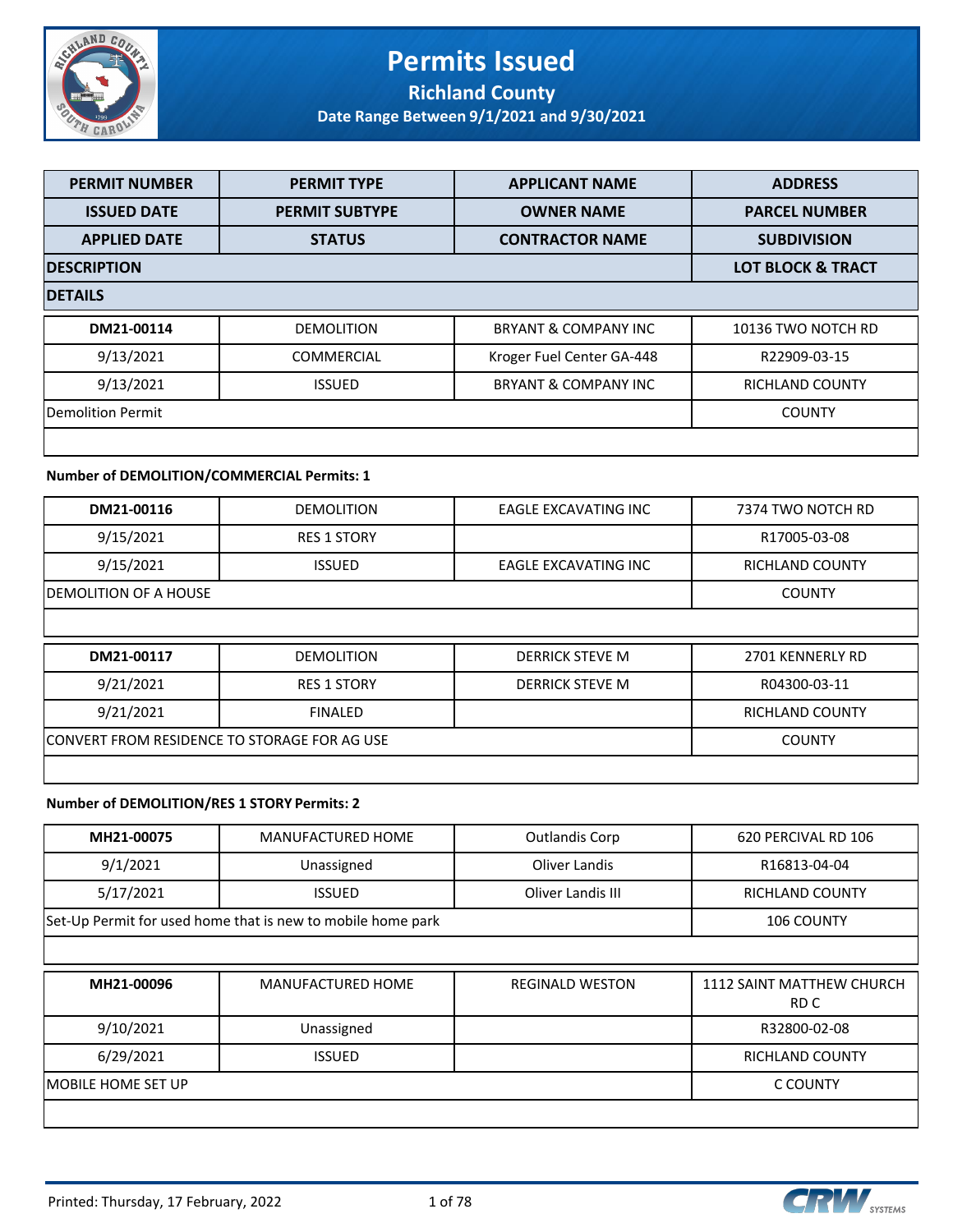

#### **Richland County**

| MH21-00114               | MANUFACTURED HOME                                               | Shearn Robinson Mitchell             | 245 WADE KELLY RD                     |
|--------------------------|-----------------------------------------------------------------|--------------------------------------|---------------------------------------|
| 9/10/2021                | Unassigned                                                      | Shearn Robinson Mitchell             | R20600-09-08                          |
| 8/7/2021                 | <b>FINALED</b>                                                  | <b>Elite Builders and Movers LLC</b> | RICHLAND COUNTY                       |
|                          | Permit to setup mobile home at 245 Wade Kelly Rd. Blyth         |                                      | <b>COUNTY</b>                         |
|                          | Mobile home moved from 254 Wade Kelly Rd. to 245 Wade Kelly Rd. |                                      |                                       |
| MH21-00129               | MANUFACTURED HOME                                               | PALMETTO PALMS                       | 9401 WILSON BLVD 157                  |
| 9/22/2021                | Unassigned                                                      | YES COMPANIES KEY LLC                | R14700-03-18                          |
| 8/25/2021                | <b>FINALED</b>                                                  | PALMETTO PALMS                       | RICHLAND COUNTY                       |
| Mobile Home Set up       |                                                                 |                                      | <b>157 COUNTY</b>                     |
| 0                        |                                                                 |                                      |                                       |
| MH21-00131               | MANUFACTURED HOME                                               | <b>HARRISON PRESTON M</b>            | 1041 BLYTHEWOOD RD                    |
| 9/23/2021                | Unassigned                                                      | <b>HARRISON PRESTON M</b>            | R12600-03-12                          |
| 8/30/2021                | <b>FINALED</b>                                                  |                                      | RICHLAND COUNTY                       |
| <b>MOBILE HOME SETUP</b> |                                                                 |                                      | <b>COUNTY</b>                         |
|                          |                                                                 |                                      |                                       |
| MH21-00132               | MANUFACTURED HOME                                               | <b>ADAM HUNEAU</b>                   | 1032 MOUNT VERNON CHURCH<br><b>RD</b> |
| 9/2/2021                 | Unassigned                                                      |                                      | R01600-10-28                          |
| 9/1/2021                 | <b>FINALED</b>                                                  |                                      | RICHLAND COUNTY                       |
| MOBILE HOME SET UP       |                                                                 |                                      | <b>COUNTY</b>                         |
|                          |                                                                 |                                      |                                       |
| MH21-00133               | MANUFACTURED HOME                                               | <b>MARCUS BARNERS</b>                | 156 SAM DUBARD RD                     |
| 9/3/2021                 | Unassigned                                                      |                                      | R10000-02-46                          |
| 9/1/2021                 | <b>FINALED</b>                                                  |                                      | RICHLAND COUNTY                       |
| MOBILE HOME SET UP       |                                                                 |                                      | <b>COUNTY</b>                         |
|                          |                                                                 |                                      |                                       |
|                          |                                                                 |                                      |                                       |
| MH21-00134               | MANUFACTURED HOME                                               | <b>CHARLEE BATES</b>                 | 9 HEYWARD BROCKINGTON CT              |
| 9/7/2021                 | Unassigned                                                      |                                      | R09706-01-08                          |
| 9/3/2021                 | <b>ISSUED</b>                                                   |                                      | RICHLAND COUNTY                       |
| NEW MOBILE HOME SETUP    |                                                                 |                                      | <b>COUNTY</b>                         |

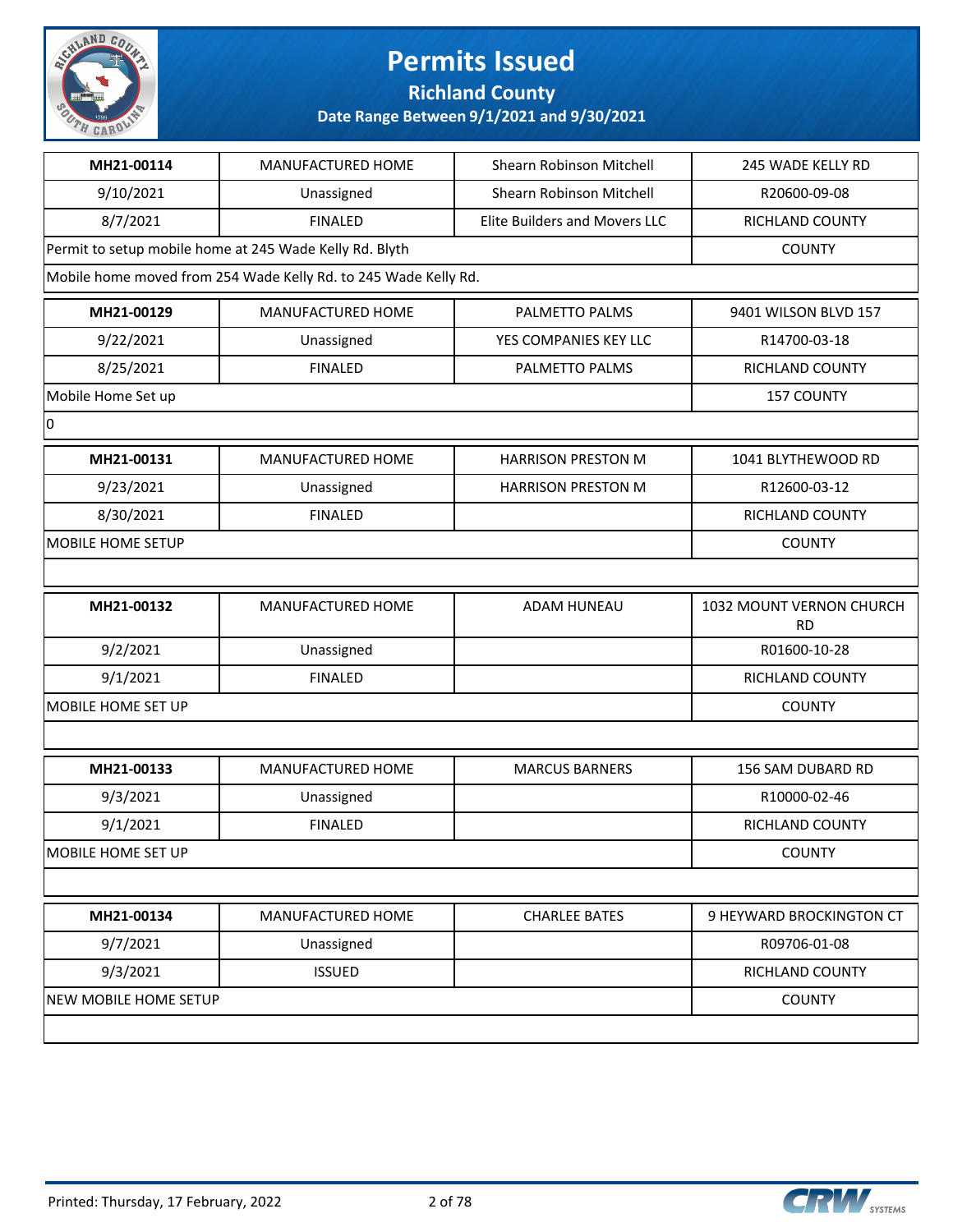

**Richland County**

| MH21-00135            | MANUFACTURED HOME | <b>TONY SPARROW</b>      | 427 HOUSE RD             |
|-----------------------|-------------------|--------------------------|--------------------------|
| 9/7/2021              | Unassigned        |                          | R37000-06-09             |
| 9/7/2021              | <b>FINALED</b>    |                          | RICHLAND COUNTY          |
| MOBILE HOME SET UP    |                   |                          | <b>COUNTY</b>            |
|                       |                   |                          |                          |
| MH21-00136            | MANUFACTURED HOME | <b>GRAY WESLEY E</b>     | 9531 GARNERS FERRY RD 1  |
| 9/9/2021              | Unassigned        |                          | R24700-08-45             |
| 9/9/2021              | <b>FINALED</b>    |                          | RICHLAND COUNTY          |
| MOBILE HOME SETUP     |                   |                          | 1 COUNTY                 |
|                       |                   |                          |                          |
| MH21-00137            | MANUFACTURED HOME | <b>TAYLOR RHONDA MAE</b> | 148 WYNETTE WAY          |
| 9/10/2021             | Unassigned        | <b>TAYLOR RHONDA MAE</b> | R22914-05-13             |
| 9/10/2021             | <b>ISSUED</b>     |                          | RICHLAND COUNTY          |
| NEW MOBILE HOME SETUP |                   |                          | <b>COUNTY</b>            |
|                       |                   |                          |                          |
| MH21-00138            | MANUFACTURED HOME | <b>AHRS LLC</b>          | 108 SANDY HAVEN DR 38    |
| 9/28/2021             | Unassigned        |                          | R25807-02-12             |
| 9/13/2021             | <b>ISSUED</b>     |                          | RICHLAND COUNTY          |
| MOBILE HOME SET UP    |                   |                          | 38 COUNTY                |
|                       |                   |                          |                          |
| MH21-00139            | MANUFACTURED HOME | DICTORIA MONIQUE BAGLEY  | 119 WILLIAM CORNELIUS RD |
| 9/20/2021             | Unassigned        |                          | R17800-02-26             |
| 9/20/2021             | <b>ISSUED</b>     |                          | RICHLAND COUNTY          |
| MOBILE HOME SET UP    |                   |                          | <b>COUNTY</b>            |
|                       |                   |                          |                          |
| MH21-00140            | MANUFACTURED HOME | <b>WESLEY GRAY</b>       | 9539 GARNERS FERRY RD 7  |
| 9/22/2021             | Unassigned        |                          | R24700-08-45             |
| 9/22/2021             | <b>FINALED</b>    |                          | RICHLAND COUNTY          |
| MOBILE HOME SETUP     |                   |                          | 7 COUNTY                 |
|                       |                   |                          |                          |

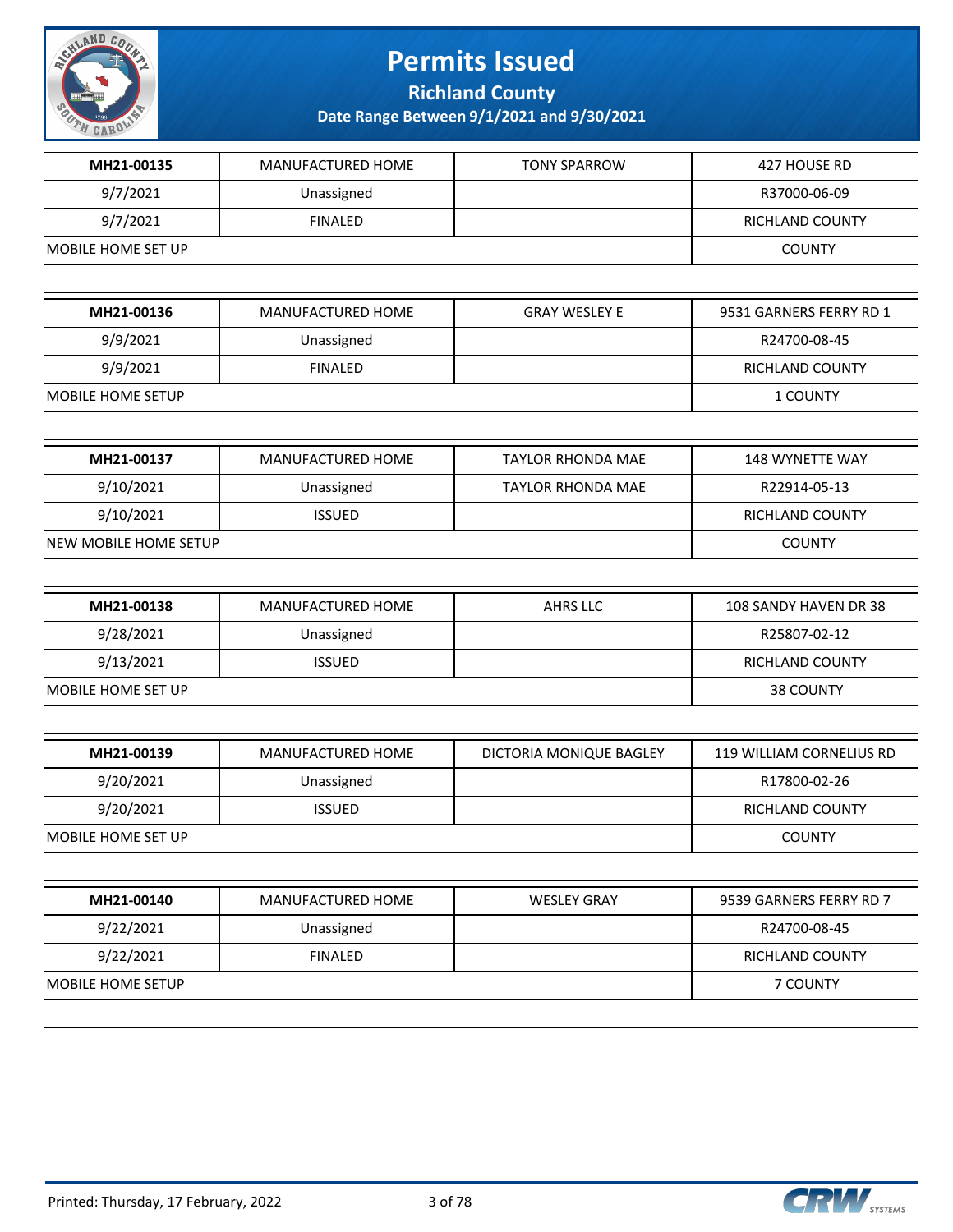

**Richland County**

**Date Range Between 9/1/2021 and 9/30/2021**

| MH21-00141                | MANUFACTURED HOME                                  | <b>CRAINE NATHAN DUPREE &amp;</b> | 1075 CHAPPELL CREEK RD |
|---------------------------|----------------------------------------------------|-----------------------------------|------------------------|
| 9/22/2021                 | Unassigned                                         | <b>CRAINE NATHAN DUPREE &amp;</b> | R21509-01-12           |
| 9/22/2021                 | <b>FINALED</b>                                     |                                   | RICHLAND COUNTY        |
| <b>MOBILE HOME SETUP</b>  |                                                    |                                   | <b>COUNTY</b>          |
|                           |                                                    |                                   |                        |
| MH21-00142                | <b>MANUFACTURED HOME</b>                           | <b>CHARLES ZACHARY CHRISTIE</b>   | 108 SANDY HAVEN DR 92  |
| 9/23/2021                 | Unassigned                                         |                                   | R25807-02-12           |
| 9/23/2021                 | <b>ISSUED</b>                                      |                                   | <b>RICHLAND COUNTY</b> |
| MOBILE HOME SET UP        |                                                    |                                   | 92 COUNTY              |
|                           |                                                    |                                   |                        |
| MH21-00143                | MANUFACTURED HOME                                  | <b>CHARLES ZACHARY CHRISTIE</b>   | 108 SANDY HAVEN DR 50  |
| 9/23/2021                 | Unassigned                                         |                                   | R25807-02-12           |
| 9/23/2021                 | <b>ISSUED</b>                                      |                                   | RICHLAND COUNTY        |
| MOIBLE HOME SET UP        |                                                    |                                   | 50 COUNTY              |
|                           |                                                    |                                   |                        |
| MH21-00144                | MANUFACTURED HOME                                  | <b>TESHIA MCSWAIN</b>             | 108 SANDY HAVEN DR 49  |
| 9/24/2021                 | Unassigned                                         |                                   | R25807-02-12           |
| 9/24/2021                 | <b>FINALED</b>                                     |                                   | RICHLAND COUNTY        |
| <b>MOBILE HOME SET UP</b> |                                                    |                                   | 49 COUNTY              |
|                           |                                                    |                                   |                        |
| MH21-00145                | MANUFACTURED HOME                                  | SANCHEZ JOVANI MUNOZ &            | 913 SWYGERT RD         |
| 9/24/2021                 | Unassigned                                         | SANCHEZ JOVANI MUNOZ &            | R12334-03-08           |
| 9/24/2021                 | <b>FINALED</b>                                     |                                   | RICHLAND COUNTY        |
| MOBILE HOME SETUP         |                                                    |                                   | <b>COUNTY</b>          |
|                           |                                                    |                                   |                        |
|                           | Number of MANUFACTURED HOME/Unassigned Permits: 19 |                                   |                        |

#### **MHOC21-00001** MANUFACTURED HOME MOVING OUT OF COUNTY FITZG 3401 WILSON BLVD 124 9/3/2021 Unassigned YES COMPANIES KEY LLC R14700-03-18 9/3/2021 | ISSUED | RICHLAND COUNTY 124 COUNTY

#### **Number of MANUFACTURED HOME MOVING OUT OF COUNTY/Unassigned Permits: 1**

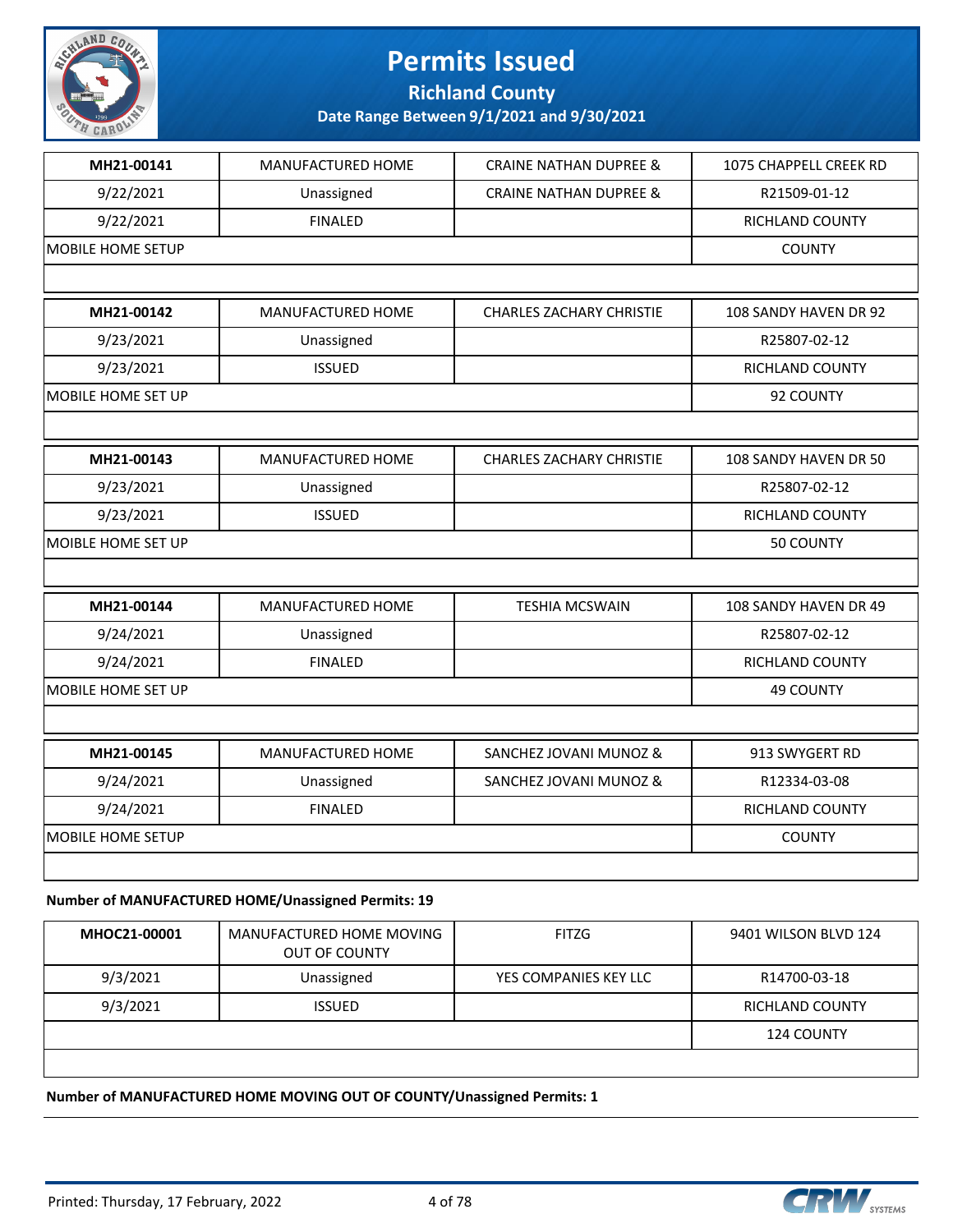

**Richland County**

**Date Range Between 9/1/2021 and 9/30/2021**

| MHRT21-00012                | MANUFACTURED HOME<br>RETIREMENT OF TITLE | <b>COOK LOUIS JR &amp; SANDRA B</b> | 301 HOLT ST     |
|-----------------------------|------------------------------------------|-------------------------------------|-----------------|
| 9/3/2021                    | Unassigned                               | COOK LOUIS JR & SANDRA B            | R36804-01-15    |
| 9/3/2021                    | CO ISSUED                                |                                     | RICHLAND COUNTY |
| <b>IRETIREMENT OF TITLE</b> |                                          |                                     | <b>EASTOVER</b> |
|                             |                                          |                                     |                 |

#### **Number of MANUFACTURED HOME RETIREMENT OF TITLE/Unassigned Permits: 1**

| REL21-00317                                    | <b>RES ELECTRICAL</b>                                     | 365 SOLAR ENERGY LLC                                                                                           | <b>400 CARRIAGE OAKS DR</b>  |
|------------------------------------------------|-----------------------------------------------------------|----------------------------------------------------------------------------------------------------------------|------------------------------|
| 9/16/2021                                      | <b>RESIDENTIAL</b>                                        | <b>ADAMS CATHERINE L &amp;</b>                                                                                 | R23008-03-26                 |
| 8/24/2021                                      | <b>FINALED</b>                                            | <b>365 SOLAR ENERGY LLC</b>                                                                                    | <b>RICHLAND COUNTY</b>       |
| Automatic Transfer switch installation         |                                                           |                                                                                                                | <b>COUNTY</b>                |
|                                                |                                                           | 365 Solar energy electrical contact on site for inspection will be Eric Dorschied 508-916-1356 or 704-253-0934 |                              |
| REL21-00327                                    | <b>RES ELECTRICAL</b>                                     | <b>SHARPE ROBERT LEE</b>                                                                                       | 265 FAMILY CIR               |
| 9/7/2021                                       | <b>RESIDENTIAL</b>                                        | <b>SHARPE ROBERT LEE</b>                                                                                       | R09900-08-42                 |
| 9/7/2021                                       | <b>FINALED</b>                                            |                                                                                                                | <b>RICHLAND COUNTY</b>       |
| NEEDS INPECTION TO CONNECT POWER               |                                                           |                                                                                                                | <b>COUNTY</b>                |
|                                                |                                                           |                                                                                                                |                              |
| REL21-00328                                    | <b>RES ELECTRICAL</b>                                     | <b>GAVILANES CINDY PEREZ &amp;</b>                                                                             | <b>124 LYKESLAND TRL</b>     |
| 9/7/2021                                       | <b>RESIDENTIAL</b>                                        | <b>GAVILANES CINDY PEREZ &amp;</b>                                                                             | R18911-01-04                 |
| 9/7/2021                                       | <b>FINALED</b>                                            |                                                                                                                | <b>RICHLAND COUNTY</b>       |
| <b>CONNECT POWER</b>                           | <b>COUNTY</b>                                             |                                                                                                                |                              |
|                                                |                                                           |                                                                                                                |                              |
| REL21-00329                                    | <b>RES ELECTRICAL</b>                                     | <b>GRANT ELECTRICAL CONTRACTING</b><br>LLC (MC)                                                                | <b>152 SULTON JOHNSON RD</b> |
| 9/8/2021                                       | RESIDENTIAL                                               | DAVENPORT TEDARRELL                                                                                            | R21515-02-01                 |
| 9/7/2021                                       | <b>FINALED</b>                                            | <b>GRANT ELECTRICAL CONTRACTING</b><br>LLC (MC)                                                                | <b>RICHLAND COUNTY</b>       |
|                                                | Install a 200 AMP Meter Base and Pole for Trailer Service |                                                                                                                | <b>COUNTY</b>                |
|                                                |                                                           |                                                                                                                |                              |
| REL21-00330                                    | <b>RES ELECTRICAL</b>                                     | <b>GAGE BRANDON &amp; KATIE</b>                                                                                | <b>123 SPOTTED WREN RD</b>   |
| 9/7/2021                                       | RESIDENTIAL                                               | <b>GAGE BRANDON &amp; KATIE</b>                                                                                | R14905-12-03                 |
| 9/7/2021                                       | <b>FINALED</b>                                            |                                                                                                                | RICHLAND COUNTY              |
| INSTALLATION OF 2 ELECTRICAL OUTLETS IN GARAGE |                                                           |                                                                                                                | <b>COUNTY</b>                |
|                                                |                                                           |                                                                                                                |                              |
|                                                |                                                           |                                                                                                                |                              |

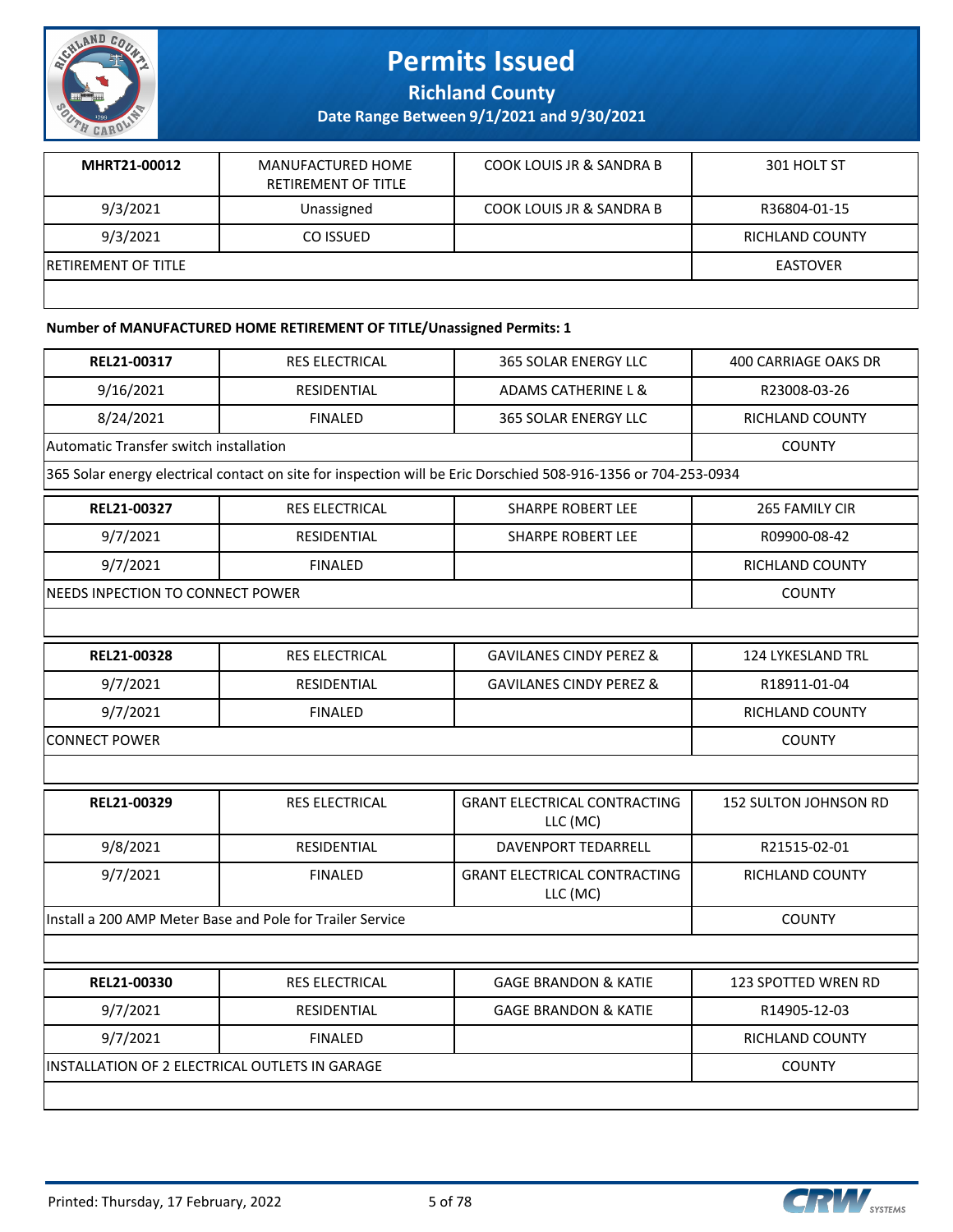

**Richland County**

| REL21-00331                    | <b>RES ELECTRICAL</b>                                  | INFINITY ELECTRICAL SERVICES        | 4 PITSFORD CT          |
|--------------------------------|--------------------------------------------------------|-------------------------------------|------------------------|
| 9/8/2021                       | RESIDENTIAL                                            | <b>CITIMORTGAGE INC</b>             | R04110-03-47           |
| 9/8/2021                       | <b>FINALED</b>                                         | <b>INFINITY ELECTRICAL SERVICES</b> | RICHLAND COUNTY        |
| inspection                     |                                                        |                                     | <b>COUNTY</b>          |
| power off a year               |                                                        |                                     |                        |
| REL21-00332                    | RES ELECTRICAL                                         | <b>CORBETT ELECTRIC LLC</b>         | 436 WHITE BIRCH CIR    |
| 9/8/2021                       | RESIDENTIAL                                            | HIGGINS JAMES M & GEORGIA A         | R22706-04-03           |
| 9/8/2021                       | <b>ISSUED</b>                                          | <b>CORBETT ELECTRIC LLC</b>         | RICHLAND COUNTY        |
| <b>INSTALL 22 KW GENERATOR</b> |                                                        |                                     | <b>COUNTY</b>          |
| 436 WHITE BIRCH CIRCLE         |                                                        |                                     |                        |
| REL21-00335                    | <b>RES ELECTRICAL</b>                                  | <b>PIPE MASTERS</b>                 | 490 KOON STORE RD      |
| 9/10/2021                      | RESIDENTIAL                                            | TIMES SQUARE REO LLC                | R12110-01-09           |
| 9/9/2021                       | <b>FINALED</b>                                         | <b>PIPE MASTERS</b>                 | <b>RICHLAND COUNTY</b> |
|                                | Need to move meter up 3ft & move to the left side only |                                     | <b>COUNTY</b>          |
|                                |                                                        |                                     |                        |
| REL21-00336                    | RES ELECTRICAL                                         | <b>CORBETT ELECTRIC LLC</b>         | 7 STEEPLE CREST CT     |
| 9/10/2021                      | RESIDENTIAL                                            | <b>CASTERLINE RENAE E</b>           | R05301-02-24           |
| 9/9/2021                       | <b>FINALED</b>                                         | <b>CORBETT ELECTRIC LLC</b>         | RICHLAND COUNTY        |
| <b>INSTALL 22 KW GENERATOR</b> |                                                        |                                     | <b>COUNTY</b>          |
| 7 STEEPLE CREST CT             |                                                        |                                     |                        |
| REL21-00337                    | <b>RES ELECTRICAL</b>                                  | <b>CORBETT ELECTRIC LLC</b>         | 1616 TEAKWOOD LN       |
| 9/10/2021                      | RESIDENTIAL                                            | SANTANA-ALICEA CIRILO & ANA M       | R19712-03-25           |
| 9/9/2021                       | <b>ISSUED</b>                                          | <b>CORBETT ELECTRIC LLC</b>         | <b>RICHLAND COUNTY</b> |
| INSTALL 22 KW GENERATOR        |                                                        |                                     | <b>COUNTY</b>          |
| 1616 TEAKWOOD LANE             |                                                        |                                     |                        |
| REL21-00338                    | RES ELECTRICAL                                         | <b>CORBETT ELECTRIC LLC</b>         | 1168 CAROLINE SIMS RD  |
| 9/10/2021                      | RESIDENTIAL                                            | <b>BROWN BRENDA &amp; LANZIE</b>    | R27200-03-47           |
| 9/9/2021                       | <b>ISSUED</b>                                          | <b>CORBETT ELECTRIC LLC</b>         | RICHLAND COUNTY        |
| <b>INSTALL 22 KW GENERATOR</b> |                                                        |                                     | <b>COUNTY</b>          |
| 1168 CAROLINE SIMS RD          |                                                        |                                     |                        |

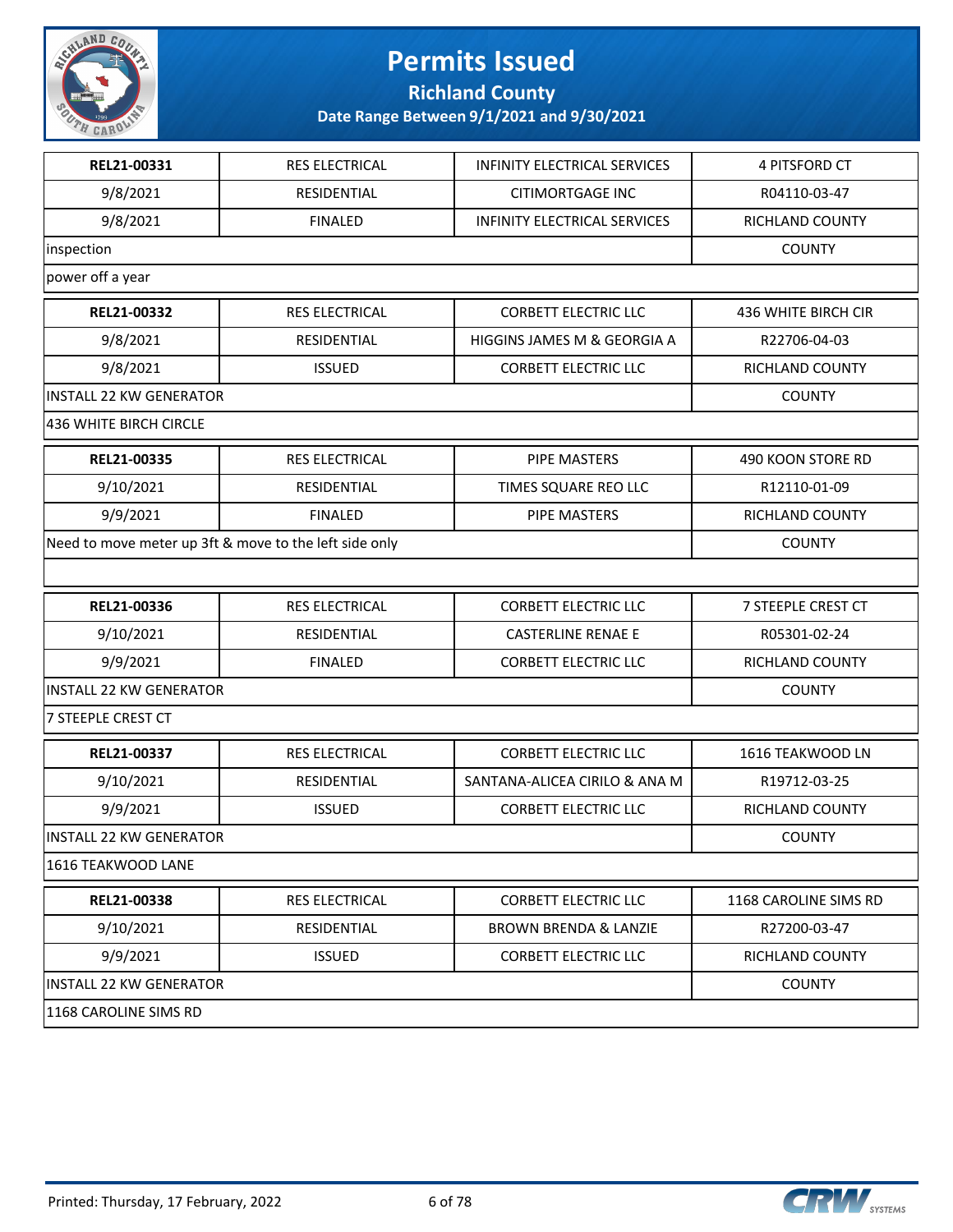

**Richland County**

| REL21-00339                       | <b>RES ELECTRICAL</b> | EUGENE GUNTER DBA GUNTER<br><b>SERVICES</b>        | 108 SANDY HAVEN DR 50 |
|-----------------------------------|-----------------------|----------------------------------------------------|-----------------------|
| 9/13/2021                         | RESIDENTIAL           | SPEARS CREEK MHC LLC                               | R25807-02-12          |
| 9/13/2021                         | <b>ISSUED</b>         | EUGENE GUNTER DBA GUNTER<br><b>SERVICES</b>        | RICHLAND COUNTY       |
| Install meter on pedestal         |                       |                                                    | 50 COUNTY             |
|                                   |                       |                                                    |                       |
| REL21-00340                       | <b>RES ELECTRICAL</b> | THE ELECTRIC COMPANY                               | 1414 FRICK RD         |
| 9/14/2021                         | <b>RESIDENTIAL</b>    |                                                    | R10300-01-02          |
| 9/14/2021                         | <b>FINALED</b>        | THE ELECTRIC COMPANY                               | RICHLAND COUNTY       |
| INSTALL NEW 200 AMP SERVICE/PANEL |                       |                                                    | <b>COUNTY</b>         |
|                                   |                       |                                                    |                       |
| REL21-00341                       | <b>RES ELECTRICAL</b> | <b>EUGENE GUNTER DBA GUNTER</b><br><b>SERVICES</b> | 1117 OMEGA DR         |
| 9/15/2021                         | RESIDENTIAL           | SALAYMEH JAMIL                                     | R16909-06-17          |
| 9/15/2021                         | <b>ISSUED</b>         | <b>EUGENE GUNTER DBA GUNTER</b><br><b>SERVICES</b> | RICHLAND COUNTY       |
|                                   |                       |                                                    | <b>COUNTY</b>         |
|                                   |                       |                                                    |                       |
| REL21-00342                       | <b>RES ELECTRICAL</b> | <b>CORBETT ELECTRIC LLC</b>                        | 6807 BLUFF RD         |
| 9/16/2021                         | RESIDENTIAL           | <b>SUMTER PETER JR</b>                             | R24200-10-85          |
| 9/15/2021                         | <b>ISSUED</b>         | <b>CORBETT ELECTRIC LLC</b>                        | RICHLAND COUNTY       |
| <b>INSTALL 22 KW GENERATOR</b>    |                       |                                                    | <b>COUNTY</b>         |
| 6807 BLUFF RD                     |                       |                                                    |                       |
| REL21-00343                       | RES ELECTRICAL        | <b>BRICTON PEREZ BARBOSA</b>                       | 32 FOX KNOLLS CT      |
| 9/16/2021                         | RESIDENTIAL           | <b>GOMEZ LUZ DARY CORREDOR &amp;</b>               | R23116-09-06          |
| 9/16/2021                         | <b>ISSUED</b>         |                                                    | RICHLAND COUNTY       |
| INSTALL A SUB PANEL IN THE SHED   |                       |                                                    | <b>COUNTY</b>         |
|                                   |                       |                                                    |                       |
| REL21-00344                       | <b>RES ELECTRICAL</b> | <b>HOUCK MICHAEL SHANE &amp;</b>                   | 109 CRANE BRANCH LN   |
| 9/16/2021                         | RESIDENTIAL           | <b>HOUCK MICHAEL SHANE &amp;</b>                   | R20200-03-39          |
| 9/16/2021                         | <b>FINALED</b>        | <b>HOUCK MICHAEL SHANE &amp;</b>                   | RICHLAND COUNTY       |
| <b>POWER FOR WELL</b>             |                       |                                                    | <b>COUNTY</b>         |

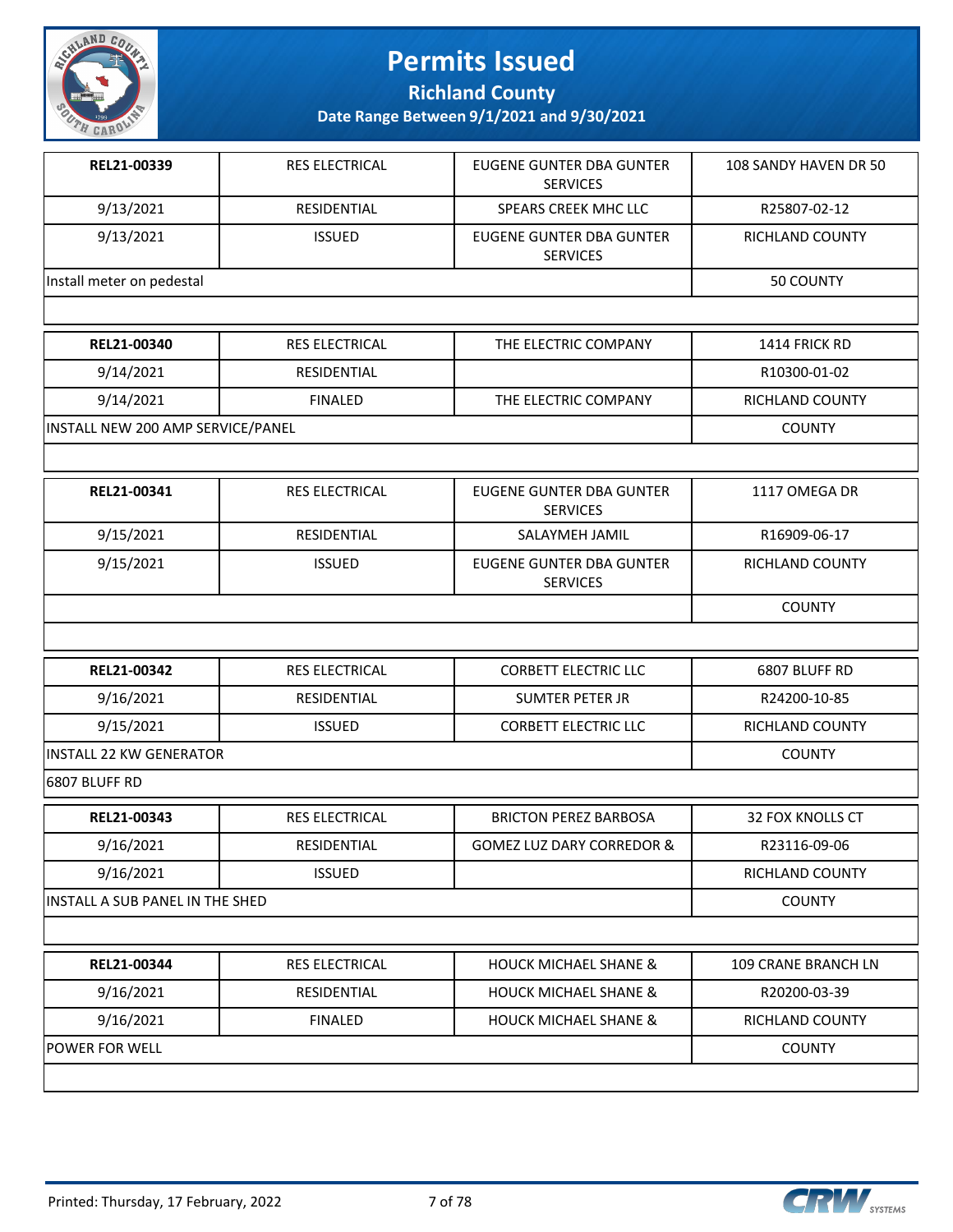

#### **Richland County**

| REL21-00345                              | <b>RES ELECTRICAL</b>                                | TITAN SOLAR POWER SC INC (MC)                                                                                                   | 151 MEADOWLAKE DR        |
|------------------------------------------|------------------------------------------------------|---------------------------------------------------------------------------------------------------------------------------------|--------------------------|
| 9/17/2021                                | RESIDENTIAL                                          | <b>ATKINS KENNETH</b>                                                                                                           | R14304-04-10             |
| 9/16/2021                                | <b>ISSUED</b>                                        | TITAN SOLAR POWER SC INC (MC)                                                                                                   | RICHLAND COUNTY          |
| main panel upgrade                       |                                                      |                                                                                                                                 | <b>COUNTY</b>            |
|                                          |                                                      | exterior 200A combo panel with tap on the exterior, replace the interior federal pacific panel with new 200A main breaker panel |                          |
| REL21-00347                              | <b>RES ELECTRICAL</b>                                | <b>TURNER JOANNE</b>                                                                                                            | 309 DEERWOOD ST          |
| 9/17/2021                                | RESIDENTIAL                                          | <b>TURNER JOANNE</b>                                                                                                            | R13805-04-08             |
| 9/17/2021                                | <b>ISSUED</b>                                        |                                                                                                                                 | RICHLAND COUNTY          |
| <b>ELECTRICAL UPGRADE</b>                |                                                      |                                                                                                                                 | <b>COUNTY</b>            |
|                                          |                                                      |                                                                                                                                 |                          |
| REL21-00348                              | <b>RES ELECTRICAL</b>                                | KERNAN RICHARD F & BERNICE A                                                                                                    | 244 PORTIA RD            |
| 9/17/2021                                | RESIDENTIAL                                          | KERNAN RICHARD F & BERNICE A                                                                                                    | R18008-01-01             |
| 9/17/2021                                | <b>FINALED</b>                                       |                                                                                                                                 | RICHLAND COUNTY          |
| TEMPORARY METER BASE FOR WELL/IRRIGATION |                                                      |                                                                                                                                 | <b>COUNTY</b>            |
|                                          |                                                      |                                                                                                                                 |                          |
| REL21-00349                              | RES ELECTRICAL                                       | <b>CORBETT ELECTRIC LLC</b>                                                                                                     | 7017 FONTANA DR          |
| 9/20/2021                                | RESIDENTIAL                                          | <b>WRIGHT THOMAS L &amp; AUDREY T</b>                                                                                           | R19211-01-05             |
| 9/20/2021                                | <b>ISSUED</b>                                        | <b>CORBETT ELECTRIC LLC</b>                                                                                                     | RICHLAND COUNTY          |
| <b>INSTALL 22 K GENERATOR</b>            |                                                      |                                                                                                                                 | <b>COUNTY</b>            |
| 7017 FONTANA DR                          |                                                      |                                                                                                                                 |                          |
| REL21-00350                              | <b>RES ELECTRICAL</b>                                | ANDREI ANDERSON BLACKMAN                                                                                                        | 412 KOON STORE RD        |
| 9/21/2021                                | RESIDENTIAL                                          |                                                                                                                                 | R12100-04-24             |
| 9/21/2021                                | <b>FINALED</b>                                       | ANDREI ANDERSON BLACKMAN                                                                                                        | RICHLAND COUNTY          |
|                                          | INSTALL SERVICE TO FEED DETACHED GARAGE, METER PANEL |                                                                                                                                 | <b>COUNTY</b>            |
|                                          |                                                      |                                                                                                                                 |                          |
| REL21-00351                              | RES ELECTRICAL                                       | <b>GOODWIN ELECTRIC LLC</b>                                                                                                     | 5430 LOWER RICHLAND BLVD |
| 9/21/2021                                | RESIDENTIAL                                          |                                                                                                                                 | R21710-01-01             |
| 9/21/2021                                | <b>ISSUED</b>                                        | <b>GOODWIN ELECTRIC LLC</b>                                                                                                     | RICHLAND COUNTY          |
| <b>RESTORE POWER</b>                     |                                                      |                                                                                                                                 | <b>COUNTY</b>            |
|                                          |                                                      |                                                                                                                                 |                          |

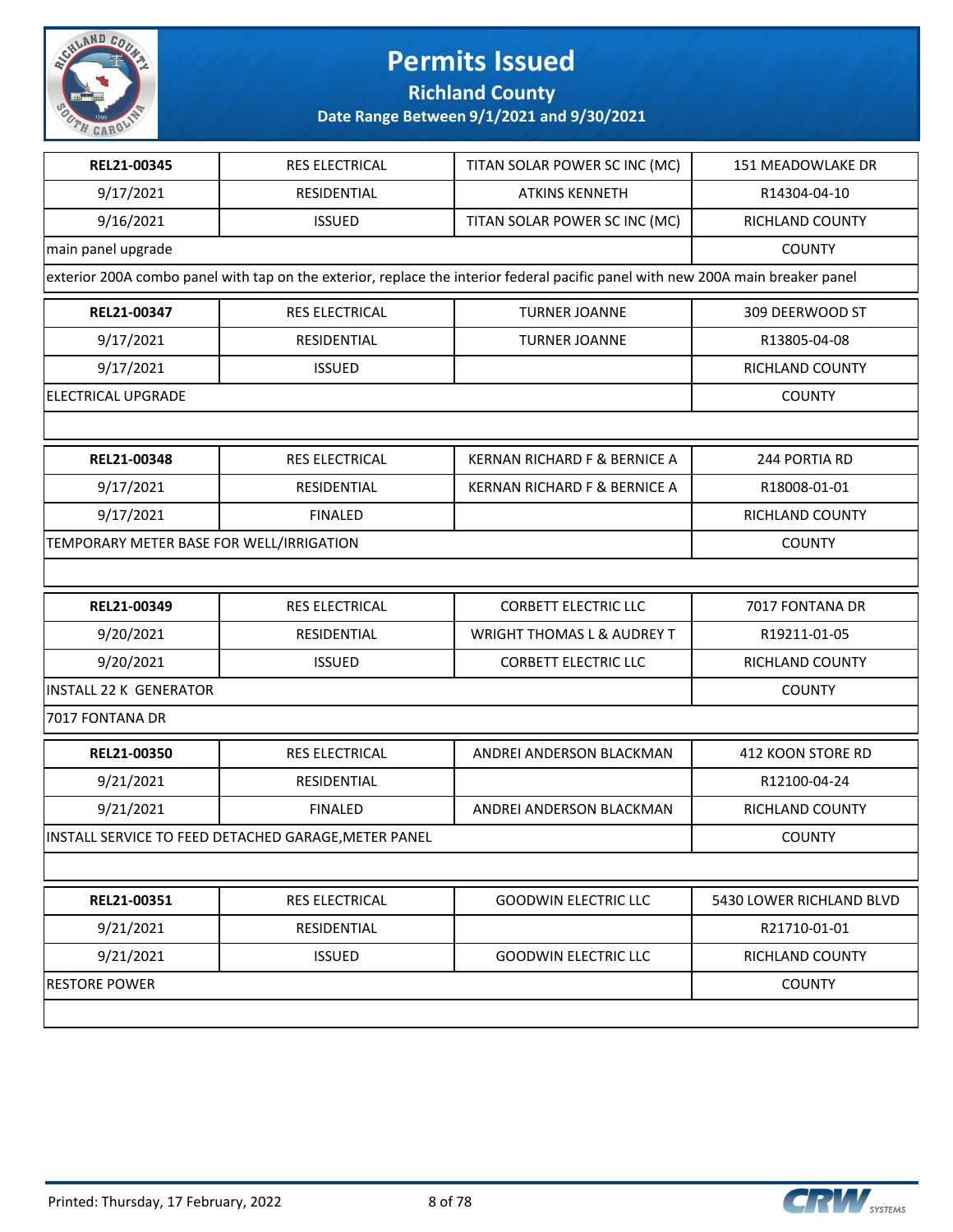

**Richland County**

| REL21-00352                                       | RES ELECTRICAL                                            | EASY ELECTRICAL SOLUTIONS LLC       | 506 ROSS RD             |
|---------------------------------------------------|-----------------------------------------------------------|-------------------------------------|-------------------------|
| 9/23/2021                                         | RESIDENTIAL                                               | SENTONE LLC                         | R17107-02-06            |
| 9/21/2021                                         | <b>ISSUED</b>                                             | EASY ELECTRICAL SOLUTIONS LLC       | RICHLAND COUNTY         |
| Install 100 amp overhead temp pole                |                                                           |                                     | <b>COUNTY</b>           |
| with 20 amp gfci receptacle circuits on the pole. |                                                           |                                     |                         |
| REL21-00356                                       | RES ELECTRICAL                                            | <b>TAYLOR LARRY</b>                 | 12428 BROAD RIVER RD    |
| 9/22/2021                                         | RESIDENTIAL                                               | <b>TAYLOR HEATHER M</b>             | R00900-01-15            |
| 9/22/2021                                         | <b>ISSUED</b>                                             |                                     | RICHLAND COUNTY         |
| MOVE SAW POLE SERVICE TO SHED                     |                                                           |                                     | <b>COUNTY</b>           |
|                                                   |                                                           |                                     |                         |
| REL21-00358                                       | RES ELECTRICAL                                            | Rhonda Meisner                      | 312 KOON STORE RD       |
| 9/22/2021                                         | RESIDENTIAL                                               |                                     | R12100-04-37            |
| 9/22/2021                                         | <b>FINALED</b>                                            |                                     | RICHLAND COUNTY         |
| INSPECT ELECTRICAL FOR RECONNECT                  |                                                           |                                     | <b>COUNTY</b>           |
|                                                   |                                                           |                                     |                         |
| REL21-00359                                       | RES ELECTRICAL                                            | DIAMOND ELECTRICAL SERVICES LLC     | 1117 HORRELL HILL RD    |
| 9/22/2021                                         | RESIDENTIAL                                               | HARVIN BARON & PAMELA               | R24600-04-04            |
| 9/22/2021                                         | <b>FINALED</b>                                            | DIAMOND ELECTRICAL SERVICES LLC     | RICHLAND COUNTY         |
|                                                   | Remove obsolete 200-amp panel & install new 200-amp panel |                                     | <b>COUNTY</b>           |
|                                                   |                                                           |                                     |                         |
| REL21-00360                                       | RES ELECTRICAL                                            | <b>SCOTT ALAN GURNEY (RBE)</b>      | <b>604 CHILHOWIE RD</b> |
| 9/24/2021                                         | RESIDENTIAL                                               | <b>GRIER FRED JR &amp; VICKIE D</b> | R19005-01-04            |
| 9/23/2021                                         | <b>FINALED</b>                                            | <b>SCOTT ALAN GURNEY (RBE)</b>      | RICHLAND COUNTY         |
| Replacing meter socket                            |                                                           |                                     | <b>COUNTY</b>           |
|                                                   |                                                           |                                     |                         |
| REL21-00361                                       | RES ELECTRICAL                                            | <b>GOFF ELECTRIC SERVICE LLC</b>    | 2941 OLD EASTOVER RD    |
| 9/28/2021                                         | RESIDENTIAL                                               |                                     | R34900-03-04            |
| 9/27/2021                                         | <b>FINALED</b>                                            | <b>GOFF ELECTRIC SERVICE LLC</b>    | RICHLAND COUNTY         |
|                                                   | WIRING LIGHTS AND RECEP IN EXISTING SHED 100 AMP SERVICE  |                                     | <b>COUNTY</b>           |
|                                                   |                                                           |                                     |                         |
|                                                   |                                                           |                                     |                         |

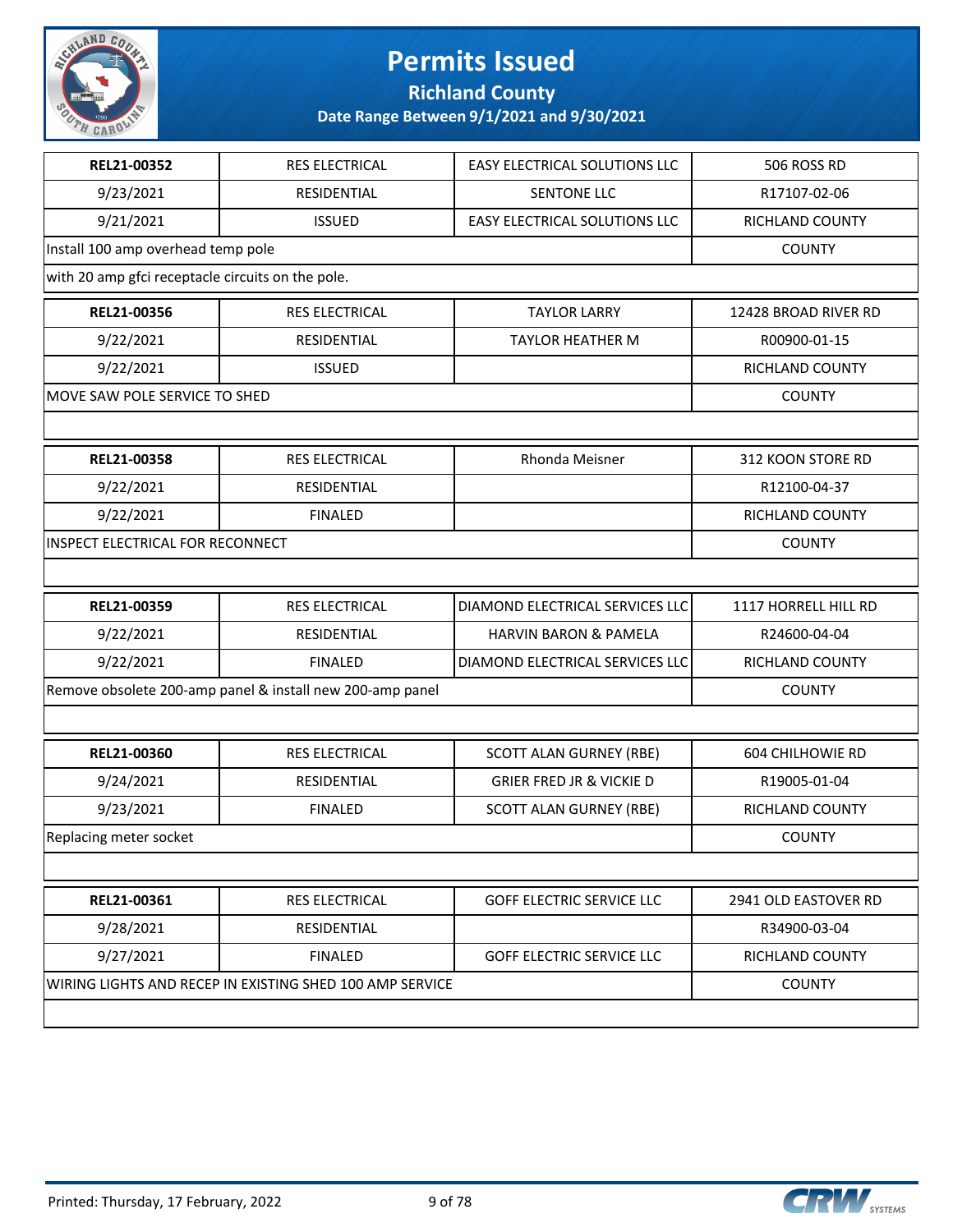

**Richland County**

**Date Range Between 9/1/2021 and 9/30/2021**

| REL21-00362                                | <b>RES ELECTRICAL</b> | <b>HIGHTOWER JESSE R &amp;</b>       | 1808 BLYTHEWOOD RD  |
|--------------------------------------------|-----------------------|--------------------------------------|---------------------|
| 9/28/2021                                  | <b>RESIDENTIAL</b>    | <b>HIGHTOWER JESSE R &amp;</b>       | R10100-02-72        |
| 9/28/2021                                  | <b>ISSUED</b>         |                                      | RICHLAND COUNTY     |
| 100 AMP SERVICE FOR MATCO TOOL TRUCK       |                       |                                      | <b>COUNTY</b>       |
|                                            |                       |                                      |                     |
| REL21-00363                                | <b>RES ELECTRICAL</b> | <b>COLTRANE ELECTRIC</b>             | 210 MCLEOD RD       |
| 9/30/2021                                  | <b>RESIDENTIAL</b>    | SPANGLER CHARLES JR & DEBBIE         | R01500-01-07        |
| 9/29/2021                                  | <b>FINALED</b>        | <b>COLTRANE ELECTRIC</b>             | RICHLAND COUNTY     |
| Install 200A service on existing building, |                       |                                      | <b>COUNTY</b>       |
|                                            |                       |                                      |                     |
| REL21-00364                                | <b>RES ELECTRICAL</b> | <b>GGI ENTERPRISES INC</b>           | 704 EAST SPRINGS RD |
| 9/30/2021                                  | <b>RESIDENTIAL</b>    | HARRISON J SMITH JR & TERESA B       | R20114-06-03        |
| 9/29/2021                                  | <b>FINALED</b>        | <b>GGI ENTERPRISES INC</b>           | RICHLAND COUNTY     |
|                                            |                       |                                      |                     |
| <b>Generator Install</b>                   |                       |                                      | <b>COUNTY</b>       |
|                                            |                       |                                      |                     |
| REL21-00366                                | RES ELECTRICAL        | EASY ELECTRICAL SOLUTIONS LLC        | 546 KELLY PINES LN  |
| 9/30/2021                                  | <b>RESIDENTIAL</b>    | <b>COX JOSHUA J &amp; BRITTANY A</b> | R26400-01-28        |
| 9/30/2021                                  | <b>ISSUED</b>         | <b>EASY ELECTRICAL SOLUTIONS LLC</b> | RICHLAND COUNTY     |
| Modify Temp pole for underground service   |                       |                                      | <b>COUNTY</b>       |
|                                            |                       |                                      |                     |

#### **Number of RES ELECTRICAL/RESIDENTIAL Permits: 33**

| <b>RES MECHANICAL/GAS</b>  | MIDLAND AIR HEATING HEATING & | 804 SETTER LN           |  |
|----------------------------|-------------------------------|-------------------------|--|
| Unassigned                 | TAYLOR DOROTHY G              | R22009-07-09            |  |
| <b>ISSUED</b>              | MIDLAND AIR HEATING HEATING & | RICHLAND COUNTY         |  |
| replacement of hvac system |                               |                         |  |
|                            |                               |                         |  |
| <b>RES MECHANICAL/GAS</b>  | CAROLINA CONDITIONS LLC       | <b>105 CHATHAM TRCE</b> |  |
|                            |                               |                         |  |

| 9/3/2021                                                 | Unassigned | WADE SUZANNE R          | R23214-01-31    |
|----------------------------------------------------------|------------|-------------------------|-----------------|
| 1/21/2020                                                | ISSUED.    | CAROLINA CONDITIONS LLC | RICHLAND COUNTY |
| install split heat pump and heat strips with air handler |            |                         | COUNTY          |
|                                                          |            |                         |                 |

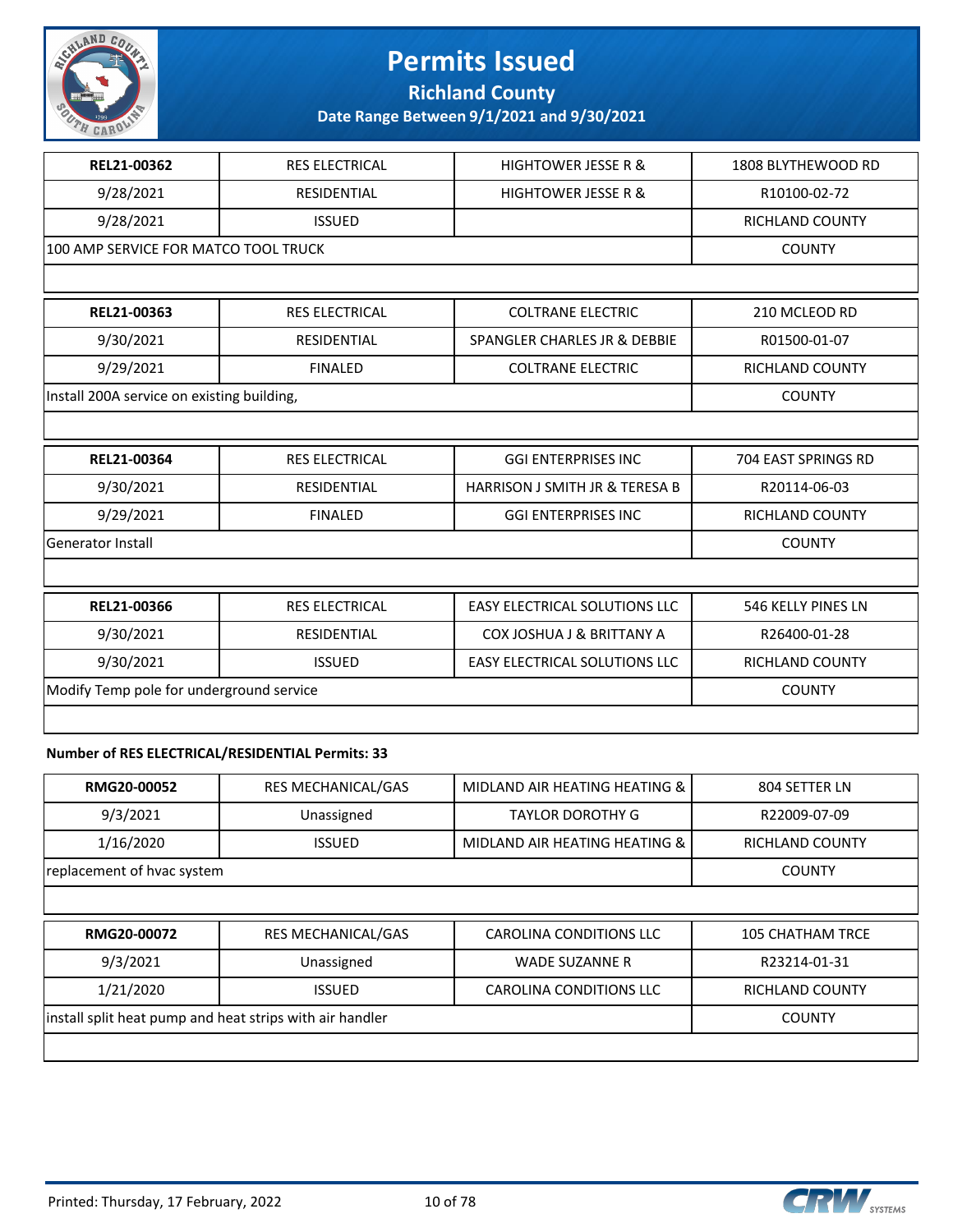

**Richland County**

| RMG20-00079                 | RES MECHANICAL/GAS | MIDLAND AIR HEATING HEATING & | 217 QUAIL HILLS DR     |
|-----------------------------|--------------------|-------------------------------|------------------------|
| 9/3/2021                    | Unassigned         | <b>INGLE HOWARD O</b>         | R22015-03-48           |
| 1/22/2020                   | <b>ISSUED</b>      | MIDLAND AIR HEATING HEATING & | RICHLAND COUNTY        |
| replacement of hvac furnace |                    |                               | <b>COUNTY</b>          |
|                             |                    |                               |                        |
| RMG20-00102                 | RES MECHANICAL/GAS | MIDLAND AIR HEATING HEATING & | 318 CLEARVIEW DR       |
| 9/3/2021                    | Unassigned         | <b>MCKEEVER JEFF</b>          | R24909-01-07           |
| 1/28/2020                   | <b>ISSUED</b>      | MIDLAND AIR HEATING HEATING & | <b>RICHLAND COUNTY</b> |
| replace hvac system         |                    |                               | <b>COUNTY</b>          |
|                             |                    |                               |                        |
| RMG20-00103                 | RES MECHANICAL/GAS | MIDLAND AIR HEATING HEATING & | 420 MAINGATE DR        |
| 9/3/2021                    | Unassigned         | <b>CARROLL DEMETER D</b>      | R19904-03-26           |
| 1/28/2020                   | <b>ISSUED</b>      | MIDLAND AIR HEATING HEATING & | RICHLAND COUNTY        |
| replacement of hvac system  |                    |                               | <b>COUNTY</b>          |
|                             |                    |                               |                        |
| RMG20-00117                 | RES MECHANICAL/GAS | MIDLAND AIR HEATING HEATING & | 421 FRESHWATER DR      |
| 9/3/2021                    | Unassigned         | MARVIN EMILY G                | R17413-05-04           |
| 1/31/2020                   | <b>ISSUED</b>      | MIDLAND AIR HEATING HEATING & | RICHLAND COUNTY        |
| replace hvac system         |                    |                               | <b>COUNTY</b>          |
|                             |                    |                               |                        |
| RMG20-00118                 | RES MECHANICAL/GAS | MIDLAND AIR HEATING HEATING & | 2532 SEA GULL LN       |
| 9/3/2021                    | Unassigned         | RICHARDSON DEBORAH FAY        | R09507-02-24           |
| 1/31/2020                   | <b>ISSUED</b>      | MIDLAND AIR HEATING HEATING & | RICHLAND COUNTY        |
| replace hvac system         |                    |                               | <b>COUNTY</b>          |
|                             |                    |                               |                        |
| RMG20-00120                 | RES MECHANICAL/GAS | AMERICAN RESIDENTIAL SERVICES | 6450 GOLDBRANCH RD     |
| 9/3/2021                    | Unassigned         | STAPEL DORIS J & EDWARD E     | R16807-07-01           |
| 2/3/2020                    | <b>ISSUED</b>      | AMERICAN RESIDENTIAL SERVICES | RICHLAND COUNTY        |
| <b>HVAC Change out</b>      |                    |                               | <b>COUNTY</b>          |
| MISSING CONTRACT            |                    |                               |                        |

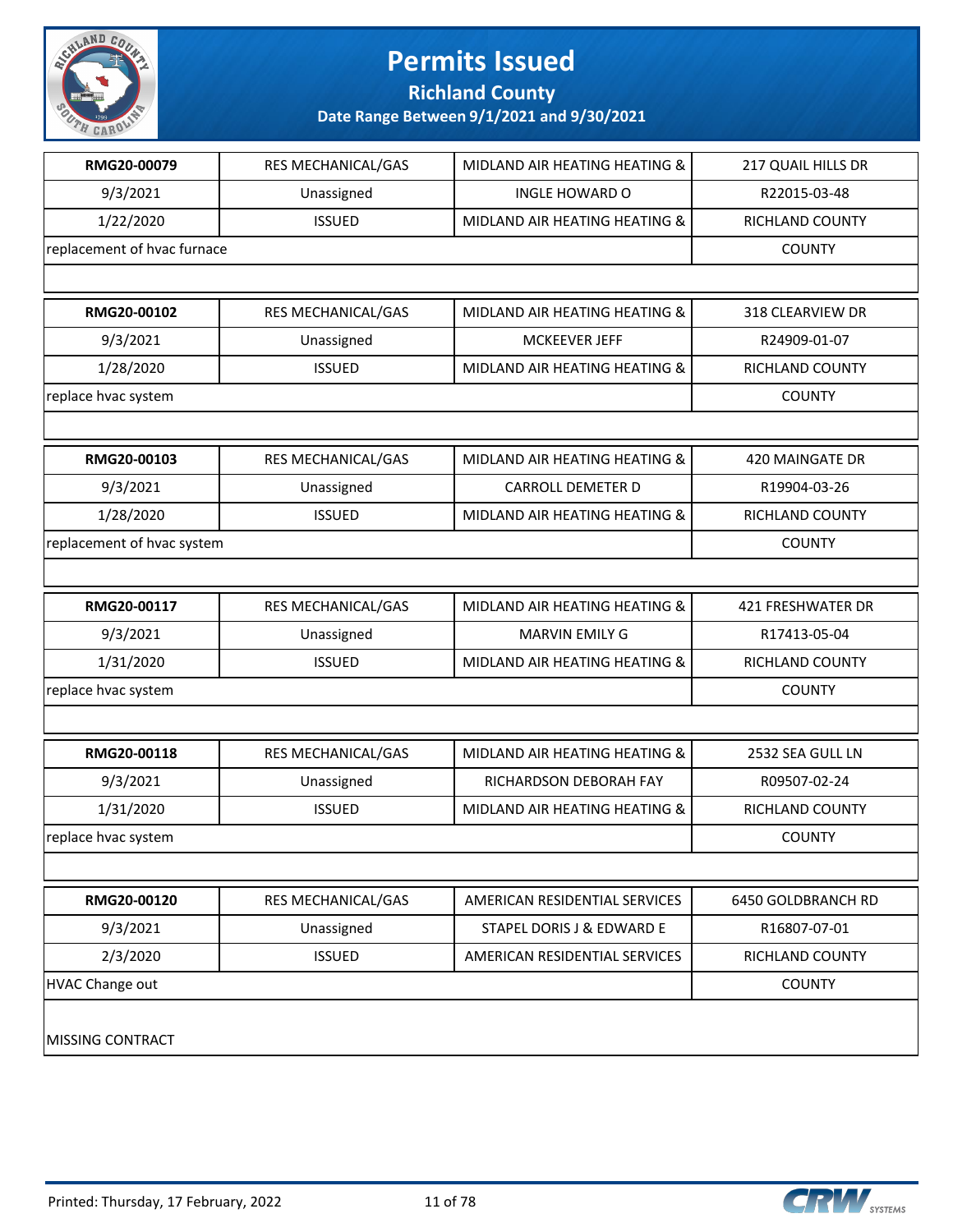

**Richland County**

| RMG20-00128          | RES MECHANICAL/GAS | MIDLAND AIR HEATING HEATING &   | 1531 CAROLINE RD          |
|----------------------|--------------------|---------------------------------|---------------------------|
| 9/3/2021             | Unassigned         | <b>JONES GARY LEE SR</b>        | R16414-05-06              |
| 2/10/2020            | <b>ISSUED</b>      | MIDLAND AIR HEATING HEATING &   | RICHLAND COUNTY           |
| replace hvac furnace |                    |                                 | <b>COUNTY</b>             |
|                      |                    |                                 |                           |
| RMG20-00136          | RES MECHANICAL/GAS | MIDLAND AIR HEATING HEATING &   | 1112 BOOKIE RICHARDSON RD |
| 9/3/2021             | Unassigned         | <b>WAHAB ROBERT &amp; VICKI</b> | R01600-05-13              |
| 2/13/2020            | <b>ISSUED</b>      | MIDLAND AIR HEATING HEATING &   | RICHLAND COUNTY           |
| replace hvac system  |                    |                                 | <b>COUNTY</b>             |
|                      |                    |                                 |                           |
| RMG20-00151          | RES MECHANICAL/GAS | MIDLAND AIR HEATING HEATING &   | 108 RIDGE SPRING DR       |
| 9/3/2021             | Unassigned         | <b>NORTON MICHAEL T</b>         | R23106-01-52              |
| 2/21/2020            | <b>ISSUED</b>      | MIDLAND AIR HEATING HEATING &   | RICHLAND COUNTY           |
| replace hvac furnace |                    |                                 | <b>COUNTY</b>             |
|                      |                    |                                 |                           |
| RMG20-00164          | RES MECHANICAL/GAS | MIDLAND AIR HEATING HEATING &   | 733 WILLIAM HARDIN RD     |
| 9/3/2021             | Unassigned         | <b>GADSDEN JENNIFER C</b>       | R17209-02-04              |
| 2/25/2020            | <b>ISSUED</b>      | MIDLAND AIR HEATING HEATING &   | RICHLAND COUNTY           |
| replace hvac system  |                    |                                 | <b>COUNTY</b>             |
|                      |                    |                                 |                           |
| RMG20-00172          | RES MECHANICAL/GAS | MIDLAND AIR HEATING HEATING &   | 1100 SALEM CHURCH RD      |
| 9/3/2021             | Unassigned         | <b>HOLLADAY ANNETTE B &amp;</b> | R03300-09-05              |
| 2/27/2020            | <b>ISSUED</b>      | MIDLAND AIR HEATING HEATING &   | <b>RICHLAND COUNTY</b>    |
|                      |                    |                                 | <b>COUNTY</b>             |
| replace duct work    |                    |                                 |                           |
| RMG20-00173          | RES MECHANICAL/GAS | MIDLAND AIR HEATING HEATING &   | 1470 MANGUM ST            |
| 9/3/2021             | Unassigned         | <b>DOMINICK ROSEMARY S</b>      | R07312-06-22              |
| 2/27/2020            | <b>ISSUED</b>      | MIDLAND AIR HEATING HEATING &   | RICHLAND COUNTY           |
| replace hvac system  |                    |                                 | <b>COUNTY</b>             |
|                      |                    |                                 |                           |

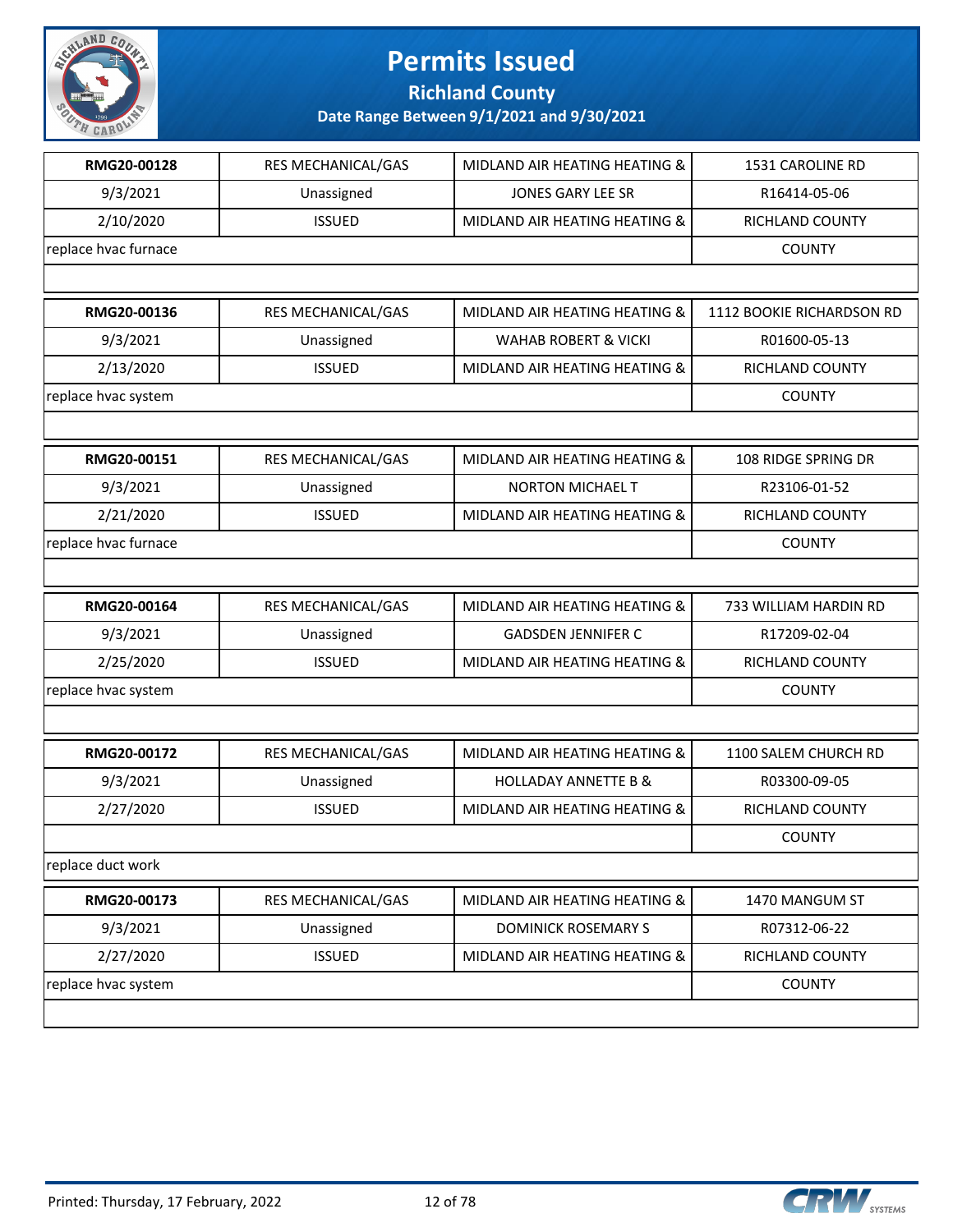

**Richland County**

| RMG20-00184                   | RES MECHANICAL/GAS        | MIDLAND AIR HEATING HEATING &        | 7645 TERRY ST            |
|-------------------------------|---------------------------|--------------------------------------|--------------------------|
| 9/3/2021                      | Unassigned                | <b>TOLLIN ANDREW E</b>               | R19107-01-04             |
| 3/2/2020                      | <b>ISSUED</b>             | MIDLAND AIR HEATING HEATING &        | RICHLAND COUNTY          |
| replace hvac condenser        |                           |                                      | <b>COUNTY</b>            |
|                               |                           |                                      |                          |
| RMG20-00187                   | <b>RES MECHANICAL/GAS</b> | MIDLAND AIR HEATING HEATING &        | 4229 WILLIAMSBURG DR     |
| 9/3/2021                      | Unassigned                | <b>JUMPER JOHN W &amp; SURLINA S</b> | R09201-01-06             |
| 3/3/2020                      | <b>ISSUED</b>             | MIDLAND AIR HEATING HEATING &        | RICHLAND COUNTY          |
| replace hvac furnace          |                           |                                      | <b>COUNTY</b>            |
|                               |                           |                                      |                          |
| RMG20-00195                   | RES MECHANICAL/GAS        | <b>CAROLINA CONDITIONS LLC</b>       | <b>1634 FAIRHAVEN DR</b> |
| 9/3/2021                      | Unassigned                | <b>GRIER BRENDA M</b>                | R06013-09-01             |
| 3/5/2020                      | <b>ISSUED</b>             | <b>CAROLINA CONDITIONS LLC</b>       | RICHLAND COUNTY          |
| install 2.5T 14 SEER Split AC |                           |                                      | <b>COUNTY</b>            |
|                               |                           |                                      |                          |
| RMG20-00209                   | <b>RES MECHANICAL/GAS</b> | MIDLAND AIR HEATING HEATING &        | 213 PENROSE DR           |
| 9/3/2021                      | Unassigned                | <b>JONES MACK L</b>                  | R11815-03-03             |
| 3/11/2020                     | <b>ISSUED</b>             | MIDLAND AIR HEATING HEATING &        | RICHLAND COUNTY          |
| replace hvac system           |                           |                                      | <b>COUNTY</b>            |
|                               |                           |                                      |                          |
| RMG20-00210                   | RES MECHANICAL/GAS        | MIDLAND AIR HEATING HEATING &        | 1536 ROMAIN DR           |
| 9/3/2021                      | Unassigned                | <b>BRABHAM BOBBIE M &amp;</b>        | R07406-04-02             |
| 3/11/2020                     | <b>ISSUED</b>             | MIDLAND AIR HEATING HEATING &        | RICHLAND COUNTY          |
| replace hvac system           |                           |                                      | <b>COUNTY</b>            |
|                               |                           |                                      |                          |
| RMG20-00229                   | RES MECHANICAL/GAS        | CAROLINA CONDITIONS LLC              | <b>6 LANDRACE CT</b>     |
| 9/3/2021                      | Unassigned                | <b>BYRD GEORGE E JR</b>              | R22002-01-59             |
| 3/17/2020                     | <b>ISSUED</b>             | CAROLINA CONDITIONS LLC              | RICHLAND COUNTY          |
| Replace split system in attic |                           |                                      | <b>COUNTY</b>            |
|                               |                           |                                      |                          |

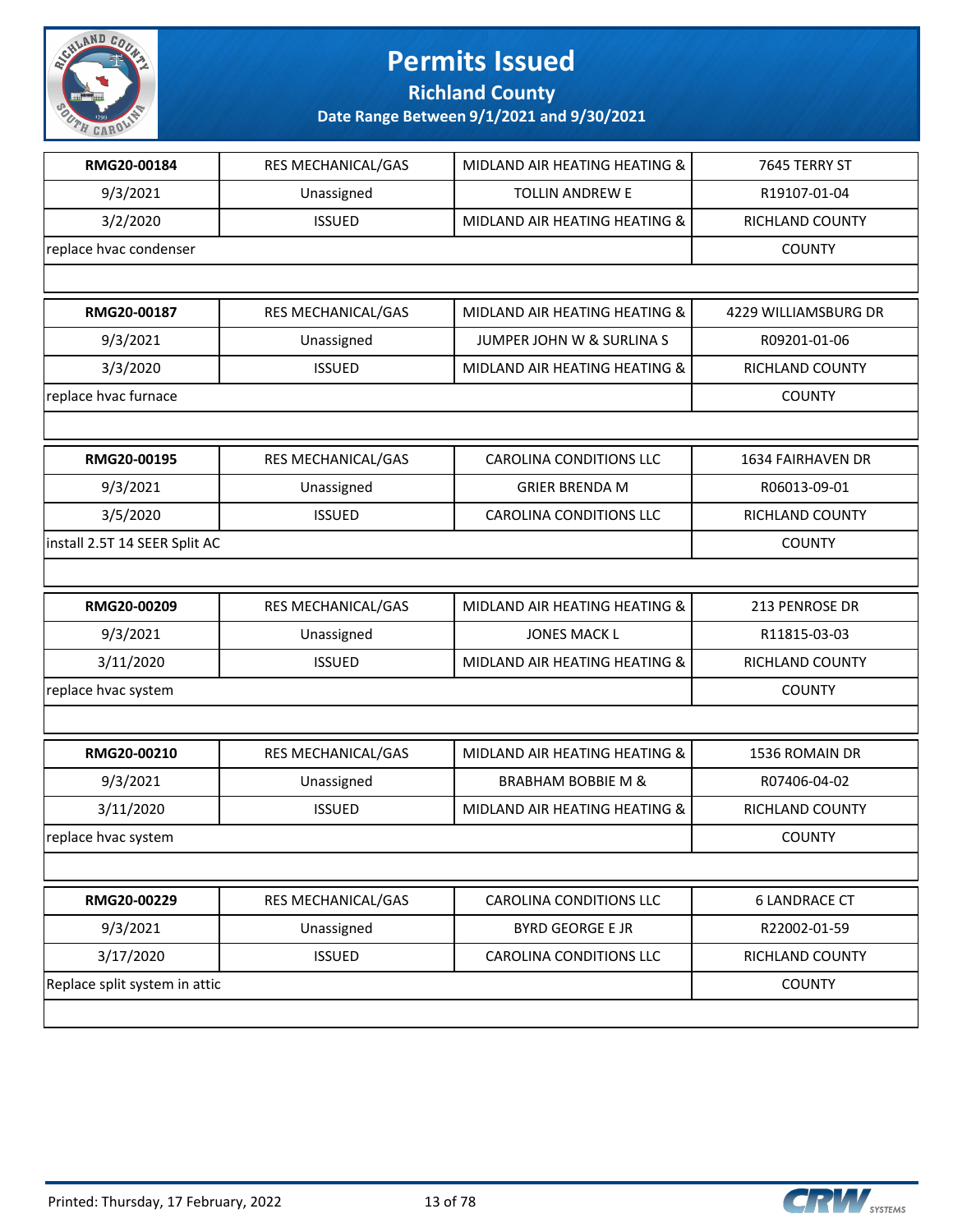

**Richland County**

| RMG20-00232          | RES MECHANICAL/GAS | MIDLAND AIR HEATING HEATING &   | 126 WEEPING WILLOW CIR |
|----------------------|--------------------|---------------------------------|------------------------|
| 9/3/2021             | Unassigned         | <b>RIVERA MICHELLE N</b>        | R17701-04-40           |
| 3/18/2020            | <b>ISSUED</b>      | MIDLAND AIR HEATING HEATING &   | RICHLAND COUNTY        |
| replace hvac system  |                    |                                 | <b>COUNTY</b>          |
|                      |                    |                                 |                        |
| RMG20-00239          | RES MECHANICAL/GAS | MIDLAND AIR HEATING HEATING &   | 129 CLARK RIDGE RD     |
| 9/3/2021             | Unassigned         | <b>CARPENTER WALTER R &amp;</b> | R22902-01-28           |
| 3/20/2020            | <b>ISSUED</b>      | MIDLAND AIR HEATING HEATING &   | RICHLAND COUNTY        |
| replace hvac system  |                    |                                 | <b>COUNTY</b>          |
|                      |                    |                                 |                        |
| RMG20-00240          | RES MECHANICAL/GAS | MIDLAND AIR HEATING HEATING &   | 109 WINTERBERRY LN     |
| 9/3/2021             | Unassigned         | MYERS MICHAEL L & LARISSA R     | R20001-01-28           |
| 3/20/2020            | <b>ISSUED</b>      | MIDLAND AIR HEATING HEATING &   | RICHLAND COUNTY        |
| replace hvac system  |                    |                                 | <b>COUNTY</b>          |
|                      |                    |                                 |                        |
| RMG20-00245          | RES MECHANICAL/GAS | MIDLAND AIR HEATING HEATING &   | 65 MILES RD            |
| 9/3/2021             | Unassigned         | <b>ROTH BETH L</b>              | R22710-03-08           |
| 3/23/2020            | <b>ISSUED</b>      | MIDLAND AIR HEATING HEATING &   | <b>RICHLAND COUNTY</b> |
| replace hvac system  |                    |                                 | <b>COUNTY</b>          |
|                      |                    |                                 |                        |
| RMG20-00255          | RES MECHANICAL/GAS | MIDLAND AIR HEATING HEATING &   | 246 POLO HILL RD       |
| 9/3/2021             | Unassigned         | KODALI RAJI L                   | R19916-02-78           |
| 3/24/2020            | <b>ISSUED</b>      | MIDLAND AIR HEATING HEATING &   | <b>RICHLAND COUNTY</b> |
| replace hvac system  |                    |                                 | <b>COUNTY</b>          |
|                      |                    |                                 |                        |
| RMG20-00289          | RES MECHANICAL/GAS | <b>CAROLINA CONDITIONS LLC</b>  | 101 SUMMIT RIDGE CIR   |
| 9/3/2021             | Unassigned         | GREENE KELLY M & DENESE M       | R23111-03-05           |
| 3/31/2020            | <b>ISSUED</b>      | <b>CAROLINA CONDITIONS LLC</b>  | RICHLAND COUNTY        |
| Replace split system |                    |                                 | <b>COUNTY</b>          |
|                      |                    |                                 |                        |

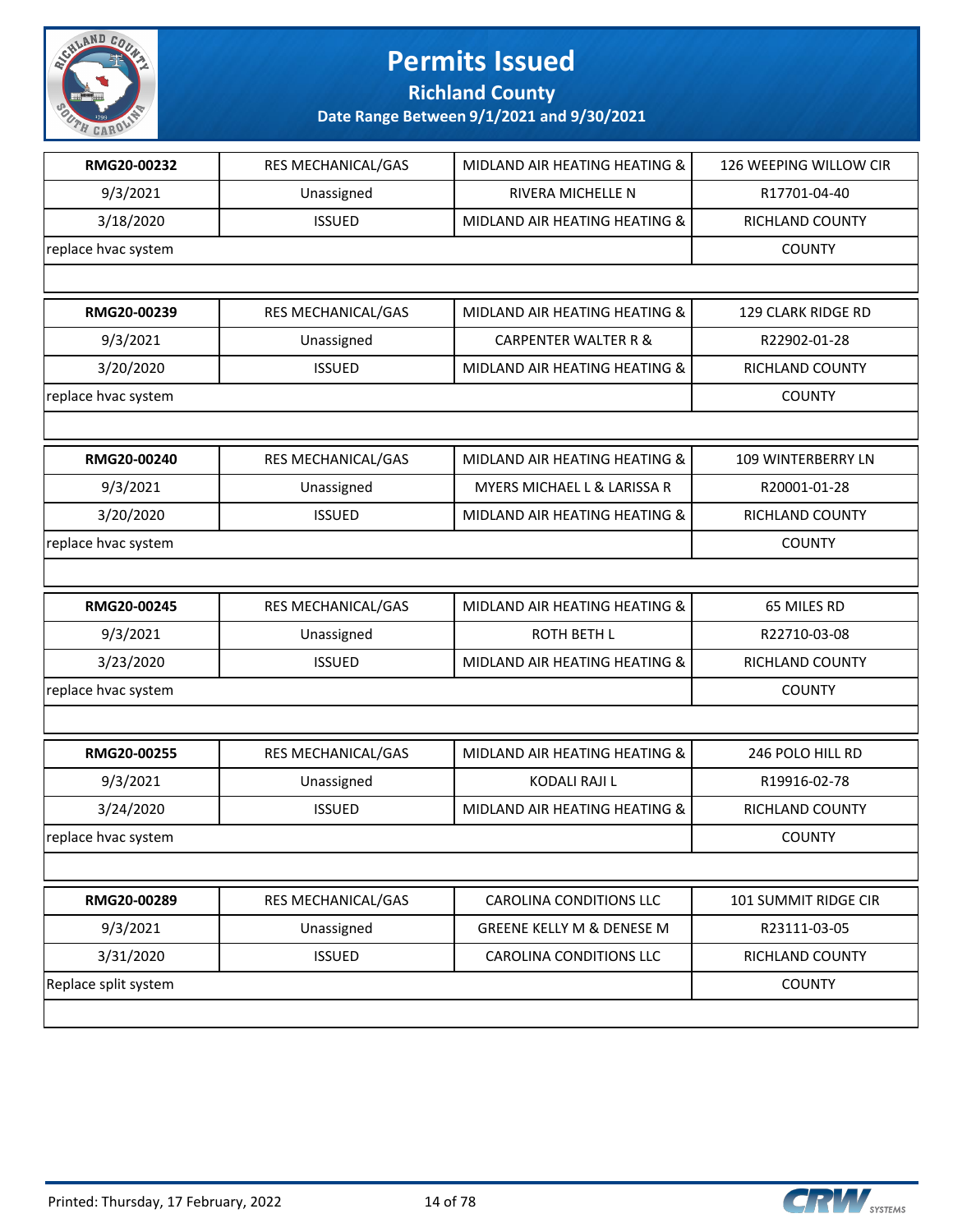

**Richland County**

|                                            | RES MECHANICAL/GAS        | MIDLAND AIR HEATING HEATING &             | 12 COLD BRANCH CT      |
|--------------------------------------------|---------------------------|-------------------------------------------|------------------------|
| 9/3/2021                                   | Unassigned                | <b>COLLINS PEGGY W</b>                    | R23005-09-05           |
| 4/3/2020                                   | <b>ISSUED</b>             | MIDLAND AIR HEATING HEATING &             | RICHLAND COUNTY        |
| replace hvac system                        |                           |                                           | <b>COUNTY</b>          |
|                                            |                           |                                           |                        |
| RMG20-00338                                | RES MECHANICAL/GAS        | MIDLAND AIR HEATING HEATING &             | 1445 THOR DR           |
| 9/3/2021                                   | Unassigned                | <b>WILSON TAMARA G</b>                    | R07308-05-06           |
| 4/14/2020                                  | <b>ISSUED</b>             | MIDLAND AIR HEATING HEATING &             | RICHLAND COUNTY        |
| replace hvac system                        |                           |                                           | <b>COUNTY</b>          |
|                                            |                           |                                           |                        |
| RMG20-00357                                | RES MECHANICAL/GAS        | <b>CAROLINA CONDITIONS LLC</b>            | 805 SUMMIT SQ          |
| 9/3/2021                                   | Unassigned                | <b>CROSS COUNTRY EQUITY LLC</b>           | R23011-01-32           |
| 4/20/2020                                  | <b>ISSUED</b>             | <b>CAROLINA CONDITIONS LLC</b>            | RICHLAND COUNTY        |
| Installation of split AC, 14 SEER, 2.5 ton |                           |                                           | <b>COUNTY</b>          |
|                                            |                           |                                           |                        |
| RMG20-00423                                | <b>RES MECHANICAL/GAS</b> | CAROLINA CONDITIONS LLC                   | <b>137 KERRYTON RD</b> |
| 9/3/2021                                   | Unassigned                | HYYPPA ERIC & ALEXIS /JTWRS               | R20003-04-31           |
| 5/20/2020                                  | <b>ISSUED</b>             | <b>CAROLINA CONDITIONS LLC</b>            | RICHLAND COUNTY        |
| Install Mitsubishi mini-split heat pump    |                           |                                           | <b>COUNTY</b>          |
|                                            |                           |                                           |                        |
|                                            |                           |                                           |                        |
| RMG20-00562                                | RES MECHANICAL/GAS        | <b>Brian Morrison</b>                     | 215 SALUDA RIVER RD    |
| 9/3/2021                                   | Unassigned                | <b>BRAYE EARNESTINE J</b>                 | R07306-04-07           |
| 6/30/2020                                  | <b>ISSUED</b>             | <b>HOSPITALITY HEATING &amp; AIR COND</b> | <b>RICHLAND COUNTY</b> |
| Install 1-3.5 ton split a/c and duct       |                           |                                           | <b>COUNTY</b>          |
|                                            |                           |                                           |                        |
| RMG20-00652                                | RES MECHANICAL/GAS        | <b>CAROLINA CONDITIONS LLC</b>            | 331 HARBOR DR          |
| 9/3/2021                                   | Unassigned                | <b>BULLARD DOUGLAS EDWARD &amp;</b>       | R23210-03-18           |
| 7/29/2020                                  | <b>ISSUED</b>             | CAROLINA CONDITIONS LLC                   | RICHLAND COUNTY        |
| LRP16GE-P                                  |                           |                                           | <b>COUNTY</b>          |

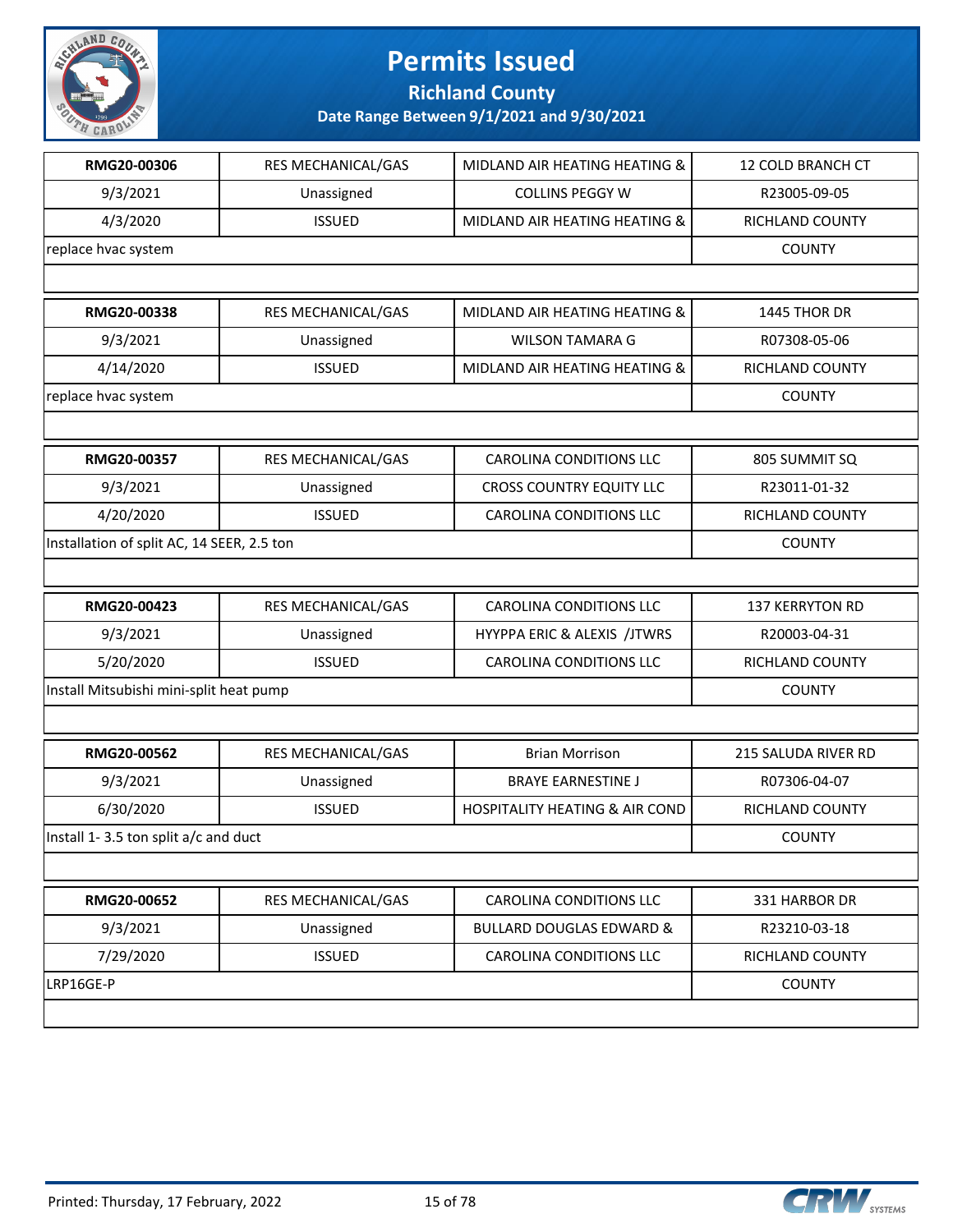

**Richland County**

| RMG20-01019                           | <b>RES MECHANICAL/GAS</b> | <b>HOSPITALITY HEATING &amp; AIR</b><br><b>CONDITIONING</b> | 5 BENCHMARK CT  |
|---------------------------------------|---------------------------|-------------------------------------------------------------|-----------------|
| 9/3/2021                              | Unassigned                | <b>GRAHAM DUANE &amp; BARBARA K</b>                         | R04104-02-23    |
| 12/22/2020                            | <b>ISSUED</b>             | <b>HOSPITALITY HEATING &amp; AIR</b><br><b>CONDITIONING</b> | RICHLAND COUNTY |
| Installing new 3 ton 14 seer split HP |                           |                                                             | <b>COUNTY</b>   |
|                                       |                           |                                                             |                 |

| RMG20-01020                         | <b>RES MECHANICAL/GAS</b> | <b>HOSPITALITY HEATING &amp; AIR</b><br><b>CONDITIONING</b> | 5 TUBMAN CT     |
|-------------------------------------|---------------------------|-------------------------------------------------------------|-----------------|
| 9/3/2021                            | Unassigned                | WALKER OSCAR J & SARAH F                                    | R12014-01-08    |
| 12/22/2020                          | <b>ISSUED</b>             | <b>HOSPITALITY HEATING &amp; AIR</b><br><b>CONDITIONING</b> | RICHLAND COUNTY |
| linstall new 5 Ton 15 Seer Gas Pack |                           |                                                             | <b>COUNTY</b>   |

| RMG21-00969     | <b>RES MECHANICAL/GAS</b> | AMERICAN RESIDENTIAL SERVICES<br>LLC | 136 VERO RD            |
|-----------------|---------------------------|--------------------------------------|------------------------|
| 9/3/2021        | Unassigned                | <b>WEST CHARLOTTE ETAL</b>           | R30100-03-01           |
| 8/25/2021       | <b>ISSUED</b>             | AMERICAN RESIDENTIAL SERVICES<br>LLC | <b>RICHLAND COUNTY</b> |
| HVAC Change out |                           |                                      | <b>COUNTY</b>          |

| RMG21-00970     | <b>RES MECHANICAL/GAS</b> | AMERICAN RESIDENTIAL SERVICES<br>LLC | 720 FORE AVE           |
|-----------------|---------------------------|--------------------------------------|------------------------|
| 9/3/2021        | Unassigned                | DYCHES DIANA                         | R25711-01-18           |
| 8/25/2021       | <b>ISSUED</b>             | AMERICAN RESIDENTIAL SERVICES<br>LLC | <b>RICHLAND COUNTY</b> |
| HVAC Change out |                           |                                      | <b>COUNTY</b>          |

| RMG21-00971     | <b>RES MECHANICAL/GAS</b> | AMERICAN RESIDENTIAL SERVICES<br>LLC. | <b>125 CHURCHLAND DR</b> |
|-----------------|---------------------------|---------------------------------------|--------------------------|
| 9/3/2021        | Unassigned                | ROBERTSON LLOYD & KENYATTA            | R17513-10-07             |
| 8/25/2021       | <b>ISSUED</b>             | AMERICAN RESIDENTIAL SERVICES<br>LLC. | <b>RICHLAND COUNTY</b>   |
| HVAC Change out |                           |                                       | <b>COUNTY</b>            |
|                 |                           |                                       |                          |

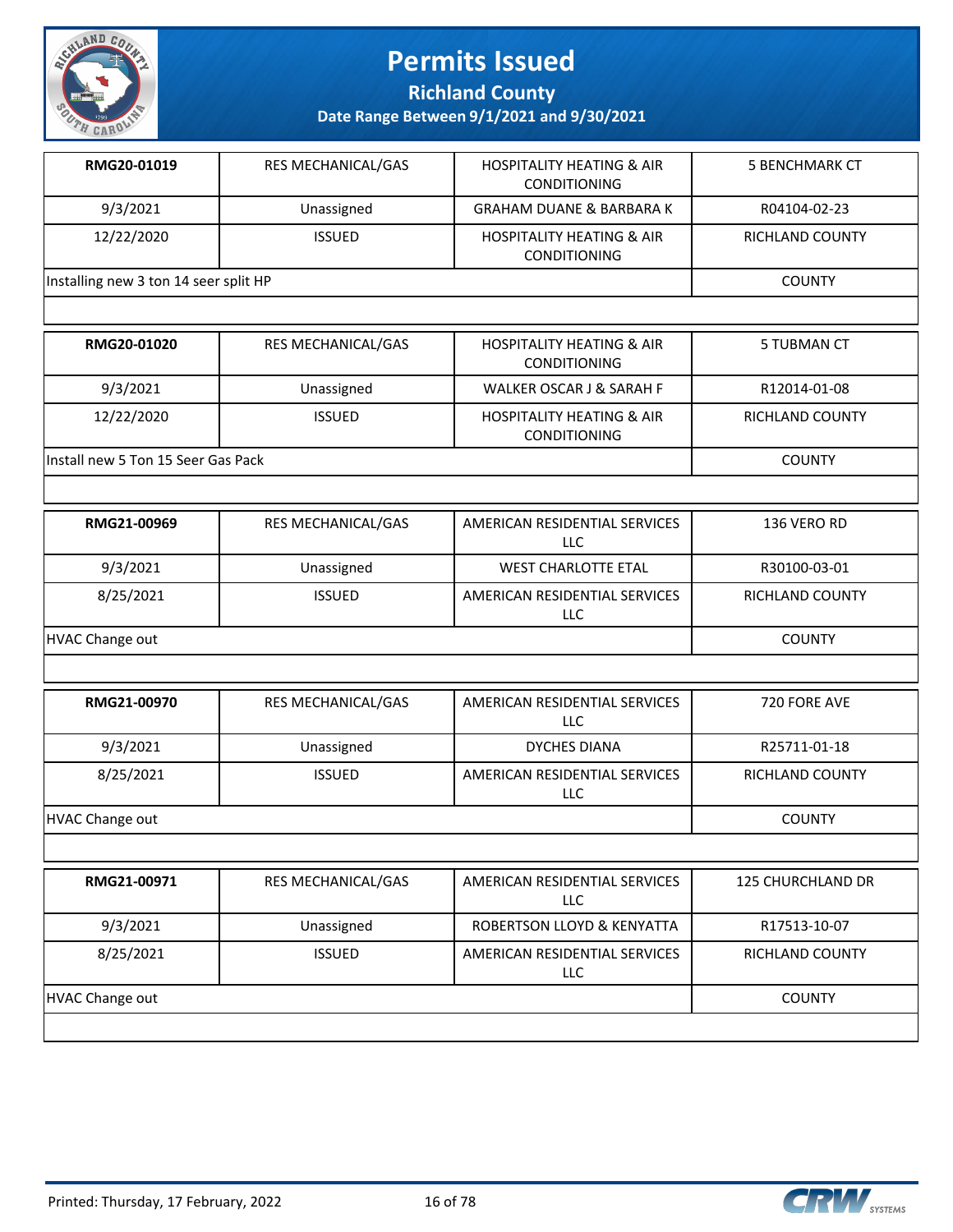

**Richland County**

| RMG21-00979            | <b>RES MECHANICAL/GAS</b> | AMERICAN RESIDENTIAL SERVICES<br><b>LLC</b> | 23 E KILLIAN STATION CT       |
|------------------------|---------------------------|---------------------------------------------|-------------------------------|
| 9/3/2021               | Unassigned                | <b>WOLF DONALD</b>                          | R20202-07-01                  |
| 8/26/2021              | <b>ISSUED</b>             | AMERICAN RESIDENTIAL SERVICES<br>LLC        | RICHLAND COUNTY               |
| <b>HVAC Change out</b> | <b>COUNTY</b>             |                                             |                               |
|                        |                           |                                             |                               |
| RMG21-00982            | RES MECHANICAL/GAS        | AMERICAN RESIDENTIAL SERVICES<br><b>LLC</b> | 130 NEW WAY RD                |
| 9/3/2021               | Unassigned                | <b>SCOTT TERRANCE</b>                       | R19813-07-16                  |
| 8/26/2021              | <b>ISSUED</b>             | AMERICAN RESIDENTIAL SERVICES<br>LLC        | RICHLAND COUNTY               |
| <b>HVAC Change out</b> |                           |                                             | <b>COUNTY</b>                 |
|                        |                           |                                             |                               |
| RMG21-00988            | RES MECHANICAL/GAS        | AMERICAN RESIDENTIAL SERVICES<br><b>LLC</b> | <b>366 BOWHUNTER DR</b>       |
| 9/3/2021               | Unassigned                | <b>JAMISON WALTEA S</b>                     | R23411-02-04                  |
| 8/30/2021              | <b>ISSUED</b>             | AMERICAN RESIDENTIAL SERVICES<br>LLC        | RICHLAND COUNTY               |
| <b>HVAC Change out</b> |                           |                                             | <b>COUNTY</b>                 |
|                        |                           |                                             |                               |
| RMG21-00991            | RES MECHANICAL/GAS        | AMERICAN RESIDENTIAL SERVICES<br><b>LLC</b> | <b>206 KINGSTON FOREST DR</b> |
| 9/3/2021               | Unassigned                | <b>NORVELL MARGO E</b>                      | R05205-03-28                  |
| 8/30/2021              | <b>ISSUED</b>             | AMERICAN RESIDENTIAL SERVICES<br><b>LLC</b> | RICHLAND COUNTY               |
| <b>HVAC Change out</b> |                           |                                             | <b>COUNTY</b>                 |
|                        |                           |                                             |                               |
| RMG21-00992            | RES MECHANICAL/GAS        | AMERICAN RESIDENTIAL SERVICES<br><b>LLC</b> | 516 CRAWFISH LN               |
| 9/3/2021               | Unassigned                | <b>GILMORE THOMAS JAMES II</b>              | R03516-03-21                  |
| 8/30/2021              | <b>ISSUED</b>             | AMERICAN RESIDENTIAL SERVICES<br>LLC        | RICHLAND COUNTY               |
| <b>HVAC Change out</b> |                           |                                             | <b>COUNTY</b>                 |
|                        |                           |                                             |                               |

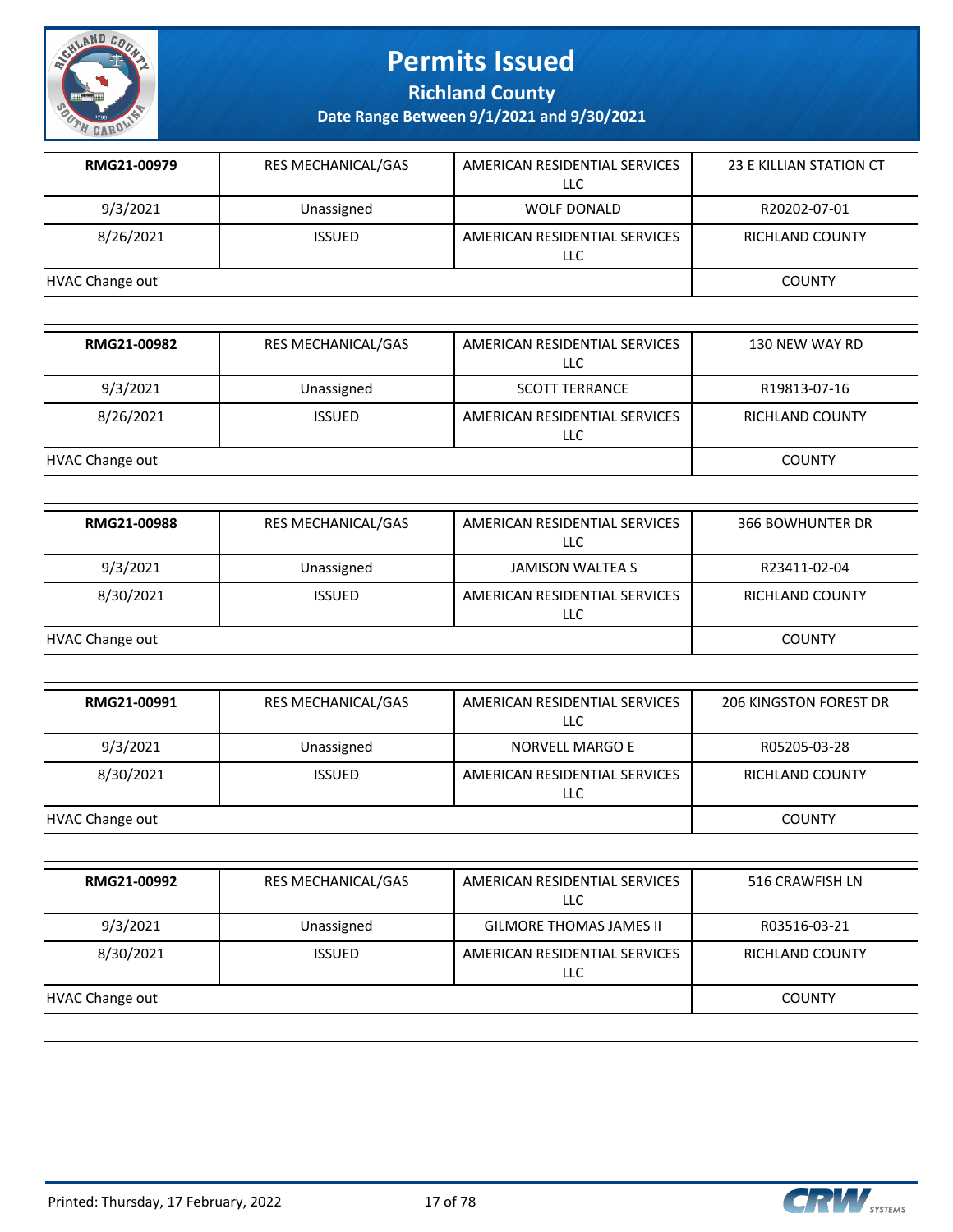

**Richland County**

| RMG21-00994                                | RES MECHANICAL/GAS | <b>AERO SERVICES INC</b>                                    | 1826 SPRINGFIELD AVE |
|--------------------------------------------|--------------------|-------------------------------------------------------------|----------------------|
| 9/3/2021                                   | Unassigned         | <b>JONES LORETTA M</b>                                      | R19701-04-17         |
| 8/30/2021                                  | <b>ISSUED</b>      | <b>AERO SERVICES INC</b>                                    | RICHLAND COUNTY      |
| RUN NEW GAS LINE FROM METER TO APPLIANCES  |                    |                                                             | <b>COUNTY</b>        |
| <b>NEW GAS INSTALL</b>                     |                    |                                                             |                      |
| RMG21-00995                                | RES MECHANICAL/GAS | AMERICAN RESIDENTIAL SERVICES<br><b>LLC</b>                 | 104 WATERTON WAY     |
| 9/3/2021                                   | Unassigned         | PETTY RAY J                                                 | R23301-01-05         |
| 8/31/2021                                  | <b>ISSUED</b>      | AMERICAN RESIDENTIAL SERVICES<br><b>LLC</b>                 | RICHLAND COUNTY      |
| <b>HVAC Change out</b>                     |                    |                                                             | <b>COUNTY</b>        |
|                                            |                    |                                                             |                      |
| RMG21-00996                                | RES MECHANICAL/GAS | <b>CASSELL BROTHERS HEATING &amp;</b><br><b>COOLING LLC</b> | 316 OLD COURSE LOOP  |
| 9/1/2021                                   | Unassigned         | <b>BONEY MARIA C</b>                                        | R20412-04-06         |
| 8/31/2021                                  | <b>ISSUED</b>      | <b>CASSELL BROTHERS HEATING &amp;</b><br>COOLING LLC        | RICHLAND COUNTY      |
| <b>INSTALL 2 TON DUCT SYSTEM</b>           | <b>COUNTY</b>      |                                                             |                      |
| 316 OLD COURSE LOOP                        |                    |                                                             |                      |
| RMG21-00998                                | RES MECHANICAL/GAS | <b>CASSELL BROTHERS HEATING &amp;</b><br><b>COOLING LLC</b> | 108 STONEMILL CT     |
| 9/1/2021                                   | Unassigned         | <b>HERNDON LINDSEY J &amp;</b>                              | R03304-03-27         |
| 9/1/2021                                   | <b>ISSUED</b>      | <b>CASSELL BROTHERS HEATING &amp;</b><br><b>COOLING LLC</b> | RICHLAND COUNTY      |
| INSTALL 2 TON AC CONDENSER, COIL & FURNACE |                    |                                                             | <b>COUNTY</b>        |
| 108 STONEMILL CT                           |                    |                                                             |                      |
| RMG21-00999                                | RES MECHANICAL/GAS | <b>CASSELL BROTHERS HEATING &amp;</b><br><b>COOLING LLC</b> | 100 HOLLENBECK RD    |
| 9/1/2021                                   | Unassigned         | HINKLE GREGORY & DELANA                                     | R04205-01-05         |
| 9/1/2021                                   | <b>ISSUED</b>      | <b>CASSELL BROTHERS HEATING &amp;</b><br><b>COOLING LLC</b> | RICHLAND COUNTY      |
| <b>INSTALL 2 TON DUCT SYSTEM</b>           |                    |                                                             | <b>COUNTY</b>        |
| 100 HOLLENBECK RD                          |                    |                                                             |                      |

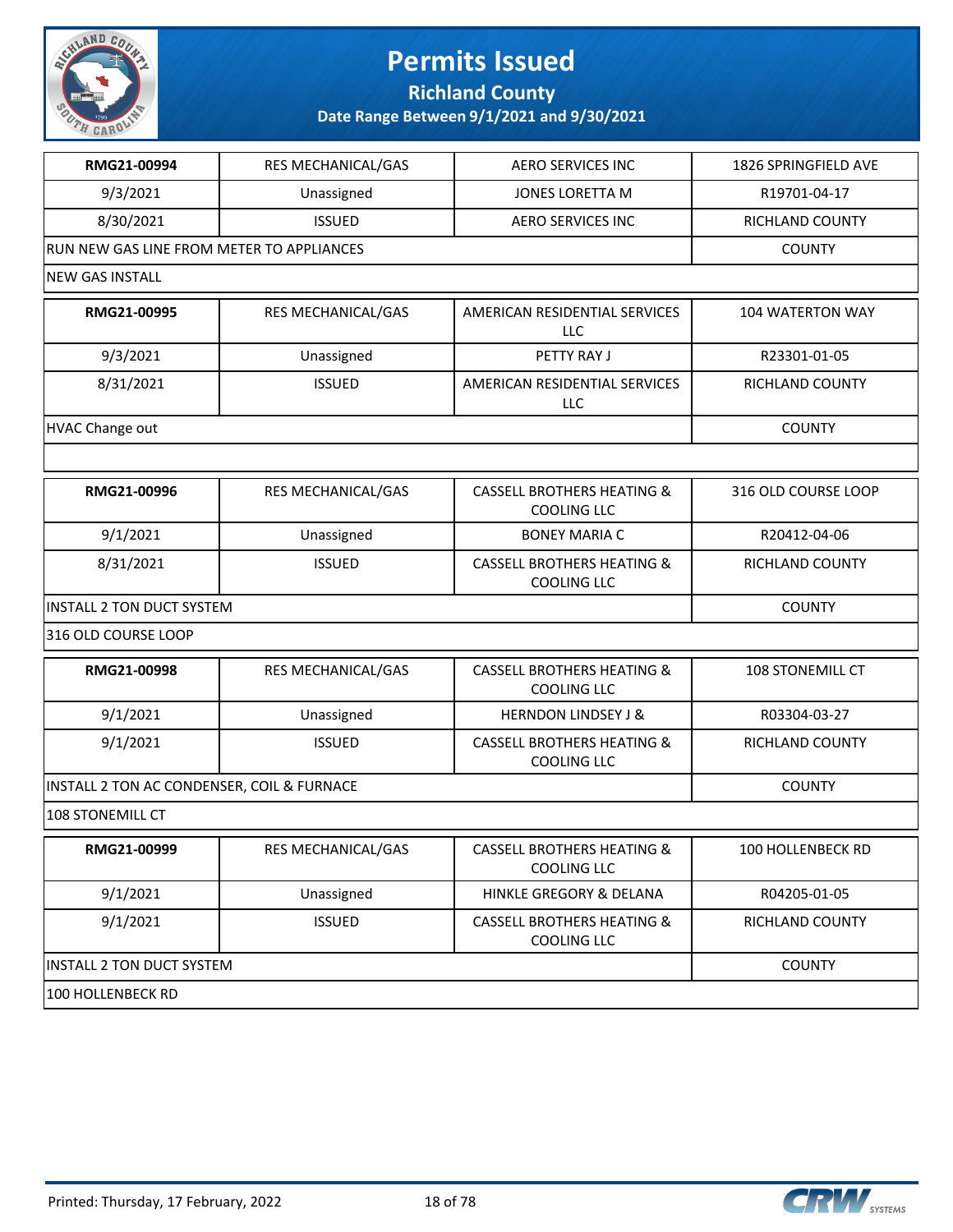

**Richland County**

| RMG21-01000             | RES MECHANICAL/GAS                         | <b>CASSELL BROTHERS HEATING &amp;</b><br><b>COOLING LLC</b> | <b>157 STONEMONT DR</b> |  |  |
|-------------------------|--------------------------------------------|-------------------------------------------------------------|-------------------------|--|--|
| 9/2/2021                | Unassigned                                 | KASSIANOS NICHOLAS & JANA                                   | R04104-02-05            |  |  |
| 9/1/2021                | <b>ISSUED</b>                              | <b>CASSELL BROTHERS HEATING &amp;</b><br>COOLING LLC        | RICHLAND COUNTY         |  |  |
|                         | INSTALL 3 TON AC CONDENSER, COIL & FURNACE |                                                             |                         |  |  |
| <b>157 STONEMONT DR</b> |                                            |                                                             |                         |  |  |
| RMG21-01001             | RES MECHANICAL/GAS                         | AMERICAN RESIDENTIAL SERVICES<br><b>LLC</b>                 | 7234 SMITHFIELD RD      |  |  |
| 9/7/2021                | Unassigned                                 | THOMPSON ANN M                                              | R14313-08-01            |  |  |
| 9/2/2021                | <b>ISSUED</b>                              | AMERICAN RESIDENTIAL SERVICES<br>LLC                        | RICHLAND COUNTY         |  |  |
| <b>HVAC Change out</b>  |                                            |                                                             | <b>COUNTY</b>           |  |  |
|                         |                                            |                                                             |                         |  |  |
| RMG21-01002             | RES MECHANICAL/GAS                         | AMERICAN RESIDENTIAL SERVICES<br><b>LLC</b>                 | <b>681 DULANEY BND</b>  |  |  |
| 9/7/2021                | Unassigned                                 | LACEWELL SHARON O                                           | R23212-01-01            |  |  |
| 9/2/2021                | <b>ISSUED</b>                              | AMERICAN RESIDENTIAL SERVICES<br>LLC                        | RICHLAND COUNTY         |  |  |
| <b>HVAC Change out</b>  |                                            |                                                             | <b>COUNTY</b>           |  |  |
|                         |                                            |                                                             |                         |  |  |
| RMG21-01003             | RES MECHANICAL/GAS                         | AMERICAN RESIDENTIAL SERVICES<br><b>LLC</b>                 | 206 CREST HAVEN DR      |  |  |
| 9/7/2021                | Unassigned                                 | LOVE LANITA K                                               | R23102-08-07            |  |  |
| 9/3/2021                | <b>ISSUED</b>                              | AMERICAN RESIDENTIAL SERVICES<br>LLC                        | RICHLAND COUNTY         |  |  |
| <b>HVAC Change out</b>  |                                            |                                                             | <b>COUNTY</b>           |  |  |
|                         |                                            |                                                             |                         |  |  |
| RMG21-01004             | RES MECHANICAL/GAS                         | AMERICAN RESIDENTIAL SERVICES<br>LLC                        | 190 CLEARVIEW DR        |  |  |
| 9/7/2021                | Unassigned                                 | <b>BROWN SANDRA C</b>                                       | R24900-06-01            |  |  |
| 9/3/2021                | <b>ISSUED</b>                              | AMERICAN RESIDENTIAL SERVICES<br>LLC                        | RICHLAND COUNTY         |  |  |
| <b>HVAC Change out</b>  |                                            |                                                             | <b>COUNTY</b>           |  |  |

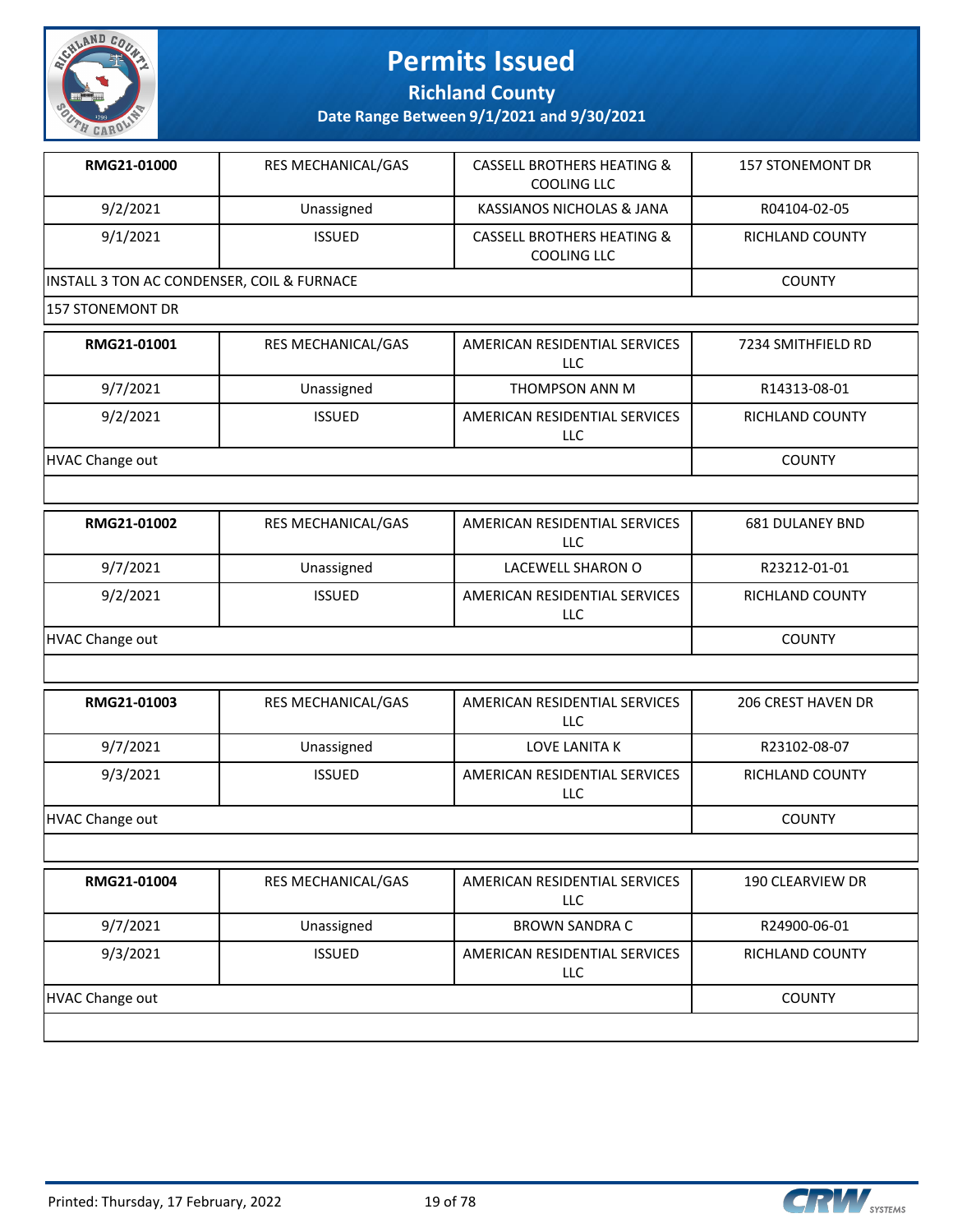

**Richland County**

**Date Range Between 9/1/2021 and 9/30/2021**

| RMG21-01005     | <b>RES MECHANICAL/GAS</b> | AMERICAN RESIDENTIAL SERVICES<br>LLC | 124 WYNFIELD CT |
|-----------------|---------------------------|--------------------------------------|-----------------|
| 9/14/2021       | Unassigned                | <b>FAIR FREDRICK SHIELDS &amp;</b>   | R07485-02-12    |
| 9/3/2021        | <b>ISSUED</b>             | AMERICAN RESIDENTIAL SERVICES<br>LLC | RICHLAND COUNTY |
| HVAC Change out |                           |                                      | <b>COUNTY</b>   |

| RMG21-01006                                    | RES MECHANICAL/GAS | MEETZE PLUMBING CO INC | 2613 GLENWOOD RD       |
|------------------------------------------------|--------------------|------------------------|------------------------|
| 9/3/2021                                       | Unassigned         | MYERS LISA &           | R14003-16-14           |
| 9/3/2021                                       | <b>ISSUED</b>      | MEETZE PLUMBING CO INC | <b>RICHLAND COUNTY</b> |
| Install 5ft of gas line//doing a pressure test |                    |                        | <b>COLUMBIA</b>        |

#### ADDRESS IS WITH CITY OF COLUMBIA

| RMG21-01007     | <b>RES MECHANICAL/GAS</b> | AMERICAN RESIDENTIAL SERVICES<br>LLC | <b>21 RICEMILL FRY</b> |
|-----------------|---------------------------|--------------------------------------|------------------------|
| 9/7/2021        | Unassigned                | <b>CONNOR G R</b>                    | R23109-02-17           |
| 9/7/2021        | <b>ISSUED</b>             | AMERICAN RESIDENTIAL SERVICES<br>LLC | <b>RICHLAND COUNTY</b> |
| HVAC Change out | <b>COUNTY</b>             |                                      |                        |

| RMG21-01008     | <b>RES MECHANICAL/GAS</b> | AMERICAN RESIDENTIAL SERVICES<br>LLC | 51 CAMP CREEK DR       |
|-----------------|---------------------------|--------------------------------------|------------------------|
| 9/14/2021       | Unassigned                | <b>GIBBS HEYWARD E JR</b>            | R26006-10-09           |
| 9/7/2021        | <b>ISSUED</b>             | AMERICAN RESIDENTIAL SERVICES<br>LLC | <b>RICHLAND COUNTY</b> |
| HVAC Change out |                           |                                      | <b>COUNTY</b>          |

| RMG21-01009                     | <b>RES MECHANICAL/GAS</b> | <b>CASSELL BROTHERS HEATING &amp;</b><br><b>COOLING LLC</b> | <b>341 CANE BRAKE CIR</b> |
|---------------------------------|---------------------------|-------------------------------------------------------------|---------------------------|
| 9/9/2021                        | Unassigned                | MCDONALD JACKIE L                                           | R20213-07-04              |
| 9/8/2021                        | <b>ISSUED</b>             | <b>CASSELL BROTHERS HEATING &amp;</b><br>COOLING LLC        | RICHLAND COUNTY           |
| INSTALL 2.5 TON SPLIT HEAT PUMP | <b>COUNTY</b>             |                                                             |                           |
| 341 CANE BRAKE CIRCLE           |                           |                                                             |                           |

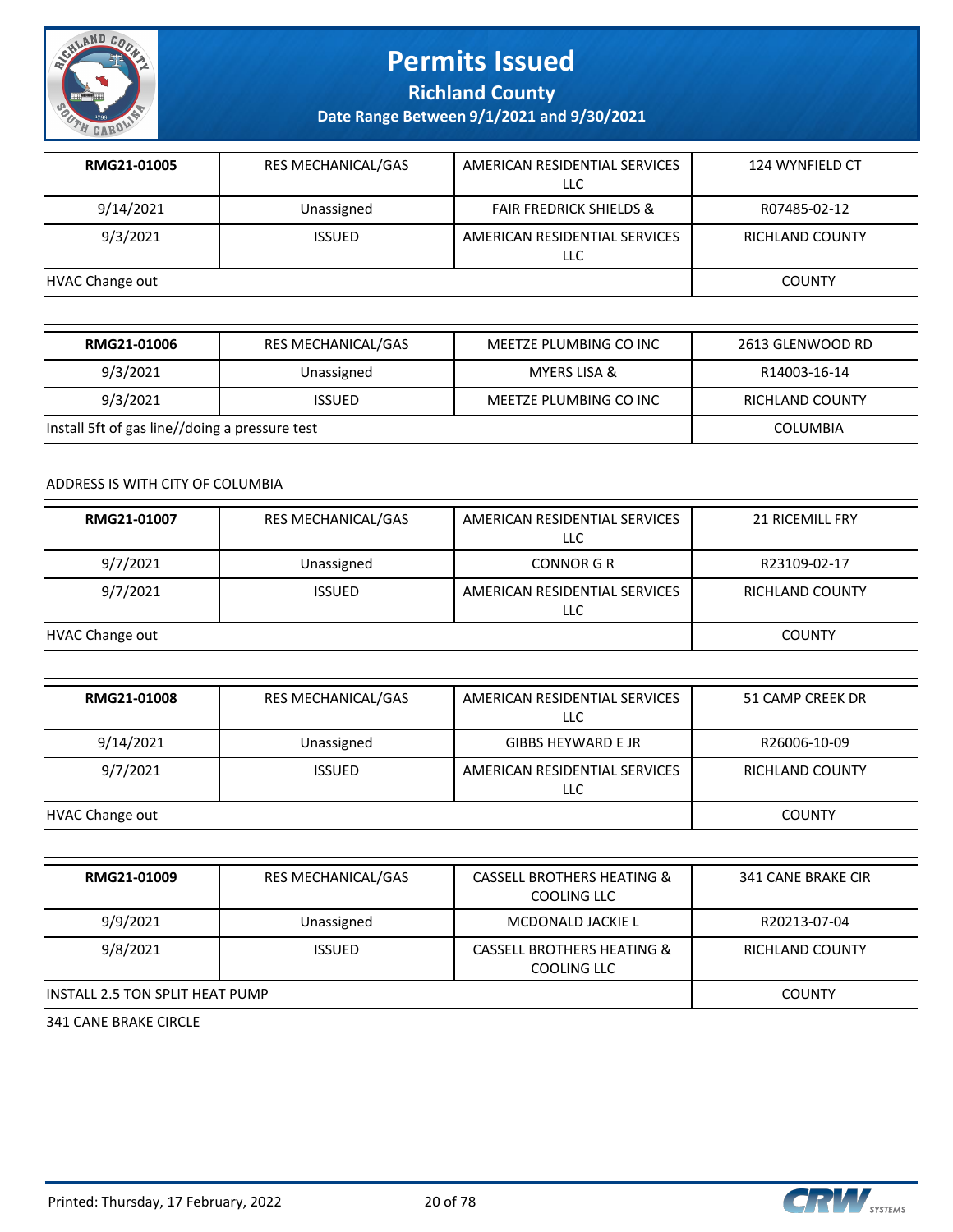

**Richland County**

**Date Range Between 9/1/2021 and 9/30/2021**

| RMG21-01010                    | <b>RES MECHANICAL/GAS</b> | <b>CASSELL BROTHERS HEATING &amp;</b><br>COOLING LLC | <b>177 LAKEPORT DR</b> |
|--------------------------------|---------------------------|------------------------------------------------------|------------------------|
| 9/9/2021                       | Unassigned                | <b>HASSINGER ALLISON P</b>                           | R01412-03-08           |
| 9/8/2021                       | <b>ISSUED</b>             | <b>CASSELL BROTHERS HEATING &amp;</b><br>COOLING LLC | RICHLAND COUNTY        |
| lINSTALL 3 TON SPLIT HEAT PUMP |                           |                                                      | <b>COUNTY</b>          |
| 177 LAKEPORT DR                |                           |                                                      |                        |

| RMG21-01011                    | <b>RES MECHANICAL/GAS</b> | <b>CASSELL BROTHERS HEATING &amp;</b><br>COOLING LLC | 407 LEAMINGTON WAY |
|--------------------------------|---------------------------|------------------------------------------------------|--------------------|
| 9/9/2021                       | Unassigned                | <b>FORREST FAMILY TRUST &amp;</b>                    | R03206-01-66       |
| 9/8/2021                       | <b>ISSUED</b>             | CASSELL BROTHERS HEATING &<br><b>COOLING LLC</b>     | RICHLAND COUNTY    |
| <b>IINSTALL 3 TON GAS PACK</b> |                           |                                                      | <b>COUNTY</b>      |

407 LEAMINGTON WAY

| RMG21-01012              | <b>RES MECHANICAL/GAS</b> | <b>CASSELL BROTHERS HEATING &amp;</b><br>COOLING LLC | 436 WHITE BIRCH CIR |
|--------------------------|---------------------------|------------------------------------------------------|---------------------|
| 9/9/2021                 | Unassigned                | HIGGINS JAMES M & GEORGIA A                          | R22706-04-03        |
| 9/8/2021                 | <b>FINALED</b>            | CASSELL BROTHERS HEATING &<br>COOLING LLC            | RICHLAND COUNTY     |
| lINSTALL 22 KW GENERATOR | <b>COUNTY</b>             |                                                      |                     |

436 WHITE BIRCH CIRCLE

| RMG21-01015     | <b>RES MECHANICAL/GAS</b> | AMERICAN RESIDENTIAL SERVICES<br>LLC | <b>9 BEAVER CREEK CT</b> |
|-----------------|---------------------------|--------------------------------------|--------------------------|
| 9/14/2021       | Unassigned                | DZINGLESKI DIANA D                   | R17315-01-54             |
| 9/9/2021        | <b>ISSUED</b>             | AMERICAN RESIDENTIAL SERVICES<br>LLC | RICHLAND COUNTY          |
| HVAC Change out |                           |                                      | <b>COUNTY</b>            |

|                 |               | LLC.                                        |                        |
|-----------------|---------------|---------------------------------------------|------------------------|
| 9/14/2021       | Unassigned    | <b>HENRYHAND CLYDE JR &amp;</b>             | R16916-06-18           |
| 9/9/2021        | <b>ISSUED</b> | AMERICAN RESIDENTIAL SERVICES<br><b>LLC</b> | <b>RICHLAND COUNTY</b> |
| HVAC Change out |               |                                             | <b>COUNTY</b>          |

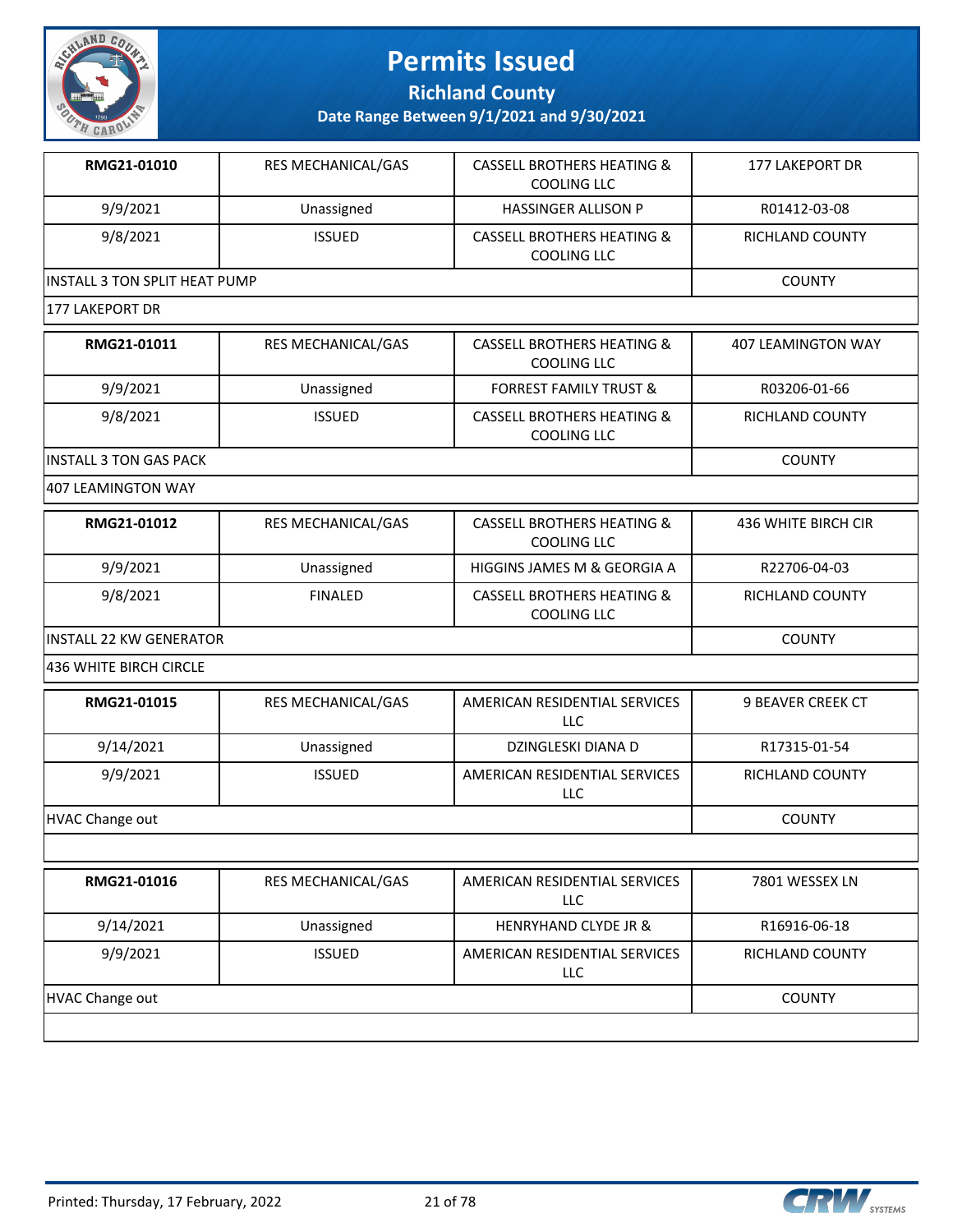

**Richland County**

| RMG21-01017                    | RES MECHANICAL/GAS                   | AMERICAN RESIDENTIAL SERVICES<br><b>LLC</b>                 | 208 CHIMNEYRIDGE DR |  |  |
|--------------------------------|--------------------------------------|-------------------------------------------------------------|---------------------|--|--|
| 9/14/2021                      | Unassigned                           | <b>COOK TRAHERN CHRISTIAN</b>                               | R25709-03-03        |  |  |
| 9/9/2021                       | <b>ISSUED</b>                        | AMERICAN RESIDENTIAL SERVICES<br><b>LLC</b>                 | RICHLAND COUNTY     |  |  |
| <b>HVAC Change out</b>         |                                      |                                                             |                     |  |  |
|                                |                                      |                                                             |                     |  |  |
| RMG21-01018                    | RES MECHANICAL/GAS                   | AMERICAN RESIDENTIAL SERVICES<br><b>LLC</b>                 | 121 POND EDGE LN    |  |  |
| 9/14/2021                      | Unassigned                           | LUCE ROBERT L & JULIE A                                     | R01505-03-07        |  |  |
| 9/9/2021                       | <b>ISSUED</b>                        | AMERICAN RESIDENTIAL SERVICES<br>LLC                        | RICHLAND COUNTY     |  |  |
| <b>HVAC Change out</b>         |                                      |                                                             | <b>COUNTY</b>       |  |  |
|                                |                                      |                                                             |                     |  |  |
| RMG21-01019                    | RES MECHANICAL/GAS                   | <b>CASSELL BROTHERS HEATING &amp;</b><br><b>COOLING LLC</b> | 1616 TEAKWOOD LN    |  |  |
| 9/10/2021                      | Unassigned                           | SANTANA-ALICEA CIRILO & ANA M                               | R19712-03-25        |  |  |
| 9/9/2021                       | <b>FINALED</b>                       | <b>CASSELL BROTHERS HEATING &amp;</b><br>COOLING LLC        | RICHLAND COUNTY     |  |  |
| <b>INSTALL 22 KW GENERATOR</b> |                                      | <b>COUNTY</b>                                               |                     |  |  |
| 1616 TEAKWOOD LANE             |                                      |                                                             |                     |  |  |
| RMG21-01020                    | RES MECHANICAL/GAS                   | <b>CASSELL BROTHERS HEATING &amp;</b><br><b>COOLING LLC</b> | 7 STEEPLE CREST CT  |  |  |
| 9/10/2021                      | Unassigned                           | <b>CASTERLINE RENAE E</b>                                   | R05301-02-24        |  |  |
| 9/9/2021                       | <b>FINALED</b>                       | <b>CASSELL BROTHERS HEATING &amp;</b><br><b>COOLING LLC</b> | RICHLAND COUNTY     |  |  |
| INSTALL 22 KW GENERATOR        |                                      |                                                             | <b>COUNTY</b>       |  |  |
| 7 STEEPLE CREST CT             |                                      |                                                             |                     |  |  |
| RMG21-01021                    | RES MECHANICAL/GAS                   | <b>CASSELL BROTHERS HEATING &amp;</b><br><b>COOLING LLC</b> | 321 ANCHOR BEND DR  |  |  |
| 9/10/2021                      | Unassigned                           | SAMMIS BRYAN M & NATALIE R                                  | R01416-11-02        |  |  |
| 9/9/2021                       | <b>ISSUED</b>                        | <b>CASSELL BROTHERS HEATING &amp;</b><br>COOLING LLC        | RICHLAND COUNTY     |  |  |
|                                | <b>INSTALL 3 TON SPLIT HEAT PUMP</b> |                                                             |                     |  |  |
| 321 ANCHOR BEND DR             |                                      |                                                             |                     |  |  |

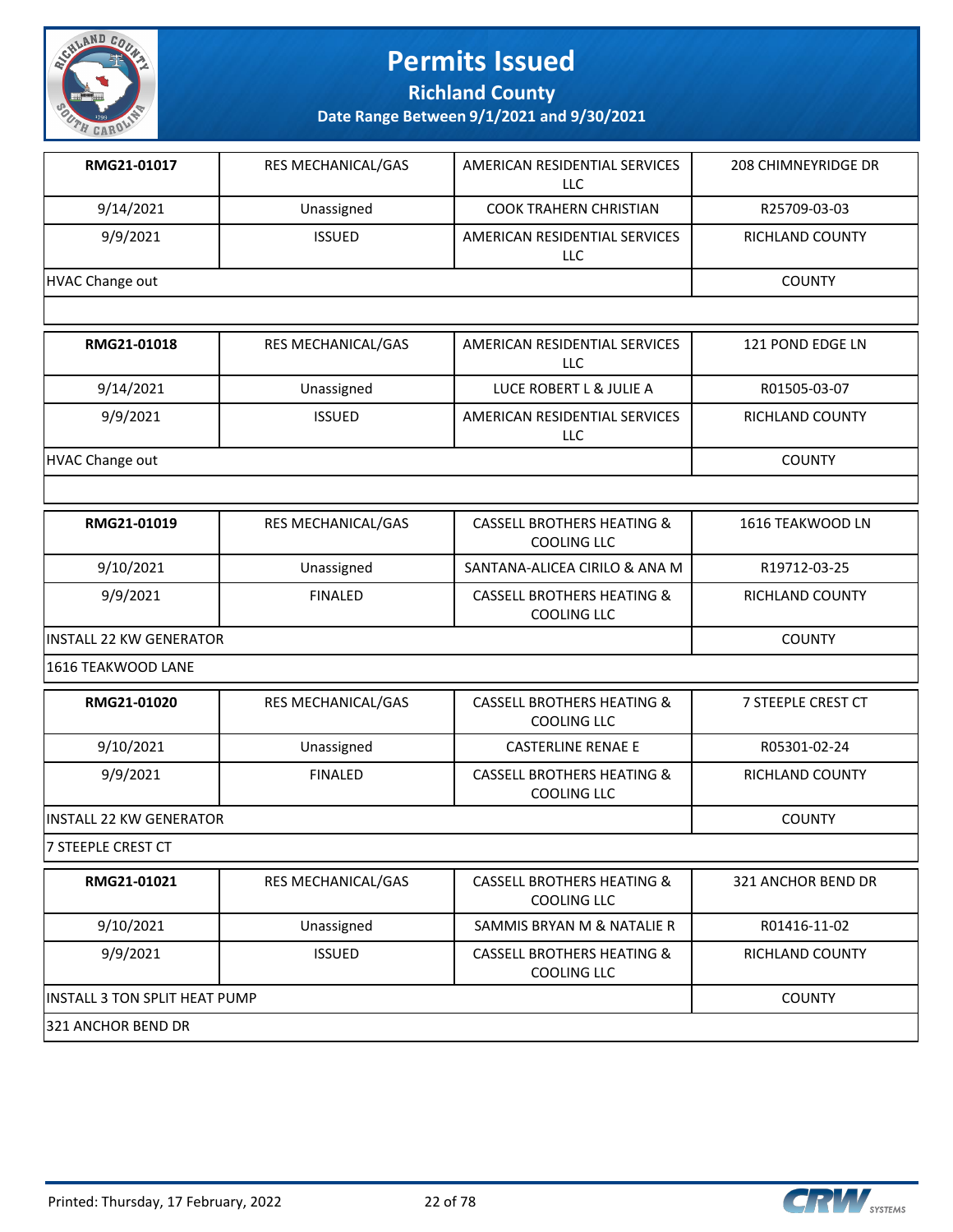

**Richland County**

**Date Range Between 9/1/2021 and 9/30/2021**

| RMG21-01022                     | <b>RES MECHANICAL/GAS</b> | <b>CASSELL BROTHERS HEATING &amp;</b><br>COOLING LLC | 513 CADDIS CREEK RD    |
|---------------------------------|---------------------------|------------------------------------------------------|------------------------|
| 9/10/2021                       | Unassigned                | <b>UFEN MARYA</b>                                    | R05107-05-61           |
| 9/9/2021                        | <b>ISSUED</b>             | <b>CASSELL BROTHERS HEATING &amp;</b><br>COOLING LLC | <b>RICHLAND COUNTY</b> |
| INSTALL 2.5 TON SPLIT HEAT PUMP | <b>COUNTY</b>             |                                                      |                        |
| 513 CADDIS CREEK RD             |                           |                                                      |                        |
| RMG21-01024                     | <b>RES MECHANICAL/GAS</b> | AMERICAN RESIDENTIAL SERVICES<br>LLC.                | 493 WOODHOUSE LOOP     |
| 9/14/2021                       | Unassigned                | <b>KIM JIYEON</b>                                    | R02513-03-38           |
| 9/9/2021                        | <b>ISSUED</b>             | AMERICAN RESIDENTIAL SERVICES<br>LLC                 | RICHLAND COUNTY        |
| HVAC Change out                 |                           |                                                      | <b>COUNTY</b>          |

| RMG21-01026              | <b>RES MECHANICAL/GAS</b> | <b>CASSELL BROTHERS HEATING &amp;</b><br>COOLING LLC | 1168 CAROLINE SIMS RD |
|--------------------------|---------------------------|------------------------------------------------------|-----------------------|
| 9/10/2021                | Unassigned                | <b>BROWN BRENDA &amp; LANZIE</b>                     | R27200-03-47          |
| 9/9/2021                 | <b>ISSUED</b>             | <b>CASSELL BROTHERS HEATING &amp;</b><br>COOLING LLC | RICHLAND COUNTY       |
| IINSTALL 22 KW GENERATOR |                           |                                                      | <b>COUNTY</b>         |

1168 CAROLINE SIMS RD

| RMG21-01027     | <b>RES MECHANICAL/GAS</b> | AMERICAN RESIDENTIAL SERVICES<br><b>LLC</b> | 229 SQUIRE RD   |
|-----------------|---------------------------|---------------------------------------------|-----------------|
| 9/14/2021       | Unassigned                | <b>CAMPBELL STELLA</b>                      | R20107-02-09    |
| 9/10/2021       | <b>ISSUED</b>             | AMERICAN RESIDENTIAL SERVICES<br><b>LLC</b> | RICHLAND COUNTY |
| HVAC Change out |                           |                                             | <b>COUNTY</b>   |
|                 |                           |                                             |                 |

| RMG21-01028                         | <b>RES MECHANICAL/GAS</b> | EVANS HEATING & COOLING | 9949 WILSON BLVD |
|-------------------------------------|---------------------------|-------------------------|------------------|
| 9/15/2021                           | Unassigned                | Landon Sahagun          | R14800-05-18     |
| 9/10/2021                           | <b>ISSUED</b>             | EVANS HEATING & COOLING | RICHLAND COUNTY  |
| Convert gas line from LP to Natural |                           |                         | <b>COUNTY</b>    |
|                                     |                           |                         |                  |

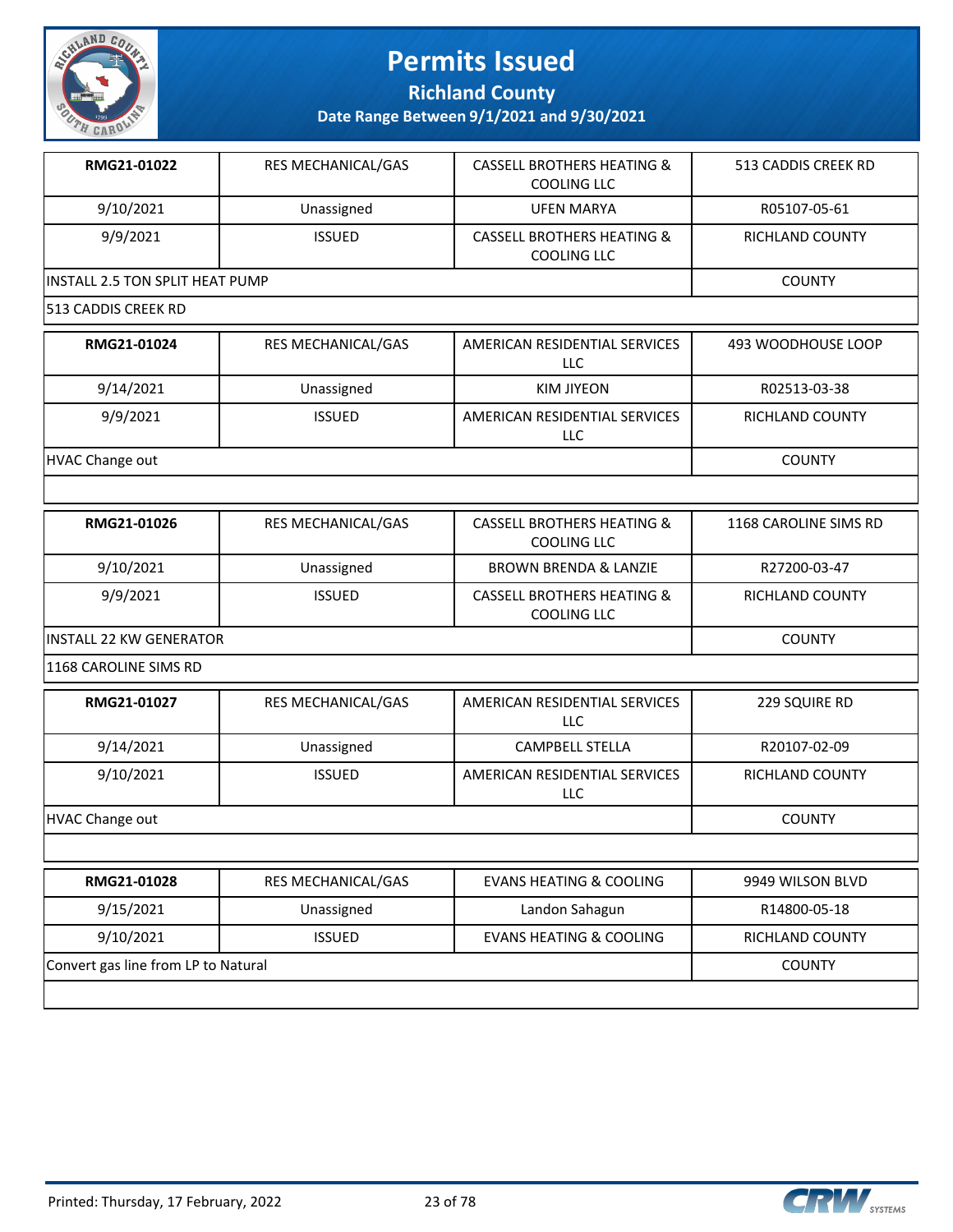

**Richland County**

| RMG21-01030            | RES MECHANICAL/GAS | AMERICAN RESIDENTIAL SERVICES<br><b>LLC</b> | 24 FUCHSIA CT           |
|------------------------|--------------------|---------------------------------------------|-------------------------|
| 9/14/2021              | Unassigned         | <b>MINOR PATI E</b>                         | R20101-04-09            |
| 9/10/2021              | <b>ISSUED</b>      | AMERICAN RESIDENTIAL SERVICES<br><b>LLC</b> | RICHLAND COUNTY         |
| <b>HVAC Change out</b> |                    |                                             | <b>COUNTY</b>           |
|                        |                    |                                             |                         |
| RMG21-01031            | RES MECHANICAL/GAS | AMERICAN RESIDENTIAL SERVICES<br><b>LLC</b> | 228 FRASIER FIR LN      |
| 9/14/2021              | Unassigned         | <b>ALSTON BOBBIE &amp; TONIA R</b>          | R23004-10-07            |
| 9/13/2021              | <b>ISSUED</b>      | AMERICAN RESIDENTIAL SERVICES<br>LLC        | RICHLAND COUNTY         |
| <b>HVAC Change out</b> |                    |                                             | <b>COUNTY</b>           |
|                        |                    |                                             |                         |
| RMG21-01032            | RES MECHANICAL/GAS | AMERICAN RESIDENTIAL SERVICES<br>LLC        | 201 PALMETTO SPRINGS DR |
| 9/14/2021              | Unassigned         | <b>WOLFE JESSICA S</b>                      | R20310-02-09            |
| 9/13/2021              | <b>ISSUED</b>      | AMERICAN RESIDENTIAL SERVICES<br><b>LLC</b> | RICHLAND COUNTY         |
| <b>HVAC Change out</b> |                    |                                             | <b>COUNTY</b>           |
|                        |                    |                                             |                         |
| RMG21-01034            | RES MECHANICAL/GAS | MEETZE PLUMBING CO INC                      | 216 AMBERWOOD CIR       |
| 9/14/2021              | Unassigned         | CHORN MICHAEL F & BRENDA G                  | R04108-02-07            |
| 9/13/2021              | <b>FINALED</b>     | MEETZE PLUMBING CO INC                      | RICHLAND COUNTY         |
| Replacing a gas line   |                    |                                             | <b>COUNTY</b>           |
|                        |                    |                                             |                         |
| RMG21-01035            | RES MECHANICAL/GAS | AMERICAN RESIDENTIAL SERVICES<br>LLC        | 9 OLD HICKORY CT        |
| 9/14/2021              | Unassigned         | <b>CAULDER CALEB</b>                        | R17705-01-28            |
| 9/14/2021              | <b>ISSUED</b>      | AMERICAN RESIDENTIAL SERVICES<br><b>LLC</b> | RICHLAND COUNTY         |
| <b>HVAC Change out</b> | <b>COUNTY</b>      |                                             |                         |
|                        |                    |                                             |                         |

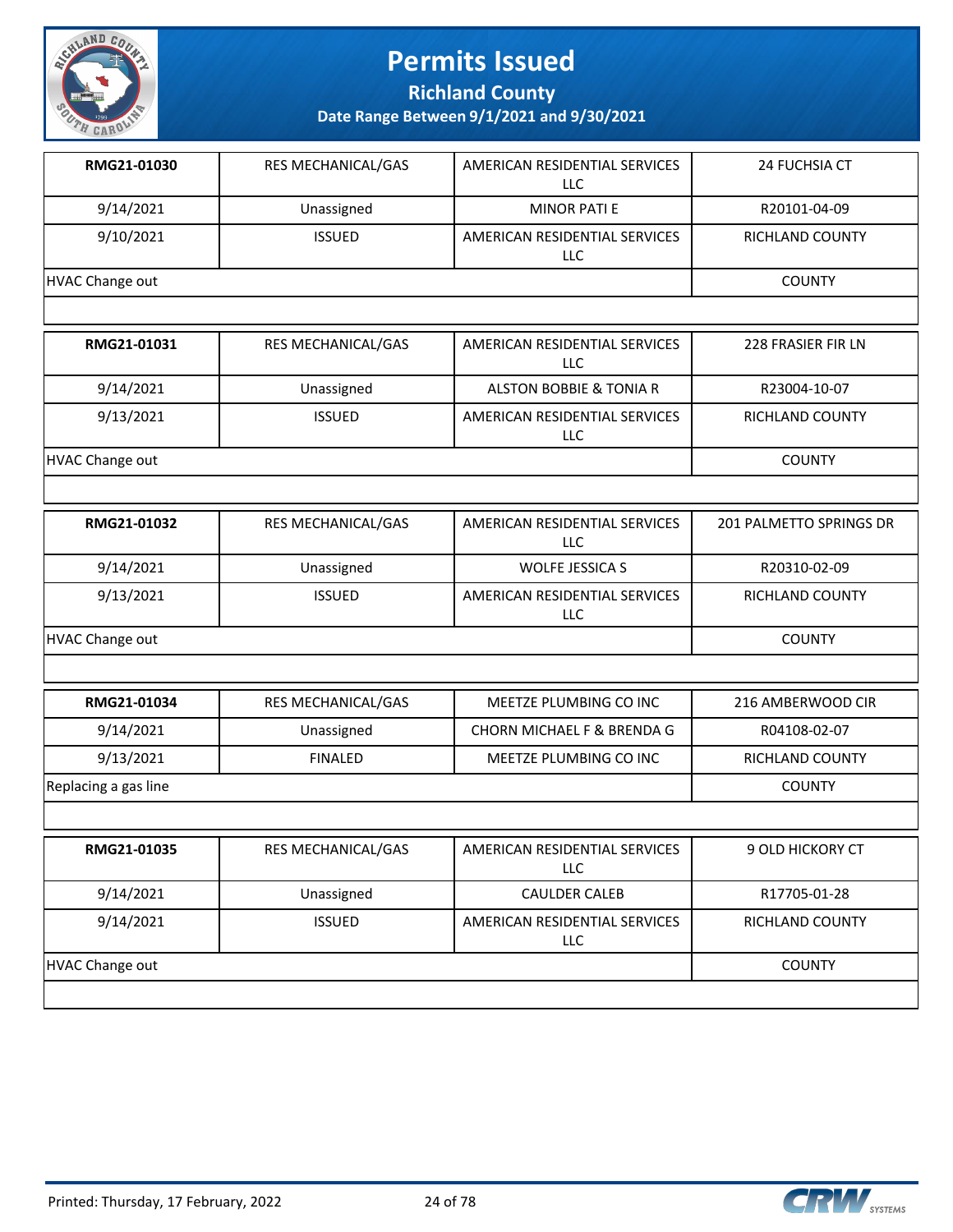

**Richland County**

| RMG21-01036            | RES MECHANICAL/GAS                                     | AMERICAN RESIDENTIAL SERVICES<br><b>LLC</b>                 | <b>20 ENTZMINGER PATH</b> |
|------------------------|--------------------------------------------------------|-------------------------------------------------------------|---------------------------|
| 9/17/2021              | Unassigned                                             | <b>ENTZMINGER BRIDGET D</b>                                 | R10000-01-17              |
| 9/14/2021              | <b>ISSUED</b>                                          | AMERICAN RESIDENTIAL SERVICES<br>LLC                        | RICHLAND COUNTY           |
| <b>HVAC Change out</b> |                                                        |                                                             | <b>COUNTY</b>             |
|                        |                                                        |                                                             |                           |
| RMG21-01037            | RES MECHANICAL/GAS                                     | AMERICAN RESIDENTIAL SERVICES<br><b>LLC</b>                 | 423 STAGHORN DR           |
| 9/17/2021              | Unassigned                                             | <b>CLARK OCIE D &amp; CYNTHIA</b>                           | R17611-06-08              |
| 9/15/2021              | <b>ISSUED</b>                                          | AMERICAN RESIDENTIAL SERVICES<br>LLC                        | RICHLAND COUNTY           |
| <b>HVAC Change out</b> |                                                        |                                                             | <b>COUNTY</b>             |
|                        |                                                        |                                                             |                           |
| RMG21-01038            | RES MECHANICAL/GAS                                     | AMERICAN RESIDENTIAL SERVICES<br><b>LLC</b>                 | 137 SUMMER SIDE CIR       |
| 9/17/2021              | Unassigned                                             | <b>KELTY MICHAEL ANTHONY &amp;</b>                          | R17216-08-30              |
| 9/15/2021              | <b>ISSUED</b>                                          | AMERICAN RESIDENTIAL SERVICES<br>LLC                        | <b>RICHLAND COUNTY</b>    |
| <b>HVAC Change out</b> |                                                        | <b>COUNTY</b>                                               |                           |
|                        |                                                        |                                                             |                           |
| RMG21-01039            | RES MECHANICAL/GAS                                     | <b>CASSELL BROTHERS HEATING &amp;</b><br><b>COOLING LLC</b> | 182 OLD MARKET LN         |
| 9/15/2021              | Unassigned                                             | THOMPSON WILLIAM C & ALANE S                                | R03204-02-28              |
| 9/15/2021              | <b>ISSUED</b>                                          | <b>CASSELL BROTHERS HEATING &amp;</b><br>COOLING LLC        | RICHLAND COUNTY           |
|                        | INSTALL 3 TON HEAT PUMP CONDENSER, COIL & FURNACE      |                                                             | <b>COUNTY</b>             |
| 182 OLD MARKET LANE    |                                                        |                                                             |                           |
| RMG21-01040            | RES MECHANICAL/GAS                                     | <b>CASSELL BROTHERS HEATING &amp;</b><br><b>COOLING LLC</b> | 721 SAXONY DR             |
| 9/15/2021              | Unassigned                                             | TRAVIS PAUL E JR & GLORIA J                                 | R03311-06-15              |
| 9/15/2021              | <b>ISSUED</b>                                          | <b>CASSELL BROTHERS HEATING &amp;</b><br><b>COOLING LLC</b> | RICHLAND COUNTY           |
|                        | INSTALL 4 TON AC CONDENSER, COIL, FURNACE & MINI SPLIT |                                                             | <b>COUNTY</b>             |
| 721 SAXONY DR          |                                                        |                                                             |                           |

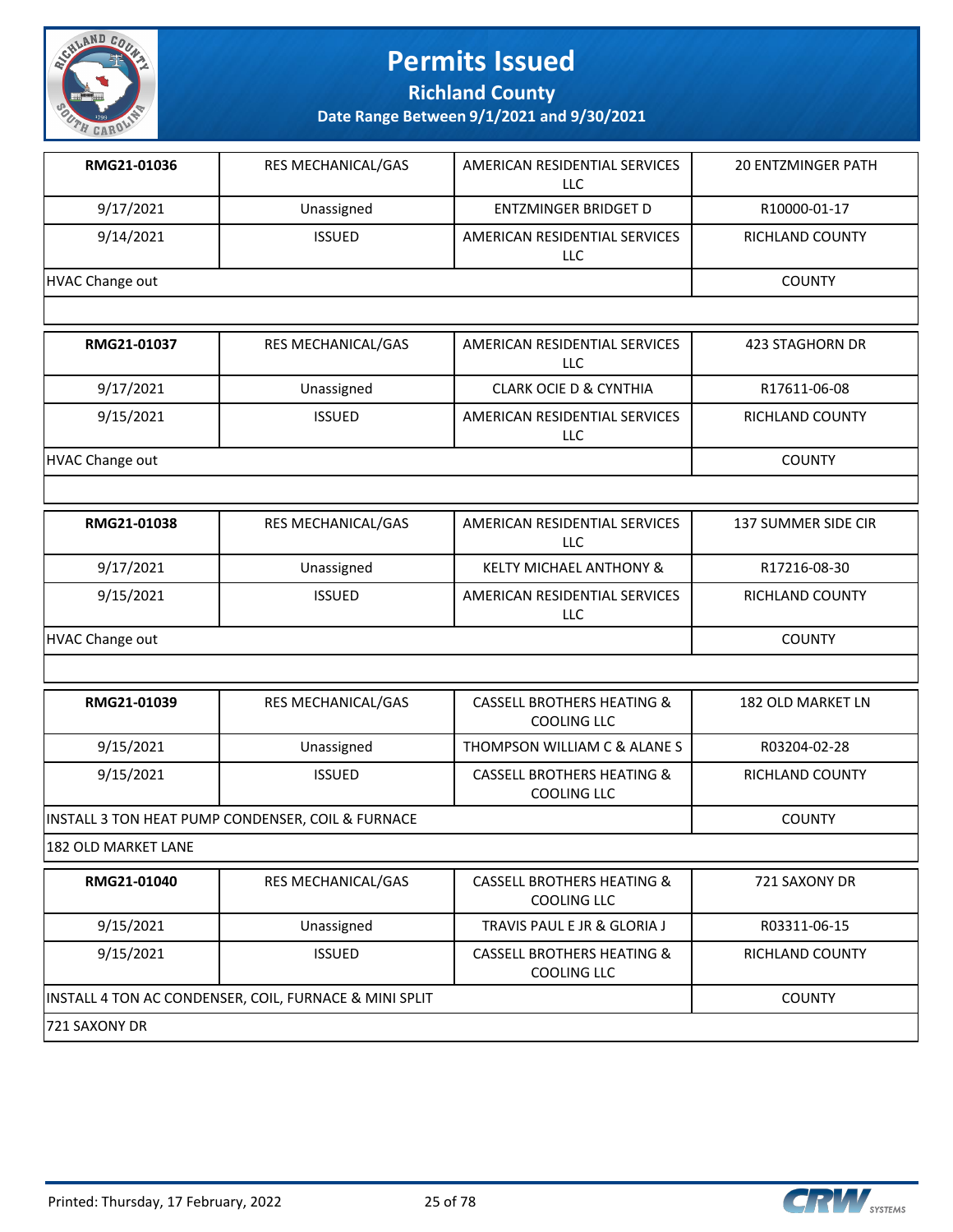

**Richland County**

**Date Range Between 9/1/2021 and 9/30/2021**

| RMG21-01041                     | <b>RES MECHANICAL/GAS</b> | <b>CASSELL BROTHERS HEATING &amp;</b><br>COOLING LLC | 1201 LEAMINGTON CIR |  |
|---------------------------------|---------------------------|------------------------------------------------------|---------------------|--|
| 9/15/2021                       | Unassigned                | PEASE JEREMY & JENNIFER /JTWRS                       | R03206-03-06        |  |
| 9/15/2021                       | <b>ISSUED</b>             | <b>CASSELL BROTHERS HEATING &amp;</b><br>COOLING LLC | RICHLAND COUNTY     |  |
| INSTALL 2.5 TON SPLIT HEAT PUMP |                           |                                                      | <b>COUNTY</b>       |  |
| 1201 LEAMINGTON CIRCLE          |                           |                                                      |                     |  |

| RMG21-01042                                   | <b>RES MECHANICAL/GAS</b> | CASSELL BROTHERS HEATING &                | <b>225 TREYBURN CIR</b> |
|-----------------------------------------------|---------------------------|-------------------------------------------|-------------------------|
|                                               |                           | COOLING LLC                               |                         |
| 9/15/2021                                     | Unassigned                | <b>HOLDER HARRY LANE JR &amp;</b>         | R04213-02-18            |
| 9/15/2021                                     | <b>ISSUED</b>             | CASSELL BROTHERS HEATING &<br>COOLING LLC | RICHLAND COUNTY         |
| IINSTALL 96% AFUE FURNACE & 3 TON DUCT SYSTEM |                           |                                           | <b>COUNTY</b>           |

225 TREYBURN CIRCLE

| RMG21-01043                     | <b>RES MECHANICAL/GAS</b> | <b>CASSELL BROTHERS HEATING &amp;</b><br>COOLING LLC | 6807 BLUFF RD   |
|---------------------------------|---------------------------|------------------------------------------------------|-----------------|
| 9/16/2021                       | Unassigned                | SUMTER PETER JR                                      | R24200-10-85    |
| 9/15/2021                       | <b>FINALED</b>            | <b>CASSELL BROTHERS HEATING &amp;</b><br>COOLING LLC | RICHLAND COUNTY |
| <b>IINSTALL 22 KW GENERATOR</b> |                           |                                                      | <b>COUNTY</b>   |

6807 BLUFF RD

| RMG21-01044                          | RES MECHANICAL/GAS        | <b>WPG GROUP LLC</b>                  | <b>48 HILLMARK DR</b>         |  |
|--------------------------------------|---------------------------|---------------------------------------|-------------------------------|--|
| 9/30/2021                            | Unassigned                | <b>SWYGERT REBECCA ANDERSON &amp;</b> | R09101-03-04                  |  |
| 9/15/2021                            | <b>ISSUED</b>             | WPG GROUP LLC                         | <b>RICHLAND COUNTY</b>        |  |
| Installing Gas Tankless Water Heater |                           |                                       | <b>COUNTY</b>                 |  |
|                                      |                           |                                       |                               |  |
| RMG21-01046                          | RES MECHANICAL/GAS        | JACKS HEAT PUMP SERVICE INC           | 11 GATEWOOD WAY               |  |
| 9/16/2021                            | Unassigned                | DIVERSIFIED RESIDENTIAL HOMES         | R23008-10-14                  |  |
| 9/15/2021                            | <b>FINALED</b>            | JACKS HEAT PUMP SERVICE INC           | <b>RICHLAND COUNTY</b>        |  |
| Replace HVAC system                  |                           |                                       |                               |  |
|                                      |                           |                                       |                               |  |
| RMG21-01047                          | <b>RES MECHANICAL/GAS</b> | JACKS HEAT PUMP SERVICE INC           | <b>107 STERLING HILLS CIR</b> |  |
| 9/16/2021                            | Unassigned                | DIVERSFIELD RESIDENTIAL HOMES         | R23104-04-13                  |  |
| 9/15/2021                            | <b>FINALED</b>            | JACKS HEAT PUMP SERVICE INC           | <b>RICHLAND COUNTY</b>        |  |
| HVAC System upgrade                  |                           |                                       | <b>COUNTY</b>                 |  |

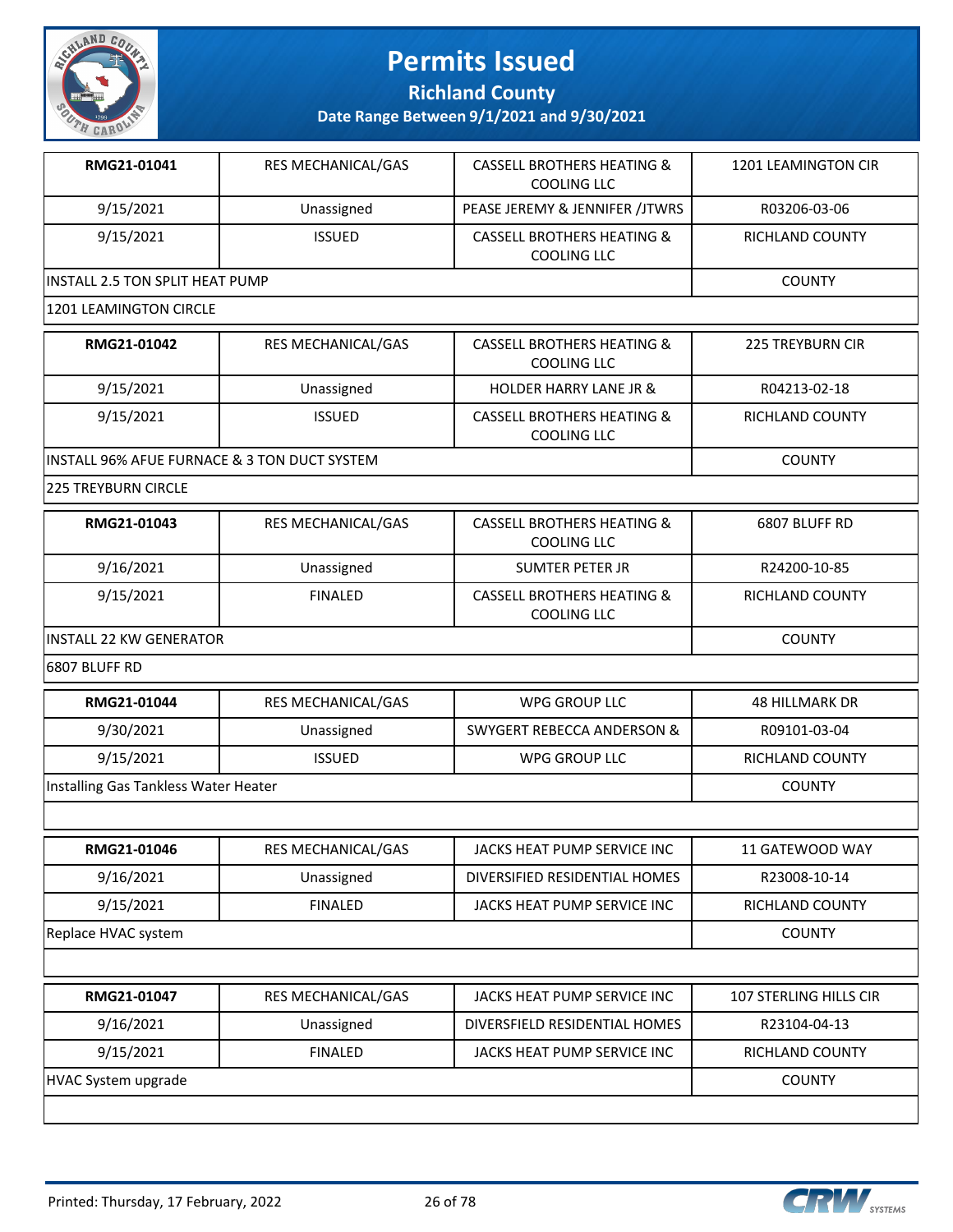

**Richland County**

| RMG21-01049                        | RES MECHANICAL/GAS | AMERICAN RESIDENTIAL SERVICES<br><b>LLC</b>                 | <b>207 WALNUT GROVE CIR</b> |
|------------------------------------|--------------------|-------------------------------------------------------------|-----------------------------|
| 9/17/2021                          | Unassigned         | HONEY COLLEEN C                                             | R03408-02-31                |
| 9/16/2021                          | <b>ISSUED</b>      | AMERICAN RESIDENTIAL SERVICES<br><b>LLC</b>                 | RICHLAND COUNTY             |
| <b>HVAC Change out</b>             |                    |                                                             | <b>COUNTY</b>               |
|                                    |                    |                                                             |                             |
| RMG21-01050                        | RES MECHANICAL/GAS | AMERICAN RESIDENTIAL SERVICES<br><b>LLC</b>                 | 924 PLYLER LN               |
| 9/17/2021                          | Unassigned         | ROBERTSON LEROY E & SIBYLLE H                               | R23303-09-04                |
| 9/16/2021                          | <b>ISSUED</b>      | AMERICAN RESIDENTIAL SERVICES<br>LLC                        | RICHLAND COUNTY             |
| <b>HVAC Change out</b>             |                    |                                                             | <b>COUNTY</b>               |
|                                    |                    |                                                             |                             |
| RMG21-01052                        | RES MECHANICAL/GAS | <b>CASSELL BROTHERS HEATING &amp;</b><br><b>COOLING LLC</b> | 110 WOODSPUR RD             |
| 9/17/2021                          | Unassigned         | SIMON LEKEISHA                                              | R05007-02-27                |
| 9/16/2021                          | <b>ISSUED</b>      | <b>CASSELL BROTHERS HEATING &amp;</b><br><b>COOLING LLC</b> | RICHLAND COUNTY             |
| INSTALL 2 TON SPLIT HEAT PUMP      | <b>COUNTY</b>      |                                                             |                             |
| 110 WOODSPUR RD                    |                    |                                                             |                             |
| RMG21-01053                        | RES MECHANICAL/GAS | BEAR ACE MECHANICAL LLC                                     | 912 PLYLER LN               |
| 9/17/2021                          | Unassigned         | HPA US2 LLC                                                 | R23303-02-05                |
| 9/16/2021                          | <b>FINALED</b>     | BEAR ACE MECHANICAL LLC                                     | RICHLAND COUNTY             |
| replace upstair ac system 3 ton hp |                    |                                                             | <b>COUNTY</b>               |
|                                    |                    |                                                             |                             |
| RMG21-01054                        | RES MECHANICAL/GAS | AMERICAN RESIDENTIAL SERVICES<br><b>LLC</b>                 | 195 JASMINE PLACE DR        |
| 9/17/2021                          | Unassigned         | <b>HARRIS BARBARA R</b>                                     | R14614-01-07                |
| 9/16/2021                          | <b>ISSUED</b>      | AMERICAN RESIDENTIAL SERVICES<br><b>LLC</b>                 | <b>RICHLAND COUNTY</b>      |
| <b>HVAC Change out</b>             |                    |                                                             | <b>COUNTY</b>               |
|                                    |                    |                                                             |                             |
| RMG21-01055                        | RES MECHANICAL/GAS | <b>WPG GROUP LLC</b>                                        | 530 SHADOWOOD DR            |
| 9/17/2021                          | Unassigned         | <b>CROMER CATHERINE M &amp;</b>                             | R02403-02-07                |
| 9/16/2021                          | <b>ISSUED</b>      | <b>WPG GROUP LLC</b>                                        | RICHLAND COUNTY             |
| Run gas line to fireplace          |                    |                                                             | <b>COUNTY</b>               |
|                                    |                    |                                                             |                             |

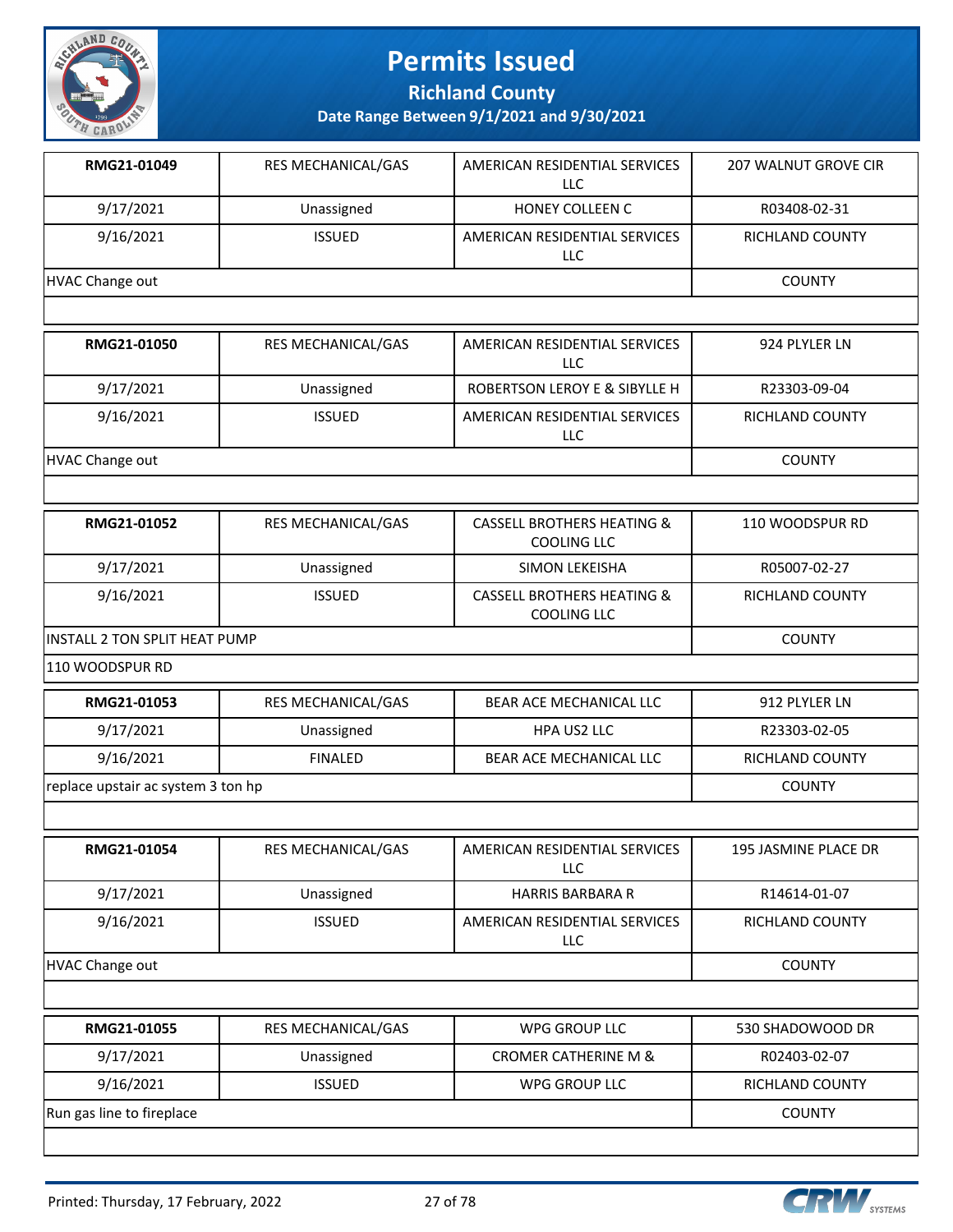

**Richland County**

| RMG21-01056                         | RES MECHANICAL/GAS | AMERICAN RESIDENTIAL SERVICES<br><b>LLC</b>   | 304 CREST HAVEN DR         |
|-------------------------------------|--------------------|-----------------------------------------------|----------------------------|
| 9/17/2021                           | Unassigned         | <b>SUMMIT COMMUNITY</b><br><b>ASSOCIATION</b> | R23102-08-11               |
| 9/16/2021                           | <b>ISSUED</b>      | AMERICAN RESIDENTIAL SERVICES<br>LLC          | RICHLAND COUNTY            |
| <b>HVAC Change out</b>              |                    |                                               | <b>COUNTY</b>              |
|                                     |                    |                                               |                            |
| RMG21-01057                         | RES MECHANICAL/GAS | <b>WPG GROUP LLC</b>                          | <b>1806 SHADY GROVE RD</b> |
| 9/17/2021                           | Unassigned         | ALLEN ALEXANDERUM D & TATIANA                 | R03500-04-07               |
| 9/16/2021                           | <b>FINALED</b>     | <b>WPG GROUP LLC</b>                          | RICHLAND COUNTY            |
| Run gas line to stove               |                    |                                               | <b>COUNTY</b>              |
| 3/4 gas line                        |                    |                                               |                            |
| RMG21-01058                         | RES MECHANICAL/GAS | AMERICAN RESIDENTIAL SERVICES<br><b>LLC</b>   | 1805 OVERHILL RD           |
| 9/23/2021                           | Unassigned         | <b>CHERRY SHAKITA</b>                         | R16913-08-15               |
| 9/17/2021                           | <b>ISSUED</b>      | AMERICAN RESIDENTIAL SERVICES<br>LLC          | RICHLAND COUNTY            |
| <b>HVAC Change out</b>              |                    | <b>COUNTY</b>                                 |                            |
|                                     |                    |                                               |                            |
| RMG21-01059                         | RES MECHANICAL/GAS | AMERICAN RESIDENTIAL SERVICES<br><b>LLC</b>   | <b>114 BURBERRY DR</b>     |
| 9/23/2021                           | Unassigned         | MCALLISTER JAMES M &                          | R20409-03-23               |
| 9/17/2021                           | <b>ISSUED</b>      | AMERICAN RESIDENTIAL SERVICES<br><b>LLC</b>   | RICHLAND COUNTY            |
| <b>HVAC Change out</b>              |                    |                                               | <b>COUNTY</b>              |
|                                     |                    |                                               |                            |
| RMG21-01060                         | RES MECHANICAL/GAS | <b>EVANS HEATING &amp; COOLING</b>            | 9943 WILSON BLVD           |
| 9/17/2021                           | Unassigned         | Landon Sahagun                                | R14800-05-19               |
| 9/17/2021                           | <b>ISSUED</b>      | <b>EVANS HEATING &amp; COOLING</b>            | RICHLAND COUNTY            |
| Convert gas line from LP to Natural |                    |                                               | <b>COUNTY</b>              |
|                                     |                    |                                               |                            |
| RMG21-01061                         | RES MECHANICAL/GAS | PAUL D BRADLEY PLUMBING CO                    | 4527 WILLIAMSBURG DR       |
| 9/17/2021                           | Unassigned         |                                               | R07316-02-09               |
| 9/17/2021                           | <b>ISSUED</b>      | PAUL D BRADLEY PLUMBING CO                    | RICHLAND COUNTY            |
| 70 GAS LINE                         |                    |                                               | <b>COUNTY</b>              |
|                                     |                    |                                               |                            |

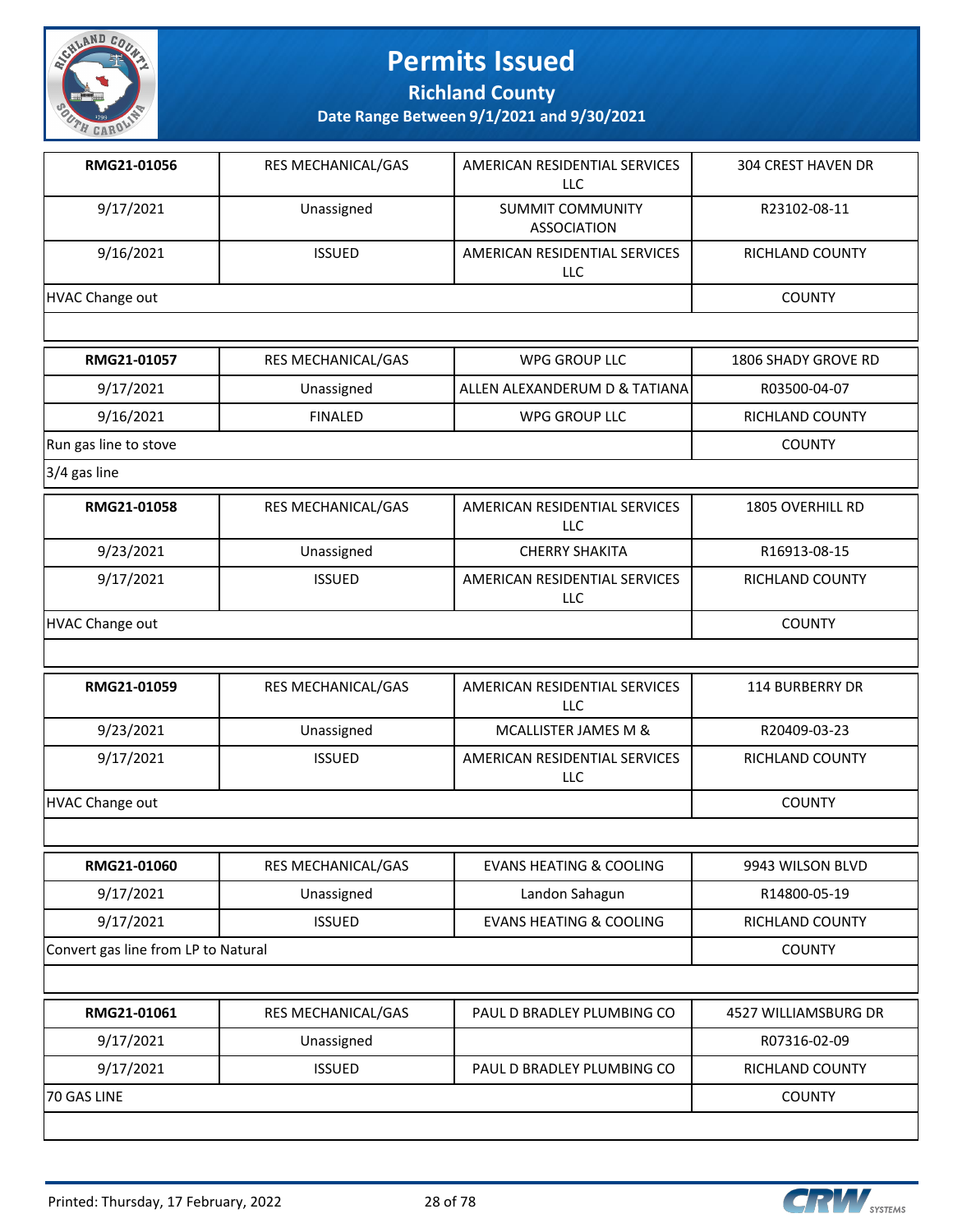

#### **Richland County**

| RMG21-01062                               | RES MECHANICAL/GAS                                              | MEETZE PLUMBING CO INC                                      | 22 LOWER FOREST CT       |
|-------------------------------------------|-----------------------------------------------------------------|-------------------------------------------------------------|--------------------------|
| 9/20/2021                                 | Unassigned                                                      | <b>BAYNE BRETT H &amp; LAURA J</b>                          | R17612-02-19             |
| 9/17/2021                                 | <b>FINALED</b>                                                  | MEETZE PLUMBING CO INC                                      | RICHLAND COUNTY          |
| GAS LINE NEEDS TO BE UPGRA TO A 2LB INLET |                                                                 |                                                             | <b>COUNTY</b>            |
| ALSO INSTALLING PRESSURE REGULATORS       |                                                                 |                                                             |                          |
| RMG21-01064                               | <b>RES MECHANICAL/GAS</b>                                       | 2ND WIND HEATING AND AIR<br><b>CONDITIONING INC</b>         | 91 COWDRAY PARK          |
| 9/21/2021                                 | Unassigned                                                      | SAVITZ STEPHEN T & JENNIFER                                 | R25701-01-09             |
| 9/20/2021                                 | <b>FINALED</b>                                                  | 2ND WIND HEATING AND AIR<br><b>CONDITIONING INC</b>         | RICHLAND COUNTY          |
|                                           | To install Down Tempstar 3 Ton 16 Seer Tempstar Gas Pac and     |                                                             | <b>COUNTY</b>            |
|                                           | Up Tempstar 2 Ton 16 Seer Split Heat Pump and Ductwork for both |                                                             |                          |
| RMG21-01065                               | RES MECHANICAL/GAS                                              | AMERICAN RESIDENTIAL SERVICES<br><b>LLC</b>                 | 7804 TURNBRIDGE LN       |
| 9/23/2021                                 | Unassigned                                                      | DEBRAMALETTA MATTIE B                                       | R16915-01-21             |
| 9/20/2021                                 | <b>ISSUED</b>                                                   | AMERICAN RESIDENTIAL SERVICES<br>LLC                        | RICHLAND COUNTY          |
| Duct work                                 |                                                                 |                                                             | <b>COUNTY</b>            |
|                                           |                                                                 |                                                             |                          |
| RMG21-01067                               | RES MECHANICAL/GAS                                              | <b>CASSELL BROTHERS HEATING &amp;</b><br><b>COOLING LLC</b> | 712 MOONSAIL CIR         |
| 9/22/2021                                 | Unassigned                                                      | REGAN FAMILY LIVING TRUST                                   | R01412-08-13             |
| 9/20/2021                                 | <b>ISSUED</b>                                                   | <b>CASSELL BROTHERS HEATING &amp;</b><br><b>COOLING LLC</b> | RICHLAND COUNTY          |
| INSTALL CASED COIL & DUCT MODIFICATIONS   | <b>COUNTY</b>                                                   |                                                             |                          |
| 712 MOONSAIL CIRCLE                       |                                                                 |                                                             |                          |
| <b>RMG21-01068</b>                        | RES MECHANICAL/GAS                                              | AMERICAN RESIDENTIAL SERVICES<br>LLC                        | 5209 LOWER RICHLAND BLVD |
| 9/24/2021                                 | Unassigned                                                      | MCNEILL JAMES L & ROBIN L                                   | R21800-04-10             |
| 9/20/2021                                 | <b>ISSUED</b>                                                   | AMERICAN RESIDENTIAL SERVICES<br>LLC                        | RICHLAND COUNTY          |
| d                                         |                                                                 |                                                             | <b>COUNTY</b>            |
|                                           |                                                                 |                                                             |                          |
| RMG21-01069                               | RES MECHANICAL/GAS                                              | MEETZE PLUMBING CO INC                                      | 216 AMBERWOOD CIR        |
| 9/28/2021                                 | Unassigned                                                      | CHORN MICHAEL F & BRENDA G                                  | R04108-02-07             |
| 9/20/2021                                 | <b>ISSUED</b>                                                   | MEETZE PLUMBING CO INC                                      | RICHLAND COUNTY          |
| Replacing gas line                        |                                                                 |                                                             | COUNTY                   |
|                                           |                                                                 |                                                             |                          |

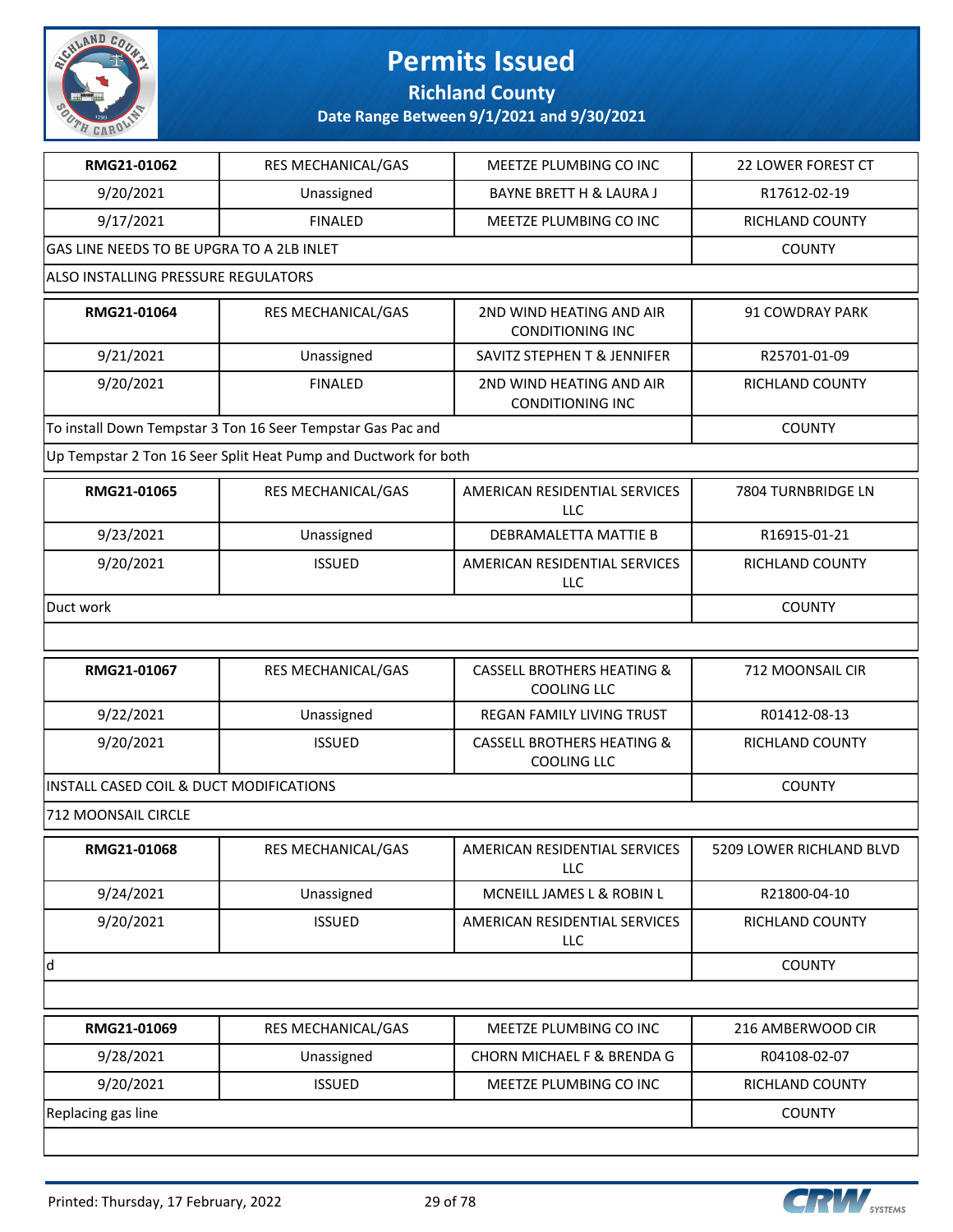

**Richland County**

| RMG21-01070                          | RES MECHANICAL/GAS | <b>CASSELL BROTHERS HEATING &amp;</b><br><b>COOLING LLC</b> | 1044 ELEAZER RD          |  |
|--------------------------------------|--------------------|-------------------------------------------------------------|--------------------------|--|
| 9/22/2021                            | Unassigned         | URCH TIMOTHY RAYMOND &                                      | R04300-02-03             |  |
| 9/21/2021                            | <b>ISSUED</b>      | <b>CASSELL BROTHERS HEATING &amp;</b><br><b>COOLING LLC</b> | RICHLAND COUNTY          |  |
| INSTALL 3 TON SPLIT HEAT PUMP        |                    |                                                             | <b>COUNTY</b>            |  |
| 1044 ELEAZER RD                      |                    |                                                             |                          |  |
| RMG21-01071                          | RES MECHANICAL/GAS | <b>CASSELL BROTHERS HEATING &amp;</b><br><b>COOLING LLC</b> | 2714 WILDFLOWER RD       |  |
| 9/22/2021                            | Unassigned         | <b>CRAFT KEITH R</b>                                        | R08500-04-15             |  |
| 9/21/2021                            | <b>ISSUED</b>      | <b>CASSELL BROTHERS HEATING &amp;</b><br>COOLING LLC        | RICHLAND COUNTY          |  |
| <b>INSTALL 2 TON SPLIT HEAT PUMP</b> |                    |                                                             | <b>COUNTY</b>            |  |
| 2714 WILDFLOWER RD                   |                    |                                                             |                          |  |
| RMG21-01072                          | RES MECHANICAL/GAS | <b>CASSELL BROTHERS HEATING &amp;</b><br>COOLING LLC        | <b>226 TWINFLOWER LN</b> |  |
| 9/22/2021                            | Unassigned         | <b>ANTLEY CANDYCE F</b>                                     | R04102-08-19             |  |
| 9/21/2021                            | <b>ISSUED</b>      | <b>CASSELL BROTHERS HEATING &amp;</b><br>COOLING LLC        | RICHLAND COUNTY          |  |
| INSTALL 2.5 TON SPLIT HEAT PUMP      | <b>COUNTY</b>      |                                                             |                          |  |
| 226 TWIN FLOWER LANE                 |                    |                                                             |                          |  |
| RMG21-01073                          | RES MECHANICAL/GAS | SOUTH CAROLINA PLUMBING & GAS                               | <b>205 BOSTWICK RDG</b>  |  |
| 9/21/2021                            | Unassigned         | <b>CRAIG GIANOTTI</b>                                       | R26001-11-18             |  |
| 9/21/2021                            | <b>ISSUED</b>      | SOUTH CAROLINA PLUMBING & GAS                               | RICHLAND COUNTY          |  |
| <b>INSTALL NEW GAS LINE IN HOME</b>  |                    |                                                             | <b>COUNTY</b>            |  |
| TO INSTALL A NEW GAS LINE IN HOME.   |                    |                                                             |                          |  |
| RMG21-01074                          | RES MECHANICAL/GAS | AMERICAN RESIDENTIAL SERVICES<br>LLC                        | 29 BATTERY WALK CT B     |  |
| 9/23/2021                            | Unassigned         | 127 HENRY MIDDLETON LLC                                     | R04984-00-00             |  |
| 9/22/2021                            | <b>ISSUED</b>      | AMERICAN RESIDENTIAL SERVICES<br><b>LLC</b>                 | RICHLAND COUNTY          |  |
| <b>HVAC Change out</b>               | <b>B COUNTY</b>    |                                                             |                          |  |

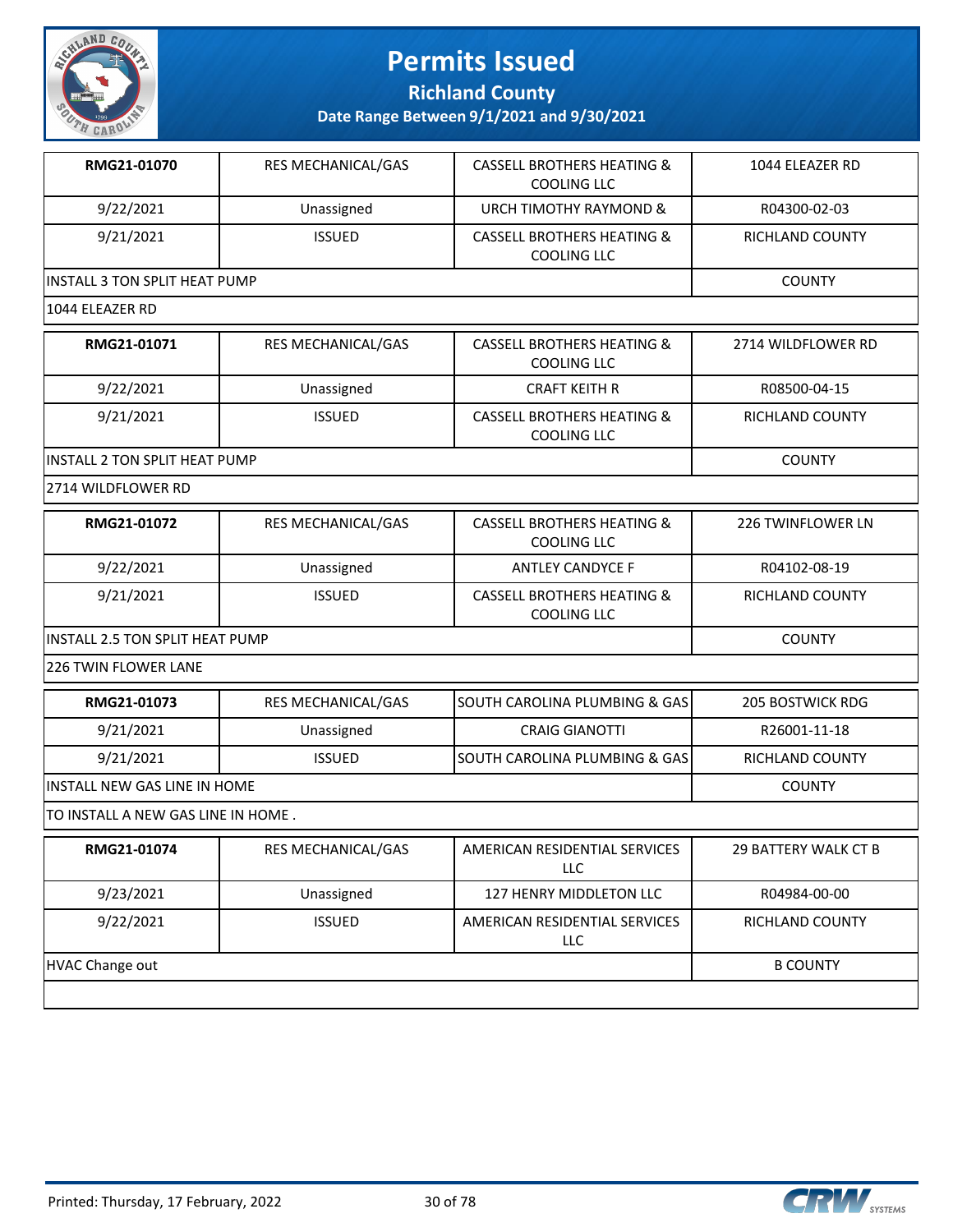

**Richland County**

**Date Range Between 9/1/2021 and 9/30/2021**

| RMG21-01075                                  | <b>RES MECHANICAL/GAS</b> | <b>CASSELL BROTHERS HEATING &amp;</b><br>COOLING LLC | 173 HEISES POND WAY          |  |
|----------------------------------------------|---------------------------|------------------------------------------------------|------------------------------|--|
| 9/23/2021                                    | Unassigned                | RINGGOLD MARGARET M                                  | R23012-03-39                 |  |
| 9/22/2021                                    | <b>ISSUED</b>             | <b>CASSELL BROTHERS HEATING &amp;</b><br>COOLING LLC | RICHLAND COUNTY              |  |
| INSTALL 3.5 TON AC CONDENSER, COIL & FURNACE | <b>COUNTY</b>             |                                                      |                              |  |
| 173 HEISES POND WAY                          |                           |                                                      |                              |  |
| <b>PMG<sub>21-01076</sub></b>                | DEC MECHANICAL GAC        | CACCELL ROOTHEDC HEATING R.                          | <b>117 HACTINGS DOINT DD</b> |  |

| RMG21-01076              | RES MECHANICAL/GAS | <b>CASSELL BROTHERS HEATING &amp;</b><br>COOLING LLC | 117 HASTINGS POINT DR |
|--------------------------|--------------------|------------------------------------------------------|-----------------------|
| 9/23/2021                | Unassigned         | COLEMAN ROSALYN G                                    | R14501-03-15          |
| 9/22/2021                | <b>ISSUED</b>      | <b>CASSELL BROTHERS HEATING &amp;</b><br>COOLING LLC | RICHLAND COUNTY       |
| lINSTALL 24 KW GENERATOR | <b>COUNTY</b>      |                                                      |                       |

117 HASTINGS POINT DR

| RMG21-01079     | <b>RES MECHANICAL/GAS</b> | AMERICAN RESIDENTIAL SERVICES<br>LLC | 571 ROBINS EGG DR      |
|-----------------|---------------------------|--------------------------------------|------------------------|
| 9/23/2021       | Unassigned                | <b>HINTON MARVI L &amp; TOMIKO L</b> | R17511-07-04           |
| 9/22/2021       | <b>ISSUED</b>             | AMERICAN RESIDENTIAL SERVICES<br>LLC | <b>RICHLAND COUNTY</b> |
| HVAC Change out |                           |                                      | <b>COUNTY</b>          |

| RMG21-01080     | <b>RES MECHANICAL/GAS</b> | AMERICAN RESIDENTIAL SERVICES<br>LLC | 209 LEGEND OAKS DR |
|-----------------|---------------------------|--------------------------------------|--------------------|
| 9/27/2021       | Unassigned                | TIBORSKY DEREK C                     | R23116-06-02       |
| 9/22/2021       | <b>ISSUED</b>             | AMERICAN RESIDENTIAL SERVICES<br>LLC | RICHLAND COUNTY    |
| HVAC Change out |                           |                                      | <b>COUNTY</b>      |

| RMG21-01081                                 | <b>RES MECHANICAL/GAS</b> | CASSELL BROTHERS HEATING &<br>COOLING LLC            | 1144 TRIPLE CROWN CT |
|---------------------------------------------|---------------------------|------------------------------------------------------|----------------------|
| 9/24/2021                                   | Unassigned                | <b>MARTIN DESTAN &amp; KATIE</b>                     | R25910-03-13         |
| 9/22/2021                                   | <b>ISSUED</b>             | <b>CASSELL BROTHERS HEATING &amp;</b><br>COOLING LLC | RICHLAND COUNTY      |
| <b>IINSTALL 2.5 TON HEAT PUMP CONDENSER</b> |                           |                                                      | <b>COUNTY</b>        |
| 1144 TRIPLE CROWN CT                        |                           |                                                      |                      |

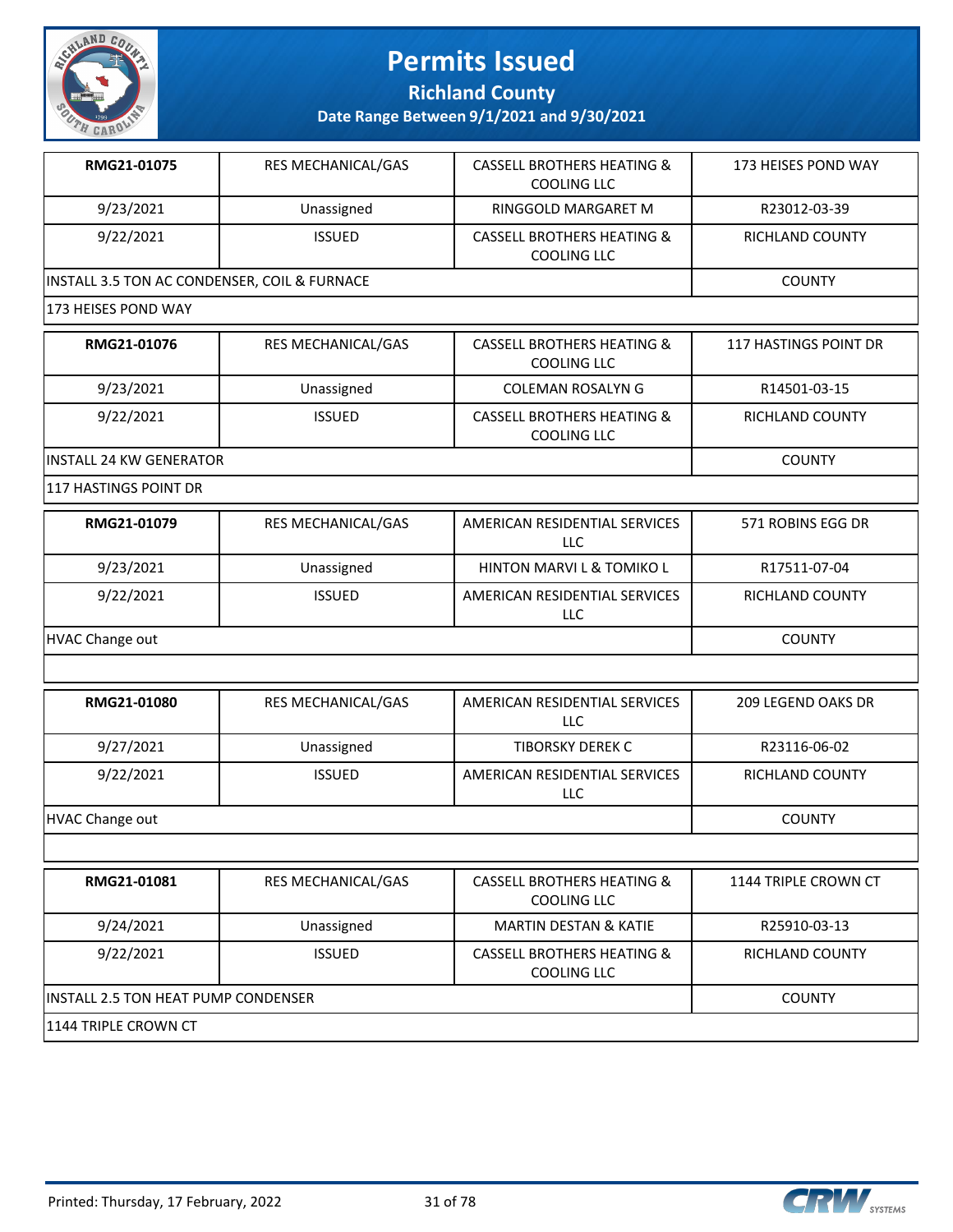

**Richland County**

**Date Range Between 9/1/2021 and 9/30/2021**

| RMG21-01082                              | RES MECHANICAL/GAS        | AMERICAN RESIDENTIAL SERVICES<br><b>LLC</b> | 204 SWEET GUM RD       |
|------------------------------------------|---------------------------|---------------------------------------------|------------------------|
| 9/27/2021                                | Unassigned                | WHALEY BENJAMIN S & KATHY P                 | R20008-01-28           |
| 9/23/2021                                | <b>ISSUED</b>             | AMERICAN RESIDENTIAL SERVICES<br>LLC        | RICHLAND COUNTY        |
| <b>HVAC Change out</b>                   |                           |                                             | <b>COUNTY</b>          |
|                                          |                           |                                             |                        |
| RMG21-01084                              | RES MECHANICAL/GAS        | AMERICAN RESIDENTIAL SERVICES<br>LLC        | 74 CAMP CREEK DR       |
| 9/27/2021                                | Unassigned                | DIAZ CARMEN M                               | R26006-05-20           |
| 9/23/2021                                | <b>ISSUED</b>             | AMERICAN RESIDENTIAL SERVICES<br><b>LLC</b> | RICHLAND COUNTY        |
| <b>HVAC Change out</b>                   |                           |                                             | <b>COUNTY</b>          |
|                                          |                           |                                             |                        |
| RMG21-01085                              | <b>RES MECHANICAL/GAS</b> | <b>LEWIS HVAC</b>                           | 316 ARBOR DR           |
| 9/23/2021                                | Unassigned                |                                             | R16711-04-01           |
| 9/23/2021                                | <b>ISSUED</b>             | LEWIS HVAC                                  | <b>RICHLAND COUNTY</b> |
| REPLACING THE 3 & 2 TON UNITS W/DUCTWORK |                           |                                             | <b>COUNTY</b>          |
|                                          |                           |                                             |                        |
| RMG21-01086                              | RES MECHANICAL/GAS        | <b>WPG GROUP LLC</b>                        | 704 EAST SPRINGS RD    |
| 9/30/2021                                | Unassigned                | <b>HARRISON J SMITH JR &amp; TERESA B</b>   | R20114-06-03           |
| 9/23/2021                                | <b>FINALED</b>            | WPG GROUP LLC                               | RICHLAND COUNTY        |
| Gas line to generator                    | <b>COUNTY</b>             |                                             |                        |
| 3/4 galvanized pipe                      |                           |                                             |                        |
| <b>RMG21-01089</b>                       | RES MECHANICAL GAS        | CASSELL BROTHERS HEATING &                  | 149 CHINOLIADIN CIR    |

| RMG21-01089                       | <b>RES MECHANICAL/GAS</b> | <b>CASSELL BROTHERS HEATING &amp;</b><br>COOLING LLC | 149 CHINQUAPIN CIR     |
|-----------------------------------|---------------------------|------------------------------------------------------|------------------------|
| 9/27/2021                         | Unassigned                | <b>TROTTER CHARLES RICHARD &amp;</b>                 | R04916-04-22           |
| 9/27/2021                         | <b>ISSUED</b>             | <b>CASSELL BROTHERS HEATING &amp;</b><br>COOLING LLC | <b>RICHLAND COUNTY</b> |
| <b>IINSTALL 3 TON DUCT SYSTEM</b> | <b>COUNTY</b>             |                                                      |                        |
| 149 CHINQUAPIN CIRCLE             |                           |                                                      |                        |

#### **Number of RES MECHANICAL/GAS/Unassigned Permits: 121**

| RPV21-00279                                             | RES PHOTOVOLTAIC SYSTEM | SUNPRO SOLAR (GC) | 151 SPREADING BRANCH DR |  |
|---------------------------------------------------------|-------------------------|-------------------|-------------------------|--|
| 9/17/2021                                               | R25010-07-24            |                   |                         |  |
| 7/15/2021                                               | RICHLAND COUNTY         |                   |                         |  |
| Installing 40 Solar Panels on existing residential roof | <b>COUNTY</b>           |                   |                         |  |
|                                                         |                         |                   |                         |  |

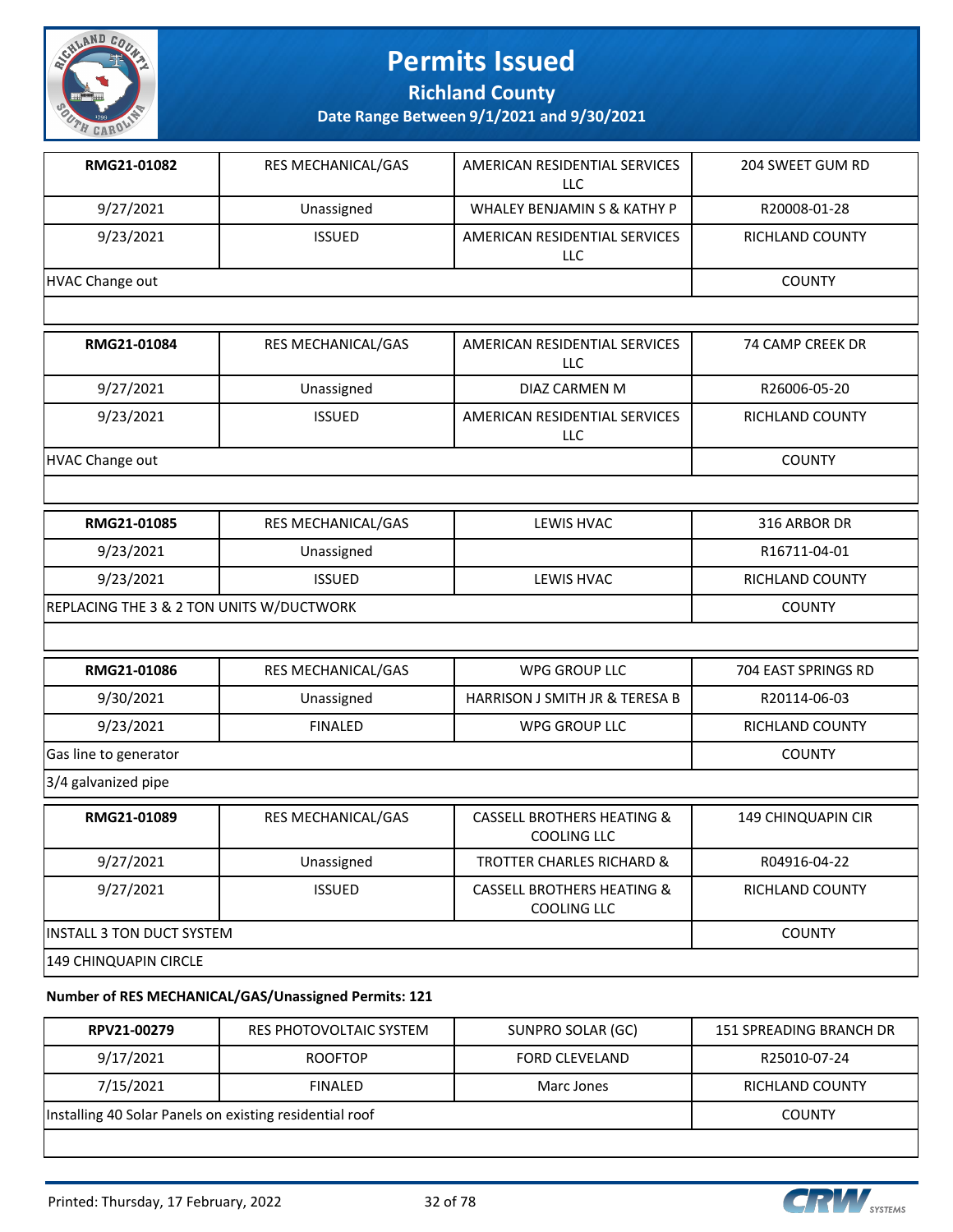

**Richland County**

| RPV21-00302<br>9/7/2021<br>8/16/2021<br>RPV21-00303 | RES PHOTOVOLTAIC SYSTEM<br><b>ROOFTOP</b><br><b>FINALED</b> | FREEDOM FOREVER LLC<br>SENTENO ESTEBAN DAVID ETAL<br>FREEDOM FOREVER LLC | 237 POLO HILL RD<br>R20013-01-64<br>RICHLAND COUNTY |
|-----------------------------------------------------|-------------------------------------------------------------|--------------------------------------------------------------------------|-----------------------------------------------------|
| Installing 23 solar panels on roof top              |                                                             |                                                                          |                                                     |
|                                                     |                                                             |                                                                          |                                                     |
|                                                     |                                                             |                                                                          |                                                     |
|                                                     |                                                             |                                                                          | <b>COUNTY</b>                                       |
|                                                     |                                                             |                                                                          |                                                     |
|                                                     | RES PHOTOVOLTAIC SYSTEM                                     | G3 SOLAR (COA)                                                           | 115 DURHAM CREEK CT                                 |
| 9/14/2021                                           | <b>ROOFTOP</b>                                              | SORROW EDWARD & LINDSEY                                                  | R20207-02-14                                        |
| 8/17/2021                                           | <b>ISSUED</b>                                               | G3 SOLAR (COA)                                                           | RICHLAND COUNTY                                     |
| Rooftop Solar Installation                          |                                                             |                                                                          | <b>COUNTY</b>                                       |
| PV - Solar                                          |                                                             |                                                                          |                                                     |
| RPV21-00304                                         | RES PHOTOVOLTAIC SYSTEM                                     | SOLCIUS LLC (GC)                                                         | 20 LAKE CT                                          |
| 9/9/2021                                            | <b>ROOFTOP</b>                                              | <b>WELLER PATRICK</b>                                                    | R16712-04-21                                        |
| 8/17/2021                                           | <b>FINALED</b>                                              | SOLCIUS LLC (GC)                                                         | RICHLAND COUNTY                                     |
| 22 panels, 1 inverter, 7.7kW                        | <b>COUNTY</b>                                               |                                                                          |                                                     |
|                                                     |                                                             |                                                                          |                                                     |
| RPV21-00306                                         | RES PHOTOVOLTAIC SYSTEM                                     | SOLAR OF THE LOWCOUNTRY LLC<br>(GC)                                      | 5816 OLD LEESBURG RD                                |
| 9/13/2021                                           | <b>ROOFTOP</b>                                              | <b>GRIFFIN IVAN</b>                                                      | R28116-03-07                                        |
| 8/19/2021                                           | <b>FINALED</b>                                              | SOLAR OF THE LOWCOUNTRY LLC<br>(GC)                                      | RICHLAND COUNTY                                     |
| Ivan Griffin Solar                                  |                                                             |                                                                          | <b>COUNTY</b>                                       |
|                                                     |                                                             |                                                                          |                                                     |
| RPV21-00307                                         | RES PHOTOVOLTAIC SYSTEM                                     | G3 SOLAR (COA)                                                           | 201 BIRCHFIELD DR                                   |
| 9/14/2021                                           | <b>ROOFTOP</b>                                              | SORANO STEVEN V & KATHERINE G                                            | R17208-04-18                                        |
| 8/19/2021                                           | <b>FINALED</b>                                              | G3 SOLAR (COA)                                                           | RICHLAND COUNTY                                     |
| Rooftop Solar Installation                          | <b>COUNTY</b>                                               |                                                                          |                                                     |
| PV - Solar                                          |                                                             |                                                                          |                                                     |
| RPV21-00308                                         | RES PHOTOVOLTAIC SYSTEM                                     | Titan Solar Power SC Inc (GC)                                            | 233 BRANCH HILL DR                                  |
| 9/13/2021                                           | <b>ROOFTOP</b>                                              | Iris Llera                                                               | R26001-01-06                                        |
| 8/20/2021                                           | <b>FINALED</b>                                              | Titan Solar Power SC Inc (GC)                                            | RICHLAND COUNTY                                     |
|                                                     | 37 roof-mounted solar panel installation. 16.095 kw 728.30  |                                                                          | <b>COUNTY</b>                                       |

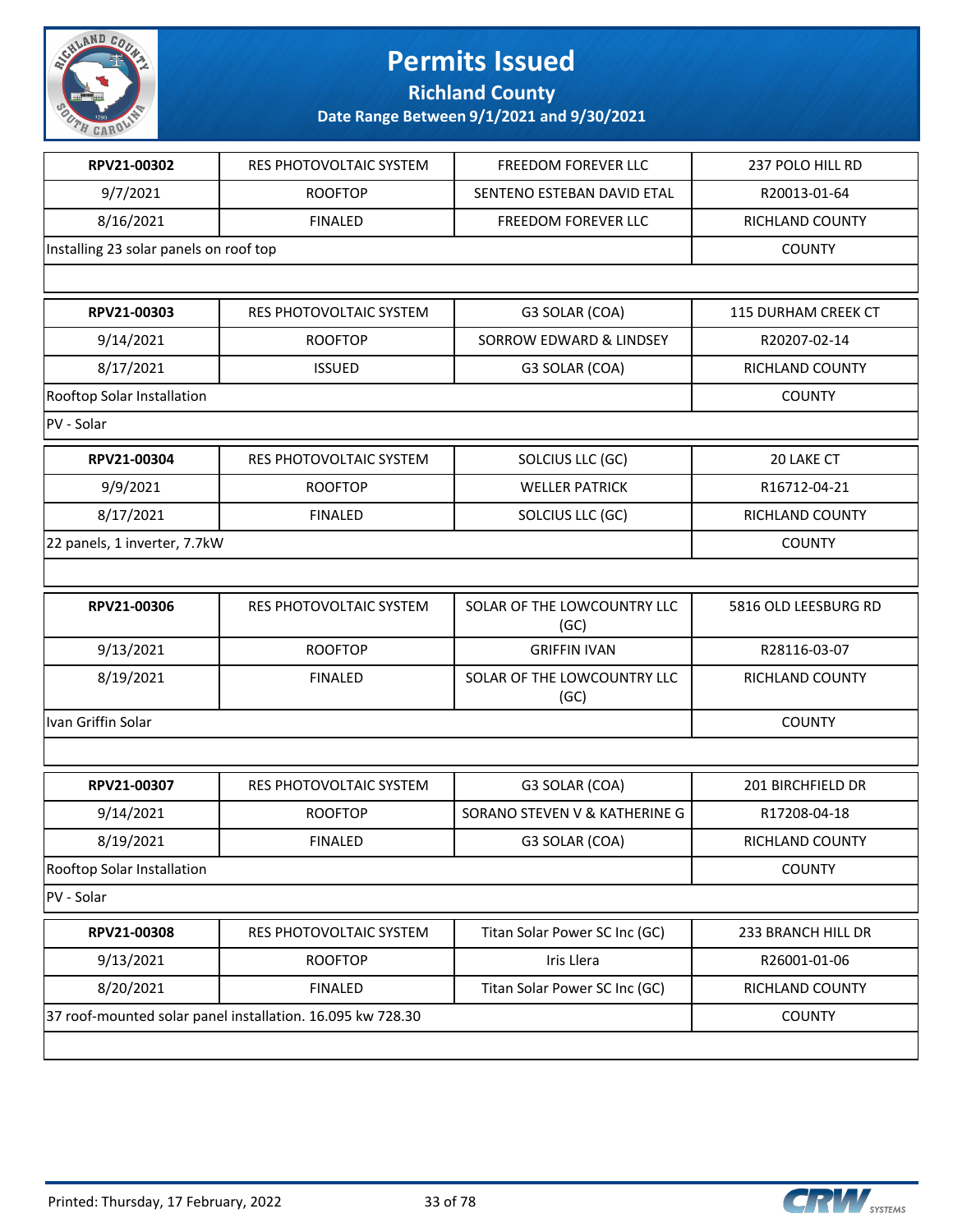

**Richland County**

| RPV21-00309                                       | RES PHOTOVOLTAIC SYSTEM        | Titan Solar Power SC Inc (GC)                    | 100 CARRIAGE OAKS DR  |
|---------------------------------------------------|--------------------------------|--------------------------------------------------|-----------------------|
| 9/20/2021                                         | <b>ROOFTOP</b>                 | REID MELVIN & ALIECIA L                          | R23003-08-01          |
| 8/20/2021                                         | <b>ISSUED</b>                  | Titan Solar Power SC Inc (GC)                    | RICHLAND COUNTY       |
| 26 roof-mounted solar panel installation. 9.62 kw | <b>COUNTY</b>                  |                                                  |                       |
|                                                   |                                |                                                  |                       |
| RPV21-00310                                       | <b>RES PHOTOVOLTAIC SYSTEM</b> | <b>SUNRUN INSTALLATION SERVICES</b><br>INC (COA) | 525 LONGWOOD RD       |
| 9/13/2021                                         | <b>ROOFTOP</b>                 | <b>HOLAS HAMILTON JAMES</b>                      | R19006-03-11          |
| 8/20/2021                                         | <b>FINALED</b>                 | SUNRUN INSTALLATION SERVICES<br>INC (COA)        | RICHLAND COUNTY       |
| <b>INSTALL SOLAR PANELS</b>                       |                                |                                                  | <b>COUNTY</b>         |
|                                                   |                                |                                                  |                       |
| RPV21-00311                                       | RES PHOTOVOLTAIC SYSTEM        | Titan Solar Power SC Inc (GC)                    | 185 CAUGHMAN RIDGE RD |
| 9/20/2021                                         | <b>ROOFTOP</b>                 | <b>KEEGAN RACHEL</b>                             | R19111-01-15          |
| 8/20/2021                                         | <b>ISSUED</b>                  | Titan Solar Power SC Inc (GC)                    | RICHLAND COUNTY       |
| 24 roof-mounted solar panel installation 8.88kw   | <b>COUNTY</b>                  |                                                  |                       |
|                                                   |                                |                                                  |                       |
| RPV21-00312                                       | <b>RES PHOTOVOLTAIC SYSTEM</b> | SUSTAINABLE LIGHTING SOLUTIONS<br>LLC(GC)        | 1615 JOINER RD        |
| 9/13/2021                                         | <b>ROOFTOP</b>                 | MCNEILL CHARLES DAVID &                          | R19203-01-02          |
| 8/24/2021                                         | <b>FINALED</b>                 | SUSTAINABLE LIGHTING SOLUTIONS<br>LLC(GC)        | RICHLAND COUNTY       |
| 18 solar panels mounted on a roof top             |                                |                                                  | <b>COUNTY</b>         |
|                                                   |                                |                                                  |                       |
| RPV21-00314                                       | RES PHOTOVOLTAIC SYSTEM        | <b>FUZE POWER INC</b>                            | 8040 BURDELL DR       |
| 9/16/2021                                         | <b>ROOFTOP</b>                 | BELLARDINE JOSEPH JAMES                          | R19111-06-03          |
| 8/26/2021                                         | <b>FINALED</b>                 | <b>FUZE POWER INC</b>                            | RICHLAND COUNTY       |
| Installation of 20 panels                         | <b>COUNTY</b>                  |                                                  |                       |
|                                                   |                                |                                                  |                       |
| RPV21-00315                                       | RES PHOTOVOLTAIC SYSTEM        | <b>SUNRUN INSTALLATION SERVICES</b><br>INC (COA) | 109 AUTUMN GLEN RD    |
| 9/17/2021                                         | <b>ROOFTOP</b>                 | HAGINS KEVIN & ADLISHER                          | R23103-14-09          |
| 8/27/2021                                         | <b>FINALED</b>                 | SUNRUN INSTALLATION SERVICES<br>INC (COA)        | RICHLAND COUNTY       |
| <b>INSTALL SOLAR PANELS</b>                       | <b>COUNTY</b>                  |                                                  |                       |
|                                                   |                                |                                                  |                       |

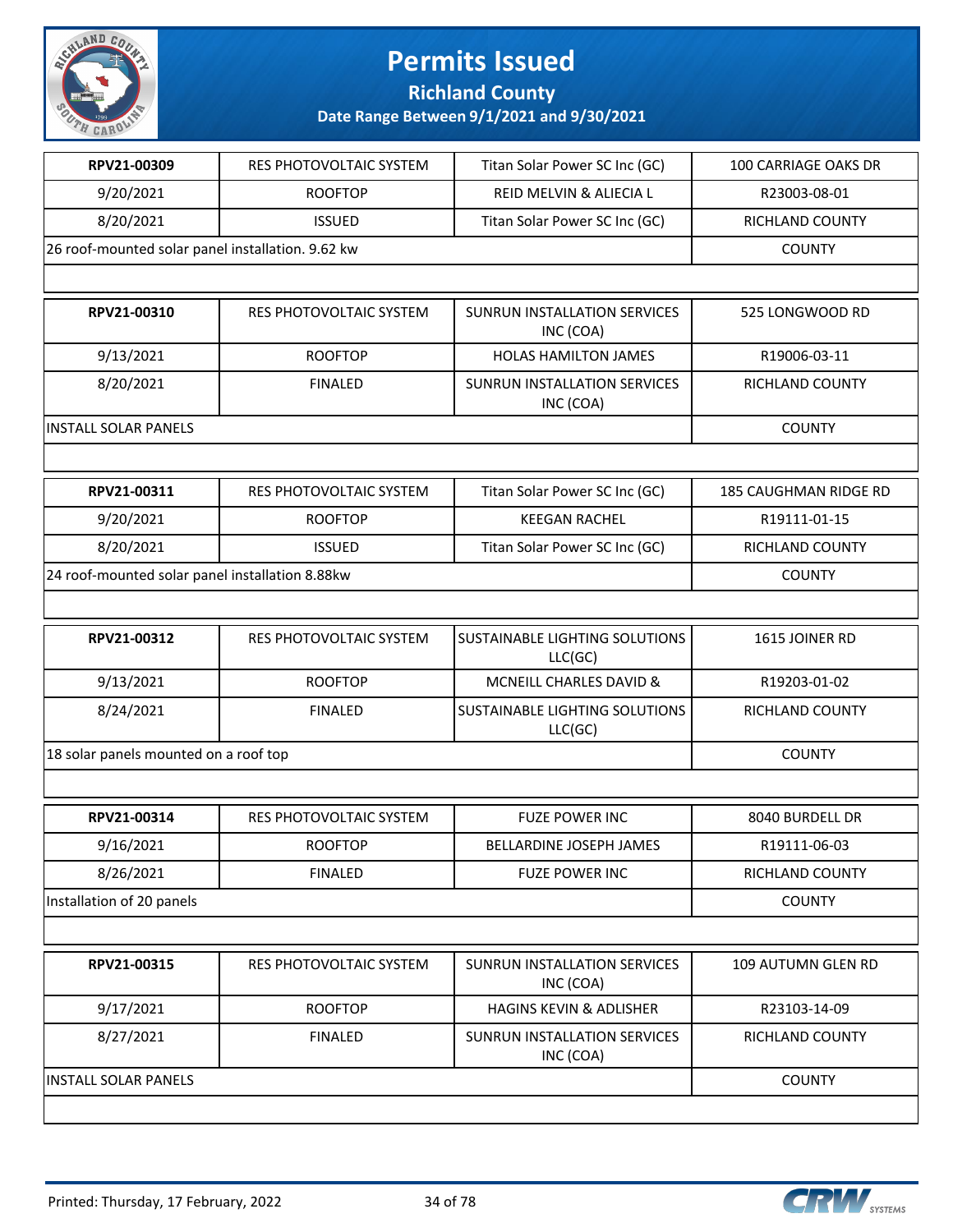

**Richland County**

| RES PHOTOVOLTAIC SYSTEM<br><b>ROOFTOP</b><br><b>FINALED</b> | AVOLTA POWER INC(COA)<br>DACREMA LOIS N    | 1700 CHELTENHAM LN<br>R19707-04-23                                            |  |  |
|-------------------------------------------------------------|--------------------------------------------|-------------------------------------------------------------------------------|--|--|
|                                                             |                                            |                                                                               |  |  |
|                                                             |                                            |                                                                               |  |  |
|                                                             | AVOLTA POWER INC(COA)                      | RICHLAND COUNTY                                                               |  |  |
| Installation of 11 roof mounted solar panels                |                                            | <b>COUNTY</b>                                                                 |  |  |
|                                                             |                                            |                                                                               |  |  |
| RES PHOTOVOLTAIC SYSTEM                                     | <b>AVOLTA POWER INC(COA)</b>               | 2200 BEE RIDGE RD                                                             |  |  |
| <b>ROOFTOP</b>                                              | <b>COBBS SAMUEL PRESTON</b>                | R20016-07-01                                                                  |  |  |
| <b>ISSUED</b>                                               | AVOLTA POWER INC(COA)                      | RICHLAND COUNTY                                                               |  |  |
| Installation of 34 roof mounted solar panels                |                                            | <b>COUNTY</b>                                                                 |  |  |
|                                                             |                                            |                                                                               |  |  |
| RES PHOTOVOLTAIC SYSTEM                                     | AVOLTA POWER INC(COA)                      | 1801 MORNINGHILL DR                                                           |  |  |
| <b>ROOFTOP</b>                                              | <b>WRIGHT NATANNA S &amp; AUDY R</b>       | R06013-03-06                                                                  |  |  |
| <b>ISSUED</b>                                               | AVOLTA POWER INC(COA)                      | RICHLAND COUNTY                                                               |  |  |
| Installation of 20 roof mounted solar panels                |                                            |                                                                               |  |  |
|                                                             |                                            |                                                                               |  |  |
| RES PHOTOVOLTAIC SYSTEM                                     | Titan Solar Power SC Inc                   | 21 WESTLAND PINE CT                                                           |  |  |
| <b>ROOFTOP</b>                                              | <b>CATHCART DEMORRIS &amp;</b>             | R23113-07-49                                                                  |  |  |
| <b>UNDER REVIEW</b>                                         | Titan Solar Power SC Inc - Chris<br>Verner | RICHLAND COUNTY                                                               |  |  |
| 16 roof-mounted solar panel installation. 5.92 kw;          |                                            |                                                                               |  |  |
|                                                             |                                            |                                                                               |  |  |
| RES PHOTOVOLTAIC SYSTEM                                     | 365 SOLAR ENERGY LLC (GC)                  | 400 CARRIAGE OAKS DR                                                          |  |  |
| <b>ROOFTOP</b>                                              | <b>ADAMS CATHERINE L &amp;</b>             | R23008-03-26                                                                  |  |  |
| <b>FINALED</b>                                              | 365 SOLAR ENERGY LLC (GC)                  | RICHLAND COUNTY                                                               |  |  |
| Roof Mounted Solar P/V installation with Backup Battery     |                                            |                                                                               |  |  |
|                                                             |                                            |                                                                               |  |  |
| RES PHOTOVOLTAIC SYSTEM                                     | SOLCIUS LLC (GC)                           | <b>6 MAPLELEAF DR</b>                                                         |  |  |
| <b>ROOFTOP</b>                                              | <b>BREWINGTON KENNETH JR &amp;</b>         | R23110-02-13                                                                  |  |  |
| <b>FINALED</b>                                              | SOLCIUS LLC (GC)                           | RICHLAND COUNTY                                                               |  |  |
| 25 panels, 1 inverter, 8.75kW                               |                                            |                                                                               |  |  |
|                                                             |                                            | Automatic Transfer Switch is also being installed and is permitted separately |  |  |

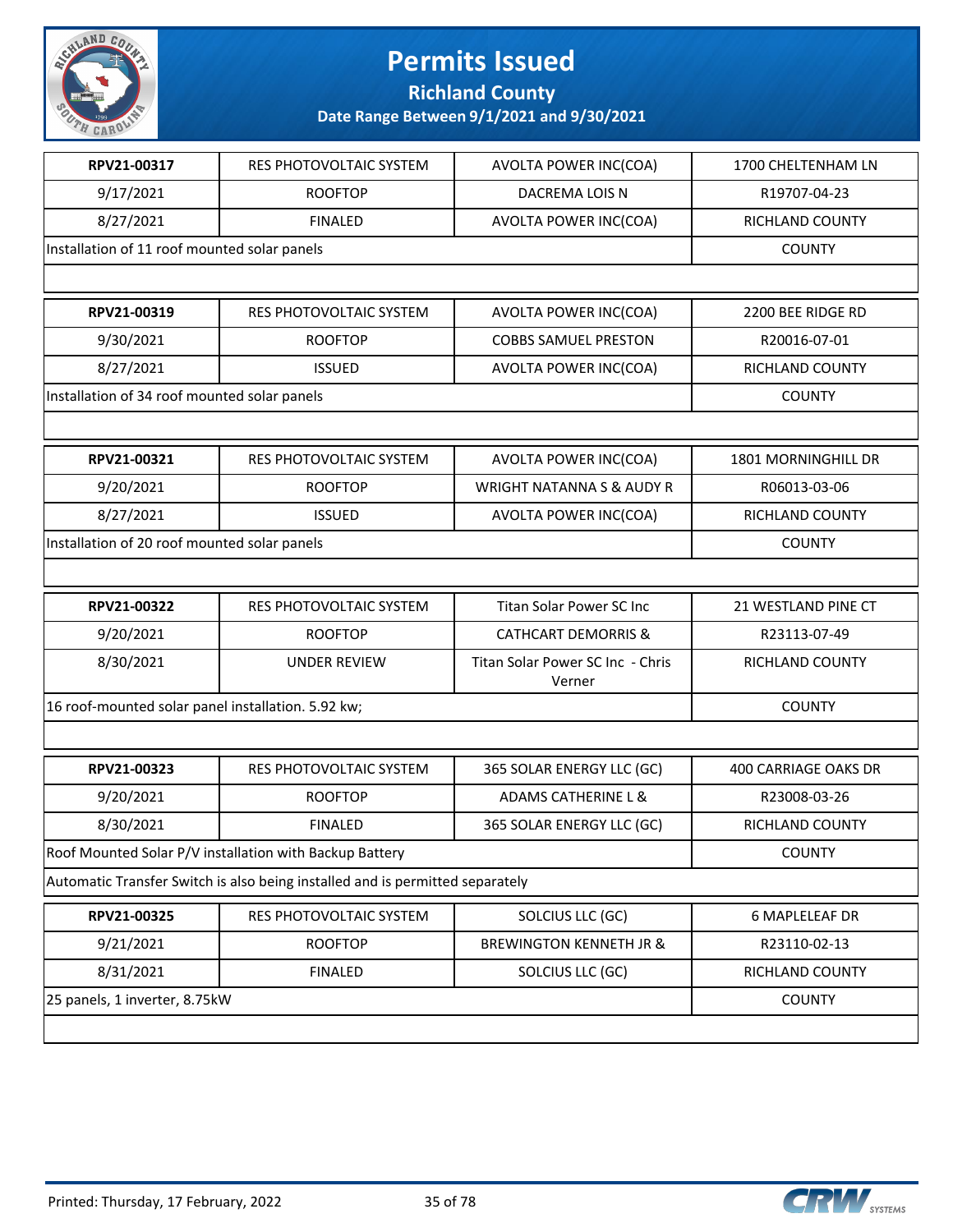

**Richland County**

**Date Range Between 9/1/2021 and 9/30/2021**

| RES PHOTOVOLTAIC SYSTEM       | SOLCIUS LLC (GC)                  | 1123 CEDAR CREEK RD    |  |
|-------------------------------|-----------------------------------|------------------------|--|
| <b>ROOFTOP</b>                | WAGAMAN ALEXANDRA T &<br>ROBERT E | R06900-01-21           |  |
| <b>FINALED</b>                | SOLCIUS LLC (GC)                  | <b>RICHLAND COUNTY</b> |  |
| 17 panels, 1 inverter, 5.95kW |                                   |                        |  |
|                               |                                   |                        |  |

| 9/30/2021<br><b>HUEPENBECKER MAYNARD F &amp;</b><br><b>ROOFTOP</b><br>R00600-02-02<br>9/2/2021<br>CALIBRE BUILDING COMPANY LLC<br>RICHLAND COUNTY<br><b>FINALED</b> | RPV21-00328                       | RES PHOTOVOLTAIC SYSTEM | CALIBRE BUILDING COMPANY LLC | 1617 OLD HILTON RD |
|---------------------------------------------------------------------------------------------------------------------------------------------------------------------|-----------------------------------|-------------------------|------------------------------|--------------------|
|                                                                                                                                                                     |                                   |                         |                              |                    |
|                                                                                                                                                                     |                                   |                         |                              |                    |
| <b>COUNTY</b>                                                                                                                                                       | 12.58 kw roof mount solar project |                         |                              |                    |

#### **Number of RES PHOTOVOLTAIC SYSTEM/ROOFTOP Permits: 21**

| RPL21-00082          | <b>RES PLUMBING</b> | PIEDMONT PLUMBERS OF<br>COLUMBIA SC LLR        | 6327 SHAKESPEARE RD |  |
|----------------------|---------------------|------------------------------------------------|---------------------|--|
| 9/10/2021            | Unassigned          | <b>COMMUNITY ASSISTANCE</b><br><b>PROVIDER</b> | R14215-13-13        |  |
| 9/9/2021             | <b>VOID</b>         | PIEDMONT PLUMBERS OF<br>COLUMBIA SC LLR        | RICHLAND COUNTY     |  |
| residential plumbing |                     |                                                | <b>COUNTY</b>       |  |
|                      |                     |                                                |                     |  |

| RPL21-00083          | <b>RES PLUMBING</b> | PIEDMONT PLUMBERS OF<br>COLUMBIA SC LLR        | 6325 SHAKESPEARE RD |
|----------------------|---------------------|------------------------------------------------|---------------------|
| 9/10/2021            | Unassigned          | <b>COMMUNITY ASSISTANCE</b><br><b>PROVIDER</b> | R14215-13-13        |
| 9/9/2021             | <b>ISSUED</b>       | PIEDMONT PLUMBERS OF<br><b>COLUMBIA SC LLR</b> | RICHLAND COUNTY     |
| residential plumbing |                     |                                                | <b>COUNTY</b>       |

| RPL21-00084          | <b>RES PLUMBING</b> | PIEDMONT PLUMBERS OF<br>COLUMBIA SC LLR        | 6323 SHAKESPEARE RD    |
|----------------------|---------------------|------------------------------------------------|------------------------|
| 9/10/2021            | Unassigned          | <b>COMMUNITY ASSISTANCE</b><br><b>PROVIDER</b> | R14215-13-13           |
| 9/9/2021             | <b>ISSUED</b>       | PIEDMONT PLUMBERS OF<br>COLUMBIA SC LLR        | <b>RICHLAND COUNTY</b> |
| residential plumbing |                     |                                                | <b>COUNTY</b>          |
|                      |                     |                                                |                        |

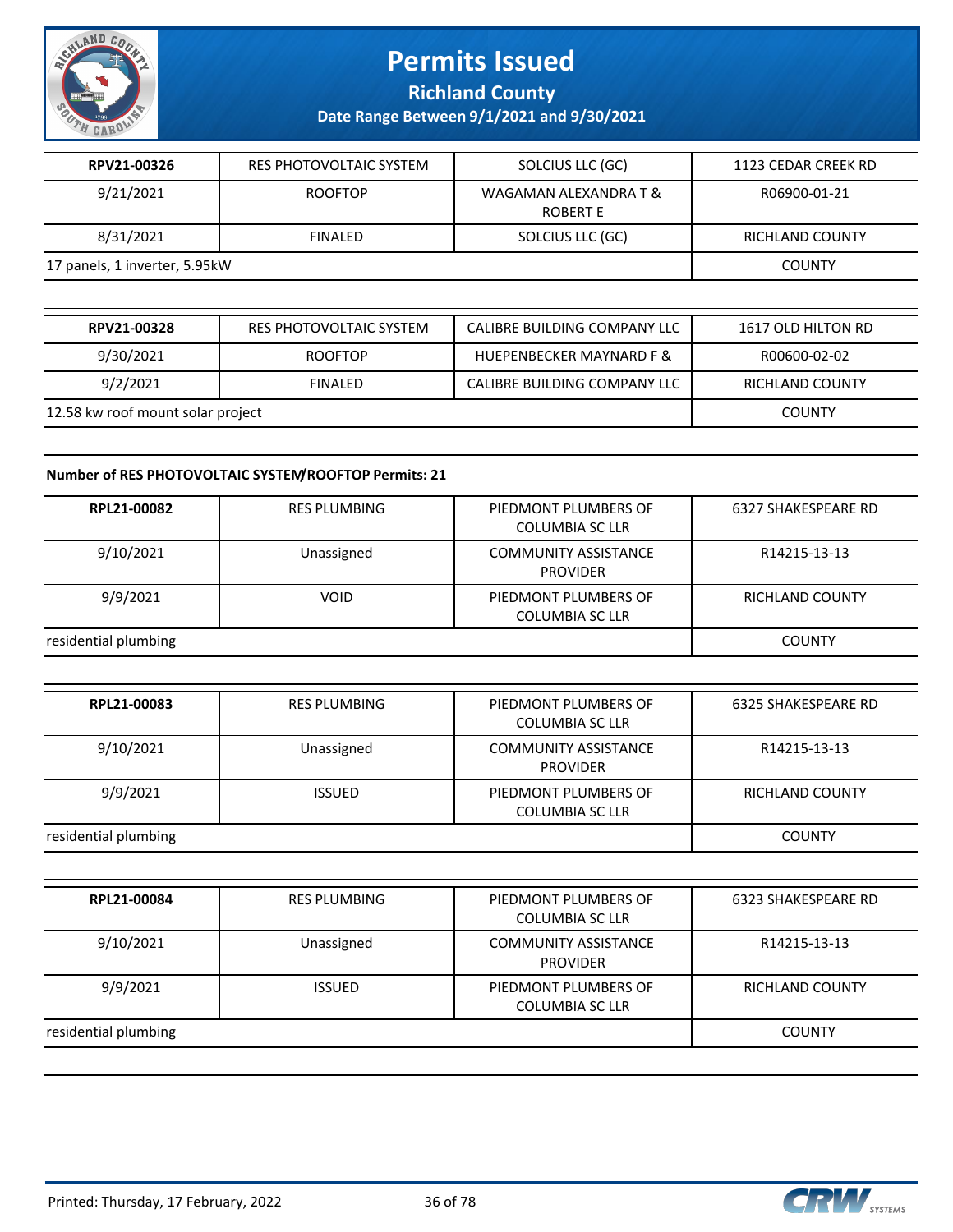

**Richland County**

**Date Range Between 9/1/2021 and 9/30/2021**

| RPL21-00085          | <b>RES PLUMBING</b> | PIEDMONT PLUMBERS OF<br><b>COLUMBIA SC LLR</b> | <b>6321 SHAKESPEARE RD</b> |
|----------------------|---------------------|------------------------------------------------|----------------------------|
| 9/10/2021            | Unassigned          | <b>COMMUNITY ASSISTANCE</b><br><b>PROVIDER</b> | R14215-13-13               |
| 9/9/2021             | <b>ISSUED</b>       | PIEDMONT PLUMBERS OF<br><b>COLUMBIA SC LLR</b> | <b>RICHLAND COUNTY</b>     |
| residential plumbing | <b>COUNTY</b>       |                                                |                            |
|                      |                     |                                                |                            |
| RPL21-00086          | <b>RES PLUMBING</b> | PIEDMONT PLUMBERS OF<br><b>COLUMBIA SC LLR</b> | 6319 SHAKESPEARE RD        |
| 9/10/2021            | Unassigned          | <b>COMMUNITY ASSISTANCE</b><br><b>PROVIDER</b> | R14215-13-13               |

residential plumbing COUNTY

| RPL21-00088                                    | <b>RES PLUMBING</b> | <b>BRYAN K. MASON/STORMY</b><br>PLUMBING | 150 SARATOGA RD        |
|------------------------------------------------|---------------------|------------------------------------------|------------------------|
| 9/21/2021                                      | Unassigned          | REIS JOSE P & STEPHANIE S                | R02405-01-04           |
| 9/10/2021                                      | <b>VOID</b>         | BRYAN K. MASON/STORMY<br>PLUMBING        | <b>RICHLAND COUNTY</b> |
| Install a tankless water heater in crawl space |                     |                                          | <b>COUNTY</b>          |

COLUMBIA SC LLR

9/9/2021 | ISSUED | PIEDMONT PLUMBERS OF

WRONG PERMIT APPLIED FOR

| RPL21-00090                          | <b>RES PLUMBING</b> | CAROLINA CONDITIONS LLC    | 1816 HAVILAND CIR |
|--------------------------------------|---------------------|----------------------------|-------------------|
| 9/16/2021                            | Unassigned          | MC SQUARED ENTERPRISES LLC | R06112-03-07      |
| 9/16/2021                            | <b>FINALED</b>      | CAROLINA CONDITIONS LLC    | RICHLAND COUNTY   |
| Rinnai Tankless water heater install |                     |                            | <b>COUNTY</b>     |
|                                      |                     |                            |                   |

| RPL21-00091                   | <b>RES PLUMBING</b> | Martina Sekula          | 2609 SEMINOLE RD |
|-------------------------------|---------------------|-------------------------|------------------|
| 9/23/2021                     | Unassigned          | Hope Church Of Columbia | R06015-04-06     |
| 9/23/2021                     | VOID                | MEETZE PLUMBING CO INC  | RICHLAND COUNTY  |
| Interior rough-in of plumbing |                     |                         | <b>COUNTY</b>    |
|                               |                     |                         |                  |



RICHLAND COUNTY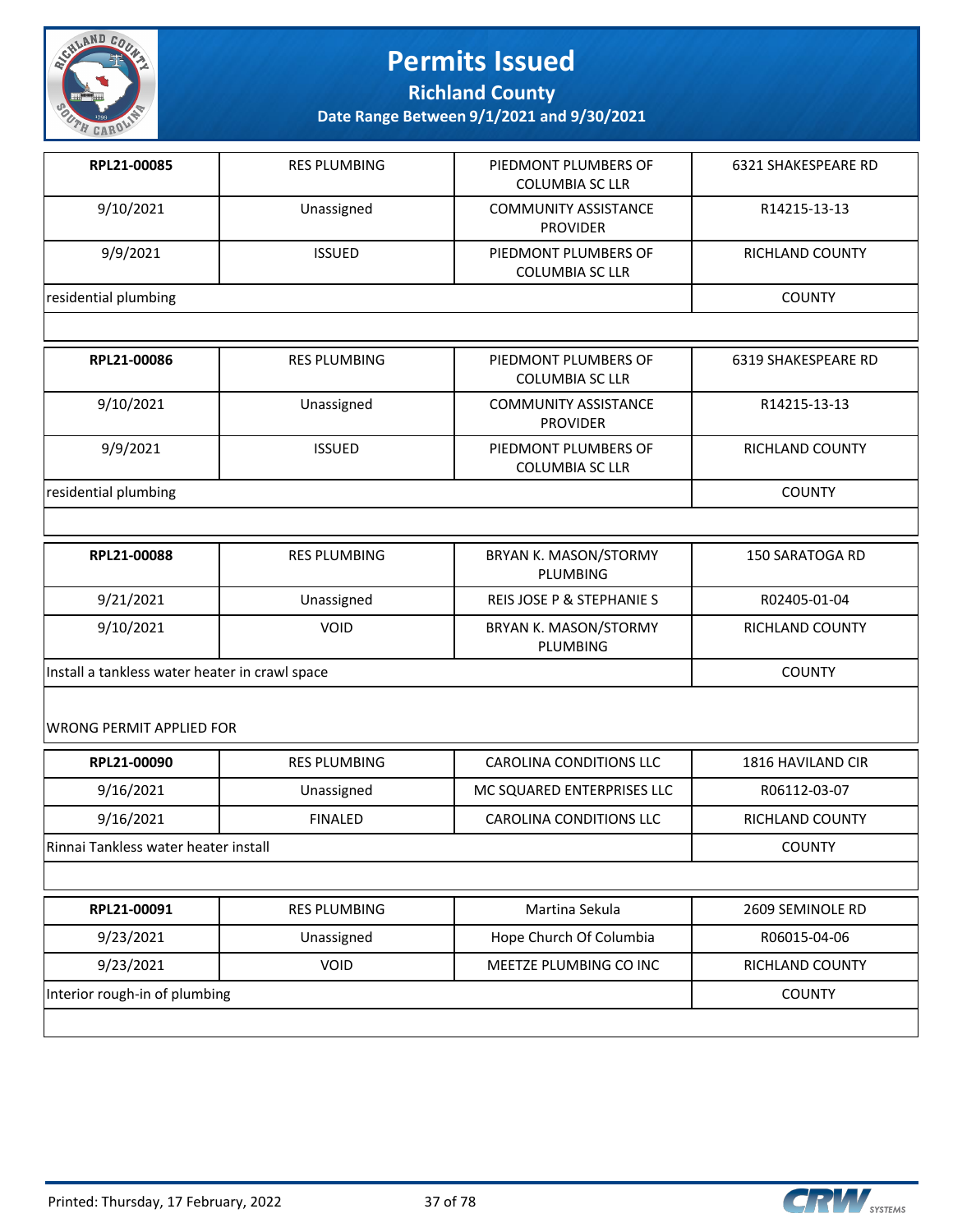

**Richland County**

**Date Range Between 9/1/2021 and 9/30/2021**

| RPL21-00094                                                | <b>RES PLUMBING</b> | <b>BRYAN K. MASON/STORMY</b><br>PLUMBING | 150 SARATOGA RD |
|------------------------------------------------------------|---------------------|------------------------------------------|-----------------|
| 9/30/2021                                                  | Unassigned          | REIS JOSE P & STEPHANIE S                | R02405-01-04    |
| 9/28/2021                                                  | <b>ISSUED</b>       | <b>BRYAN K. MASON/STORMY</b><br>PLUMBING | RICHLAND COUNTY |
| Run new gas line for installation of tankless water heater |                     |                                          | <b>COUNTY</b>   |
|                                                            |                     |                                          |                 |

#### **Number of RES PLUMBING/Unassigned Permits: 9**

| RRF21-00377                  | <b>RES ROOFING</b> | <b>BURGIN RESIDENTIAL &amp;</b><br><b>COMMERCIAL SVCS INC</b> | 112 TAMWOOD LN  |
|------------------------------|--------------------|---------------------------------------------------------------|-----------------|
| 9/1/2021                     | Unassigned         | <b>FERGUSON FRANKLIN RECO III &amp;</b>                       | R26001-04-03    |
| 5/20/2021                    | <b>ISSUED</b>      | <b>BURGIN RESIDENTIAL &amp;</b><br>COMMERCIAL SVCS INC        | RICHLAND COUNTY |
| <b>Full Roof Replacement</b> | <b>COUNTY</b>      |                                                               |                 |

| RRF21-00479      | <b>RES ROOFING</b> | <b>BURGIN RESIDENTIAL &amp;</b><br>COMMERCIAL SVCS INC        | 201 CONCORD PLACE RD   |
|------------------|--------------------|---------------------------------------------------------------|------------------------|
| 9/23/2021        | Unassigned         | LICHA CHARLES A                                               | R04114-01-12           |
| 7/8/2021         | CANCELLED          | <b>BURGIN RESIDENTIAL &amp;</b><br><b>COMMERCIAL SVCS INC</b> | <b>RICHLAND COUNTY</b> |
| Roof Replacement |                    |                                                               | COUNTY                 |

Good afternoon,

We just paid for the permit #RRF21-00479 for 201 Concord Place Road and our customer had to cancel their contract. Would we be able to get the money back or a credit for this permit? Please let us know.

Thank you and have a great day

Erica Krenz Burgin Roofing Services 6375 St. Andrews Road Columbia, SC 29212 803-798-0063 803-798-6101 (Fax)

| RRF21-00566                                       | <b>RES ROOFING</b> | <b>GUY ROOFING INC</b>     | 284 WILD OLIVE DR |
|---------------------------------------------------|--------------------|----------------------------|-------------------|
| 9/9/2021                                          | Unassigned         | ABIEMO CHARITY A & RICHARD | R20311-02-11      |
| 8/16/2021                                         | <b>ISSUED</b>      | <b>GUY ROOFING INC</b>     | RICHLAND COUNTY   |
| remove and replace 23 squares of asphalt shingles | <b>COUNTY</b>      |                            |                   |
|                                                   |                    |                            |                   |

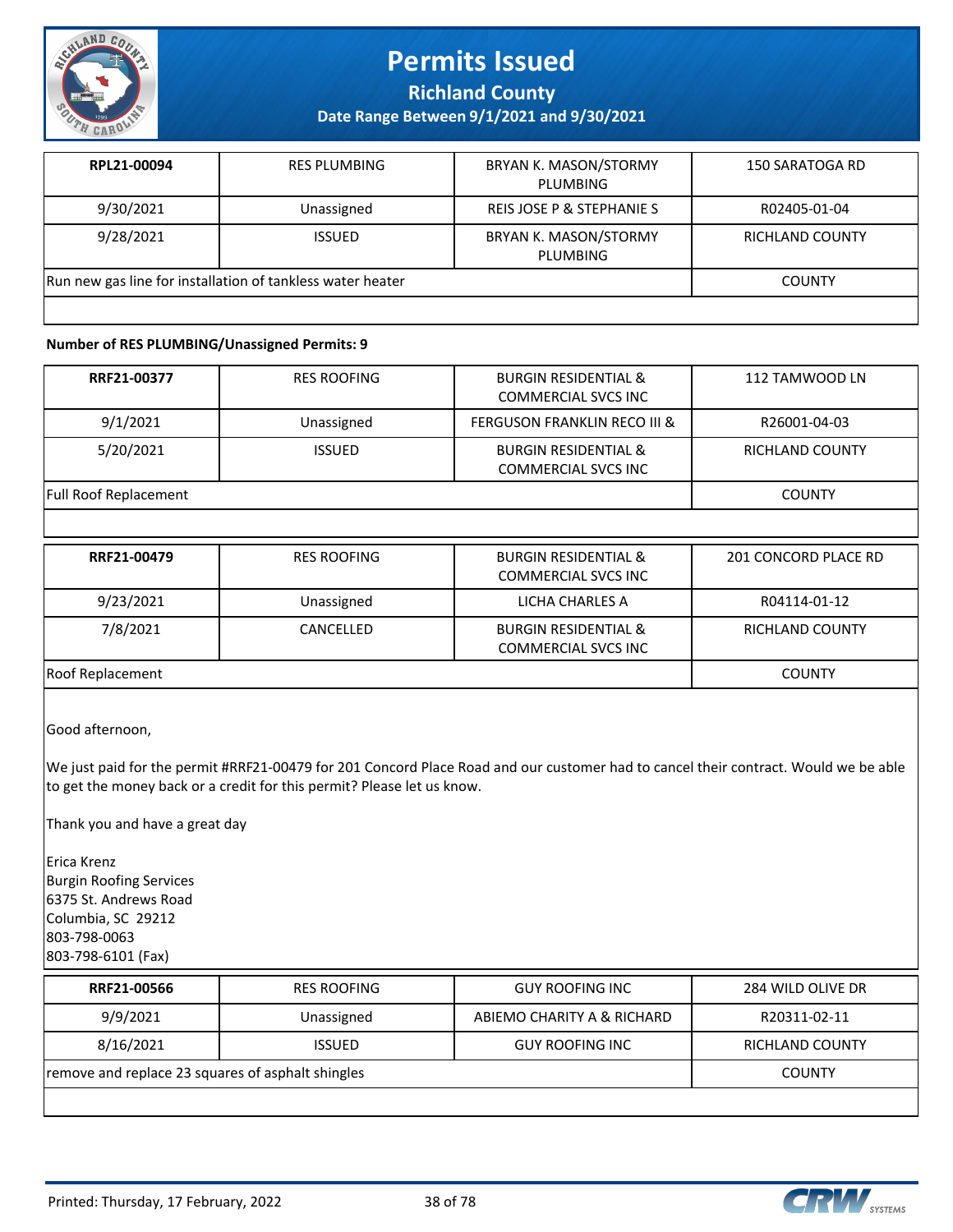

**Richland County**

| RRF21-00578                 | <b>RES ROOFING</b> | SHINGLES NOW LLC                                              | 2624 WINDY DR          |
|-----------------------------|--------------------|---------------------------------------------------------------|------------------------|
| 9/2/2021                    | Unassigned         | <b>MOYE PANDORA M</b>                                         | R13416-06-07           |
| 8/24/2021                   | <b>FINALED</b>     | SHINGLES NOW LLC                                              | RICHLAND COUNTY        |
| Remove and replace shingles | <b>COUNTY</b>      |                                                               |                        |
|                             |                    |                                                               |                        |
| RRF21-00583                 | <b>RES ROOFING</b> | <b>BURGIN RESIDENTIAL &amp;</b><br><b>COMMERCIAL SVCS INC</b> | <b>19 STAUNTON CT</b>  |
| 9/13/2021                   | Unassigned         | DABBS ROBERT E & NANCY                                        | R23201-05-39           |
| 8/26/2021                   | <b>ISSUED</b>      | <b>BURGIN RESIDENTIAL &amp;</b><br><b>COMMERCIAL SVCS INC</b> | RICHLAND COUNTY        |
| Roof Replacement            |                    |                                                               | <b>COUNTY</b>          |
|                             |                    |                                                               |                        |
| RRF21-00584                 | <b>RES ROOFING</b> | PREMIERE ROOFING LLC (GC)                                     | 2401 RAMSGATE DR       |
| 9/16/2021                   | Unassigned         | CAMPBELL DWAYNE I & KIMBERLY H                                | R07506-04-15           |
| 8/30/2021                   | <b>FINALED</b>     | PREMIERE ROOFING LLC (GC)                                     | RICHLAND COUNTY        |
| Roof Installation           |                    |                                                               | <b>COUNTY</b>          |
|                             |                    |                                                               |                        |
| RRF21-00587                 | <b>RES ROOFING</b> | EFFICIENT HOME SERVICES OF<br><b>SOUTH CAROLIN</b>            | 2044 HAVERFORD CIR     |
| 9/2/2021                    | Unassigned         | <b>CULLER DEBORAH W</b>                                       | R07613-02-28           |
| 8/30/2021                   | <b>FINALED</b>     | EFFICIENT HOME SERVICES OF<br>SOUTH CAROLIN                   | RICHLAND COUNTY        |
| New shingle roof            | <b>COUNTY</b>      |                                                               |                        |
|                             |                    |                                                               |                        |
| RRF21-00591                 | <b>RES ROOFING</b> | <b>BURGIN RESIDENTIAL &amp;</b><br><b>COMMERCIAL SVCS INC</b> | 505 PATIO PL           |
| 9/10/2021                   | Unassigned         | LINDSAY DONALD W & BEVERLY S                                  | R05110-09-05           |
| 8/31/2021                   | <b>ISSUED</b>      | <b>BURGIN RESIDENTIAL &amp;</b><br><b>COMMERCIAL SVCS INC</b> | RICHLAND COUNTY        |
| Roof Replacement            |                    |                                                               | <b>COUNTY</b>          |
|                             |                    |                                                               |                        |
| RRF21-00592                 | <b>RES ROOFING</b> | <b>BURGIN RESIDENTIAL &amp;</b><br><b>COMMERCIAL SVCS INC</b> | 108 COLUMBIA CLUB DR W |
| 9/10/2021                   | Unassigned         | <b>MASON KEITH E &amp; KATHRYN C</b>                          | R17616-02-08           |
| 8/31/2021                   | <b>ISSUED</b>      | <b>BURGIN RESIDENTIAL &amp;</b><br><b>COMMERCIAL SVCS INC</b> | RICHLAND COUNTY        |
| Roof Replacement            |                    |                                                               | <b>COUNTY</b>          |
|                             |                    |                                                               |                        |

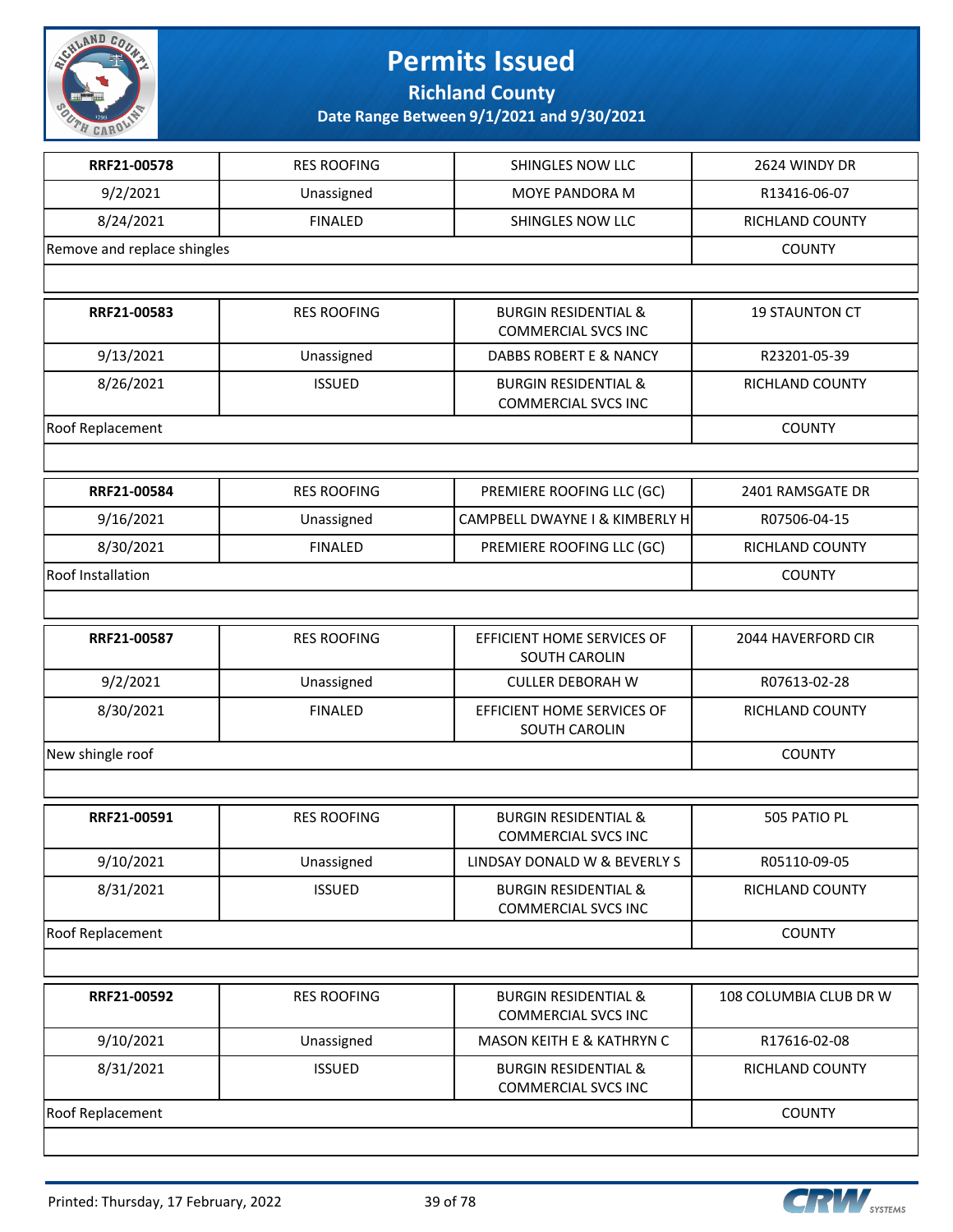

**Richland County**

| RRF21-00593      | <b>RES ROOFING</b> | <b>BURGIN RESIDENTIAL &amp;</b><br><b>COMMERCIAL SVCS INC</b> | 4 CROSSGATE CT           |
|------------------|--------------------|---------------------------------------------------------------|--------------------------|
| 9/10/2021        | Unassigned         | <b>UPTON CHERYL H</b>                                         | R03513-01-01             |
| 8/31/2021        | <b>ISSUED</b>      | <b>BURGIN RESIDENTIAL &amp;</b><br><b>COMMERCIAL SVCS INC</b> | RICHLAND COUNTY          |
| Roof Replacement |                    |                                                               | <b>COUNTY</b>            |
|                  |                    |                                                               |                          |
| RRF21-00594      | <b>RES ROOFING</b> | <b>BURGIN RESIDENTIAL &amp;</b><br><b>COMMERCIAL SVCS INC</b> | <b>25 RUNNING FOX RD</b> |
| 9/14/2021        | Unassigned         | <b>GOTTLIEB INA A</b>                                         | R22805-01-14             |
| 8/31/2021        | <b>ISSUED</b>      | <b>BURGIN RESIDENTIAL &amp;</b><br><b>COMMERCIAL SVCS INC</b> | RICHLAND COUNTY          |
| Roof Replacement |                    |                                                               | <b>COUNTY</b>            |
|                  |                    |                                                               |                          |
| RRF21-00595      | <b>RES ROOFING</b> | <b>BURGIN RESIDENTIAL &amp;</b><br><b>COMMERCIAL SVCS INC</b> | 1 HIGH RIDGE RD          |
| 9/10/2021        | Unassigned         | JOHN W & MARTHA H MCCLURE                                     | R05307-02-01             |
| 8/31/2021        | <b>ISSUED</b>      | <b>BURGIN RESIDENTIAL &amp;</b><br><b>COMMERCIAL SVCS INC</b> | RICHLAND COUNTY          |
| Roof Replacement |                    |                                                               | <b>COUNTY</b>            |
|                  |                    |                                                               |                          |
| RRF21-00596      | <b>RES ROOFING</b> | <b>BURGIN RESIDENTIAL &amp;</b><br><b>COMMERCIAL SVCS INC</b> | 200 HUNTING VIEW DR      |
| 9/14/2021        | Unassigned         | PADDOCK SCOTT H                                               | R04108-01-04             |
| 8/31/2021        | <b>ISSUED</b>      | <b>BURGIN RESIDENTIAL &amp;</b><br><b>COMMERCIAL SVCS INC</b> | RICHLAND COUNTY          |
| Roof Replacement |                    |                                                               | <b>COUNTY</b>            |
|                  |                    |                                                               |                          |
| RRF21-00597      | <b>RES ROOFING</b> | <b>BURGIN RESIDENTIAL &amp;</b><br><b>COMMERCIAL SVCS INC</b> | 5 OLDE SPRINGS CT        |
| 9/10/2021        | Unassigned         | PLEMING HARRY A III &                                         | R20003-04-09             |
| 8/31/2021        | CANCELLED          | <b>BURGIN RESIDENTIAL &amp;</b><br><b>COMMERCIAL SVCS INC</b> | RICHLAND COUNTY          |
| Roof Replacement |                    |                                                               | <b>COUNTY</b>            |

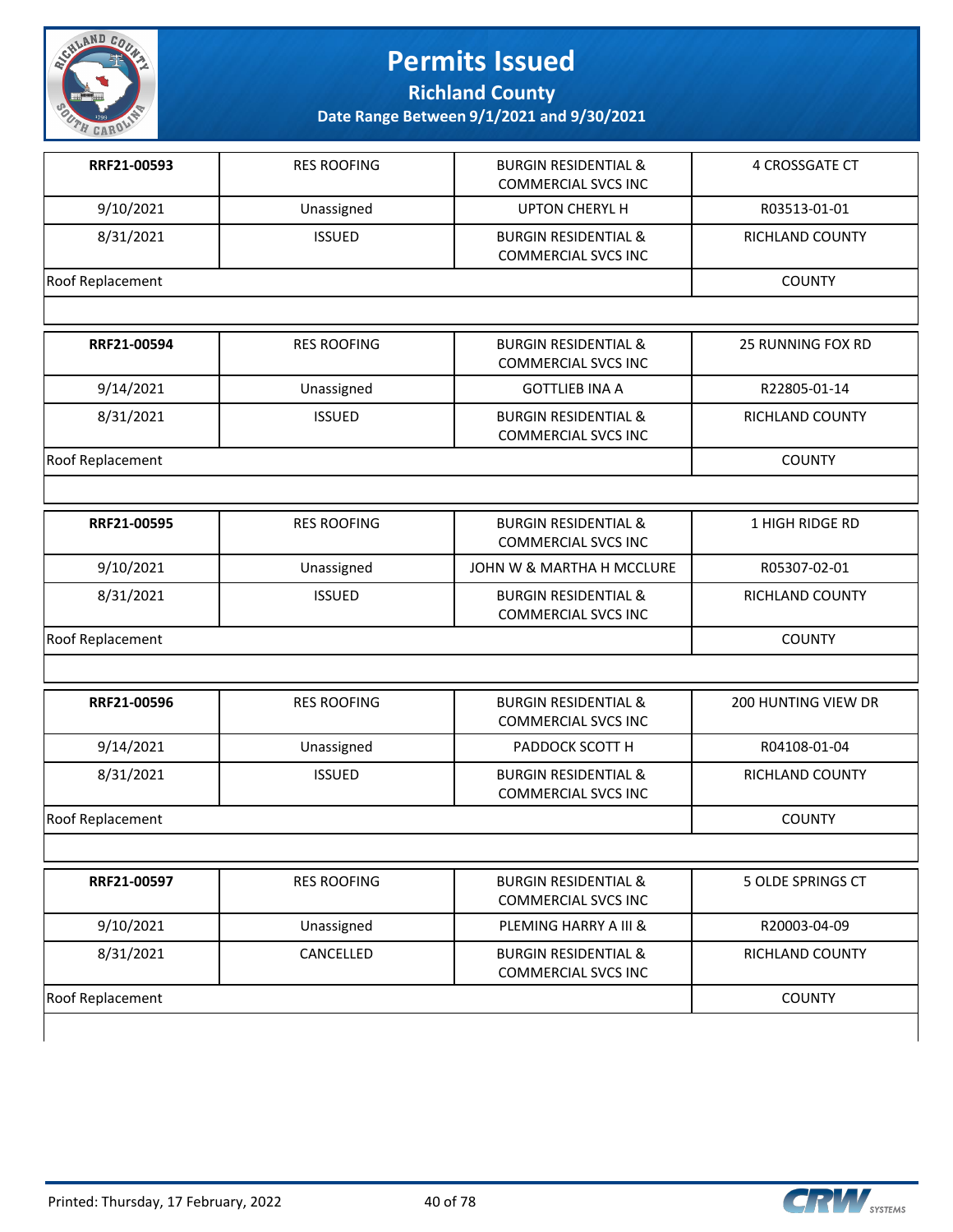

**Richland County**

**Date Range Between 9/1/2021 and 9/30/2021**

We need another refund or credit back and to cancel for permit # RRF21-0597. Let me know if you need any other information!

Thank you

Erica Krenz Burgin Roofing Services 6375 St. Andrews Road Columbia, SC 29212 803-798-0063 803-798-6101 (Fax)

| RRF21-00601              | <b>RES ROOFING</b> | <b>SIMS ROBIN</b>                                             | 832 STATLER RD              |
|--------------------------|--------------------|---------------------------------------------------------------|-----------------------------|
| 9/1/2021                 | Unassigned         | <b>SIMS ROBIN</b>                                             | R06013-05-15                |
| 9/1/2021                 | <b>FINALED</b>     |                                                               | RICHLAND COUNTY             |
| REPAIR/REPLACEMENT       |                    |                                                               | <b>COUNTY</b>               |
|                          |                    |                                                               |                             |
| RRF21-00603              | <b>RES ROOFING</b> | <b>BURGIN RESIDENTIAL &amp;</b><br><b>COMMERCIAL SVCS INC</b> | 9 CASSIA CT                 |
| 9/10/2021                | Unassigned         | JOINER ELIZABETH G TRUSTEE                                    | R22080-01-29                |
| 9/3/2021                 | <b>ISSUED</b>      | <b>BURGIN RESIDENTIAL &amp;</b><br><b>COMMERCIAL SVCS INC</b> | RICHLAND COUNTY             |
| Roof Repair              |                    |                                                               | <b>COUNTY</b>               |
|                          |                    |                                                               |                             |
| RRF21-00604              | <b>RES ROOFING</b> | PREMIERE ROOFING LLC (GC)                                     | <b>12 SOUTHBURY LN</b>      |
| 9/7/2021                 | Unassigned         | <b>CHRISTENSEN CARL &amp; ATHENA</b>                          | R21931-01-23                |
| 9/3/2021                 | <b>ISSUED</b>      | PREMIERE ROOFING LLC (GC)                                     | RICHLAND COUNTY             |
| <b>Roof Installation</b> |                    |                                                               | <b>COUNTY</b>               |
|                          |                    |                                                               |                             |
| RRF21-00605              | <b>RES ROOFING</b> | THE RED SHIRT GUYS ROOFING LLC                                | 1 BEE RIDGE CIR             |
| 9/3/2021                 | Unassigned         | ANDREEN JAMES K & MELANIE A K                                 | R20012-03-39                |
| 9/3/2021                 | <b>ISSUED</b>      | THE RED SHIRT GUYS ROOFING LLC                                | RICHLAND COUNTY             |
| Repair                   |                    |                                                               | <b>COUNTY</b>               |
| Roofing                  |                    |                                                               |                             |
| RRF21-00606              | <b>RES ROOFING</b> | PREMIERE ROOFING LLC (GC)                                     | <b>204 EMERALD OAKS WAY</b> |
| 9/7/2021                 | Unassigned         | <b>TRACY DONALD &amp; TERESA</b>                              | R03203-04-08                |
| 9/3/2021                 | <b>FINALED</b>     | PREMIERE ROOFING LLC (GC)                                     | RICHLAND COUNTY             |
| <b>Roof Installation</b> |                    |                                                               | <b>COUNTY</b>               |
|                          |                    |                                                               |                             |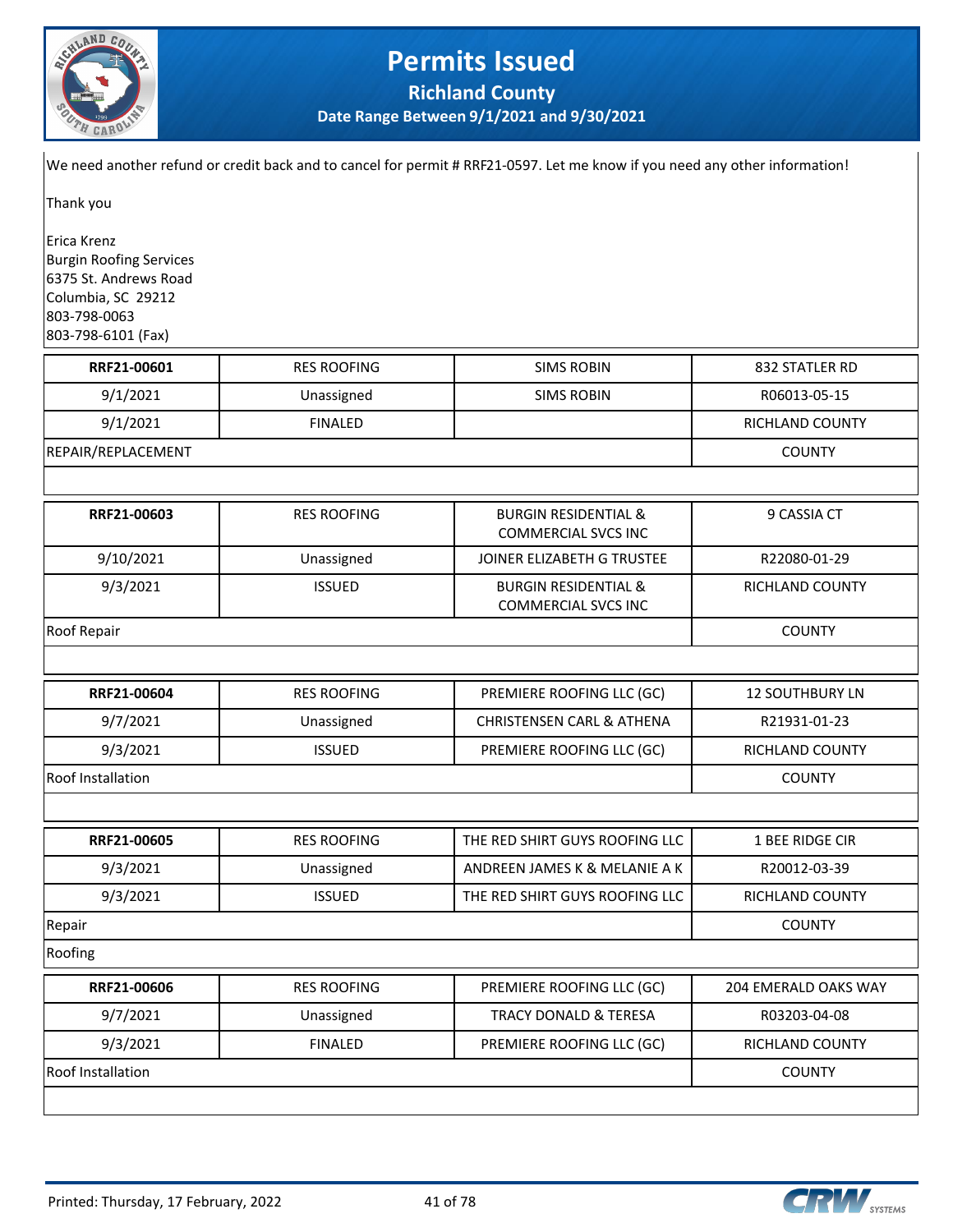

**Richland County**

| RRF21-00607<br><b>RES ROOFING</b><br>PREMIERE ROOFING LLC (GC)<br>9/7/2021<br>ANGELO & KATHY BASILE TRUST<br>Unassigned<br>9/7/2021<br><b>ISSUED</b><br>PREMIERE ROOFING LLC (GC)<br>Roof Installation<br>RRF21-00608<br><b>RES ROOFING</b><br>THE RED SHIRT GUYS ROOFING LLC<br>9/8/2021<br>EDMOND WILDENAY<br>Unassigned<br>9/7/2021<br><b>FINALED</b><br>THE RED SHIRT GUYS ROOFING LLC<br>Tear off and Re-roof<br>Roofing<br>RRF21-00609<br><b>RES ROOFING</b><br>KARL DARRELL ANDERSON<br>9/7/2021<br>Unassigned<br>9/7/2021<br><b>FINALED</b><br>KARL DARRELL ANDERSON<br>REPAIR/REPLACEMENT<br>PER HOMEOWNER WOULD LIKE FOR THIS PERMIT TO PLACE ON HOLD. DON'T KNOW WHO THIS CONTRACTOR IS AND HER SIGNATURE.<br>RRF21-00610<br><b>RES ROOFING</b><br><b>IMPERIAL CONSTRUCTION GROUP</b><br>9/9/2021<br><b>BRATTEN EMILY</b><br>Unassigned<br>9/7/2021<br><b>ISSUED</b><br><b>IMPERIAL CONSTRUCTION GROUP</b><br>Remove and replace the roof<br>Re Roof<br>RRF21-00613<br><b>RES ROOFING</b><br>NEGRETES BUILDERS<br>9/9/2021<br>Unassigned<br>9/9/2021<br><b>FINALED</b><br><b>NEGRETES BUILDERS</b><br>RRF21-00615<br><b>RES ROOFING</b><br><b>INTERNATIONAL CONST SERVICES</b><br><b>INC</b> |  |                             |
|---------------------------------------------------------------------------------------------------------------------------------------------------------------------------------------------------------------------------------------------------------------------------------------------------------------------------------------------------------------------------------------------------------------------------------------------------------------------------------------------------------------------------------------------------------------------------------------------------------------------------------------------------------------------------------------------------------------------------------------------------------------------------------------------------------------------------------------------------------------------------------------------------------------------------------------------------------------------------------------------------------------------------------------------------------------------------------------------------------------------------------------------------------------------------------------------------------|--|-----------------------------|
| REPAIR/REPLACEMENT                                                                                                                                                                                                                                                                                                                                                                                                                                                                                                                                                                                                                                                                                                                                                                                                                                                                                                                                                                                                                                                                                                                                                                                      |  | <b>305 COOPERS HAWK CIR</b> |
|                                                                                                                                                                                                                                                                                                                                                                                                                                                                                                                                                                                                                                                                                                                                                                                                                                                                                                                                                                                                                                                                                                                                                                                                         |  | R03404-01-20                |
|                                                                                                                                                                                                                                                                                                                                                                                                                                                                                                                                                                                                                                                                                                                                                                                                                                                                                                                                                                                                                                                                                                                                                                                                         |  | RICHLAND COUNTY             |
|                                                                                                                                                                                                                                                                                                                                                                                                                                                                                                                                                                                                                                                                                                                                                                                                                                                                                                                                                                                                                                                                                                                                                                                                         |  | <b>COUNTY</b>               |
|                                                                                                                                                                                                                                                                                                                                                                                                                                                                                                                                                                                                                                                                                                                                                                                                                                                                                                                                                                                                                                                                                                                                                                                                         |  |                             |
|                                                                                                                                                                                                                                                                                                                                                                                                                                                                                                                                                                                                                                                                                                                                                                                                                                                                                                                                                                                                                                                                                                                                                                                                         |  | 7530 MILLBROOK RD           |
|                                                                                                                                                                                                                                                                                                                                                                                                                                                                                                                                                                                                                                                                                                                                                                                                                                                                                                                                                                                                                                                                                                                                                                                                         |  | R17008-05-07                |
|                                                                                                                                                                                                                                                                                                                                                                                                                                                                                                                                                                                                                                                                                                                                                                                                                                                                                                                                                                                                                                                                                                                                                                                                         |  | RICHLAND COUNTY             |
|                                                                                                                                                                                                                                                                                                                                                                                                                                                                                                                                                                                                                                                                                                                                                                                                                                                                                                                                                                                                                                                                                                                                                                                                         |  | <b>COUNTY</b>               |
|                                                                                                                                                                                                                                                                                                                                                                                                                                                                                                                                                                                                                                                                                                                                                                                                                                                                                                                                                                                                                                                                                                                                                                                                         |  |                             |
|                                                                                                                                                                                                                                                                                                                                                                                                                                                                                                                                                                                                                                                                                                                                                                                                                                                                                                                                                                                                                                                                                                                                                                                                         |  | 7707 CRESTBROOK RD          |
|                                                                                                                                                                                                                                                                                                                                                                                                                                                                                                                                                                                                                                                                                                                                                                                                                                                                                                                                                                                                                                                                                                                                                                                                         |  | R17105-02-02                |
|                                                                                                                                                                                                                                                                                                                                                                                                                                                                                                                                                                                                                                                                                                                                                                                                                                                                                                                                                                                                                                                                                                                                                                                                         |  | RICHLAND COUNTY             |
|                                                                                                                                                                                                                                                                                                                                                                                                                                                                                                                                                                                                                                                                                                                                                                                                                                                                                                                                                                                                                                                                                                                                                                                                         |  | <b>COUNTY</b>               |
|                                                                                                                                                                                                                                                                                                                                                                                                                                                                                                                                                                                                                                                                                                                                                                                                                                                                                                                                                                                                                                                                                                                                                                                                         |  |                             |
|                                                                                                                                                                                                                                                                                                                                                                                                                                                                                                                                                                                                                                                                                                                                                                                                                                                                                                                                                                                                                                                                                                                                                                                                         |  | <b>18 TIPTON CIR</b>        |
|                                                                                                                                                                                                                                                                                                                                                                                                                                                                                                                                                                                                                                                                                                                                                                                                                                                                                                                                                                                                                                                                                                                                                                                                         |  | R04204-01-05                |
|                                                                                                                                                                                                                                                                                                                                                                                                                                                                                                                                                                                                                                                                                                                                                                                                                                                                                                                                                                                                                                                                                                                                                                                                         |  | RICHLAND COUNTY             |
|                                                                                                                                                                                                                                                                                                                                                                                                                                                                                                                                                                                                                                                                                                                                                                                                                                                                                                                                                                                                                                                                                                                                                                                                         |  | <b>COUNTY</b>               |
|                                                                                                                                                                                                                                                                                                                                                                                                                                                                                                                                                                                                                                                                                                                                                                                                                                                                                                                                                                                                                                                                                                                                                                                                         |  |                             |
|                                                                                                                                                                                                                                                                                                                                                                                                                                                                                                                                                                                                                                                                                                                                                                                                                                                                                                                                                                                                                                                                                                                                                                                                         |  | 521 GINGERBREAD CT S        |
|                                                                                                                                                                                                                                                                                                                                                                                                                                                                                                                                                                                                                                                                                                                                                                                                                                                                                                                                                                                                                                                                                                                                                                                                         |  | R17416-01-42                |
|                                                                                                                                                                                                                                                                                                                                                                                                                                                                                                                                                                                                                                                                                                                                                                                                                                                                                                                                                                                                                                                                                                                                                                                                         |  | RICHLAND COUNTY             |
|                                                                                                                                                                                                                                                                                                                                                                                                                                                                                                                                                                                                                                                                                                                                                                                                                                                                                                                                                                                                                                                                                                                                                                                                         |  | <b>COUNTY</b>               |
|                                                                                                                                                                                                                                                                                                                                                                                                                                                                                                                                                                                                                                                                                                                                                                                                                                                                                                                                                                                                                                                                                                                                                                                                         |  |                             |
|                                                                                                                                                                                                                                                                                                                                                                                                                                                                                                                                                                                                                                                                                                                                                                                                                                                                                                                                                                                                                                                                                                                                                                                                         |  | 608 MOTLEY RD               |
| 9/9/2021<br>Unassigned                                                                                                                                                                                                                                                                                                                                                                                                                                                                                                                                                                                                                                                                                                                                                                                                                                                                                                                                                                                                                                                                                                                                                                                  |  | R24700-04-03                |
| 9/9/2021<br><b>ISSUED</b><br>INTERNATIONAL CONST SERVICES<br><b>INC</b>                                                                                                                                                                                                                                                                                                                                                                                                                                                                                                                                                                                                                                                                                                                                                                                                                                                                                                                                                                                                                                                                                                                                 |  | RICHLAND COUNTY             |
| <b>RE ROOF</b>                                                                                                                                                                                                                                                                                                                                                                                                                                                                                                                                                                                                                                                                                                                                                                                                                                                                                                                                                                                                                                                                                                                                                                                          |  | <b>COUNTY</b>               |

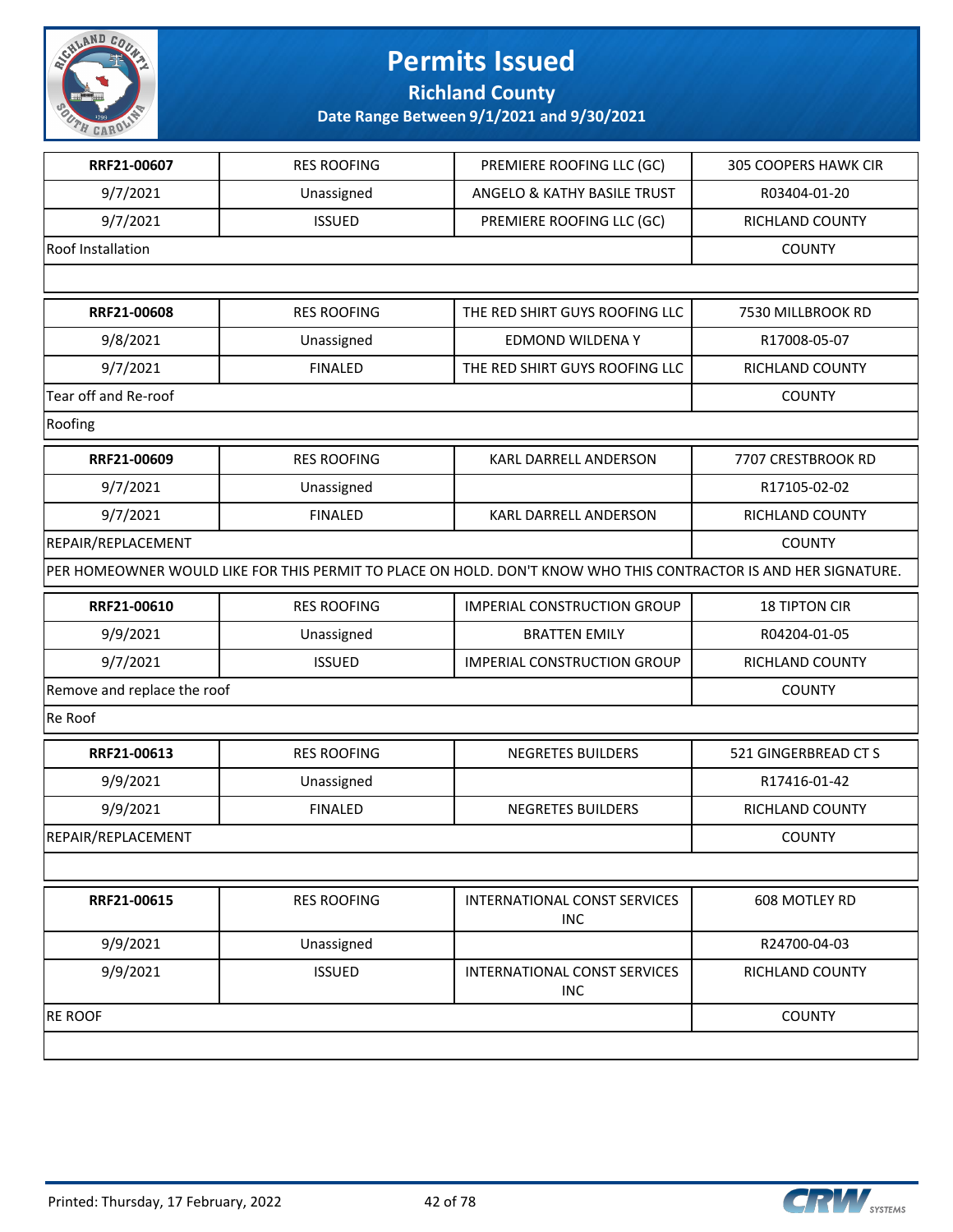

**Richland County**

| RRF21-00616                                   | <b>RES ROOFING</b> | MAYHEM ROOFING AND<br><b>CONSTRUCTION LLC</b>                 | <b>7405 YORKHOUSE RD</b> |
|-----------------------------------------------|--------------------|---------------------------------------------------------------|--------------------------|
| 9/13/2021                                     | Unassigned         | <b>BROWNFIELD JOSEPH R &amp; KIM</b>                          | R16912-02-04             |
| 9/9/2021                                      | <b>ISSUED</b>      | MAYHEM ROOFING AND<br><b>CONSTRUCTION LLC</b>                 | RICHLAND COUNTY          |
| <b>Replace Roofing</b>                        |                    |                                                               | <b>COUNTY</b>            |
|                                               |                    |                                                               |                          |
| RRF21-00617                                   | <b>RES ROOFING</b> | PREMIERE ROOFING LLC (GC)                                     | 12 PLUM WOOD CT          |
| 9/10/2021                                     | Unassigned         | TRUONG HUONG T                                                | R04012-02-09             |
| 9/10/2021                                     | <b>FINALED</b>     | PREMIERE ROOFING LLC (GC)                                     | RICHLAND COUNTY          |
| Roof Installation                             |                    |                                                               | <b>COUNTY</b>            |
|                                               |                    |                                                               |                          |
| RRF21-00618                                   | <b>RES ROOFING</b> | MAYS CONTRACTING COMPANY LLC<br>(GC)                          | 600 QUAIL HILLS DR       |
| 9/10/2021                                     | Unassigned         |                                                               | R22013-02-01             |
| 9/10/2021                                     | <b>ISSUED</b>      | MAYS CONTRACTING COMPANY LLC<br>(GC)                          | RICHLAND COUNTY          |
| REPAIR/REPLACEMENT                            |                    |                                                               | <b>COUNTY</b>            |
|                                               |                    |                                                               |                          |
| RRF21-00619                                   | <b>RES ROOFING</b> | DAVID MICHAEL STROTHER JR                                     | 1756 ROMAIN DR           |
| 9/10/2021                                     | Unassigned         | DAVIS ALBERT & VANESSA K                                      | R07410-03-08             |
| 9/10/2021                                     | <b>FINALED</b>     | DAVID MICHAEL STROTHER JR                                     | RICHLAND COUNTY          |
| Remove existing shingles and replace with new |                    |                                                               | <b>COUNTY</b>            |
|                                               |                    |                                                               |                          |
| RRF21-00620                                   | <b>RES ROOFING</b> | <b>BURGIN RESIDENTIAL &amp;</b><br><b>COMMERCIAL SVCS INC</b> | 800 CLAMP RD             |
| 9/14/2021                                     | Unassigned         | KATS JENNIFER JEAN                                            | R20800-01-20             |
| 9/10/2021                                     | <b>ISSUED</b>      | <b>BURGIN RESIDENTIAL &amp;</b><br>COMMERCIAL SVCS INC        | RICHLAND COUNTY          |
| <b>Roof Replacement</b>                       |                    |                                                               | <b>COUNTY</b>            |
|                                               |                    |                                                               |                          |
| RRF21-00623                                   | <b>RES ROOFING</b> | RICHARDSON ROSALIND M                                         | 237 GUSTY LN             |
| 9/13/2021                                     | Unassigned         | KINLAW ROSALIND M                                             | R22014-06-15             |
| 9/13/2021                                     | <b>ISSUED</b>      |                                                               | RICHLAND COUNTY          |
| REPAIR/ REPLACEMENT                           |                    |                                                               | <b>COUNTY</b>            |
|                                               |                    |                                                               |                          |

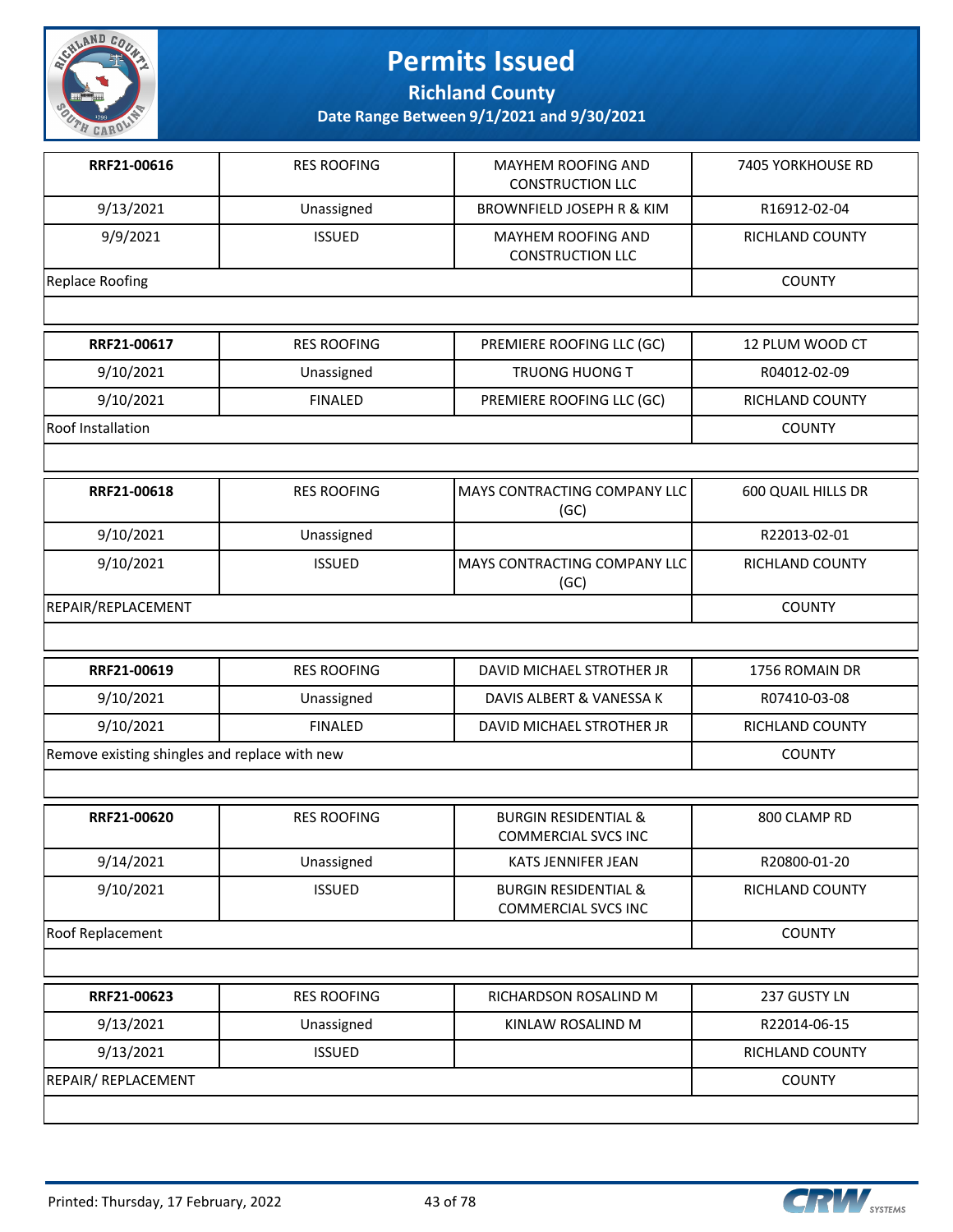

**Richland County**

| RRF21-00624                | <b>RES ROOFING</b> | <b>BURGIN RESIDENTIAL &amp;</b><br><b>COMMERCIAL SVCS INC</b> | 1677 BYWOOD DR        |
|----------------------------|--------------------|---------------------------------------------------------------|-----------------------|
| 9/14/2021                  | Unassigned         | PLYLER PATRICK C                                              | R16816-10-04          |
| 9/13/2021                  | <b>ISSUED</b>      | <b>BURGIN RESIDENTIAL &amp;</b><br><b>COMMERCIAL SVCS INC</b> | RICHLAND COUNTY       |
| <b>Roof Replacement</b>    |                    |                                                               | <b>COUNTY</b>         |
|                            |                    |                                                               |                       |
| RRF21-00625                | <b>RES ROOFING</b> | <b>FLOWERS SHEILA</b>                                         | <b>4 CHADWICK CIR</b> |
| 9/13/2021                  | Unassigned         | <b>FLOWERS SHEILA</b>                                         | R20110-01-20          |
| 9/13/2021                  | <b>ISSUED</b>      |                                                               | RICHLAND COUNTY       |
| <b>REPAIR/ REPLACEMENT</b> |                    |                                                               | <b>COUNTY</b>         |
|                            |                    |                                                               |                       |
| RRF21-00626                | <b>RES ROOFING</b> | <b>BEST CHOICE ROOFING &amp; HOME</b><br><b>IMPROVE (GC)</b>  | 7 RILEY CT            |
| 9/14/2021                  | Unassigned         | <b>GRIFFIN TIM C &amp; KAREN L</b>                            | R11115-07-50          |
| 9/14/2021                  | <b>ISSUED</b>      | BEST CHOICE ROOFING & HOME<br><b>IMPROVE (GC)</b>             | RICHLAND COUNTY       |
|                            |                    |                                                               | <b>COUNTY</b>         |
|                            |                    |                                                               |                       |
| RRF21-00628                | <b>RES ROOFING</b> | PREMIERE ROOFING LLC (GC)                                     | 13 MORNINGSTAR CT     |
| 9/15/2021                  | Unassigned         | DEMARCO ROBERT & MONICA                                       | R02409-04-22          |
| 9/14/2021                  | <b>FINALED</b>     | PREMIERE ROOFING LLC (GC)                                     | RICHLAND COUNTY       |
| <b>Roof Installation</b>   |                    |                                                               | <b>COUNTY</b>         |
|                            |                    |                                                               |                       |
| RRF21-00629                | <b>RES ROOFING</b> | PREMIERE ROOFING LLC (GC)                                     | 328 SUMMER BEND RD    |
| 9/16/2021                  | Unassigned         | REAL HOME SOLUTIONS LLC                                       | R17216-06-07          |
| 9/15/2021                  | <b>FINALED</b>     | PREMIERE ROOFING LLC (GC)                                     | RICHLAND COUNTY       |
| Roof Installation          |                    |                                                               | <b>COUNTY</b>         |
|                            |                    |                                                               |                       |
| RRF21-00630                | <b>RES ROOFING</b> | PREMIERE ROOFING LLC (GC)                                     | 70 DOE DR             |
| 9/16/2021                  | Unassigned         | <b>BANKS BONNIE</b>                                           | R01800-05-05          |
| 9/15/2021                  | <b>FINALED</b>     | PREMIERE ROOFING LLC (GC)                                     | RICHLAND COUNTY       |
| Roof Installation          |                    |                                                               | <b>COUNTY</b>         |
|                            |                    |                                                               |                       |

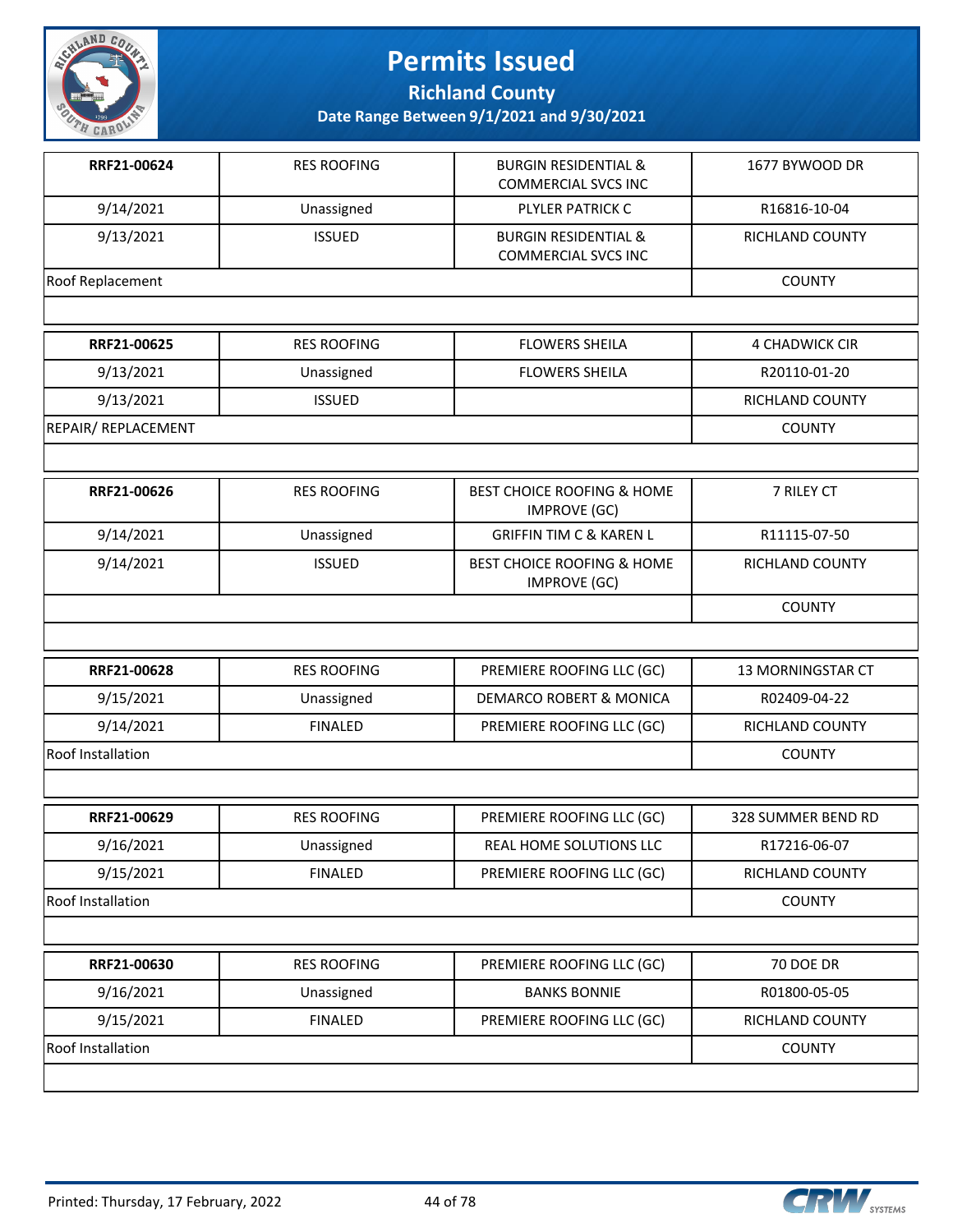

**Richland County**

| RRF21-00631       | <b>RES ROOFING</b>                                               | <b>BURGIN RESIDENTIAL &amp;</b><br><b>COMMERCIAL SVCS INC</b> | 103 SWIFTFOX LN        |
|-------------------|------------------------------------------------------------------|---------------------------------------------------------------|------------------------|
| 9/23/2021         | Unassigned                                                       | <b>GARDNER DALLAS A III</b>                                   | R01505-07-01           |
| 9/15/2021         | <b>ISSUED</b>                                                    | <b>BURGIN RESIDENTIAL &amp;</b><br><b>COMMERCIAL SVCS INC</b> | RICHLAND COUNTY        |
| Roof Replacement  |                                                                  |                                                               | <b>COUNTY</b>          |
|                   |                                                                  |                                                               |                        |
| RRF21-00636       | <b>RES ROOFING</b>                                               | PREMIERE ROOFING LLC (GC)                                     | 310 FOX MEADOW LN      |
| 9/16/2021         | Unassigned                                                       | <b>HOLT BRAD J &amp; NICOLE W</b>                             | R27800-05-31           |
| 9/15/2021         | <b>FINALED</b>                                                   | PREMIERE ROOFING LLC (GC)                                     | RICHLAND COUNTY        |
| Roof Installation |                                                                  |                                                               | <b>COUNTY</b>          |
|                   |                                                                  |                                                               |                        |
| RRF21-00637       | <b>RES ROOFING</b>                                               | <b>LA ROOFING LLC</b>                                         | 3929 TROTTER RD        |
| 9/16/2021         | Unassigned                                                       | <b>FRANKLIN TANESHIA</b>                                      | R22008-01-16           |
| 9/16/2021         | <b>FINALED</b>                                                   | L A ROOFING LLC                                               | <b>RICHLAND COUNTY</b> |
|                   |                                                                  |                                                               | <b>COUNTY</b>          |
|                   |                                                                  |                                                               |                        |
| RRF21-00638       | <b>RES ROOFING</b>                                               | <b>EXTERIOR GENIE LLC</b>                                     | 38 FOUNDERS LAKE CT    |
| 9/20/2021         | Unassigned                                                       | <b>CRAWFORD AARON T &amp;</b>                                 | R23111-04-18           |
| 9/16/2021         | <b>ISSUED</b>                                                    | <b>EXTERIOR GENIE LLC</b>                                     | RICHLAND COUNTY        |
| Re-Roofing        |                                                                  |                                                               | <b>COUNTY</b>          |
|                   | Re-Roofing (taking off old shingles and putting on new shingles) |                                                               |                        |
| RRF21-00640       | <b>RES ROOFING</b>                                               | SHS CONSTRUCTION SERVICES LLC                                 | 9401 WILSON BLVD 87    |
| 9/17/2021         | Unassigned                                                       |                                                               | R14700-03-18           |
| 9/17/2021         | <b>ISSUED</b>                                                    | SHS CONSTRUCTION SERVICES LLC                                 | RICHLAND COUNTY        |
| <b>RE ROOF</b>    |                                                                  |                                                               | 87 COUNTY              |
|                   |                                                                  |                                                               |                        |
| RRF21-00644       | <b>RES ROOFING</b>                                               | <b>DEREK JOYE</b>                                             | 4 GLENDEVON CT         |
| 9/21/2021         | Unassigned                                                       | Patricia Milam                                                | R20409-01-03           |
| 9/19/2021         | <b>FINALED</b>                                                   | Derek Joye                                                    | RICHLAND COUNTY        |
| Re-Roof           |                                                                  |                                                               | <b>COUNTY</b>          |
|                   |                                                                  |                                                               |                        |

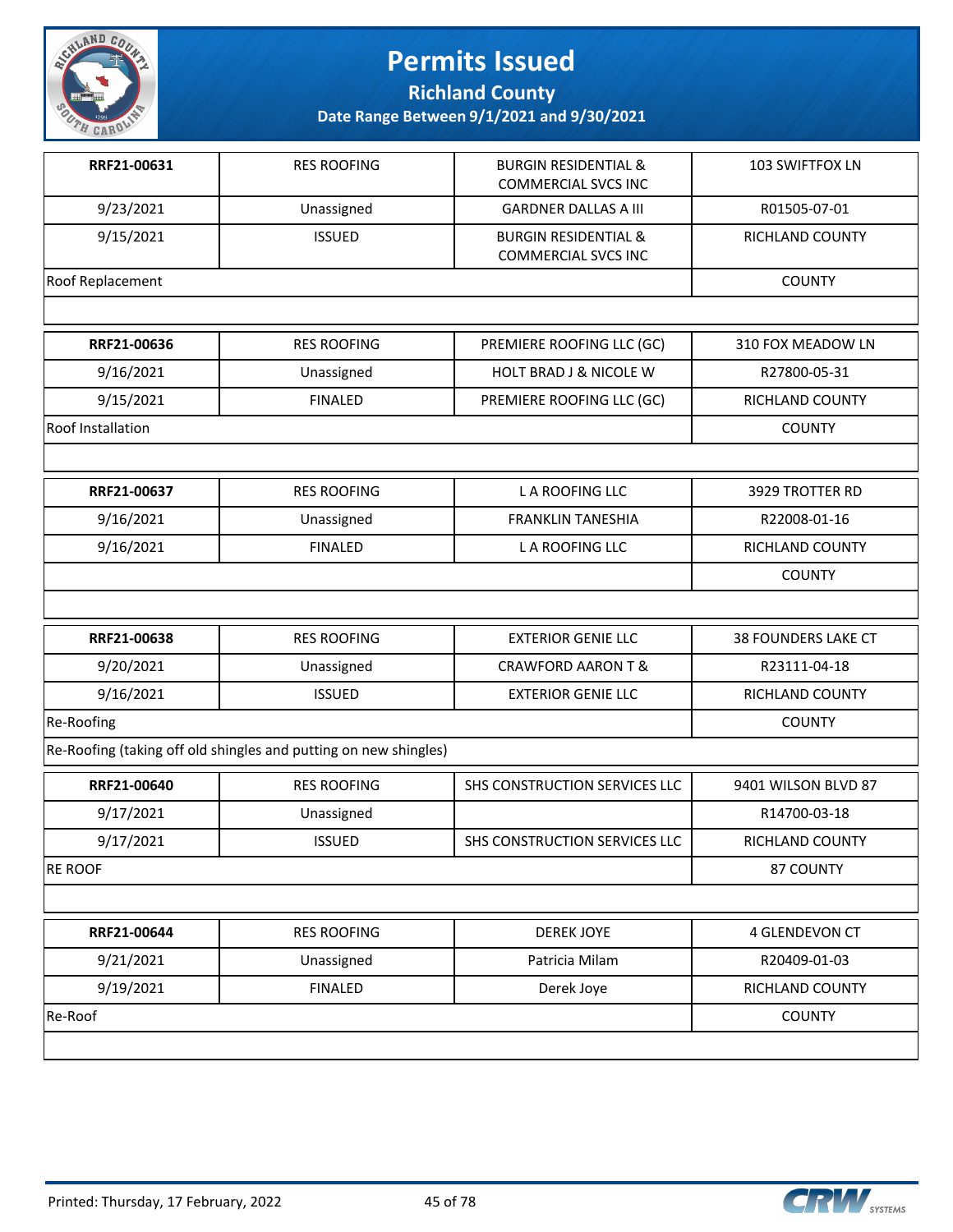

**Richland County**

| RRF21-00647             | <b>RES ROOFING</b> | THE RED SHIRT GUYS ROOFING LLC                                | 90 HOLLINGWOOD DR          |
|-------------------------|--------------------|---------------------------------------------------------------|----------------------------|
| 9/20/2021               | Unassigned         | TORIAN J'WANA L                                               | R22704-05-04               |
| 9/20/2021               | <b>FINALED</b>     | THE RED SHIRT GUYS ROOFING LLC                                | RICHLAND COUNTY            |
| Tear off and re-roof    |                    |                                                               | <b>COUNTY</b>              |
| Roofing                 |                    |                                                               |                            |
| RRF21-00648             | <b>RES ROOFING</b> | THE RED SHIRT GUYS ROOFING LLC                                | 149 CLAMP RD               |
| 9/21/2021               | Unassigned         | <b>LAFOUNTAIN CHRISTOPHER</b>                                 | R18000-03-50               |
| 9/20/2021               | <b>ISSUED</b>      | THE RED SHIRT GUYS ROOFING LLC                                | RICHLAND COUNTY            |
| Tear off and Re-roof    |                    |                                                               | <b>COUNTY</b>              |
| Roofing                 |                    |                                                               |                            |
| RRF21-00649             | <b>RES ROOFING</b> | <b>MARK A GRAHAM</b>                                          | 728 N HIGHLAND FOREST DR   |
| 9/21/2021               | Unassigned         | <b>RICHARDSON SANDRAK</b>                                     | R11916-01-25               |
| 9/20/2021               | <b>FINALED</b>     | <b>MARK A GRAHAM</b>                                          | RICHLAND COUNTY            |
| Tear off and replace    |                    |                                                               | <b>COUNTY</b>              |
|                         |                    |                                                               |                            |
| RRF21-00650             | <b>RES ROOFING</b> | PREMIERE ROOFING LLC (GC)                                     | 120 DEER HILL DR           |
| 9/21/2021               | Unassigned         | <b>BOUKNIGHT THOMAS P</b>                                     | R03400-04-14               |
| 9/21/2021               | <b>FINALED</b>     | PREMIERE ROOFING LLC (GC)                                     | RICHLAND COUNTY            |
| Roof Installation       |                    |                                                               | <b>COUNTY</b>              |
|                         |                    |                                                               |                            |
| RRF21-00662             | <b>RES ROOFING</b> | <b>BURGIN RESIDENTIAL &amp;</b><br><b>COMMERCIAL SVCS INC</b> | <b>141 VILLAGE FARM RD</b> |
| 9/30/2021               | Unassigned         | PENNINGTON STACY Y                                            | R22706-02-03               |
| 9/27/2021               | <b>ISSUED</b>      | <b>BURGIN RESIDENTIAL &amp;</b><br>COMMERCIAL SVCS INC        | RICHLAND COUNTY            |
| Roof Replacement        |                    |                                                               | <b>COUNTY</b>              |
|                         |                    |                                                               |                            |
| RRF21-00663             | <b>RES ROOFING</b> | <b>CHRISTOPHER NELUMS</b>                                     | 800 SKY LANE DR            |
| 9/30/2021               | Unassigned         | <b>GAY SANDRA D</b>                                           | R22009-09-06               |
| 9/27/2021               | <b>ISSUED</b>      | <b>CHRISTOPHER NELUMS</b>                                     | RICHLAND COUNTY            |
| <b>Re-roofing House</b> |                    |                                                               | <b>COUNTY</b>              |
|                         |                    |                                                               |                            |

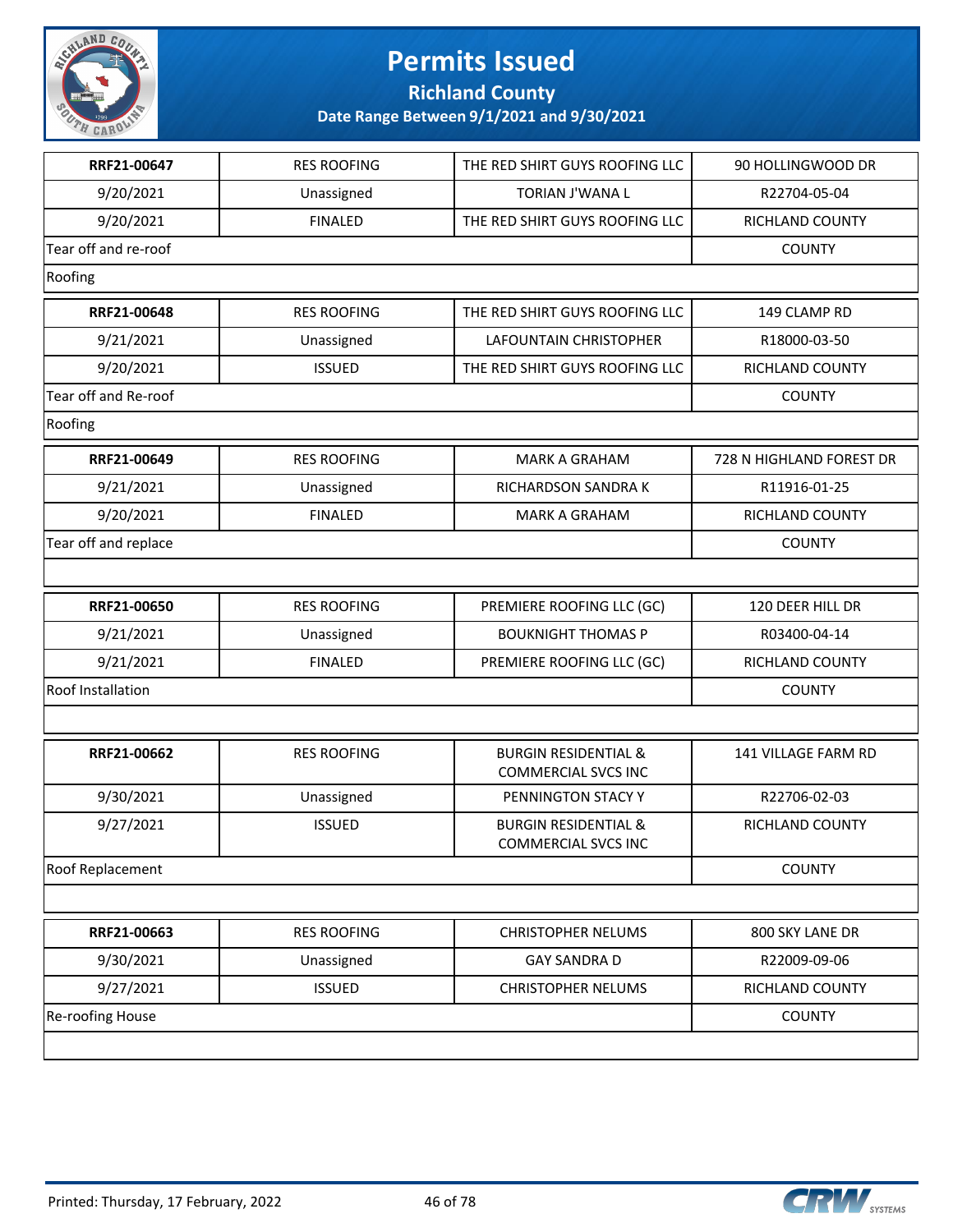

### **Richland County**

**Date Range Between 9/1/2021 and 9/30/2021**

| RRF21-00668        | <b>RES ROOFING</b> | PREMIERE ROOFING LLC (GC)             | 1517 LOWER RICHLAND BLVD |
|--------------------|--------------------|---------------------------------------|--------------------------|
| 9/30/2021          | Unassigned         | <b>MANIGO THOMAS O &amp; MYRTIS D</b> | R24903-01-13             |
| 9/28/2021          | <b>FINALED</b>     | Premiere Roofing                      | RICHLAND COUNTY          |
| Roof Installation  |                    |                                       | <b>COUNTY</b>            |
|                    |                    |                                       |                          |
| RRF21-00670        | <b>RES ROOFING</b> | MARCOS ENRIQUE ARANGO                 | 2 ANGUS RD               |
| 9/30/2021          | Unassigned         |                                       | R17314-06-04             |
| 9/30/2021          | <b>ISSUED</b>      | MARCOS ENRIQUE ARANGO                 | <b>RICHLAND COUNTY</b>   |
| REPAIR/REPLACEMENT | <b>COUNTY</b>      |                                       |                          |
|                    |                    |                                       |                          |
| RRF21-00673        | <b>RES ROOFING</b> | <b>CARL D GREEN</b>                   | 1144 OLD MCGRAW RD       |
| 9/30/2021          | Unassigned         |                                       | R37700-03-66             |
| 9/30/2021          | <b>FINALED</b>     | <b>CARL D GREEN</b>                   | <b>RICHLAND COUNTY</b>   |
| <b>RE ROOF</b>     |                    |                                       | <b>COUNTY</b>            |
|                    |                    |                                       |                          |

#### **Number of RES ROOFING/Unassigned Permits: 52**

| RBD21-01660                                  | RESIDENTIAL ACCESSORY ADDITION<br>& ADD/ALT                                              | <b>CAROLINA BEDROCK</b><br><b>CONSTRUCTION LLC</b> | 105 FOX RUN DR           |  |
|----------------------------------------------|------------------------------------------------------------------------------------------|----------------------------------------------------|--------------------------|--|
| 9/13/2021                                    | ACCESSORY ADD/ALT                                                                        | <b>CAROLINA BEDROCK</b><br><b>CONSTRUCTION LLC</b> | R27981-01-22             |  |
| 7/5/2021                                     | <b>ISSUED</b>                                                                            | <b>CAROLINA BEDROCK</b><br><b>CONSTRUCTION LLC</b> | <b>RICHLAND COUNTY</b>   |  |
|                                              | Build garage/shop on existing footers and foundations                                    |                                                    | <b>COUNTY</b>            |  |
| Check with Mike Zapp regarding foundation    |                                                                                          |                                                    |                          |  |
| RBD21-02071                                  | RESIDENTIAL ACCESSORY ADDITION<br>& ADD/ALT                                              | MICHAEL T BOOKMAN                                  | <b>44 WILLOW WIND LN</b> |  |
| 9/21/2021                                    | ACCESSORY ADD/ALT                                                                        | SHELL SHIRLEY A                                    | R21711-01-11             |  |
| 8/27/2021                                    | <b>ISSUED</b>                                                                            | MICHAEL T BOOKMAN                                  | <b>RICHLAND COUNTY</b>   |  |
| Approx 460 sf addition, includes 160 ft deck | <b>COUNTY</b>                                                                            |                                                    |                          |  |
|                                              |                                                                                          |                                                    |                          |  |
| RBD21-02088                                  | RESIDENTIAL ACCESSORY ADDITION<br>& ADD/ALT                                              | <b>HOOVER METAL BUILDINGS</b>                      | 117 BOOKMAN MILL LN      |  |
| 9/21/2021                                    | ACCESSORY ADD/ALT                                                                        | <b>CAMPBELL JUSTIN KYLE &amp;</b>                  | R05400-01-20             |  |
| 8/31/2021                                    | <b>FINALED</b>                                                                           | <b>HOOVER BUILDINGS OF LEXINGTON</b><br><b>INC</b> | <b>RICHLAND COUNTY</b>   |  |
|                                              | 30'x30'x10' Pole Building ADD.& 10'x60'x8' Open Lean-to ADD.                             |                                                    |                          |  |
|                                              | Both will be additions to the existing accessory structure on the property. (Shell Only) |                                                    |                          |  |

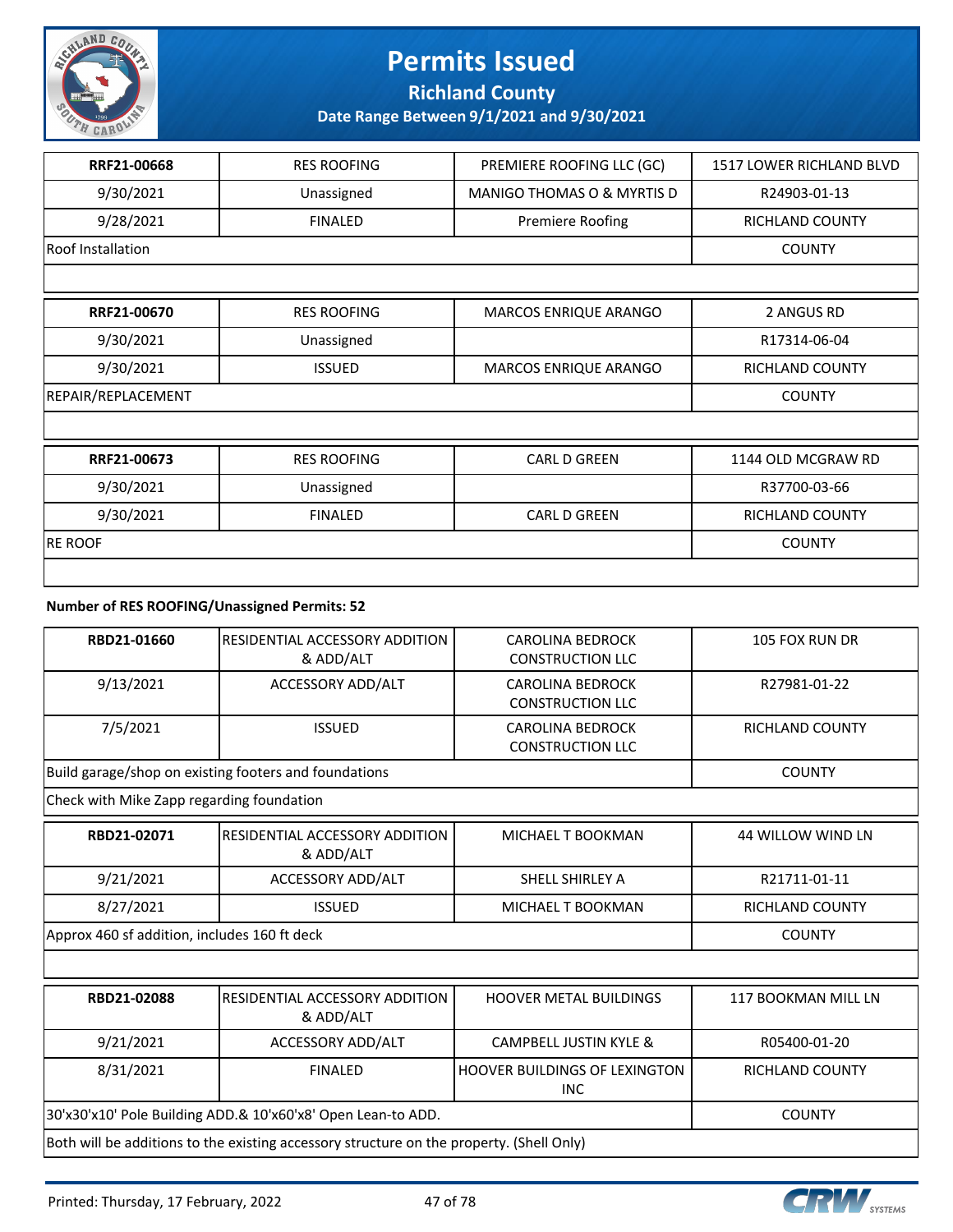

### **Permits Issued Richland County**

**Date Range Between 9/1/2021 and 9/30/2021**

#### **Number of RESIDENTIAL ACCESSORY ADDITION & ADD/ALT/ACCESSORY ADD/ALT Permits: 3**

| RBD21-01372                                              | RESIDENTIAL ADDITIONS & ADD/ALT                             | <b>CONTRERAS NORMA</b>               | 1814 DUPONT DR               |
|----------------------------------------------------------|-------------------------------------------------------------|--------------------------------------|------------------------------|
| 9/29/2021                                                | <b>ADDITION</b>                                             | <b>CONTRERAS NORMA</b>               | R16816-13-25                 |
| 6/2/2021                                                 | <b>ISSUED</b>                                               |                                      | RICHLAND COUNTY              |
| ADDING A PORCH W/LAUNDRY FOR EXTRA SPACE                 |                                                             |                                      | <b>COUNTY</b>                |
|                                                          |                                                             |                                      |                              |
| RBD21-01969                                              | RESIDENTIAL ADDITIONS & ADD/ALT                             | MORGAN JOHN M SR &                   | 207 FALLEN LEAF DR           |
| 9/1/2021                                                 | <b>ADDITION</b>                                             | MORGAN JOHN M SR &                   | R20208-11-06                 |
| 8/12/2021                                                | <b>ISSUED</b>                                               |                                      | RICHLAND COUNTY              |
| Patio                                                    |                                                             |                                      | <b>COUNTY</b>                |
|                                                          |                                                             |                                      |                              |
| RBD21-01975                                              | RESIDENTIAL ADDITIONS & ADD/ALT                             | DAVID NALLEN COOPER                  | <b>104 POINT DE HAVEN RD</b> |
| 9/30/2021                                                | <b>ADDITION</b>                                             | PARTRICH CHRISTOPHER L &             | R01312-05-06                 |
| 8/16/2021                                                | <b>ISSUED</b>                                               | DAVID NALLEN COOPER                  | RICHLAND COUNTY              |
| Add onto existing house                                  |                                                             |                                      | <b>COUNTY</b>                |
|                                                          |                                                             |                                      |                              |
| RBD21-02009                                              | RESIDENTIAL ADDITIONS & ADD/ALT                             | <b>GREEN EXTERIOR REMODELING LLC</b> | <b>600 TEABERRY DR</b>       |
| 9/10/2021                                                | <b>ADDITION</b>                                             | <b>WEBBER CANDICE</b>                | R20409-07-02                 |
| 8/18/2021                                                | <b>FINALED</b>                                              | <b>GREEN EXTERIOR REMODELING LLC</b> | RICHLAND COUNTY              |
| Building patio cover over existing patio on rear of home |                                                             | <b>COUNTY</b>                        |                              |
|                                                          |                                                             |                                      |                              |
| RBD21-02018                                              | RESIDENTIAL ADDITIONS & ADD/ALT                             | <b>GREEN EXTERIOR REMODELING LLC</b> | 4 BRIAR CT N                 |
| 9/10/2021                                                | <b>ADDITION</b>                                             | BARBER PHILLIP W & DONNA M           | R20005-01-70                 |
| 8/19/2021                                                | <b>FINALED</b>                                              | <b>GREEN EXTERIOR REMODELING LLC</b> | RICHLAND COUNTY              |
|                                                          | Building deck extension and custom sunroom on existing deck |                                      | <b>COUNTY</b>                |
|                                                          |                                                             |                                      |                              |
| RBD21-02035                                              | RESIDENTIAL ADDITIONS & ADD/ALT                             | JOHN EVERETT BARBOUR                 | 608 NEWTON RD                |
| 9/13/2021                                                | <b>ADDITION</b>                                             | MYERS KRISTIAN G & DAVID S           | R03503-09-11                 |
| 8/23/2021                                                | <b>FINALED</b>                                              | JOHN EVERETT BARBOUR                 | RICHLAND COUNTY              |
|                                                          | 12x14 wooden deck with insulated glass porch on top         |                                      | <b>COUNTY</b>                |
| insulated glass porch is engineered aluminum             |                                                             |                                      |                              |

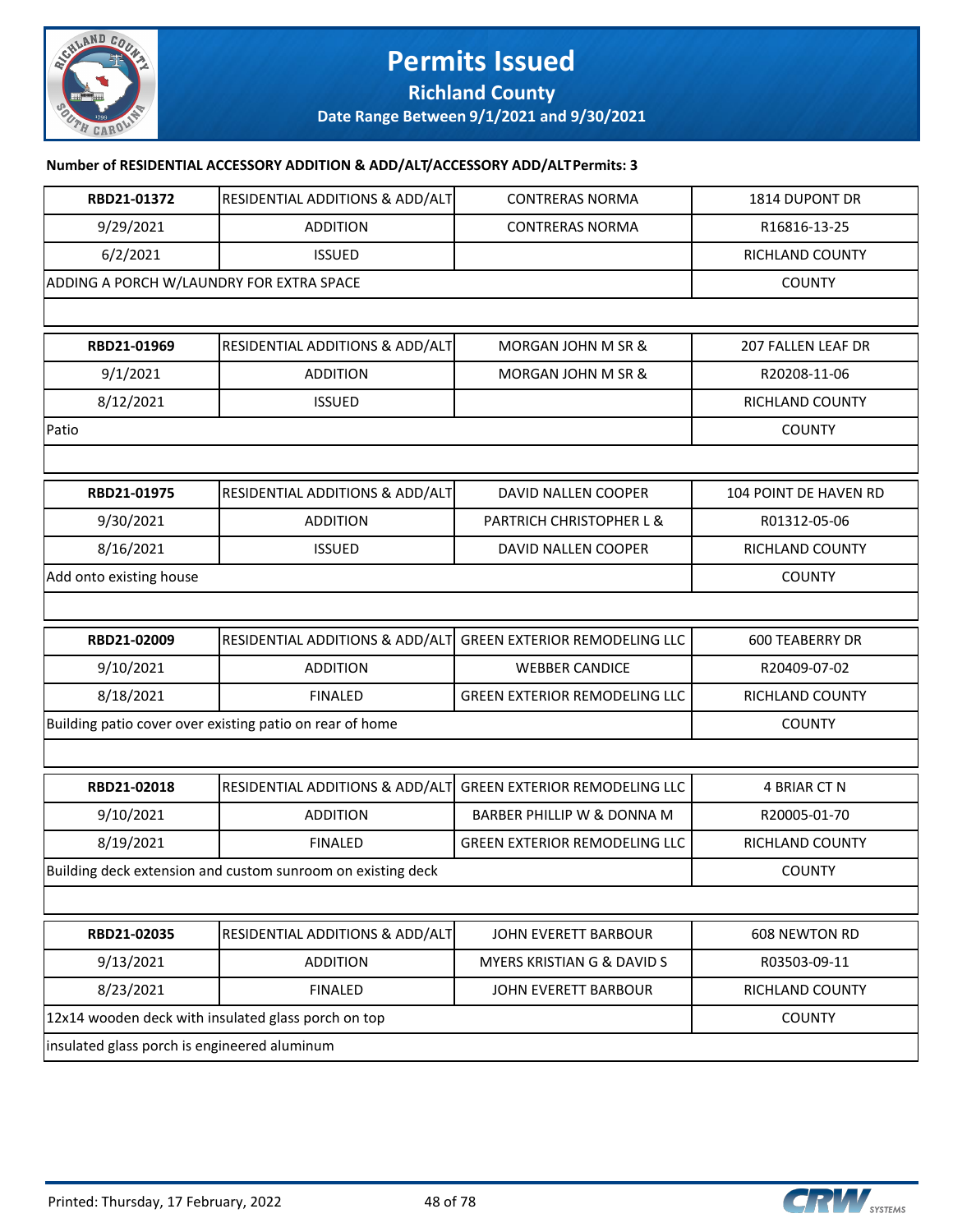

**Richland County**

**Date Range Between 9/1/2021 and 9/30/2021**

| RBD21-02089  | <b>RESIDENTIAL ADDITIONS &amp; ADD/ALT</b> | J.C. HOLSTON HOME<br><b>IMPROVEMENT</b> | 313 REMINGTON DR |
|--------------|--------------------------------------------|-----------------------------------------|------------------|
| 9/7/2021     | <b>ADDITION</b>                            |                                         | R20111-01-20     |
| 8/31/2021    | <b>ISSUED</b>                              | J.C. HOLSTON HOME<br><b>IMPROVEMENT</b> | RICHLAND COUNTY  |
| 30*28 GARAGE |                                            |                                         | <b>COUNTY</b>    |

| RBD21-02098          | <b>RESIDENTIAL ADDITIONS &amp; ADD/ALT</b> | <b>COOK DAVID ALLEN</b> | 6145 CEDAR RIDGE RD |
|----------------------|--------------------------------------------|-------------------------|---------------------|
| 9/15/2021            | <b>ADDITION</b>                            | COOK DAVID ALLEN        | R16809-02-14        |
| 9/1/2021             | <b>ISSUED</b>                              |                         | RICHLAND COUNTY     |
| <b>ISCREEN PORCH</b> |                                            |                         | <b>COUNTY</b>       |
|                      |                                            |                         |                     |

#### **Number of RESIDENTIAL ADDITIONS & ADD/ALT/ADDITION Permits: 8**

| RBD21-01967                                   | <b>RESIDENTIAL ADDITIONS &amp; ADD/ALT</b> | W E BAKER & SON INC                | 2062 HARVESTWOOD LN      |
|-----------------------------------------------|--------------------------------------------|------------------------------------|--------------------------|
| 9/13/2021                                     | ADDITION/ALTERATION                        | AXELSSON ERIC J & STACEY L         | R01714-01-25             |
| 8/12/2021                                     | <b>ISSUED</b>                              | W E BAKER & SON INC                | <b>RICHLAND COUNTY</b>   |
| Adding an open back porch. Roof, but no walls |                                            |                                    | <b>COUNTY</b>            |
|                                               |                                            |                                    |                          |
|                                               |                                            |                                    |                          |
| RBD21-02143                                   | <b>RESIDENTIAL ADDITIONS &amp; ADD/ALT</b> | <b>MOTA DESIGN</b>                 | <b>108 TROWBRIDGE RD</b> |
| 9/27/2021                                     | ADDITION/ALTERATION                        | <b>VARGAS-FIGUEROA RUBEN &amp;</b> | R20306-04-03             |
| 9/10/2021                                     | <b>ISSUED</b>                              | New Creation Construction          | <b>RICHLAND COUNTY</b>   |
| Remodeling interior and enclosing rear porch  |                                            |                                    | <b>COUNTY</b>            |

#### **Number of RESIDENTIAL ADDITIONS & ADD/ALT/ADDITION/ALTERATION Permits: 2**

| RBD21-01985                                          | RESIDENTIAL ALTERATIONS | CHAMPION WINDOW OF<br><b>COLUMBIA</b> | 276 OLEANDER MILL DR |  |
|------------------------------------------------------|-------------------------|---------------------------------------|----------------------|--|
| 9/10/2021                                            | ACCESSORY ALTERATION    | MCRAE CASSIUS M & TAMIKA S            | R20315-10-13         |  |
| 8/17/2021                                            | <b>ISSUED</b>           | CHAMPION WINDOW OF<br><b>COLUMBIA</b> | RICHLAND COUNTY      |  |
| R&R 12 X 18 SLAB W/FOOTERS FOR OUR PATIO ROOM SYSTEM | <b>COUNTY</b>           |                                       |                      |  |
| 4" STUDIO ROOF PATIO ROOM SYSTEM                     |                         |                                       |                      |  |



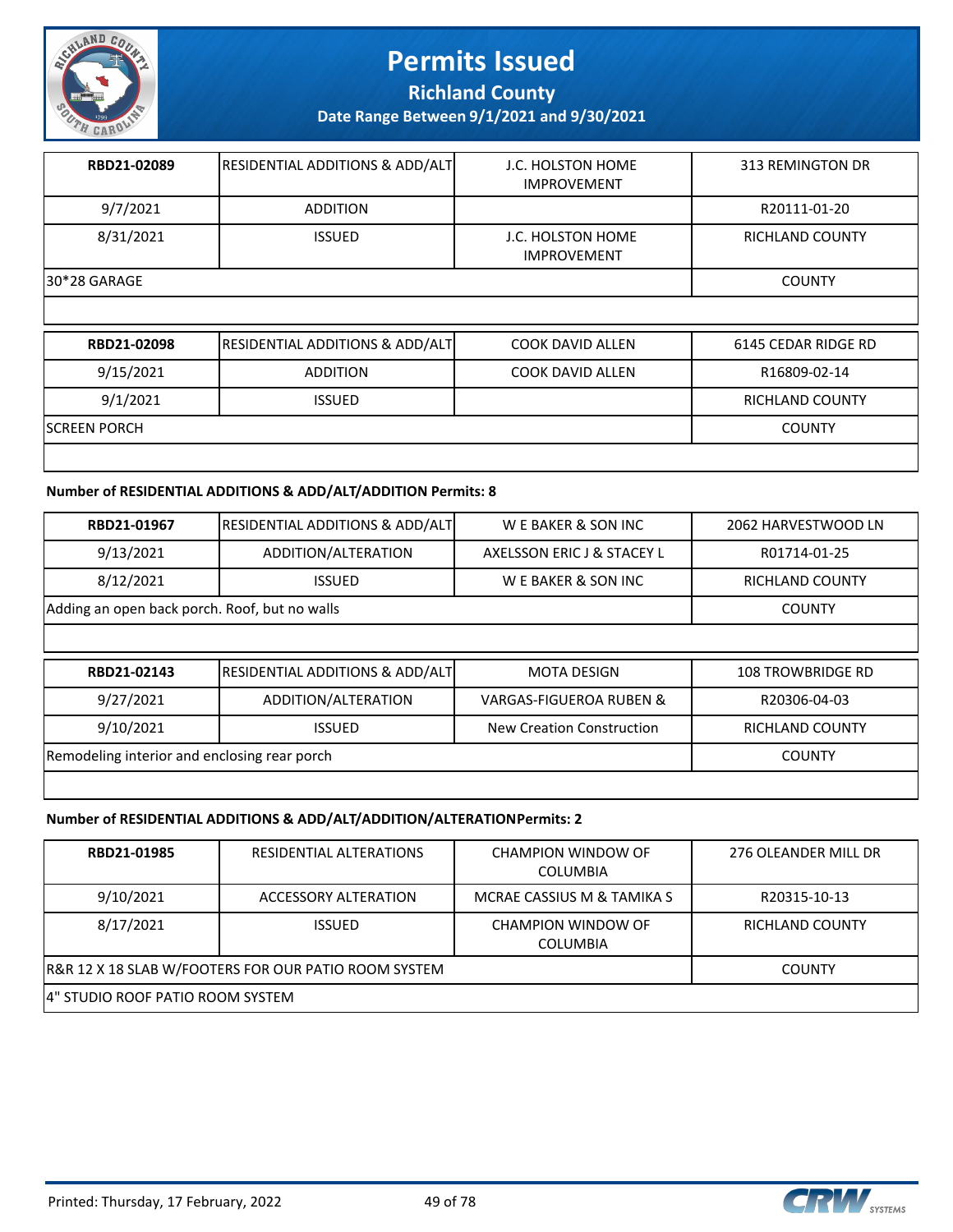

**Richland County**

**Date Range Between 9/1/2021 and 9/30/2021**

| RBD21-01990 | RESIDENTIAL ALTERATIONS                                      | CHAMPION WINDOW OF<br>COLUMBIA | 125 TOAD RD     |
|-------------|--------------------------------------------------------------|--------------------------------|-----------------|
| 9/10/2021   | ACCESSORY ALTERATION                                         | SANDERS HAROLD J JR & EUREKA M | R19210-03-19    |
| 8/17/2021   | <b>ISSUED</b>                                                | CHAMPION WINDOW OF<br>COLUMBIA | RICHLAND COUNTY |
|             | Existing 12x14 deck, existing roof, for our patio room syste |                                | <b>COUNTY</b>   |

#### 4" studio roof patio room

| RBD21-02084                                                   | RESIDENTIAL ALTERATIONS | CHAMPION WINDOW OF<br><b>COLUMBIA</b> | 3714 CARRIAGE HOUSE RD |
|---------------------------------------------------------------|-------------------------|---------------------------------------|------------------------|
| 9/20/2021                                                     | ACCESSORY ALTERATION    | TEMPIO BRYAN C & DORIS                | R16811-02-02           |
| 8/31/2021                                                     | FINAL FD                | CHAMPION WINDOW OF<br><b>COLUMBIA</b> | <b>RICHLAND COUNTY</b> |
| IR&R 11X13 DECK TO CODE WITH STUDIO ROOF FOR PATIO ROOM SYSTE |                         |                                       | <b>COUNTY</b>          |
| <u>IA" STHOIO ROOF BATIO ROOM</u>                             |                         |                                       |                        |

#### 4" STUDIO ROOF PATIO ROOM

#### **Number of RESIDENTIAL ALTERATIONS/ACCESSORY ALTERATION Permits: 3**

| RBD21-02076                                                  | RESIDENTIAL ALTERATIONS                  | SIMONELLI MICHAEL C                   | 217 HARMON HILL CT       |  |  |
|--------------------------------------------------------------|------------------------------------------|---------------------------------------|--------------------------|--|--|
| 9/23/2021                                                    | <b>ALTERATIONS</b>                       | SIMONELLI MICHAEL C                   | R30903-02-32             |  |  |
| 8/30/2021                                                    | <b>FINALED</b>                           |                                       | <b>RICHLAND COUNTY</b>   |  |  |
|                                                              | <b>CONVERT HOUSE TO STORAGE BUILDING</b> |                                       |                          |  |  |
|                                                              |                                          |                                       |                          |  |  |
| RBD21-02078                                                  | RESIDENTIAL ALTERATIONS                  | CHAMPION WINDOW OF<br><b>COLUMBIA</b> | 191 VIEW DR              |  |  |
| 9/20/2021                                                    | <b>ALTERATIONS</b>                       | <b>TYSON LEROY SR &amp; DOROTHY R</b> | R12212-04-19             |  |  |
| 8/31/2021                                                    | <b>FINALED</b>                           | CHAMPION WINDOW OF<br><b>COLUMBIA</b> | <b>RICHLAND COUNTY</b>   |  |  |
| EXISTING SLAB AND ROOF FOR 10X24 GLASS PATIO ROOM            | <b>COUNTY</b>                            |                                       |                          |  |  |
| 4" STUDIO ROOM PATIO ROOM SYSTEM                             |                                          |                                       |                          |  |  |
| RBD21-02083                                                  | RESIDENTIAL ALTERATIONS                  | CHAMPION WINDOW OF<br><b>COLUMBIA</b> | <b>408 ROSE CREEK LN</b> |  |  |
| 9/20/2021                                                    | <b>ALTERATIONS</b>                       | ROGERS SHERRY D                       | R20214-03-14             |  |  |
| 8/31/2021                                                    | <b>ISSUED</b>                            | CHAMPION WINDOW OF<br><b>COLUMBIA</b> | <b>RICHLAND COUNTY</b>   |  |  |
| R&R 12X15 DECK WITH LANDING TO CODE FOR OUR PATIO ROOM SYSTE | <b>COUNTY</b>                            |                                       |                          |  |  |
| 4" STUDIO ROOF PATIO ROOM SYSTEM                             |                                          |                                       |                          |  |  |

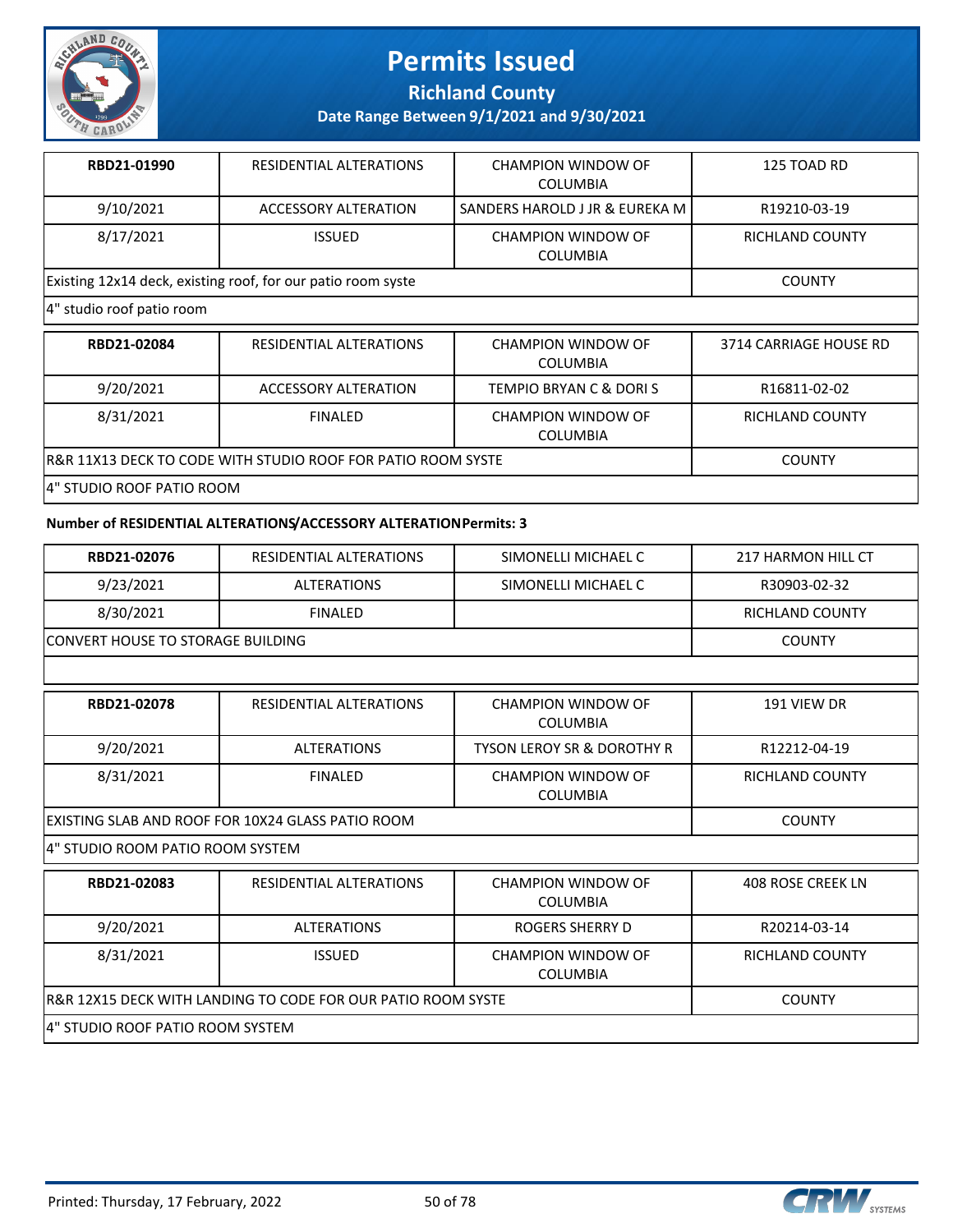

**Richland County**

**Date Range Between 9/1/2021 and 9/30/2021**

| RBD21-02091                                           | RESIDENTIAL ALTERATIONS | CHAMPION WINDOW OF<br><b>COLUMBIA</b>        | <b>1 DICKENS CRST</b> |
|-------------------------------------------------------|-------------------------|----------------------------------------------|-----------------------|
| 9/20/2021                                             | <b>ALTERATIONS</b>      | DOMIAN ROBERT E & MARCIA                     | R23205-06-02          |
| 8/31/2021                                             | <b>FINALED</b>          | <b>CHAMPION WINDOW OF</b><br><b>COLUMBIA</b> | RICHLAND COUNTY       |
| 11X10 EXISTING SCREEN ROOM CHANGE TO GLASS PATIO ROOM |                         |                                              | <b>COUNTY</b>         |

#### 4" GABLE ROOF PATIO ROOM

| RBD21-02097                                                  | RESIDENTIAL ALTERATIONS | <b>JACK BALLENGER</b>        | 144 COVE CT     |
|--------------------------------------------------------------|-------------------------|------------------------------|-----------------|
| 9/20/2021                                                    | <b>ALTERATIONS</b>      | BALLENGER CAROLYN M & JACK M | R02413-01-17    |
| 9/1/2021                                                     | <b>ISSUED</b>           | <b>JACK BALLENGER</b>        | RICHLAND COUNTY |
| <b>RAISE EXISTING DECK, STORAGE UNDER, WINDOW SIDING ETC</b> |                         |                              | <b>COUNTY</b>   |
|                                                              |                         |                              |                 |
| RRD21-02122                                                  | RESIDENTIAL ALTERATIONS | <b>ILISTIN CLARK GRAHAM</b>  | 31 SAL SLIE CT  |

| RBD21-02122                                     | RESIDENTIAL ALTERATIONS | <b>JUSTIN CLARK GRAHAM</b> | 31 SAL SUE CT   |
|-------------------------------------------------|-------------------------|----------------------------|-----------------|
| 9/27/2021                                       | ALTERATIONS             | PARSON DAVID               | R11809-04-22    |
| 9/8/2021                                        | <b>ISSUED</b>           | <b>JUSTIN CLARK GRAHAM</b> | RICHLAND COUNTY |
| ADA bathroom remodel & exterior wheelchair ramp |                         |                            | <b>COUNTY</b>   |
|                                                 |                         |                            |                 |

#### **Number of RESIDENTIAL ALTERATIONS/ALTERATIONS Permits: 6**

| RBD21-00794     | RESIDENTIAL NEW ACCESSORY<br><b>STRUCTURE</b> | HATTIE ZIMMERMAN      | 568 PORTCHESTER DR |
|-----------------|-----------------------------------------------|-----------------------|--------------------|
| 9/20/2021       | Unassigned                                    |                       | R11815-05-52       |
| 4/2/2021        | <b>ISSUED</b>                                 | ZIMMERMAN THURMAN C & | RICHLAND COUNTY    |
| <b>ICARPORT</b> |                                               |                       | <b>COUNTY</b>      |

**RBD21-01954** RESIDENTIAL NEW ACCESSORY **STRUCTURE** KITCHEN AND BATHROOM DESIGN INC 5 WHITHORN WAY 9/1/2021 Unassigned LEWIS CHARLES G & R20509-01-04 8/11/2021 ISSUED KITCHEN AND BATHROOM DESIGN INC RICHLAND COUNTY Construct new pavilion cover on existing slab COUNTY

Trench for utilities (Gas, electric, plumbing)

|                                 | RESIDENTIAL NEW ACCESSORY<br><b>STRUCTURE</b> | HARPER NATHANIEL JR & MAVIS F | 1514 WHITEFORD RD |
|---------------------------------|-----------------------------------------------|-------------------------------|-------------------|
| 9/9/2021                        | Unassigned                                    | HARPER NATHANIEL JR & MAVIS F | R06016-07-03      |
| 8/11/2021                       | <b>ISSUED</b>                                 | HARPER NATHANIEL JR & MAVIS F | RICHLAND COUNTY   |
| $ 24 \times 41 \times 9$ garage |                                               |                               | <b>COUNTY</b>     |

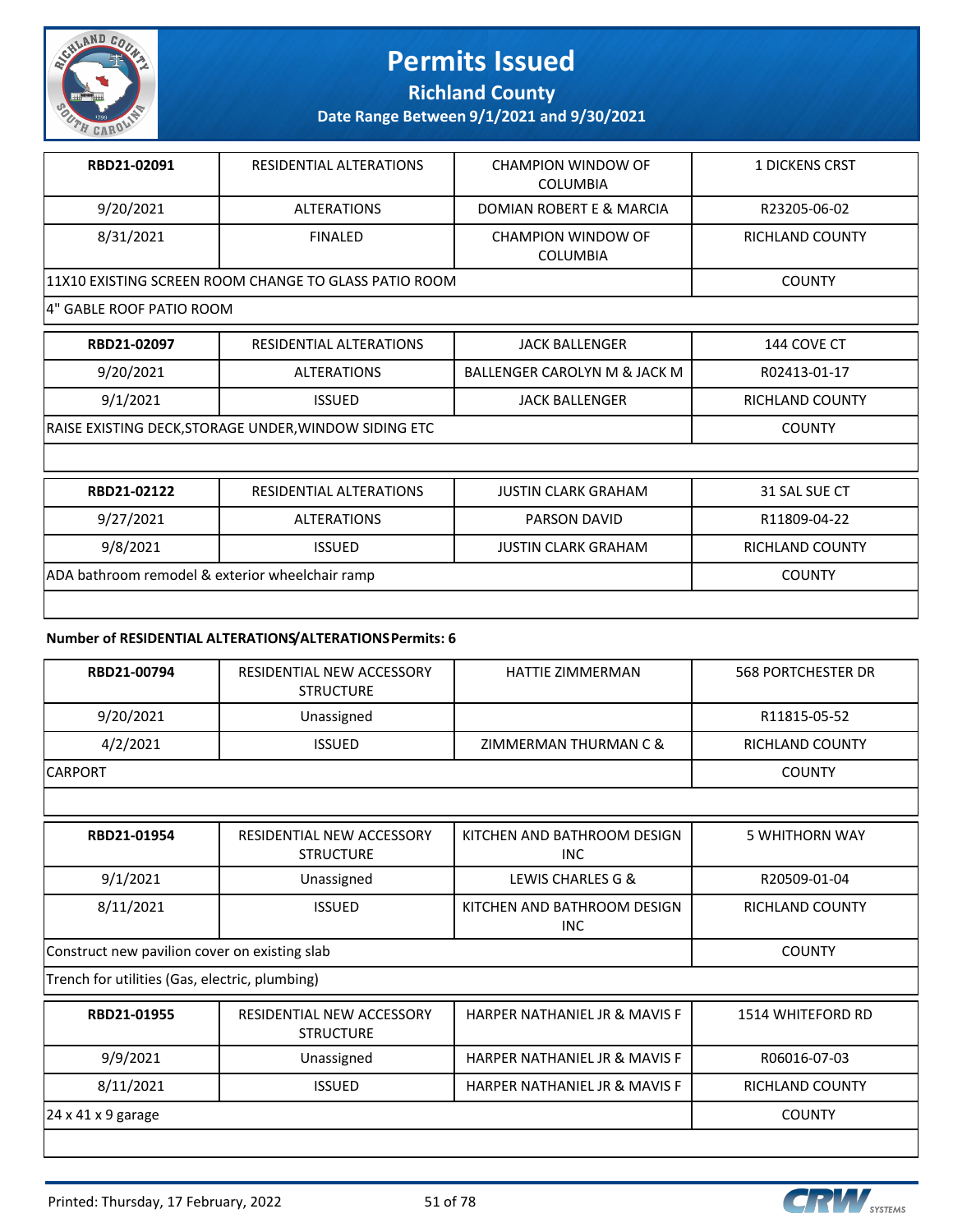

**Richland County**

| RBD21-01978                                        | RESIDENTIAL NEW ACCESSORY<br><b>STRUCTURE</b>                   | <b>JIM CONSTRUCTION (GC)</b> | 1628 ALBA DR                |
|----------------------------------------------------|-----------------------------------------------------------------|------------------------------|-----------------------------|
| 9/14/2021                                          | Unassigned                                                      |                              | R19201-07-08                |
| 8/16/2021                                          | <b>ISSUED</b>                                                   | <b>JIM CONSTRUCTION (GC)</b> | RICHLAND COUNTY             |
| Carport                                            |                                                                 |                              | <b>COUNTY</b>               |
|                                                    | CONTRACTOR ALREADY HAS PERMIT OUT ON THIS PROPERTY RBD21-01868. |                              |                             |
| RBD21-01984                                        | RESIDENTIAL NEW ACCESSORY<br><b>STRUCTURE</b>                   | <b>ROBERT RODGERS</b>        | 1740 WASH LEVER RD          |
| 9/14/2021                                          | Unassigned                                                      |                              | R01900-06-32                |
| 8/17/2021                                          | <b>FINALED</b>                                                  | <b>ROBERT RODGERS</b>        | RICHLAND COUNTY             |
| <b>STORAGE SHED</b>                                |                                                                 |                              | <b>COUNTY</b>               |
|                                                    |                                                                 |                              |                             |
| RBD21-02013                                        | RESIDENTIAL NEW ACCESSORY<br><b>STRUCTURE</b>                   | RODRIGUEZ HERMINIO &         | 5515 OLD LEESBURG RD        |
| 9/9/2021                                           | Unassigned                                                      | RODRIGUEZ HERMINIO &         | R28100-02-06                |
| 8/19/2021                                          | <b>FINALED</b>                                                  |                              | RICHLAND COUNTY             |
| Storage building                                   |                                                                 |                              |                             |
|                                                    |                                                                 |                              |                             |
| RBD21-02072                                        | RESIDENTIAL NEW ACCESSORY<br><b>STRUCTURE</b>                   | KNIGHT DONALD R & MICHELLE B | 1813 SHADY GROVE RD         |
| 9/16/2021                                          | Unassigned                                                      | KNIGHT DONALD R & MICHELLE B | R03500-07-30                |
| 8/27/2021                                          | <b>ISSUED</b>                                                   |                              | RICHLAND COUNTY             |
| <b>AGRICULTURE BLDG</b>                            |                                                                 |                              | <b>COUNTY</b>               |
|                                                    |                                                                 |                              |                             |
| RBD21-02087                                        | RESIDENTIAL NEW ACCESSORY<br><b>STRUCTURE</b>                   | <b>CAROLINA CARPORTS INC</b> | <b>236 COUNTRY HAVEN RD</b> |
| 9/20/2021                                          | Unassigned                                                      | <b>JORDAN JAMES</b>          | R27510-01-03                |
| 8/31/2021                                          | <b>ISSUED</b>                                                   | <b>CAROLINA CARPORTS INC</b> | RICHLAND COUNTY             |
| enclosed metal carport anchored to existing cement |                                                                 |                              | <b>COUNTY</b>               |
|                                                    |                                                                 |                              |                             |
| RBD21-02099                                        | RESIDENTIAL NEW ACCESSORY<br><b>STRUCTURE</b>                   | <b>ASHLEY MARTIN</b>         | 1209 MARINA RD              |
| 9/27/2021                                          | Unassigned                                                      |                              | R02409-04-04                |
| 9/2/2021                                           | <b>FINALED</b>                                                  |                              | RICHLAND COUNTY             |
| <b>STORAGE SHED</b>                                |                                                                 |                              | <b>COUNTY</b>               |
|                                                    |                                                                 |                              |                             |

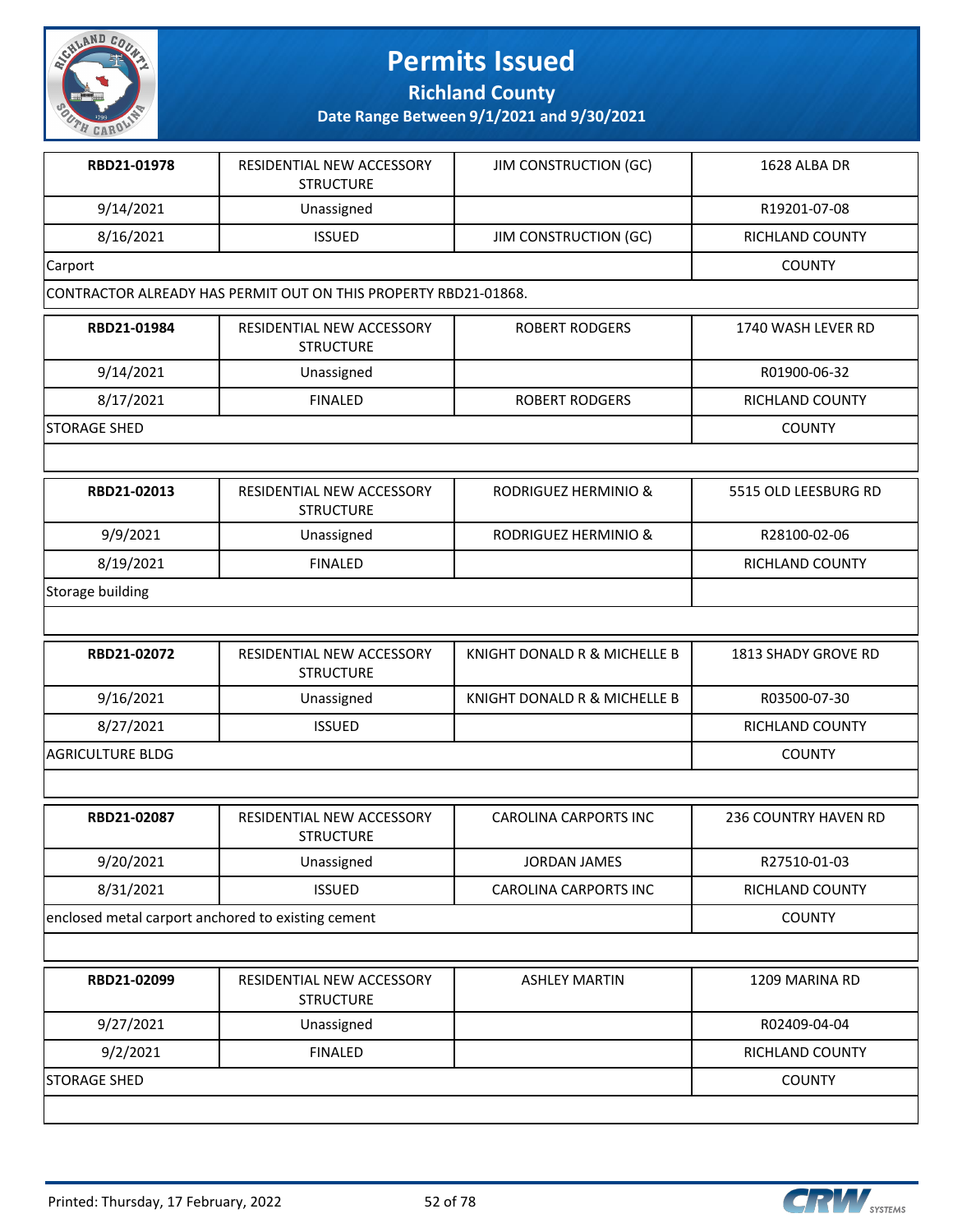

**Richland County**

**Date Range Between 9/1/2021 and 9/30/2021**

| RBD21-02106                             | RESIDENTIAL NEW ACCESSORY<br><b>STRUCTURE</b> | l HOOVER BUILDINGS OF LEXINGTON<br><b>INC</b>      | 2233 LOWER RICHLAND BLVD |  |
|-----------------------------------------|-----------------------------------------------|----------------------------------------------------|--------------------------|--|
| 9/24/2021                               | Unassigned                                    | <b>HAMILTON VERA E ETAL</b>                        | R21900-06-27             |  |
| 9/2/2021                                | <b>FINALED</b>                                | <b>HOOVER BUILDINGS OF LEXINGTON</b><br><b>INC</b> | RICHLAND COUNTY          |  |
| 24'x30'x10' Pole Buildings (SHELL ONLY) |                                               |                                                    | <b>COUNTY</b>            |  |
| Garage/storage building                 |                                               |                                                    |                          |  |
| RBD21-02154                             | RESIDENTIAL NEW ACCESSORY                     | <b>MILLS ROJANNE</b>                               | 1508 LEASIDE DR          |  |

| KBDZI-UZI54            | KESIDENTIAL NEW ALLESSURY<br><b>STRUCTURE</b> | <b>IVIILLS RUJANNE</b>  | 1508 LEASIDE DR        |
|------------------------|-----------------------------------------------|-------------------------|------------------------|
| 9/14/2021              | Unassigned                                    | MILLS ROGER D & ROJANNE | R16902-02-09           |
| 9/13/2021              | <b>ISSUED</b>                                 |                         | <b>RICHLAND COUNTY</b> |
| <b>PORTABLE GARAGE</b> |                                               |                         | <b>COUNTY</b>          |
|                        |                                               |                         |                        |

#### **Number of RESIDENTIAL NEW ACCESSORY STRUCTURE/Unassigned Permits: 11**

| RBD21-01765                                    | RESIDENTIAL NEW CONSTRUCTION                   | PRESTIGE CONSTRUCTION GROUP<br><b>LLC</b> | 1650 HORSESHOE DR C    |
|------------------------------------------------|------------------------------------------------|-------------------------------------------|------------------------|
| 9/14/2021                                      | SINGLE FAM TOWNHOME                            |                                           | R17012-01-03           |
| 7/19/2021                                      | <b>ISSUED</b>                                  | PRESTIGE CONSTRUCTION GROUP<br>LLC        | <b>RICHLAND COUNTY</b> |
| Construct of single family townhomes           |                                                |                                           | C COUNTY               |
|                                                | REFER TO RBD20-01640 FOR ALL OTHER ATTACHMENTS |                                           |                        |
| RBD21-01766                                    | RESIDENTIAL NEW CONSTRUCTION                   | PRESTIGE CONSTRUCTION GROUP<br>LLC        | 1650 HORSESHOE DR D    |
| 9/14/2021                                      | SINGLE FAM TOWNHOME                            |                                           | R17012-01-03           |
| 7/19/2021                                      | <b>ISSUED</b>                                  | PRESTIGE CONSTRUCTION GROUP<br><b>LLC</b> | <b>RICHLAND COUNTY</b> |
| Construct of single family townhomes           |                                                |                                           | <b>D COUNTY</b>        |
|                                                | REFER TO RBD20-01640 FOR ALL OTHER ATTACHMENTS |                                           |                        |
| RBD21-01767                                    | RESIDENTIAL NEW CONSTRUCTION                   | PRESTIGE CONSTRUCTION GROUP<br>LLC        | 1650 HORSESHOE DR E    |
| 9/14/2021                                      | SINGLE FAM TOWNHOME                            |                                           | R17012-01-03           |
| 7/19/2021                                      | <b>ISSUED</b>                                  | PRESTIGE CONSTRUCTION GROUP<br><b>LLC</b> | <b>RICHLAND COUNTY</b> |
| Construct of single family townhomes           |                                                |                                           | E COUNTY               |
| REFER TO RBD20-01640 FOR ALL OTHER ATTACHMENTS |                                                |                                           |                        |

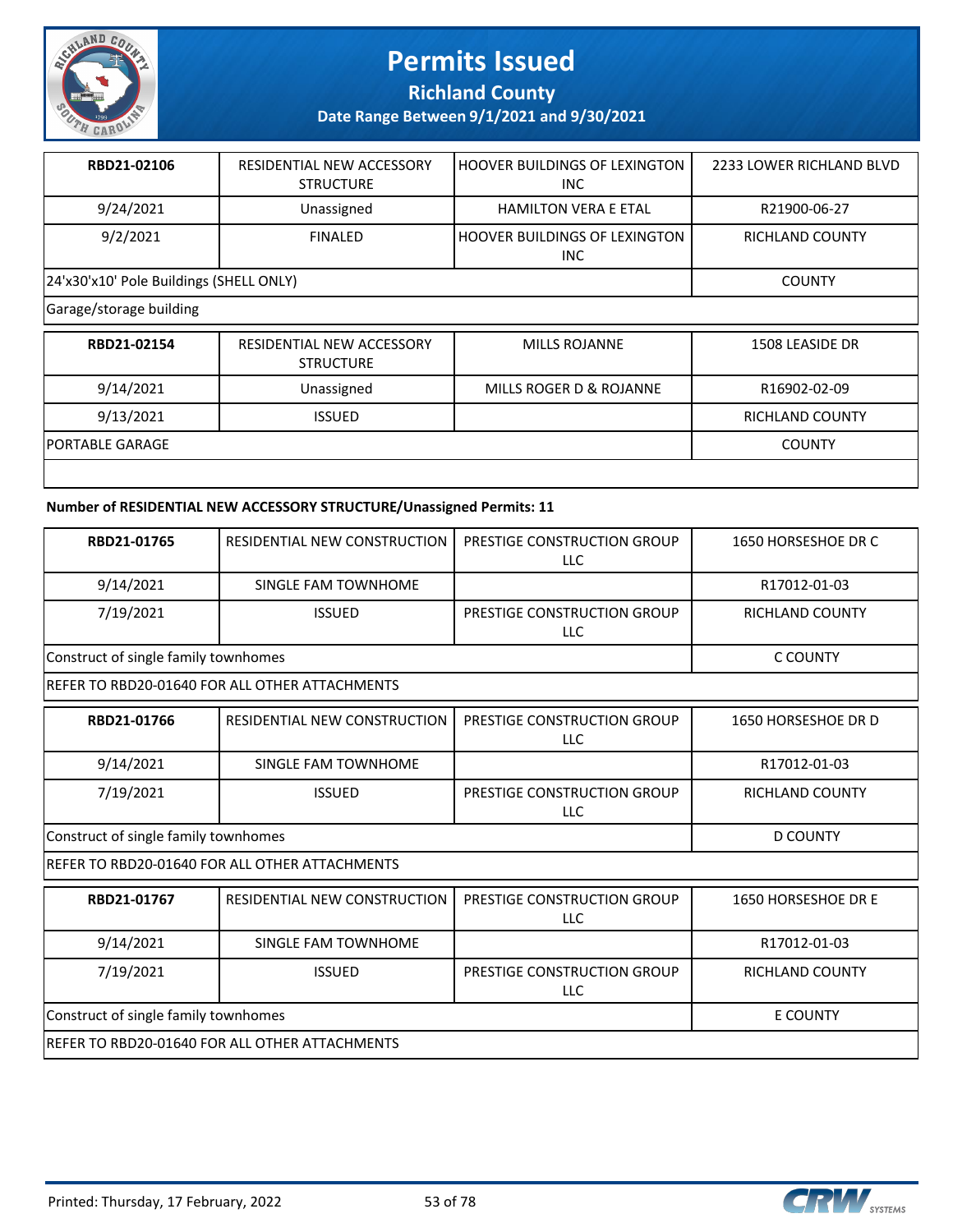

**Richland County**

**Date Range Between 9/1/2021 and 9/30/2021**

| RBD21-01768                                            | RESIDENTIAL NEW CONSTRUCTION | PRESTIGE CONSTRUCTION GROUP<br>LLC | 1650 HORSESHOE DR F |
|--------------------------------------------------------|------------------------------|------------------------------------|---------------------|
| 9/14/2021                                              | SINGLE FAM TOWNHOME          |                                    | R17012-01-03        |
| 7/19/2021                                              | <b>ISSUED</b>                | PRESTIGE CONSTRUCTION GROUP<br>LLC | RICHLAND COUNTY     |
| Construct of single family townhomes                   | <b>F COUNTY</b>              |                                    |                     |
| <b>IREFER TO RBD20-01640 FOR ALL OTHER ATTACHMENTS</b> |                              |                                    |                     |

#### **Number of RESIDENTIAL NEW CONSTRUCTION/SINGLE FAM TOWNHOME Permits: 4**

| RBD21-01678                | RESIDENTIAL NEW CONSTRUCTION        | <b>MCGUINN HOMES LLC</b>    | 312 LONGSTONE CT       |
|----------------------------|-------------------------------------|-----------------------------|------------------------|
| 9/7/2021                   | SINGLE FAMILY RES                   | <b>MCGUINN HOMES LLC</b>    | R20110-05-06           |
| 7/7/2021                   | CO ISSUED                           | MCGUINN HOMES LLC           | RICHLAND COUNTY        |
|                            |                                     |                             | <b>COUNTY</b>          |
|                            |                                     |                             |                        |
| RBD21-01771                | RESIDENTIAL NEW CONSTRUCTION        | <b>MARK S JEFFERS</b>       | 1577 MULLER RD         |
| 9/27/2021                  | SINGLE FAMILY RES                   | <b>BROACH RANDY MICHAEL</b> | R12700-03-22           |
| 7/19/2021                  | <b>ISSUED</b>                       | <b>MARK S JEFFERS</b>       | <b>RICHLAND COUNTY</b> |
| 4 Br 3.5 bath home         |                                     |                             | <b>COUNTY</b>          |
|                            |                                     |                             |                        |
| RBD21-01871                | <b>RESIDENTIAL NEW CONSTRUCTION</b> | RODGER LEE PARSONS JR       | 1231 FARMING CREEK RD  |
| 9/3/2021                   | SINGLE FAMILY RES                   |                             | R03211-04-61           |
| 7/28/2021                  | <b>ISSUED</b>                       | RODGER LEE PARSONS JR       | RICHLAND COUNTY        |
|                            | <b>NEW SINGLE FAMILY DWELLING</b>   |                             |                        |
|                            |                                     |                             |                        |
| RBD21-01881                | RESIDENTIAL NEW CONSTRUCTION        | SCOTT-KINNEY WANDA          | 3010 MCCORDS FERRY RD  |
| 9/2/2021                   | <b>SINGLE FAMILY RES</b>            | SCOTT-KINNEY WANDA          | R37100-01-74           |
| 7/29/2021                  | <b>ISSUED</b>                       |                             | RICHLAND COUNTY        |
| SINGLE FAMILY RESIDENCE    |                                     |                             | <b>COUNTY</b>          |
|                            |                                     |                             |                        |
| RBD21-01901                | RESIDENTIAL NEW CONSTRUCTION        | WILLIE LYLES JR             | 114 BLUE JOHNSON CT    |
| 9/1/2021                   | SINGLE FAMILY RES                   |                             | R28005-02-04           |
| 8/3/2021                   | <b>ISSUED</b>                       | <b>WILLIE LYLES JR</b>      | <b>RICHLAND COUNTY</b> |
| NEW SINGLE FAMILY DWELLING |                                     |                             | <b>COUNTY</b>          |
|                            |                                     |                             |                        |

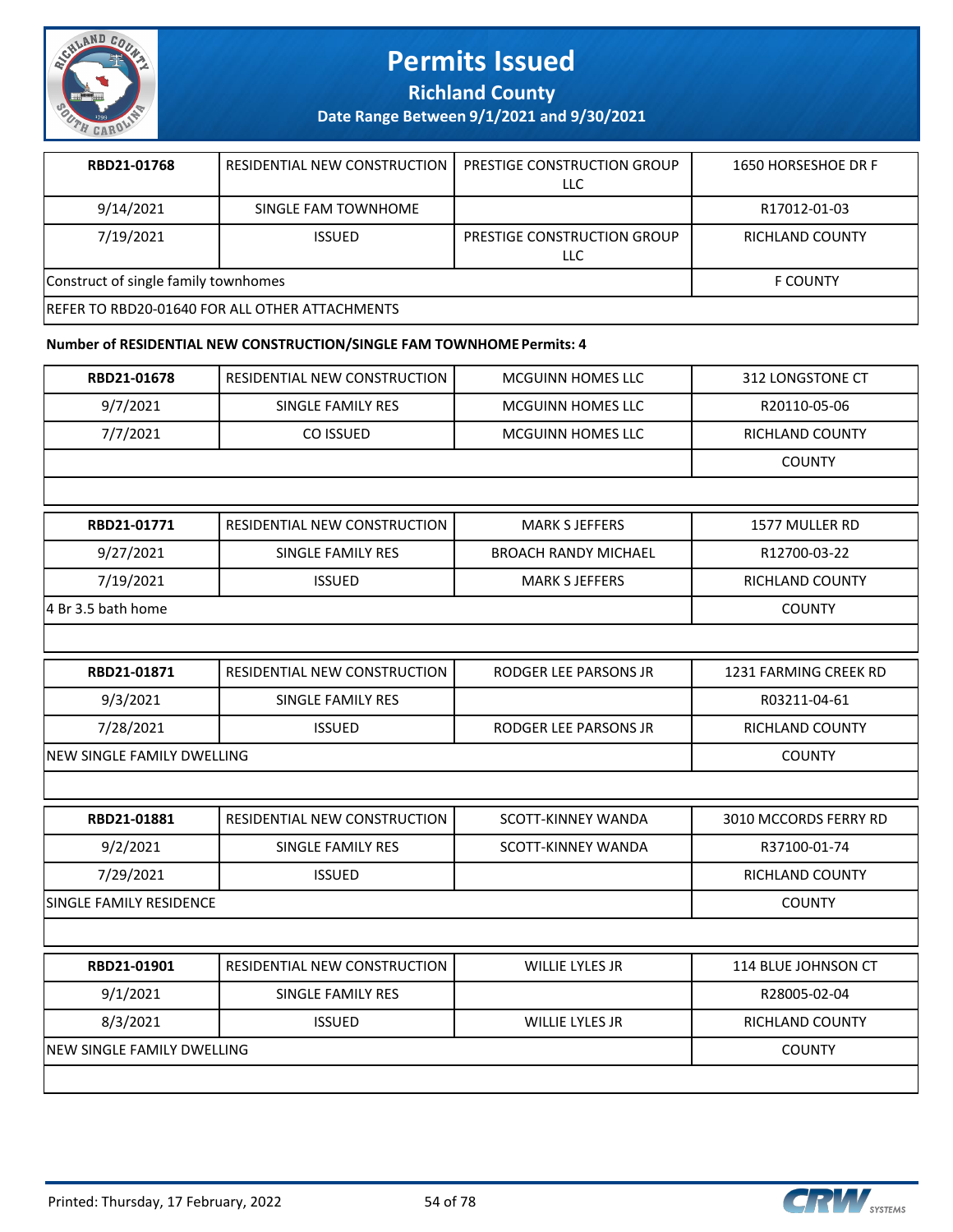

**Richland County**

| RBD21-01930                    | RESIDENTIAL NEW CONSTRUCTION | MCGUINN HOMES LLC                 | 174 BECKETT LN          |
|--------------------------------|------------------------------|-----------------------------------|-------------------------|
| 9/3/2021                       | <b>SINGLE FAMILY RES</b>     | <b>MCGUINN HOMES LLC</b>          | R20110-05-06            |
| 8/5/2021                       | CO ISSUED                    | MCGUINN HOMES LLC                 | RICHLAND COUNTY         |
|                                |                              |                                   | <b>COUNTY</b>           |
|                                |                              |                                   |                         |
| RBD21-01981                    | RESIDENTIAL NEW CONSTRUCTION | MCGUINN HOMES LLC                 | 185 BECKETT LN          |
| 9/2/2021                       | SINGLE FAMILY RES            | <b>MCGUINN HOMES LLC</b>          | R20110-05-06            |
| 8/16/2021                      | CO ISSUED                    | MCGUINN HOMES LLC                 | <b>RICHLAND COUNTY</b>  |
|                                |                              |                                   | <b>COUNTY</b>           |
|                                |                              |                                   |                         |
| RBD21-01982                    | RESIDENTIAL NEW CONSTRUCTION | MUNGO HOMES PROPERTIES LLC        | 1061 TURTLE STONE RD    |
| 9/8/2021                       | SINGLE FAMILY RES            | <b>MUNGO HOMES PROPERTIES LLC</b> | R20416-08-09            |
| 8/17/2021                      | <b>ISSUED</b>                |                                   | RICHLAND COUNTY         |
| Single Family Home             |                              |                                   | <b>COUNTY</b>           |
|                                |                              |                                   |                         |
| RBD21-01983                    | RESIDENTIAL NEW CONSTRUCTION | MUNGO HOMES PROPERTIES LLC        | 1062 TURTLE STONE RD    |
| 9/9/2021                       | SINGLE FAMILY RES            | MUNGO HOMES PROPERTIES LLC        | R20416-07-03            |
| 8/17/2021                      | <b>ISSUED</b>                |                                   | RICHLAND COUNTY         |
| Single Family Home             |                              |                                   | <b>COUNTY</b>           |
|                                |                              |                                   |                         |
| RBD21-01991                    | RESIDENTIAL NEW CONSTRUCTION | D R HORTON INC (COA)              | <b>645 PINE KNOT RD</b> |
| 9/9/2021                       | SINGLE FAMILY RES            | D R HORTON INC (COA)              | R20506-10-01            |
| 8/17/2021                      | <b>ISSUED</b>                | D R HORTON INC (COA)              | RICHLAND COUNTY         |
| Single Family New Construction |                              |                                   | <b>COUNTY</b>           |
|                                |                              |                                   |                         |
| RBD21-01992                    | RESIDENTIAL NEW CONSTRUCTION | D R HORTON INC (COA)              | 437 COMPASS TRL         |
| 9/13/2021                      | SINGLE FAMILY RES            | <b>COATBRIDGE DEVELOPMENT LLC</b> | R20510-11-01            |
|                                |                              |                                   |                         |
| 8/17/2021                      | <b>ISSUED</b>                | D R HORTON INC (COA)              | RICHLAND COUNTY         |
| Single Family New Construction |                              |                                   | <b>COUNTY</b>           |

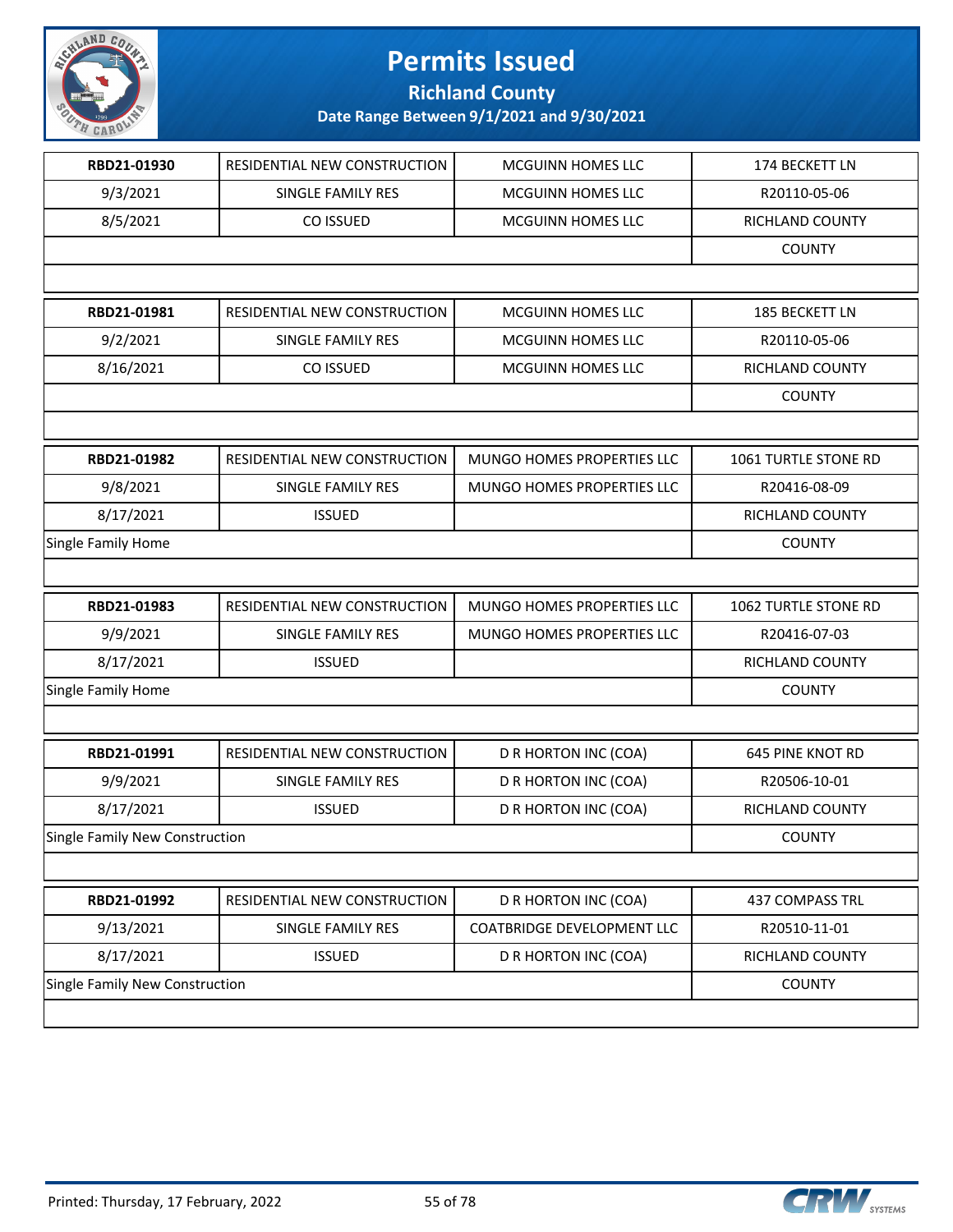

**Richland County**

| RBD21-01993                    | RESIDENTIAL NEW CONSTRUCTION                              | D R HORTON INC (COA)       | <b>443 COMPASS TRL</b> |
|--------------------------------|-----------------------------------------------------------|----------------------------|------------------------|
| 9/13/2021                      | SINGLE FAMILY RES                                         | D R HORTON INC (COA)       | R20510-11-01           |
| 8/17/2021                      | <b>ISSUED</b>                                             | D R HORTON INC (COA)       | RICHLAND COUNTY        |
| Single Family New Construction |                                                           |                            | <b>COUNTY</b>          |
|                                |                                                           |                            |                        |
| RBD21-01994                    | RESIDENTIAL NEW CONSTRUCTION                              | MUNGO HOMES PROPERTIES LLC | 1063 TURTLE STONE RD   |
| 9/10/2021                      | SINGLE FAMILY RES                                         | MUNGO HOMES PROPERTIES LLC | R20416-08-10           |
| 8/17/2021                      | <b>ISSUED</b>                                             |                            | RICHLAND COUNTY        |
| Single Family Home             |                                                           |                            | <b>COUNTY</b>          |
|                                |                                                           |                            |                        |
| RBD21-01996                    | RESIDENTIAL NEW CONSTRUCTION                              | AMERICA'S HOME PLACE INC   | 1451 PINEY BRANCH RD   |
| 9/7/2021                       | SINGLE FAMILY RES                                         | <b>COHEN LEROY E JR</b>    | R35100-05-80           |
| 8/17/2021                      | <b>ISSUED</b>                                             | AMERICA'S HOME PLACE INC   | RICHLAND COUNTY        |
|                                | construction of a new, site-built single-family residence |                            | <b>COUNTY</b>          |
|                                |                                                           |                            |                        |
| RBD21-02001                    | RESIDENTIAL NEW CONSTRUCTION                              | MUNGO HOMES PROPERTIES LLC | 316 WINDFALL RD        |
| 9/9/2021                       | SINGLE FAMILY RES                                         | MUNGO HOMES PROPERTIES LLC | R14800-04-18           |
| 8/18/2021                      | <b>ISSUED</b>                                             |                            | RICHLAND COUNTY        |
| Single Family Home             |                                                           |                            | <b>COUNTY</b>          |
|                                |                                                           |                            |                        |
| RBD21-02005                    | RESIDENTIAL NEW CONSTRUCTION                              | D R HORTON INC (COA)       | <b>447 COMPASS TRL</b> |
| 9/13/2021                      | SINGLE FAMILY RES                                         | D R HORTON INC (COA)       | R20510-11-01           |
| 8/18/2021                      | <b>ISSUED</b>                                             | D R HORTON INC (COA)       | RICHLAND COUNTY        |
| Single Family New Construction |                                                           |                            | <b>COUNTY</b>          |
|                                |                                                           |                            |                        |
| RBD21-02007                    | RESIDENTIAL NEW CONSTRUCTION                              | D R HORTON INC (COA)       | 451 COMPASS TRL        |
| 9/13/2021                      | SINGLE FAMILY RES                                         | D R HORTON INC (COA)       | R20510-11-01           |
| 8/18/2021                      | <b>ISSUED</b>                                             | D R HORTON INC (COA)       | RICHLAND COUNTY        |
| Single Family New Construction |                                                           |                            | <b>COUNTY</b>          |
|                                |                                                           |                            |                        |

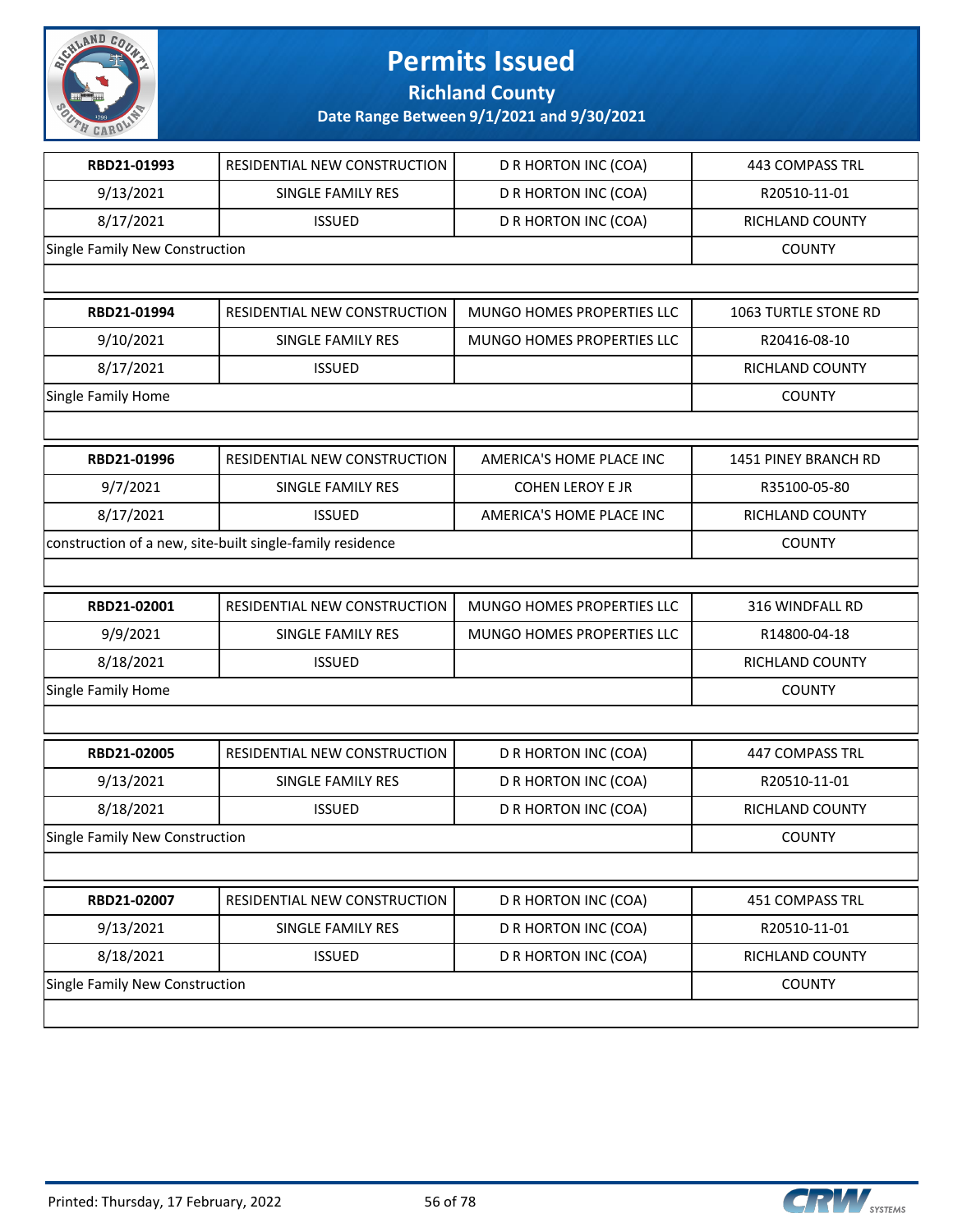

**Richland County**

| RBD21-02010               | RESIDENTIAL NEW CONSTRUCTION                              | MUNGO HOMES PROPERTIES LLC     | 348 COMPASS TRL         |
|---------------------------|-----------------------------------------------------------|--------------------------------|-------------------------|
| 9/10/2021                 | SINGLE FAMILY RES                                         | MUNGO HOMES PROPERTIES LLC     | R20506-08-28            |
| 8/18/2021                 | <b>ISSUED</b>                                             |                                | RICHLAND COUNTY         |
| Single Family Home        |                                                           |                                | <b>COUNTY</b>           |
|                           |                                                           |                                |                         |
| RBD21-02011               | RESIDENTIAL NEW CONSTRUCTION                              | MUNGO HOMES PROPERTIES LLC     | 1056 TURTLE STONE RD    |
| 9/10/2021                 | SINGLE FAMILY RES                                         | MUNGO HOMES PROPERTIES LLC     | R20416-07-02            |
| 8/19/2021                 | <b>ISSUED</b>                                             |                                | RICHLAND COUNTY         |
| Single Family Home        |                                                           |                                | <b>COUNTY</b>           |
|                           |                                                           |                                |                         |
| RBD21-02012               | RESIDENTIAL NEW CONSTRUCTION                              | MUNGO HOMES PROPERTIES LLC     | 24 HAIGLER CT           |
| 9/10/2021                 | <b>SINGLE FAMILY RES</b>                                  | MUNGO HOMES PROPERTIES LLC     | R25812-10-06            |
| 8/19/2021                 | <b>ISSUED</b>                                             |                                | RICHLAND COUNTY         |
| Single Family Home        |                                                           |                                | <b>COUNTY</b>           |
|                           |                                                           |                                |                         |
|                           |                                                           |                                |                         |
| RBD21-02019               | RESIDENTIAL NEW CONSTRUCTION                              | AMERICA'S HOME PLACE INC       | 130 APPLETON CORNER WAY |
| 9/7/2021                  | SINGLE FAMILY RES                                         | HAMILTON PATRICIA H & WILLIE G | R27500-02-46            |
| 8/19/2021                 | <b>ISSUED</b>                                             | AMERICA'S HOME PLACE INC       | RICHLAND COUNTY         |
|                           | construction of a new, site-built single-family residence |                                | <b>COUNTY</b>           |
|                           |                                                           |                                |                         |
| RBD21-02021               | RESIDENTIAL NEW CONSTRUCTION                              | MUNGO HOMES PROPERTIES LLC     | 342 COMPASS TRL         |
| 9/13/2021                 | SINGLE FAMILY RES                                         | MUNGO HOMES PROPERTIES LLC     | R20506-08-27            |
| 8/20/2021                 | <b>ISSUED</b>                                             |                                | RICHLAND COUNTY         |
| <b>Single Family Home</b> |                                                           |                                | <b>COUNTY</b>           |
|                           |                                                           |                                |                         |
| RBD21-02022               | RESIDENTIAL NEW CONSTRUCTION                              | MUNGO HOMES PROPERTIES LLC     | 1165 TURTLE STONE RD    |
| 9/13/2021                 | SINGLE FAMILY RES                                         | MUNGO HOMES PROPERTIES LLC     | R20415-05-13            |
| 8/20/2021                 | <b>ISSUED</b>                                             |                                | RICHLAND COUNTY         |
| Single Family Home        |                                                           |                                | <b>COUNTY</b>           |

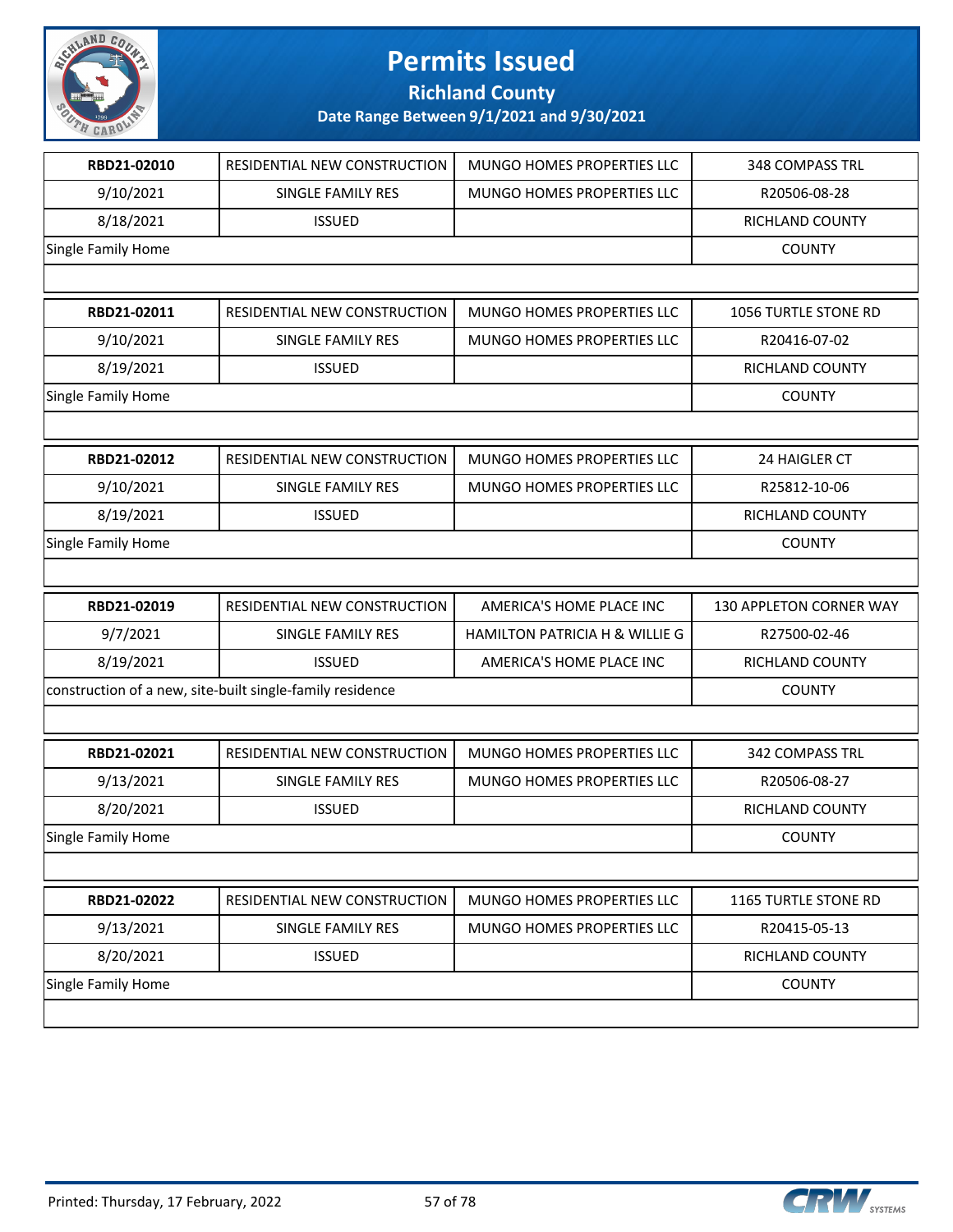

### **Richland County**

| RBD21-02023                    | RESIDENTIAL NEW CONSTRUCTION | <b>GREAT SOUTHERN HOMES INC</b> | 409 WILLOW WIND RD     |
|--------------------------------|------------------------------|---------------------------------|------------------------|
| 9/10/2021                      | SINGLE FAMILY RES            | <b>GREAT SOUTHERN HOMES INC</b> | R21700-04-11           |
| 8/20/2021                      | <b>ISSUED</b>                | <b>GREAT SOUTHERN HOMES INC</b> | RICHLAND COUNTY        |
|                                |                              |                                 | <b>COUNTY</b>          |
|                                |                              |                                 |                        |
| RBD21-02024                    | RESIDENTIAL NEW CONSTRUCTION | D R HORTON INC (COA)            | <b>455 COMPASS TRL</b> |
| 9/13/2021                      | SINGLE FAMILY RES            | D R HORTON INC (COA)            | R20510-11-01           |
| 8/20/2021                      | <b>ISSUED</b>                | D R HORTON INC (COA)            | RICHLAND COUNTY        |
| Single Family New Construction |                              |                                 | <b>COUNTY</b>          |
|                                |                              |                                 |                        |
| RBD21-02025                    | RESIDENTIAL NEW CONSTRUCTION | D R HORTON INC (COA)            | <b>459 COMPASS TRL</b> |
| 9/13/2021                      | SINGLE FAMILY RES            | D R HORTON INC (COA)            | R20510-11-01           |
| 8/20/2021                      | <b>ISSUED</b>                | D R HORTON INC (COA)            | RICHLAND COUNTY        |
| Single Family New Construction |                              |                                 | <b>COUNTY</b>          |
|                                |                              |                                 |                        |
| RBD21-02026                    | RESIDENTIAL NEW CONSTRUCTION | MUNGO HOMES PROPERTIES LLC      | 514 MORESBY WAY        |
| 9/13/2021                      | SINGLE FAMILY RES            | MUNGO HOMES PROPERTIES LLC      | R17111-04-28           |
| 8/20/2021                      | CO ISSUED                    |                                 | RICHLAND COUNTY        |
| Single Family Home             |                              |                                 | <b>COUNTY</b>          |
|                                |                              |                                 |                        |
|                                |                              |                                 |                        |
| RBD21-02028                    | RESIDENTIAL NEW CONSTRUCTION | D R HORTON INC (COA)            | <b>458 COMPASS TRL</b> |
| 9/13/2021                      | SINGLE FAMILY RES            | D R HORTON INC (COA)            | R20510-11-01           |
| 8/20/2021                      | <b>ISSUED</b>                | D R HORTON INC (COA)            | RICHLAND COUNTY        |
| Single Family New Construction |                              |                                 | <b>COUNTY</b>          |
|                                |                              |                                 |                        |
| RBD21-02029                    | RESIDENTIAL NEW CONSTRUCTION | D R HORTON INC (COA)            | 454 COMPASS TRL        |
| 9/13/2021                      | SINGLE FAMILY RES            | D R HORTON INC (COA)            | R20510-11-01           |
| 8/23/2021                      | <b>ISSUED</b>                | D R HORTON INC (COA)            | RICHLAND COUNTY        |
| Single Family New Construction |                              |                                 | <b>COUNTY</b>          |

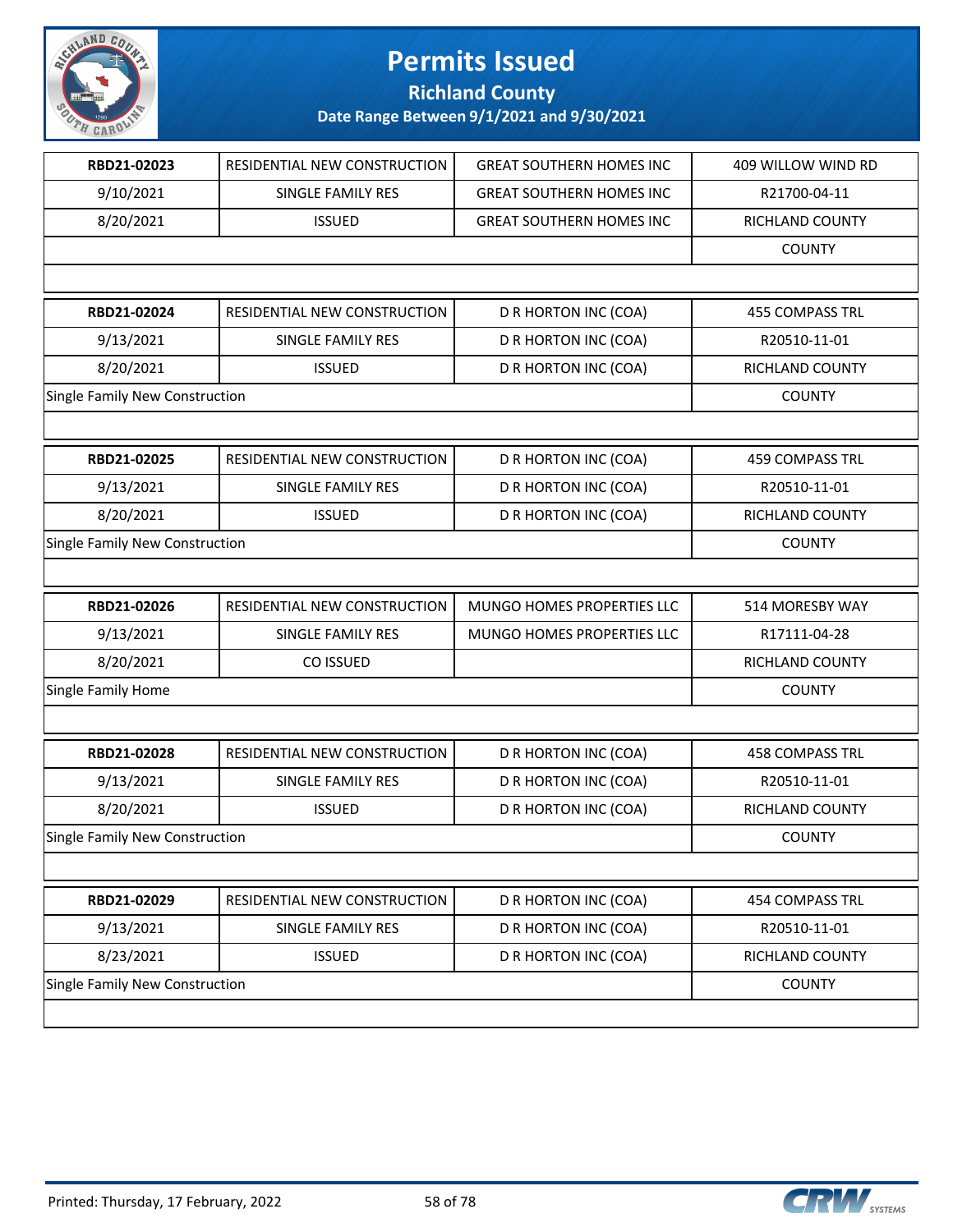

**Richland County**

| RBD21-02030                    | RESIDENTIAL NEW CONSTRUCTION | <b>D R HORTON INC (COA)</b>     | <b>450 COMPASS TRL</b> |
|--------------------------------|------------------------------|---------------------------------|------------------------|
| 9/13/2021                      | SINGLE FAMILY RES            | D R HORTON INC (COA)            | R20510-11-01           |
| 8/23/2021                      | <b>ISSUED</b>                | D R HORTON INC (COA)            | RICHLAND COUNTY        |
| Single Family New Construction |                              |                                 | <b>COUNTY</b>          |
|                                |                              |                                 |                        |
| RBD21-02032                    | RESIDENTIAL NEW CONSTRUCTION | MUNGO HOMES PROPERTIES LLC      | 315 WINDFALL RD        |
| 9/13/2021                      | SINGLE FAMILY RES            | MUNGO HOMES PROPERTIES LLC      | R14800-04-18           |
| 8/23/2021                      | <b>ISSUED</b>                |                                 | RICHLAND COUNTY        |
| Single Family Home             |                              |                                 | <b>COUNTY</b>          |
|                                |                              |                                 |                        |
| RBD21-02038                    | RESIDENTIAL NEW CONSTRUCTION | MUNGO HOMES PROPERTIES LLC      | 338 COMPASS TRL        |
| 9/14/2021                      | <b>SINGLE FAMILY RES</b>     | MUNGO HOMES PROPERTIES LLC      | R20506-08-26           |
| 8/24/2021                      | <b>ISSUED</b>                |                                 | RICHLAND COUNTY        |
| Single Family Home             |                              |                                 | <b>COUNTY</b>          |
|                                |                              |                                 |                        |
| RBD21-02042                    | RESIDENTIAL NEW CONSTRUCTION | MUNGO HOMES PROPERTIES LLC      | 520 MORESBY WAY        |
| 9/14/2021                      | SINGLE FAMILY RES            | MUNGO HOMES PROPERTIES LLC      | R17111-04-26           |
| 8/24/2021                      | <b>ISSUED</b>                |                                 | RICHLAND COUNTY        |
| Single Family Home             |                              |                                 | <b>COUNTY</b>          |
|                                |                              |                                 |                        |
| RBD21-02043                    | RESIDENTIAL NEW CONSTRUCTION | MUNGO HOMES PROPERTIES LLC      | 1066 TURTLE STONE RD   |
| 9/14/2021                      | SINGLE FAMILY RES            | MUNGO HOMES PROPERTIES LLC      | R20416-07-04           |
| 8/24/2021                      | <b>ISSUED</b>                |                                 | RICHLAND COUNTY        |
| Single Family Home             |                              |                                 | <b>COUNTY</b>          |
|                                |                              |                                 |                        |
| RBD21-02045                    | RESIDENTIAL NEW CONSTRUCTION | <b>GREAT SOUTHERN HOMES INC</b> | 639 SPANISH OLIVE WAY  |
| 9/13/2021                      | SINGLE FAMILY RES            | <b>GREAT SOUTHERN HOMES INC</b> | R23300-01-02           |
| 8/24/2021                      | <b>ISSUED</b>                | <b>GREAT SOUTHERN HOMES INC</b> | RICHLAND COUNTY        |
| <b>Bentcreek C</b>             |                              |                                 | <b>COUNTY</b>          |
|                                |                              |                                 |                        |
|                                |                              |                                 |                        |

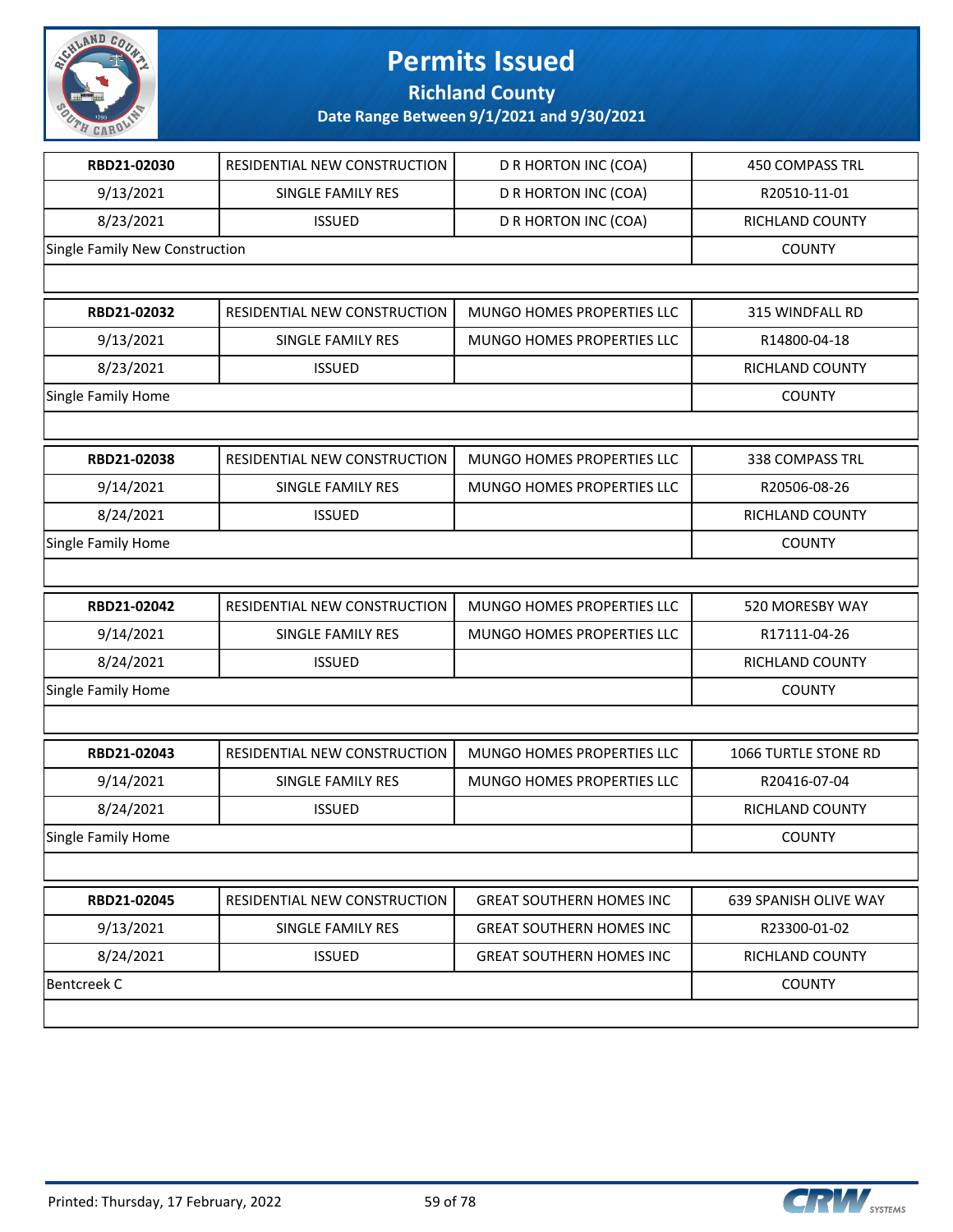

### **Richland County**

| RBD21-02046                           | RESIDENTIAL NEW CONSTRUCTION | <b>GREAT SOUTHERN HOMES INC</b> | <b>633 SPANISH OLIVE WAY</b> |
|---------------------------------------|------------------------------|---------------------------------|------------------------------|
| 9/13/2021                             | SINGLE FAMILY RES            | <b>GREAT SOUTHERN HOMES INC</b> | R23300-01-02                 |
| 8/24/2021                             | <b>ISSUED</b>                | <b>GREAT SOUTHERN HOMES INC</b> | RICHLAND COUNTY              |
|                                       |                              |                                 |                              |
| Catalina B                            |                              |                                 | <b>COUNTY</b>                |
|                                       |                              |                                 |                              |
| RBD21-02050                           | RESIDENTIAL NEW CONSTRUCTION | MUNGO HOMES PROPERTIES LLC      | 1067 TURTLE STONE RD         |
| 9/14/2021                             | SINGLE FAMILY RES            | MUNGO HOMES PROPERTIES LLC      | R20416-08-11                 |
| 8/24/2021                             | <b>ISSUED</b>                |                                 | RICHLAND COUNTY              |
| Single Family Home                    |                              |                                 | <b>COUNTY</b>                |
|                                       |                              |                                 |                              |
| RBD21-02051                           | RESIDENTIAL NEW CONSTRUCTION | <b>S C BIRELEY BUILDERS</b>     | 374 SADDLE CREEK LN          |
| 9/17/2021                             | SINGLE FAMILY RES            |                                 | R03400-01-18                 |
| 8/24/2021                             | <b>ISSUED</b>                | <b>S C BIRELEY BUILDERS</b>     | RICHLAND COUNTY              |
| new home                              |                              |                                 | <b>COUNTY</b>                |
|                                       |                              |                                 |                              |
| RBD21-02052                           | RESIDENTIAL NEW CONSTRUCTION | MUNGO HOMES PROPERTIES LLC      | 1068 TURTLE STONE RD         |
| 9/14/2021                             | SINGLE FAMILY RES            | MUNGO HOMES PROPERTIES LLC      | R20416-07-05                 |
| 8/25/2021                             | <b>ISSUED</b>                |                                 | RICHLAND COUNTY              |
| Single Family Home                    |                              |                                 | <b>COUNTY</b>                |
|                                       |                              |                                 |                              |
| RBD21-02053                           | RESIDENTIAL NEW CONSTRUCTION | D R HORTON INC (COA)            | 2061 ELMRIDGE RD             |
| 9/21/2021                             | <b>SINGLE FAMILY RES</b>     | DR HORTON INC                   | R22005-10-01                 |
| 8/25/2021                             | <b>ISSUED</b>                | D R HORTON INC (COA)            | RICHLAND COUNTY              |
| <b>Single Family New Construction</b> |                              |                                 | <b>COUNTY</b>                |
|                                       |                              |                                 |                              |
| RBD21-02054                           | RESIDENTIAL NEW CONSTRUCTION | D R HORTON INC (COA)            | 2036 ELMRIDGE RD             |
| 9/21/2021                             | SINGLE FAMILY RES            | DR HORTON INC                   | R22009-17-14                 |
| 8/25/2021                             | <b>ISSUED</b>                | D R HORTON INC (COA)            | RICHLAND COUNTY              |
| Single Family New Construction        |                              |                                 | <b>COUNTY</b>                |
|                                       |                              |                                 |                              |

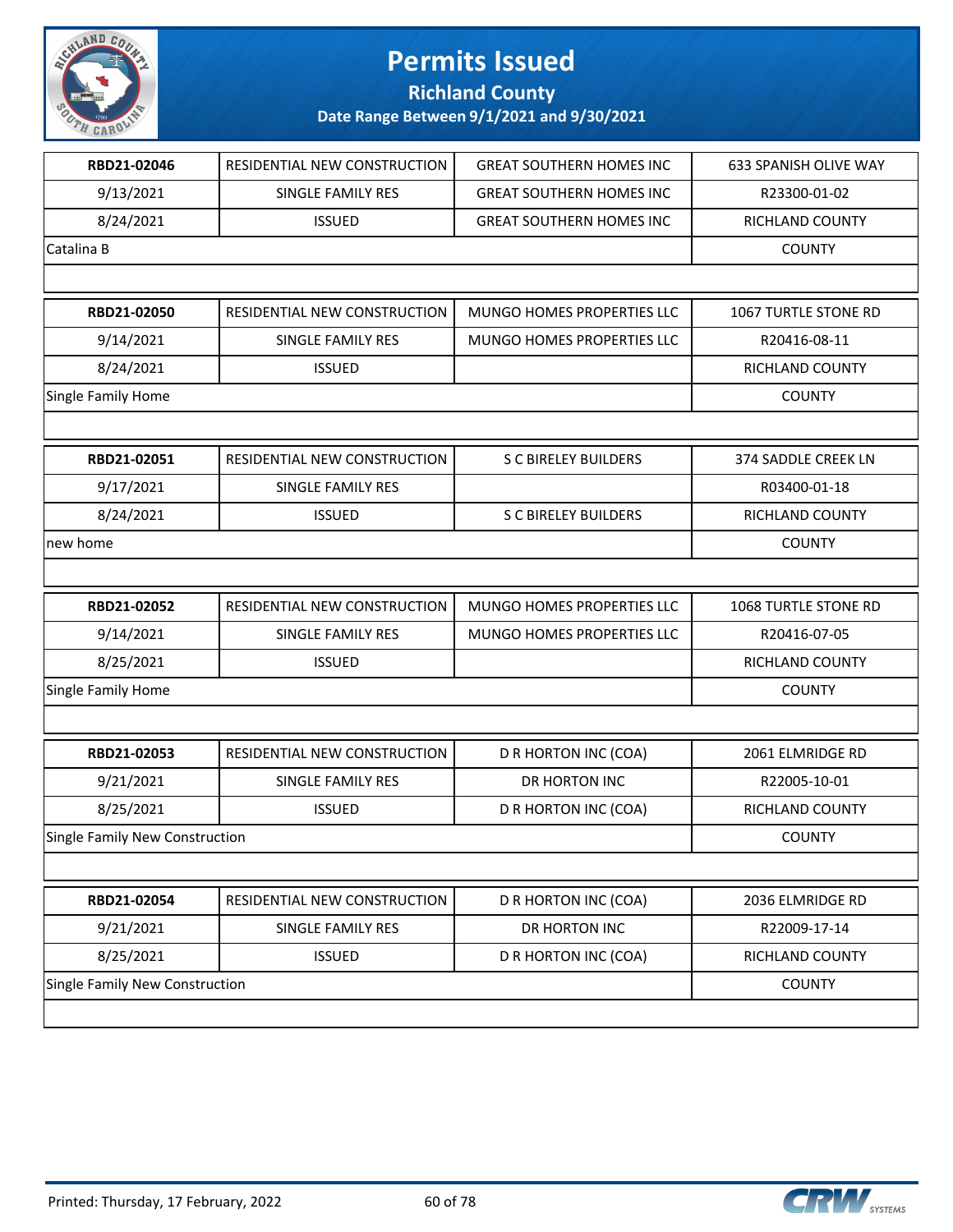

**Richland County**

| RBD21-02059                    | RESIDENTIAL NEW CONSTRUCTION | <b>ANDERSON TRAVIS C</b>   | 1725 CARL RD         |
|--------------------------------|------------------------------|----------------------------|----------------------|
| 9/20/2021                      | <b>SINGLE FAMILY RES</b>     | <b>ANDERSON TRAVIS C</b>   | R07409-09-05         |
| 8/25/2021                      | <b>ISSUED</b>                |                            | RICHLAND COUNTY      |
| SINGLE FAMILY RESIDENCE        |                              |                            | <b>COUNTY</b>        |
| <b>REVISION TO HOUSE</b>       |                              |                            |                      |
| RBD21-02060                    | RESIDENTIAL NEW CONSTRUCTION | D R HORTON INC (COA)       | 2040 ELMRIDGE RD     |
| 9/21/2021                      | SINGLE FAMILY RES            | <b>DR HORTON INC</b>       | R22009-17-15         |
| 8/25/2021                      | <b>ISSUED</b>                | D R HORTON INC (COA)       | RICHLAND COUNTY      |
| Single Family New Construction |                              |                            | <b>COUNTY</b>        |
|                                |                              |                            |                      |
| RBD21-02061                    | RESIDENTIAL NEW CONSTRUCTION | MUNGO HOMES PROPERTIES LLC | 312 WINDFALL RD      |
| 9/17/2021                      | SINGLE FAMILY RES            | MUNGO HOMES PROPERTIES LLC | R14800-04-18         |
| 8/25/2021                      | <b>ISSUED</b>                |                            | RICHLAND COUNTY      |
| Single Family Home             |                              |                            | <b>COUNTY</b>        |
|                                |                              |                            |                      |
| RBD21-02062                    | RESIDENTIAL NEW CONSTRUCTION | MUNGO HOMES PROPERTIES LLC | 1070 TURTLE STONE RD |
| 9/16/2021                      | SINGLE FAMILY RES            | MUNGO HOMES PROPERTIES LLC | R20416-07-06         |
| 8/25/2021                      | <b>ISSUED</b>                |                            | RICHLAND COUNTY      |
| Single Family Home             |                              |                            | <b>COUNTY</b>        |
|                                |                              |                            |                      |
| RBD21-02063                    | RESIDENTIAL NEW CONSTRUCTION | MUNGO HOMES PROPERTIES LLC | 1073 TURTLE STONE RD |
| 9/16/2021                      | SINGLE FAMILY RES            | MUNGO HOMES PROPERTIES LLC | R20416-08-12         |
| 8/26/2021                      | <b>ISSUED</b>                |                            | RICHLAND COUNTY      |
| Single Family Home             |                              |                            | <b>COUNTY</b>        |
|                                |                              |                            |                      |
| RBD21-02064                    | RESIDENTIAL NEW CONSTRUCTION | MUNGO HOMES PROPERTIES LLC | 324 WINDFALL RD      |
| 9/16/2021                      | SINGLE FAMILY RES            | MUNGO HOMES PROPERTIES LLC | R14800-04-18         |
| 8/26/2021                      | <b>ISSUED</b>                |                            | RICHLAND COUNTY      |
| Single Family Home             |                              |                            | <b>COUNTY</b>        |
|                                |                              |                            |                      |

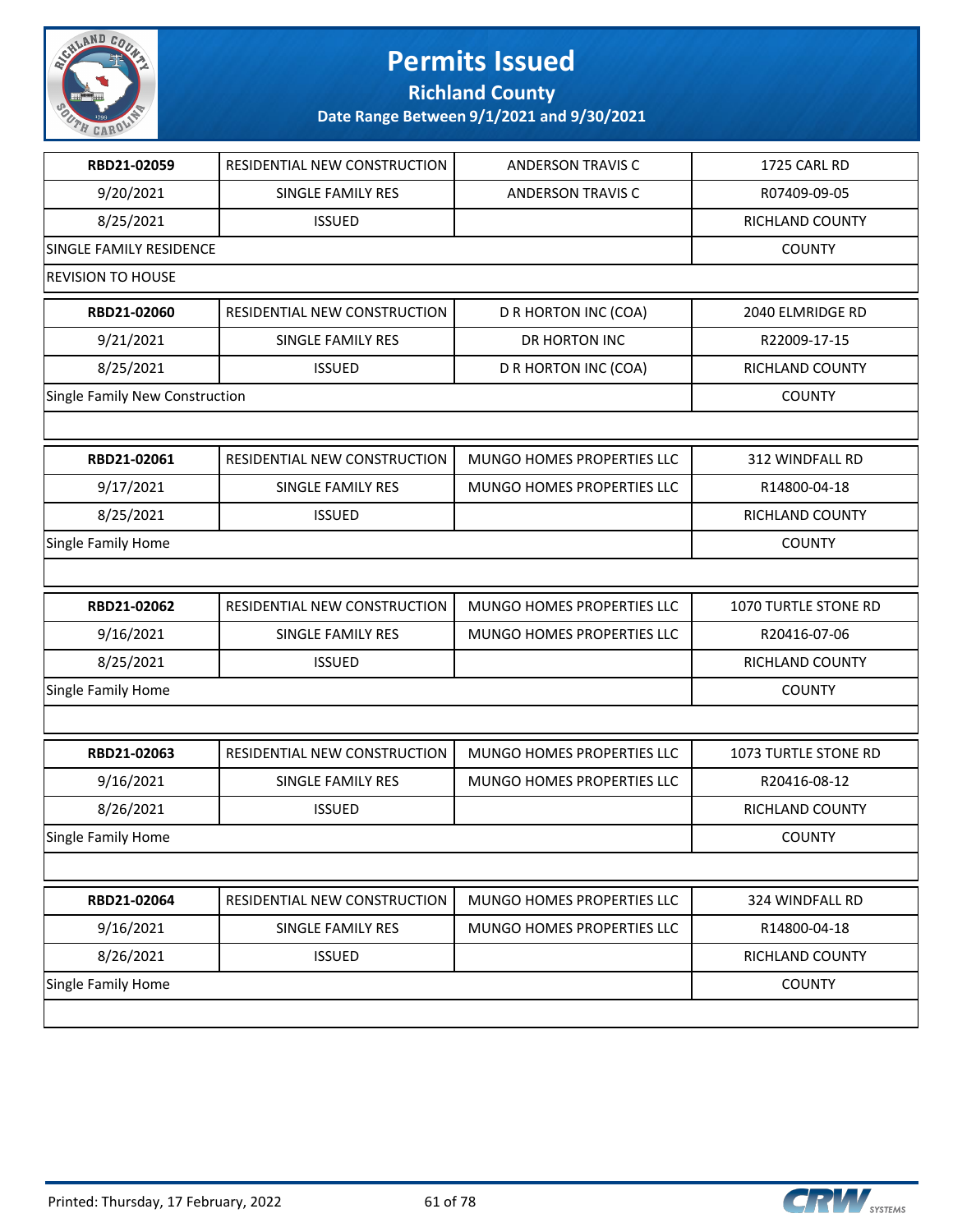

**Richland County**

| RBD21-02066               | RESIDENTIAL NEW CONSTRUCTION | MUNGO HOMES PROPERTIES LLC                      | 1163 TURTLE STONE RD        |
|---------------------------|------------------------------|-------------------------------------------------|-----------------------------|
| 9/20/2021                 | SINGLE FAMILY RES            | MUNGO HOMES PROPERTIES LLC                      | R20415-05-12                |
| 8/26/2021                 | <b>ISSUED</b>                |                                                 | RICHLAND COUNTY             |
| Single Family Home        |                              |                                                 | <b>COUNTY</b>               |
|                           |                              |                                                 |                             |
| RBD21-02067               | RESIDENTIAL NEW CONSTRUCTION | MUNGO HOMES PROPERTIES LLC                      | <b>408 SANDFARM TRL</b>     |
| 9/29/2021                 | SINGLE FAMILY RES            | MUNGO HOMES PROPERTIES LLC                      | R20415-05-09                |
| 8/27/2021                 | <b>ISSUED</b>                |                                                 | RICHLAND COUNTY             |
| Single Family Home        |                              |                                                 | <b>COUNTY</b>               |
|                           |                              |                                                 |                             |
| RBD21-02068               | RESIDENTIAL NEW CONSTRUCTION | <b>MCGUINN HOMES LLC</b>                        | 170 BECKETT LN              |
| 9/17/2021                 | SINGLE FAMILY RES            | MCGUINN HOMES LLC                               | R20110-05-06                |
| 8/27/2021                 | CO ISSUED                    | MCGUINN HOMES LLC                               | RICHLAND COUNTY             |
|                           |                              |                                                 | <b>COUNTY</b>               |
|                           |                              |                                                 |                             |
| RBD21-02073               | RESIDENTIAL NEW CONSTRUCTION | MUNGO HOMES PROPERTIES LLC                      | 428 SANDFARM TRL            |
| 9/17/2021                 | SINGLE FAMILY RES            | MUNGO HOMES PROPERTIES LLC                      | R20415-05-04                |
| 8/27/2021                 | <b>ISSUED</b>                |                                                 | RICHLAND COUNTY             |
| Single Family Home        |                              |                                                 | <b>COUNTY</b>               |
|                           |                              |                                                 |                             |
| RBD21-02074               | RESIDENTIAL NEW CONSTRUCTION | MUNGO HOMES PROPERTIES LLC                      | 25 HAIGLER CT               |
| 9/17/2021                 | SINGLE FAMILY RES            | MUNGO HOMES PROPERTIES LLC                      | R25812-10-10                |
| 8/27/2021                 | <b>ISSUED</b>                |                                                 | RICHLAND COUNTY             |
| <b>Single Family Home</b> |                              |                                                 | <b>COUNTY</b>               |
|                           |                              |                                                 |                             |
| RBD21-02075               | RESIDENTIAL NEW CONSTRUCTION | <b>MCCRAY'S CONSTRUCTION</b><br><b>SERVICES</b> | 2010 HEYWARD BROCKINGTON RD |
| 9/20/2021                 | SINGLE FAMILY RES            | JOHNSON COURTNEY S                              | R09608-02-12                |
| 8/30/2021                 | <b>ISSUED</b>                | <b>MCCRAY'S CONSTRUCTION</b><br><b>SERVICES</b> | RICHLAND COUNTY             |
| New Construction          |                              |                                                 | <b>COUNTY</b>               |
|                           |                              |                                                 |                             |

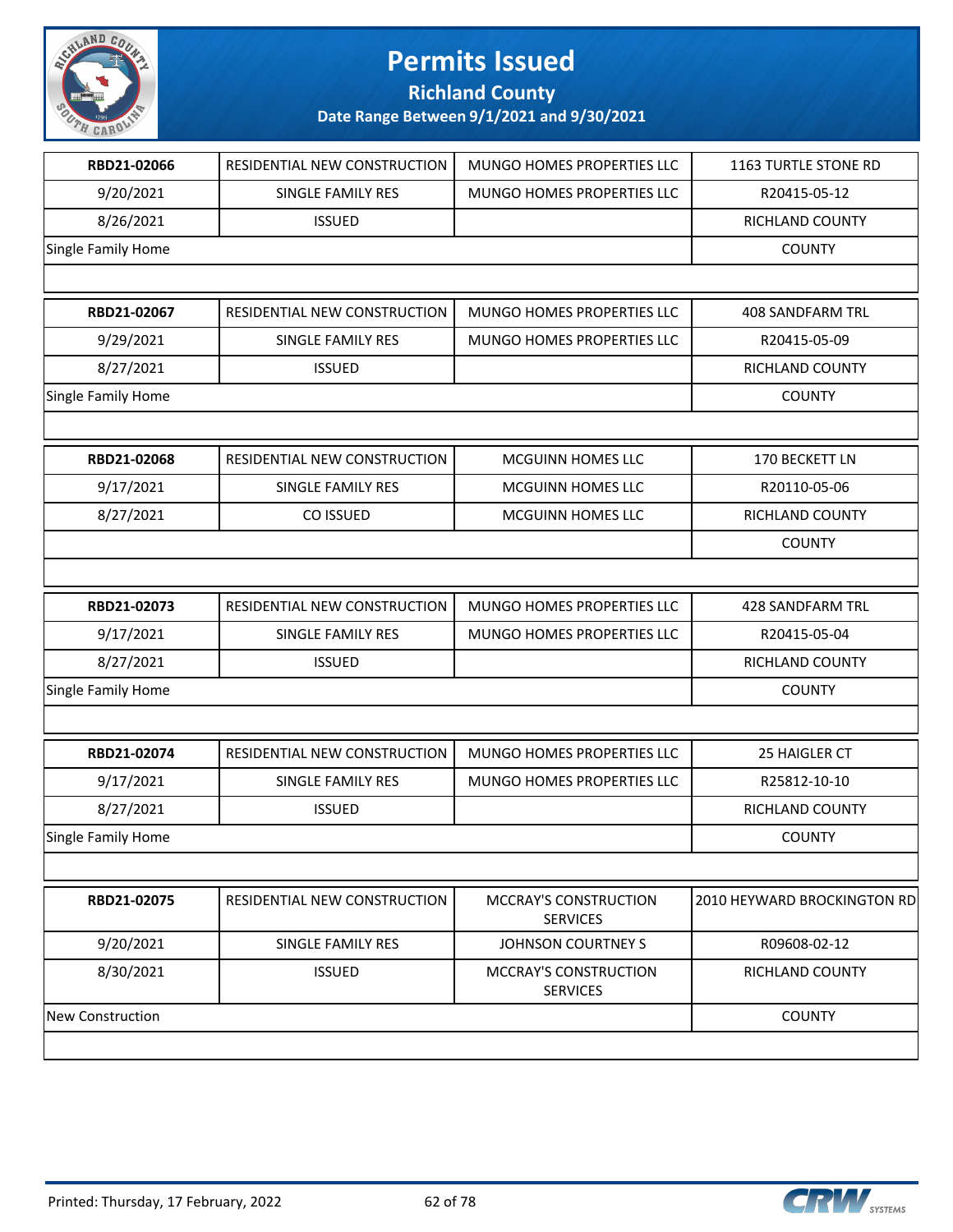

**Richland County**

| RBD21-02090                   | RESIDENTIAL NEW CONSTRUCTION | MUNGO HOMES PROPERTIES LLC | <b>400 SANDFARM TRL</b> |
|-------------------------------|------------------------------|----------------------------|-------------------------|
| 9/20/2021                     | SINGLE FAMILY RES            | MUNGO HOMES PROPERTIES LLC | R20415-05-11            |
| 8/31/2021                     | <b>ISSUED</b>                |                            | RICHLAND COUNTY         |
| <b>Single Family Dwelling</b> |                              |                            | <b>COUNTY</b>           |
|                               |                              |                            |                         |
| RBD21-02092                   | RESIDENTIAL NEW CONSTRUCTION | MUNGO HOMES PROPERTIES LLC | <b>404 SANDFARM TRL</b> |
| 9/21/2021                     | SINGLE FAMILY RES            | MUNGO HOMES PROPERTIES LLC | R20415-05-10            |
| 8/31/2021                     | <b>ISSUED</b>                |                            | RICHLAND COUNTY         |
| <b>Single Family Dwelling</b> |                              |                            | <b>COUNTY</b>           |
|                               |                              |                            |                         |
| RBD21-02093                   | RESIDENTIAL NEW CONSTRUCTION | MUNGO HOMES PROPERTIES LLC | 416 SANDFARM TRL        |
| 9/21/2021                     | SINGLE FAMILY RES            | MUNGO HOMES PROPERTIES LLC | R20415-05-07            |
| 8/31/2021                     | <b>ISSUED</b>                |                            | RICHLAND COUNTY         |
| <b>Single Family Dwelling</b> |                              |                            | <b>COUNTY</b>           |
|                               |                              |                            |                         |
| RBD21-02094                   | RESIDENTIAL NEW CONSTRUCTION | MUNGO HOMES PROPERTIES LLC | 424 SANDFARM TRL        |
| 9/21/2021                     | SINGLE FAMILY RES            | MUNGO HOMES PROPERTIES LLC | R20415-05-05            |
| 8/31/2021                     | <b>ISSUED</b>                |                            | RICHLAND COUNTY         |
| <b>Single Family Dwelling</b> |                              |                            | <b>COUNTY</b>           |
|                               |                              |                            |                         |
| RBD21-02095                   | RESIDENTIAL NEW CONSTRUCTION | MUNGO HOMES PROPERTIES LLC | 327 WINDFALL RD         |
| 9/21/2021                     | SINGLE FAMILY RES            | MUNGO HOMES PROPERTIES LLC | R14800-04-18            |
| 8/31/2021                     | <b>ISSUED</b>                |                            | RICHLAND COUNTY         |
| <b>Single Family Dwelling</b> |                              |                            | <b>COUNTY</b>           |
|                               |                              |                            |                         |
| RBD21-02096                   | RESIDENTIAL NEW CONSTRUCTION | MUNGO HOMES PROPERTIES LLC | 516 MORESBY WAY         |
| 9/21/2021                     | SINGLE FAMILY RES            | MUNGO HOMES PROPERTIES LLC | R17111-04-27            |
| 8/31/2021                     | CO ISSUED                    |                            | RICHLAND COUNTY         |
| <b>Single Family Dwelling</b> |                              |                            | <b>COUNTY</b>           |
|                               |                              |                            |                         |
|                               |                              |                            |                         |

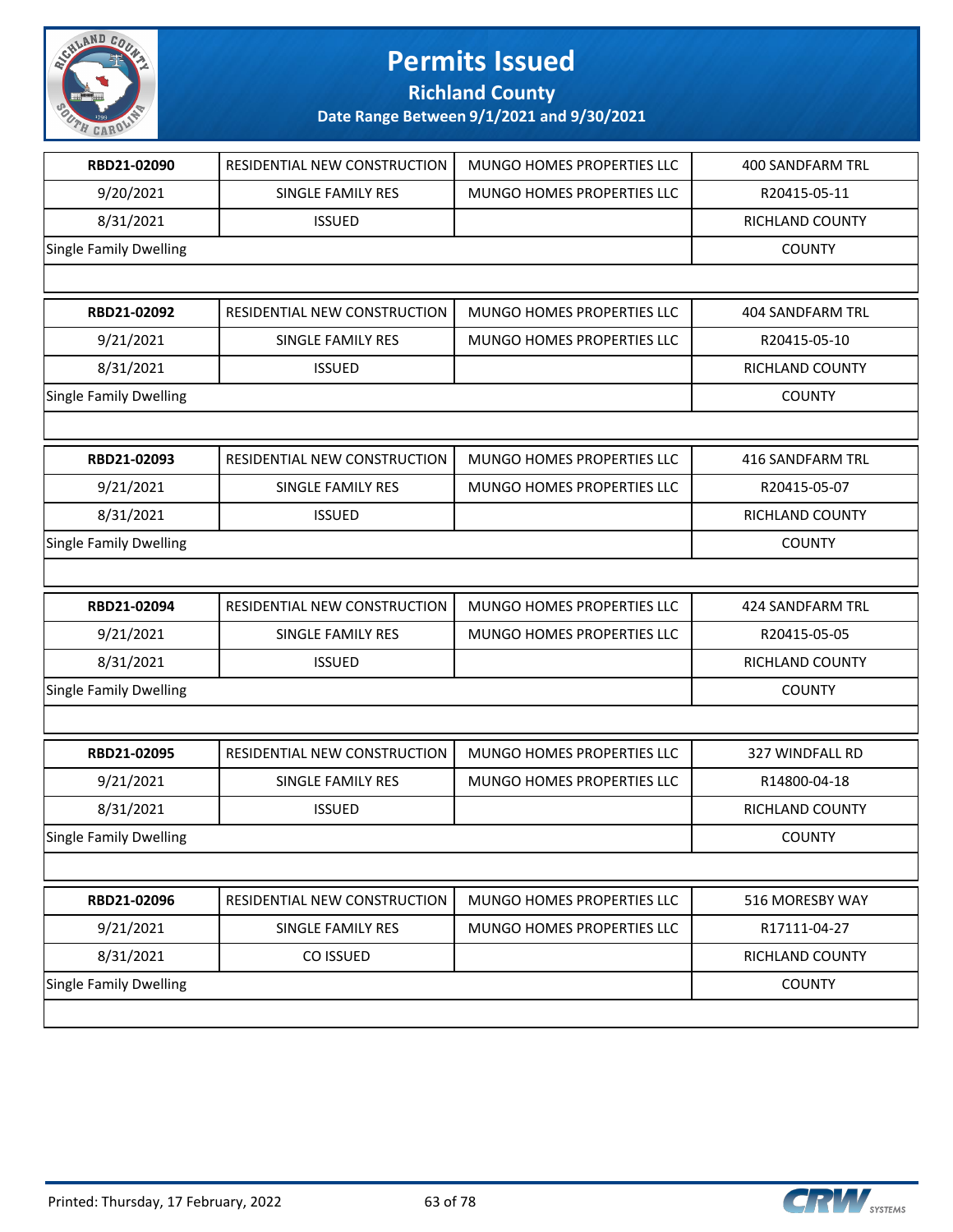

**Richland County**

| RBD21-02101                    | RESIDENTIAL NEW CONSTRUCTION | D R HORTON INC (COA)       | 2046 ELMRIDGE RD |
|--------------------------------|------------------------------|----------------------------|------------------|
| 9/21/2021                      | SINGLE FAMILY RES            | DR HORTON INC              | R22009-17-17     |
| 9/2/2021                       | <b>ISSUED</b>                | D R HORTON INC (COA)       | RICHLAND COUNTY  |
| Single Family New Construction |                              |                            | <b>COUNTY</b>    |
|                                |                              |                            |                  |
| RBD21-02102                    | RESIDENTIAL NEW CONSTRUCTION | D R HORTON INC (COA)       | 2050 ELMRIDGE RD |
| 9/21/2021                      | SINGLE FAMILY RES            | <b>DR HORTON INC</b>       | R22009-17-18     |
| 9/2/2021                       | <b>ISSUED</b>                | D R HORTON INC (COA)       | RICHLAND COUNTY  |
| Single Family New Construction |                              |                            | <b>COUNTY</b>    |
|                                |                              |                            |                  |
| RBD21-02103                    | RESIDENTIAL NEW CONSTRUCTION | D R HORTON INC (COA)       | 2054 ELMRIDGE RD |
| 9/21/2021                      | SINGLE FAMILY RES            | <b>DR HORTON INC</b>       | R22009-17-19     |
| 9/2/2021                       | <b>ISSUED</b>                | D R HORTON INC (COA)       | RICHLAND COUNTY  |
| Single Family New Construction |                              |                            | <b>COUNTY</b>    |
|                                |                              |                            |                  |
| RBD21-02104                    | RESIDENTIAL NEW CONSTRUCTION | D R HORTON INC (COA)       | 2058 ELMRIDGE RD |
| 9/21/2021                      | SINGLE FAMILY RES            | DR HORTON INC              | R22009-17-20     |
| 9/2/2021                       | <b>ISSUED</b>                | D R HORTON INC (COA)       | RICHLAND COUNTY  |
| Single Family New Construction |                              |                            | <b>COUNTY</b>    |
|                                |                              |                            |                  |
| RBD21-02105                    | RESIDENTIAL NEW CONSTRUCTION | D R HORTON INC (COA)       | 2060 ELMRIDGE RD |
| 9/21/2021                      | SINGLE FAMILY RES            | DR HORTON INC              | R22009-17-21     |
| 9/2/2021                       | <b>ISSUED</b>                | D R HORTON INC (COA)       | RICHLAND COUNTY  |
|                                |                              |                            | <b>COUNTY</b>    |
|                                |                              |                            |                  |
| RBD21-02107                    | RESIDENTIAL NEW CONSTRUCTION | MUNGO HOMES PROPERTIES LLC | 300 WINDFALL RD  |
| 9/22/2021                      | SINGLE FAMILY RES            | MUNGO HOMES PROPERTIES LLC | R14800-04-18     |
| 9/2/2021                       | <b>ISSUED</b>                |                            | RICHLAND COUNTY  |
| <b>Single Family Dwelling</b>  |                              |                            | <b>COUNTY</b>    |
|                                |                              |                            |                  |

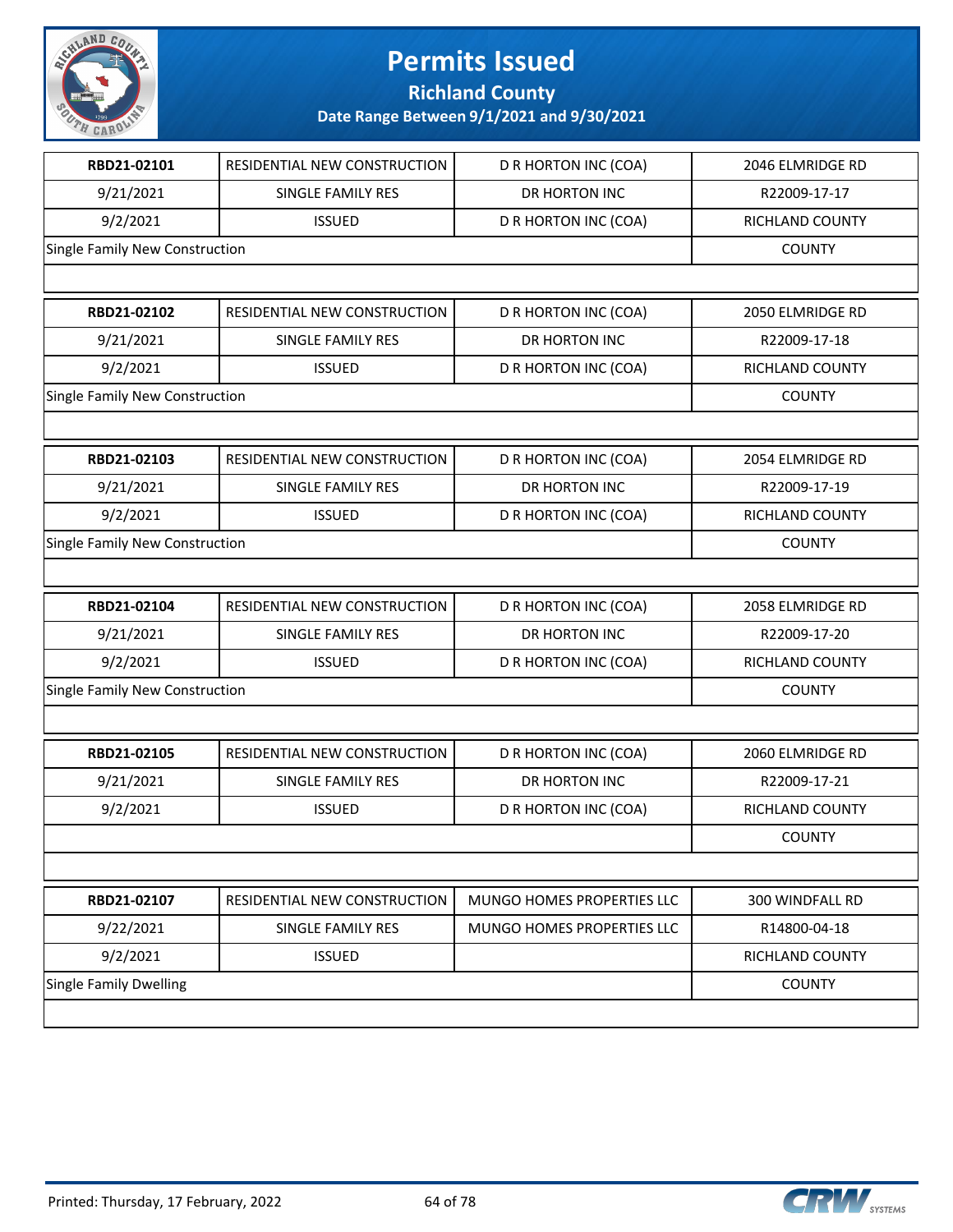

**Richland County**

| RBD21-02108                                         | RESIDENTIAL NEW CONSTRUCTION | <b>TOMMY WILSON (RBB)</b>         | 800 N HIGHLAND FOREST DR  |
|-----------------------------------------------------|------------------------------|-----------------------------------|---------------------------|
| 9/27/2021                                           | SINGLE FAMILY RES            |                                   | R11916-01-15              |
| 9/3/2021                                            | <b>ISSUED</b>                | TOMMY WILSON (RBB)                | RICHLAND COUNTY           |
| NEW SINGLE FAMILY DWELLING                          |                              |                                   | <b>COUNTY</b>             |
|                                                     |                              |                                   |                           |
| RBD21-02109                                         | RESIDENTIAL NEW CONSTRUCTION | <b>BRIAN BUTLER</b>               | 134 BALLENGER RD          |
| 9/24/2021                                           | SINGLE FAMILY RES            | <b>HIXSON PROPERTIES LLC</b>      | R12300-14-13              |
| 9/6/2021                                            | <b>ISSUED</b>                | <b>BRIAN BUTLER</b>               | RICHLAND COUNTY           |
| Hixson - Plan 21-2948 by Owen Planning Service, LLC |                              |                                   | <b>COUNTY</b>             |
|                                                     |                              |                                   |                           |
| RBD21-02112                                         | RESIDENTIAL NEW CONSTRUCTION | MUNGO HOMES PROPERTIES LLC        | 813 WINSHAM DR            |
| 9/29/2021                                           | SINGLE FAMILY RES            | <b>MUNGO HOMES PROPERTIES LLC</b> | R23305-13-04              |
| 9/7/2021                                            | <b>ISSUED</b>                |                                   | RICHLAND COUNTY           |
| Single Family Home                                  |                              |                                   | <b>COUNTY</b>             |
|                                                     |                              |                                   |                           |
| RBD21-02113                                         | RESIDENTIAL NEW CONSTRUCTION | MUNGO HOMES PROPERTIES LLC        | <b>62 STARRY NIGHT CT</b> |
| 9/27/2021                                           | SINGLE FAMILY RES            | MUNGO HOMES PROPERTIES LLC        | R01700-04-12              |
| 9/8/2021                                            | <b>ISSUED</b>                |                                   | RICHLAND COUNTY           |
| Single Family Home                                  |                              |                                   | <b>COUNTY</b>             |
|                                                     |                              |                                   |                           |
| RBD21-02115                                         | RESIDENTIAL NEW CONSTRUCTION | MUNGO HOMES PROPERTIES LLC        | 524 MORESBY WAY           |
| 9/27/2021                                           | SINGLE FAMILY RES            | MUNGO HOMES PROPERTIES LLC        | R17111-04-24              |
| 9/8/2021                                            | <b>ISSUED</b>                |                                   | RICHLAND COUNTY           |
| Single Family Home                                  |                              |                                   | <b>COUNTY</b>             |
|                                                     |                              |                                   |                           |
| RBD21-02117                                         | RESIDENTIAL NEW CONSTRUCTION | MUNGO HOMES PROPERTIES LLC        | 326 WINDFALL RD           |
| 9/9/2021                                            | SINGLE FAMILY RES            | MUNGO HOMES PROPERTIES LLC        | R14800-04-18              |
| 9/8/2021                                            | <b>ISSUED</b>                |                                   | RICHLAND COUNTY           |
| Single Family Home                                  |                              |                                   | <b>COUNTY</b>             |
|                                                     |                              |                                   |                           |
|                                                     |                              |                                   |                           |

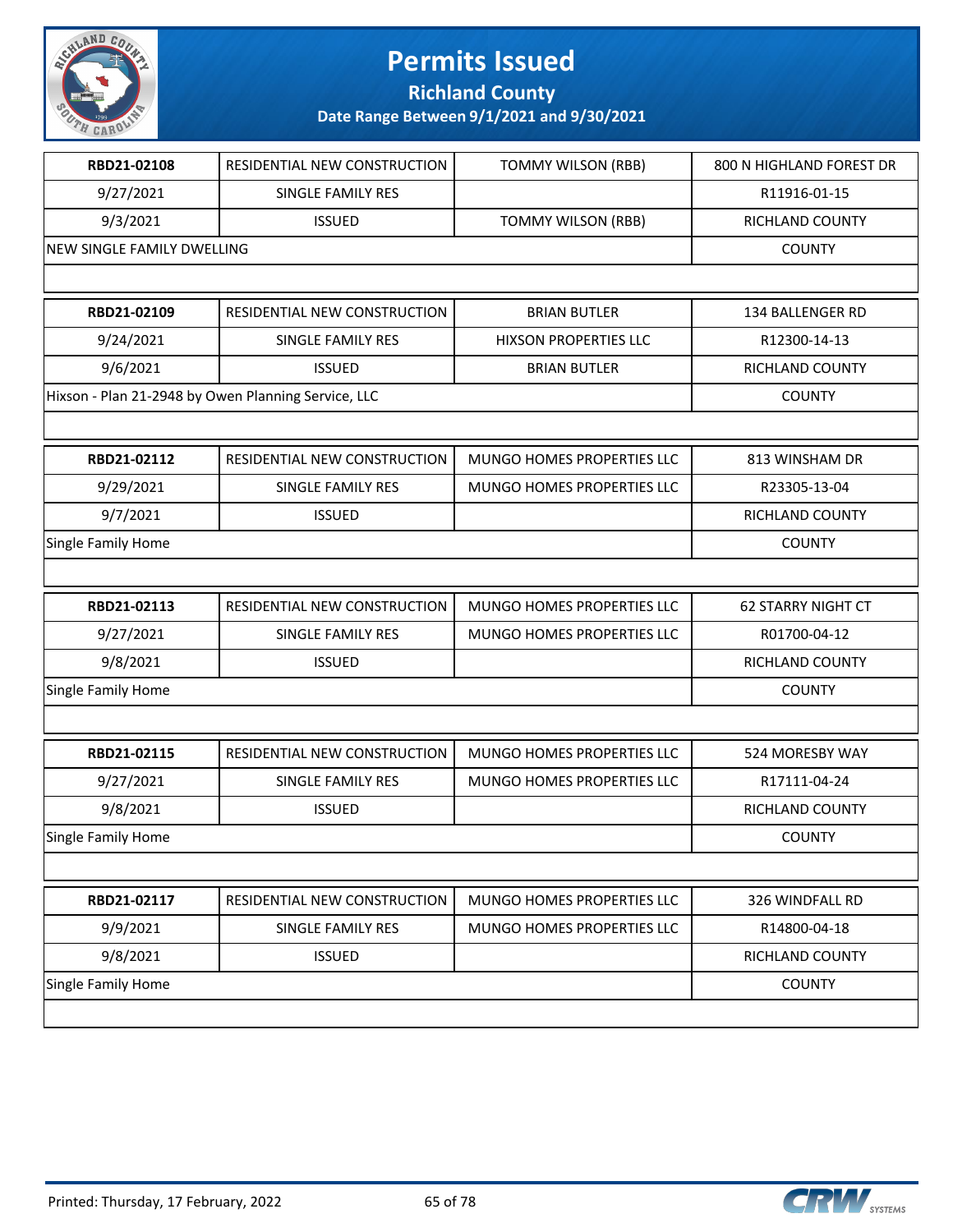

**Richland County**

| RBD21-02126                                 | RESIDENTIAL NEW CONSTRUCTION | MUNGO HOMES PROPERTIES LLC        | 370 SUNNYCREST LN         |
|---------------------------------------------|------------------------------|-----------------------------------|---------------------------|
| 9/28/2021                                   | SINGLE FAMILY RES            | MUNGO HOMES PROPERTIES LLC        | R23208-11-24              |
| 9/9/2021                                    | <b>ISSUED</b>                |                                   | RICHLAND COUNTY           |
| Single Family Home                          |                              |                                   | <b>COUNTY</b>             |
|                                             |                              |                                   |                           |
| RBD21-02146                                 | RESIDENTIAL NEW CONSTRUCTION | MUNGO HOMES PROPERTIES LLC        | <b>38 STARRY NIGHT CT</b> |
| 9/28/2021                                   | SINGLE FAMILY RES            | MUNGO HOMES PROPERTIES LLC        | R01700-04-12              |
| 9/10/2021                                   | <b>ISSUED</b>                |                                   | RICHLAND COUNTY           |
| Single Family Home                          |                              |                                   | <b>COUNTY</b>             |
|                                             |                              |                                   |                           |
| RBD21-02148                                 | RESIDENTIAL NEW CONSTRUCTION | MUNGO HOMES PROPERTIES LLC        | <b>541 MALACHITE LN</b>   |
| 9/30/2021                                   | SINGLE FAMILY RES            | MUNGO HOMES PROPERTIES LLC        | R01716-01-40              |
| 9/13/2021                                   | <b>ISSUED</b>                |                                   | RICHLAND COUNTY           |
| Single Family Home                          |                              |                                   | <b>COUNTY</b>             |
|                                             |                              |                                   |                           |
|                                             |                              |                                   |                           |
| RBD21-02149                                 | RESIDENTIAL NEW CONSTRUCTION | JARED A OSWALT                    | 1017 STACKLEATHER RD      |
| 9/27/2021                                   | SINGLE FAMILY RES            | <b>HUGGINS TRAVIS &amp; KAYLA</b> | R37903-04-01              |
| 9/13/2021                                   | <b>ISSUED</b>                | JARED A OSWALT                    | RICHLAND COUNTY           |
| <b>Construct New Single Family Dwelling</b> |                              |                                   | <b>COUNTY</b>             |
|                                             |                              |                                   |                           |
| RBD21-02150                                 | RESIDENTIAL NEW CONSTRUCTION | MUNGO HOMES PROPERTIES LLC        | <b>34 STARRY NIGHT CT</b> |
| 9/30/2021                                   | <b>SINGLE FAMILY RES</b>     | MUNGO HOMES PROPERTIES LLC        | R01700-04-12              |
| 9/13/2021                                   | <b>ISSUED</b>                |                                   | RICHLAND COUNTY           |
| <b>Single Family Home</b>                   |                              |                                   | <b>COUNTY</b>             |
|                                             |                              |                                   |                           |
| RBD21-02152                                 | RESIDENTIAL NEW CONSTRUCTION | MUNGO HOMES PROPERTIES LLC        | 522 MORESBY WAY           |
| 9/30/2021                                   | SINGLE FAMILY RES            | MUNGO HOMES PROPERTIES LLC        | R17111-04-25              |
| 9/13/2021                                   | <b>ISSUED</b>                |                                   | RICHLAND COUNTY           |
| Single Family Home                          |                              |                                   | <b>COUNTY</b>             |

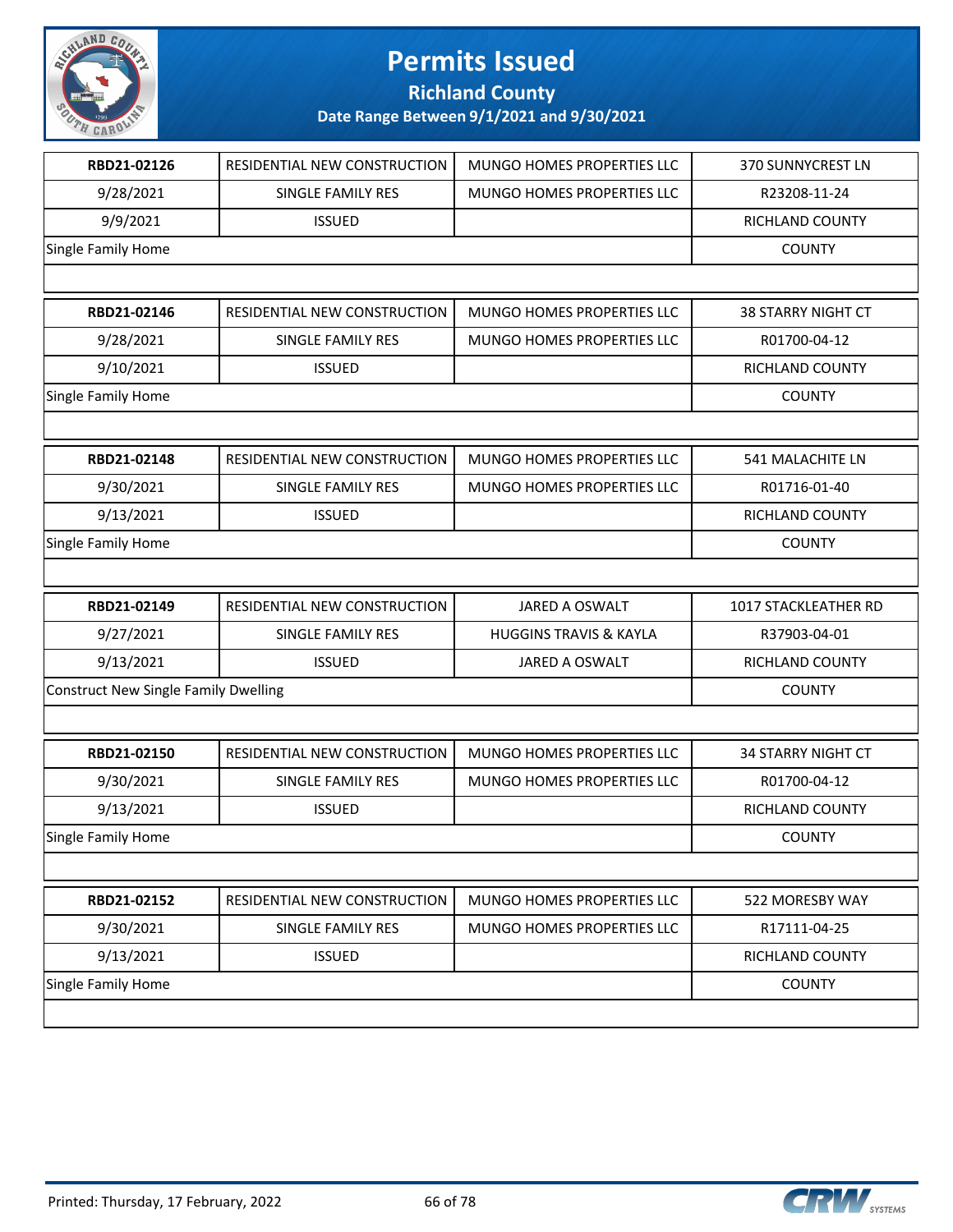

**Richland County**

**Date Range Between 9/1/2021 and 9/30/2021**

| RBD21-02155               | <b>RESIDENTIAL NEW CONSTRUCTION</b> | MUNGO HOMES PROPERTIES LLC        | 531 MORESBY WAY              |
|---------------------------|-------------------------------------|-----------------------------------|------------------------------|
| 9/30/2021                 | SINGLE FAMILY RES                   | <b>MUNGO HOMES PROPERTIES LLC</b> | R17111-04-19                 |
| 9/14/2021                 | <b>ISSUED</b>                       |                                   | <b>RICHLAND COUNTY</b>       |
| <b>Single Family Home</b> |                                     |                                   | <b>COUNTY</b>                |
|                           |                                     |                                   |                              |
| RBD21-02156               | <b>RESIDENTIAL NEW CONSTRUCTION</b> | <b>BIRCH HOME BUILDERS LLC</b>    | <b>123 WESTLAKE RIDGE DR</b> |
| 9/24/2021                 | <b>SINGLE FAMILY RES</b>            | <b>MANCUSO ROBERT J &amp;</b>     | R17709-01-23                 |
| 9/14/2021                 | <b>ISSUED</b>                       | <b>BIRCH HOME BUILDERS LLC</b>    | <b>RICHLAND COUNTY</b>       |
| Mancuso House Plan        |                                     |                                   | <b>COUNTY</b>                |
| 123 Westlake Ridge Rd     |                                     |                                   |                              |
| RBD21-02164               | RESIDENTIAL NEW CONSTRUCTION        | <b>GREAT SOUTHERN HOMES INC</b>   | <b>627 SPANISH OLIVE WAY</b> |
| 9/24/2021                 | <b>SINGLE FAMILY RES</b>            | <b>GREAT SOUTHERN HOMES INC</b>   | R23300-01-02                 |
| 9/15/2021                 | <b>ISSUED</b>                       | <b>GREAT SOUTHERN HOMES INC</b>   | RICHLAND COUNTY              |
| Porter II F               |                                     |                                   | <b>COUNTY</b>                |
|                           |                                     |                                   |                              |
| RBD21-02165               | RESIDENTIAL NEW CONSTRUCTION        | <b>GREAT SOUTHERN HOMES INC</b>   | <b>636 SPANISH OLIVE WAY</b> |
| 9/24/2021                 | <b>SINGLE FAMILY RES</b>            | <b>GREAT SOUTHERN HOMES INC</b>   | R23300-01-02                 |
| 9/15/2021                 | <b>ISSUED</b>                       | <b>GREAT SOUTHERN HOMES INC</b>   | <b>RICHLAND COUNTY</b>       |
| Porter II F               |                                     |                                   | <b>COUNTY</b>                |
|                           |                                     |                                   |                              |

#### **Number of RESIDENTIAL NEW CONSTRUCTION/SINGLE FAMILY RES Permits: 81**

| RBD21-02131           | <b>RESIDENTIAL REPAIRS</b> | W O CANTEY SERVICES INC (GC) | 205 N WOODLAKE DR      |
|-----------------------|----------------------------|------------------------------|------------------------|
| 9/14/2021             | ACCESSORY REPAIR           | WHITE CHARLES & BERTHA       | R26002-04-06           |
| 9/9/2021              | <b>ISSUED</b>              | W O CANTEY SERVICES INC (GC) | <b>RICHLAND COUNTY</b> |
| Smart jacks/wood work |                            |                              | <b>COUNTY</b>          |
|                       |                            |                              |                        |

#### **Number of RESIDENTIAL REPAIRS/ACCESSORY REPAIR Permits: 1**

| RBD21-01439                                     | <b>RESIDENTIAL REPAIRS</b> | KELLY RANDOLPH SCHRADER III | 119 WREN RIDGE DR |
|-------------------------------------------------|----------------------------|-----------------------------|-------------------|
| 9/10/2021                                       | <b>REPAIRS</b>             | ALBERT JEFFREY              | R14906-01-05      |
| 6/8/2021                                        | <b>ISSUED</b>              | KELLY RANDOLPH SCHRADER III | RICHLAND COUNTY   |
| bathroom renovation-replace tile/toilet and tub |                            |                             | <b>COUNTY</b>     |
|                                                 |                            |                             |                   |

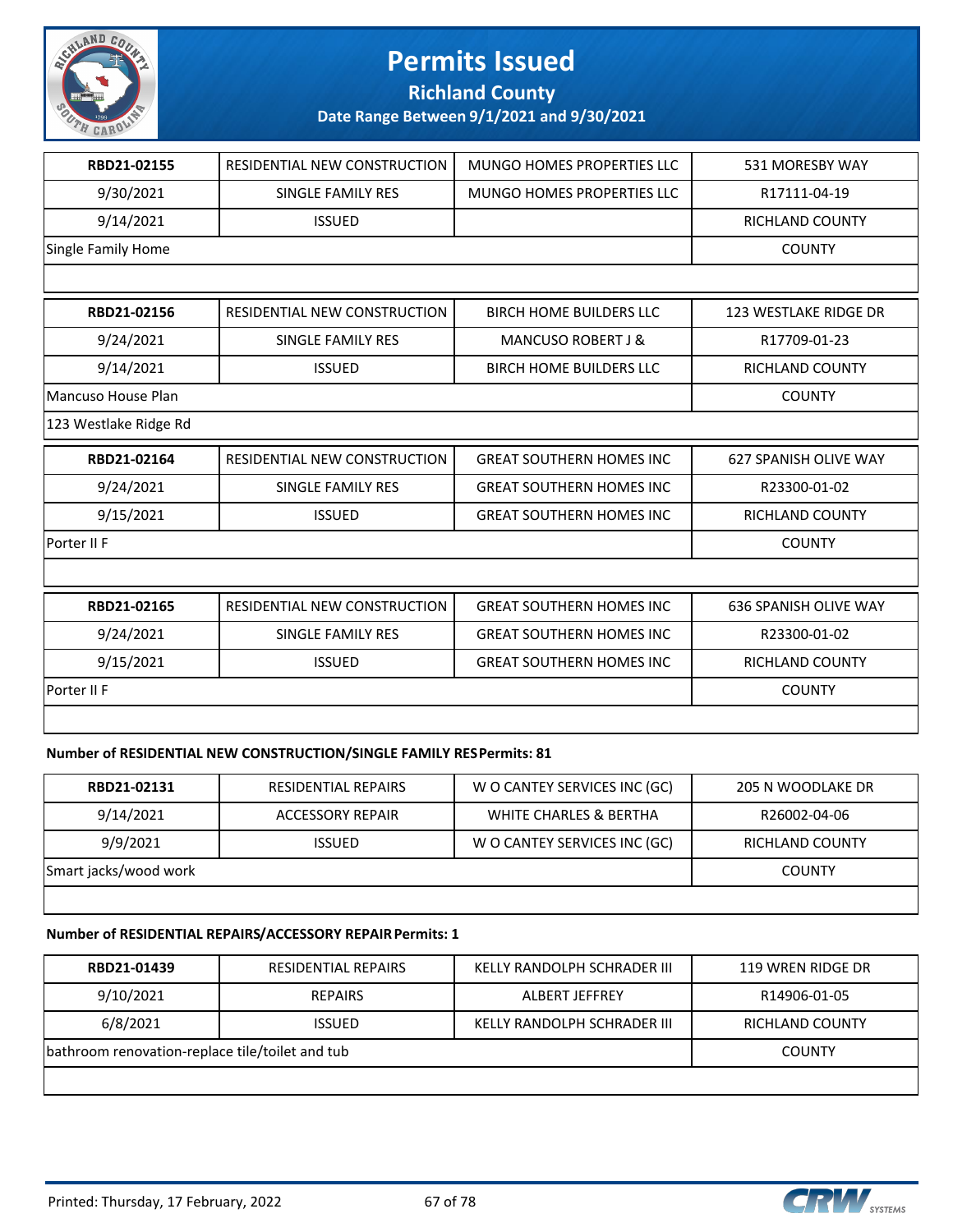

### **Richland County**

| RBD21-01938                                       | <b>RESIDENTIAL REPAIRS</b>                                  | W O CANTEY SERVICES INC (GC)            | 1000 CANDLEWOOD DR             |
|---------------------------------------------------|-------------------------------------------------------------|-----------------------------------------|--------------------------------|
| 9/14/2021                                         | <b>REPAIRS</b>                                              | <b>MORALES LOLA M</b>                   | R24700-05-02                   |
| 8/9/2021                                          | <b>ISSUED</b>                                               | W O CANTEY SERVICES INC (GC)            | RICHLAND COUNTY                |
| wood rot replacement                              |                                                             |                                         | <b>COUNTY</b>                  |
|                                                   | The address is 222 Candlewood Cirlce, I couldn't find this! |                                         |                                |
| RBD21-01960                                       | RESIDENTIAL REPAIRS                                         | SOUTHERN SIDING & WINDOW<br><b>CORP</b> | 6810 WAKEFIELD RD              |
| 9/3/2021                                          | <b>REPAIRS</b>                                              | <b>BURTON YOLANDA D</b>                 | R11807-08-41                   |
| 8/11/2021                                         | <b>ISSUED</b>                                               | SOUTHERN SIDING & WINDOW<br><b>CORP</b> | RICHLAND COUNTY                |
| replace 10 window                                 |                                                             |                                         | <b>COUNTY</b>                  |
|                                                   |                                                             |                                         |                                |
| RBD21-01963                                       | RESIDENTIAL REPAIRS                                         | SOUTHERN SIDING & WINDOW<br><b>CORP</b> | <b>406 HARLESTON RD</b>        |
| 9/3/2021                                          | <b>REPAIRS</b>                                              |                                         | A1189180                       |
| 8/12/2021                                         | <b>ISSUED</b>                                               | SOUTHERN SIDING & WINDOW<br><b>CORP</b> | <b>OUTSIDE COUNTY BOUNDARY</b> |
| replace 10 window                                 |                                                             |                                         | <b>COUNTY</b>                  |
|                                                   |                                                             |                                         |                                |
| RBD21-01964                                       | <b>RESIDENTIAL REPAIRS</b>                                  | SOUTHERN SIDING & WINDOW<br><b>CORP</b> | 129 SAGEMONT DR                |
| 9/3/2021                                          | <b>REPAIRS</b>                                              | MCCAIN CONNIE & WILLIAM T               | R21700-03-20                   |
| 8/12/2021                                         | <b>ISSUED</b>                                               | SOUTHERN SIDING & WINDOW<br><b>CORP</b> | RICHLAND COUNTY                |
| replace 25 sq siding and 292 ft soffit and fascia |                                                             |                                         | <b>COUNTY</b>                  |
|                                                   |                                                             |                                         |                                |
| RBD21-01965                                       | <b>RESIDENTIAL REPAIRS</b>                                  | SOUTHERN SIDING & WINDOW<br><b>CORP</b> | 30 ARBORVIEW CT                |
| 9/3/2021                                          | <b>REPAIRS</b>                                              | MINOGUE JOSEPH & MARY                   | R05013-03-01                   |
| 8/12/2021                                         | <b>ISSUED</b>                                               | SOUTHERN SIDING & WINDOW<br><b>CORP</b> | RICHLAND COUNTY                |
| replace 3 entry doors                             | <b>COUNTY</b>                                               |                                         |                                |
|                                                   |                                                             |                                         |                                |

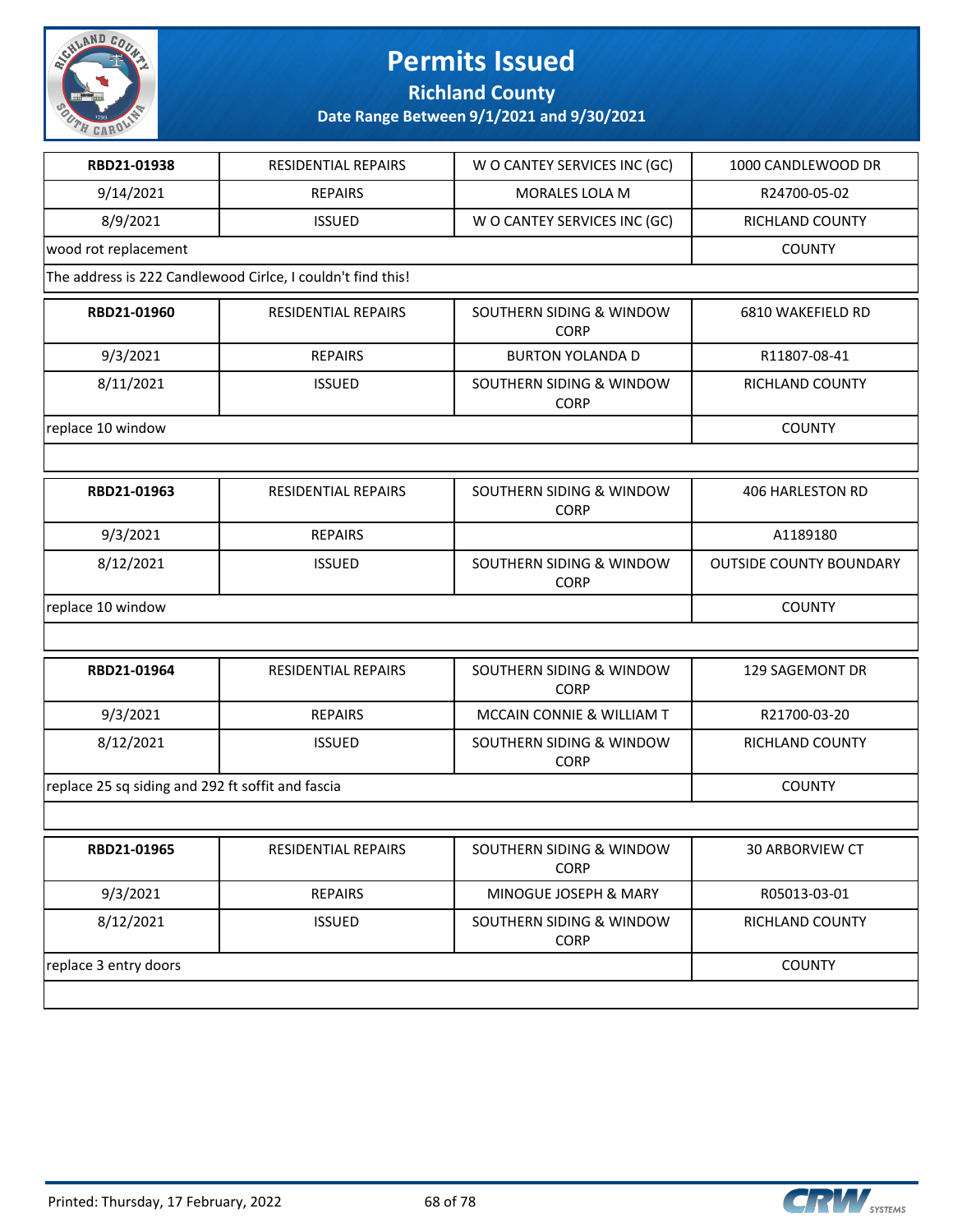

**Richland County**

| RBD21-01966                           | RESIDENTIAL REPAIRS        | SOUTHERN SIDING & WINDOW<br><b>CORP</b> | <b>6 BROOKLINE CT</b>    |
|---------------------------------------|----------------------------|-----------------------------------------|--------------------------|
| 9/3/2021                              | <b>REPAIRS</b>             | <b>FLETCHER DARIUS &amp; SYNTHIA</b>    | R22913-04-10             |
| 8/12/2021                             | <b>ISSUED</b>              | SOUTHERN SIDING & WINDOW<br>CORP        | <b>RICHLAND COUNTY</b>   |
| <b>REPLACE 8 WINDOWS</b>              |                            |                                         | <b>COUNTY</b>            |
|                                       |                            |                                         |                          |
| RBD21-02014                           | RESIDENTIAL REPAIRS        | SOUTHERN SIDING & WINDOW<br><b>CORP</b> | 2233 LOWER RICHLAND BLVD |
| 9/10/2021                             | <b>REPAIRS</b>             | <b>HAMILTON VERA E ETAL</b>             | R21900-06-27             |
| 8/19/2021                             | <b>ISSUED</b>              | SOUTHERN SIDING & WINDOW<br><b>CORP</b> | RICHLAND COUNTY          |
| replace 11 windows                    |                            |                                         | <b>COUNTY</b>            |
|                                       |                            |                                         |                          |
| RBD21-02039                           | RESIDENTIAL REPAIRS        | SOUTHERN SIDING & WINDOW<br><b>CORP</b> | 8013 LOCH LN             |
| 9/10/2021                             | <b>REPAIRS</b>             | <b>SEABROOKS RUTHIE M</b>               | R19704-01-03             |
| 8/24/2021                             | <b>ISSUED</b>              | SOUTHERN SIDING & WINDOW<br><b>CORP</b> | RICHLAND COUNTY          |
| replace 5 windows                     | <b>COUNTY</b>              |                                         |                          |
|                                       |                            |                                         |                          |
| RBD21-02040                           | RESIDENTIAL REPAIRS        | SOUTHERN SIDING & WINDOW<br><b>CORP</b> | 1821 OLD HILTON RD       |
| 9/10/2021                             | <b>REPAIRS</b>             | <b>WALKER DELORIS ANN</b>               | R00500-02-06             |
| 8/24/2021                             | <b>ISSUED</b>              | SOUTHERN SIDING & WINDOW<br><b>CORP</b> | RICHLAND COUNTY          |
| replace 25 sq and 258 soffit & fascia |                            |                                         | <b>COUNTY</b>            |
|                                       |                            |                                         |                          |
| RBD21-02041                           | <b>RESIDENTIAL REPAIRS</b> | SOUTHERN SIDING & WINDOW<br><b>CORP</b> | 220 CLOVER BAY DR        |
| 9/10/2021                             | <b>REPAIRS</b>             | <b>WORTHY HUGHY JR</b>                  | R11816-08-01             |
| 8/24/2021                             | <b>ISSUED</b>              | SOUTHERN SIDING & WINDOW<br><b>CORP</b> | RICHLAND COUNTY          |
| replace 16 windows                    |                            |                                         | <b>COUNTY</b>            |
|                                       |                            |                                         |                          |

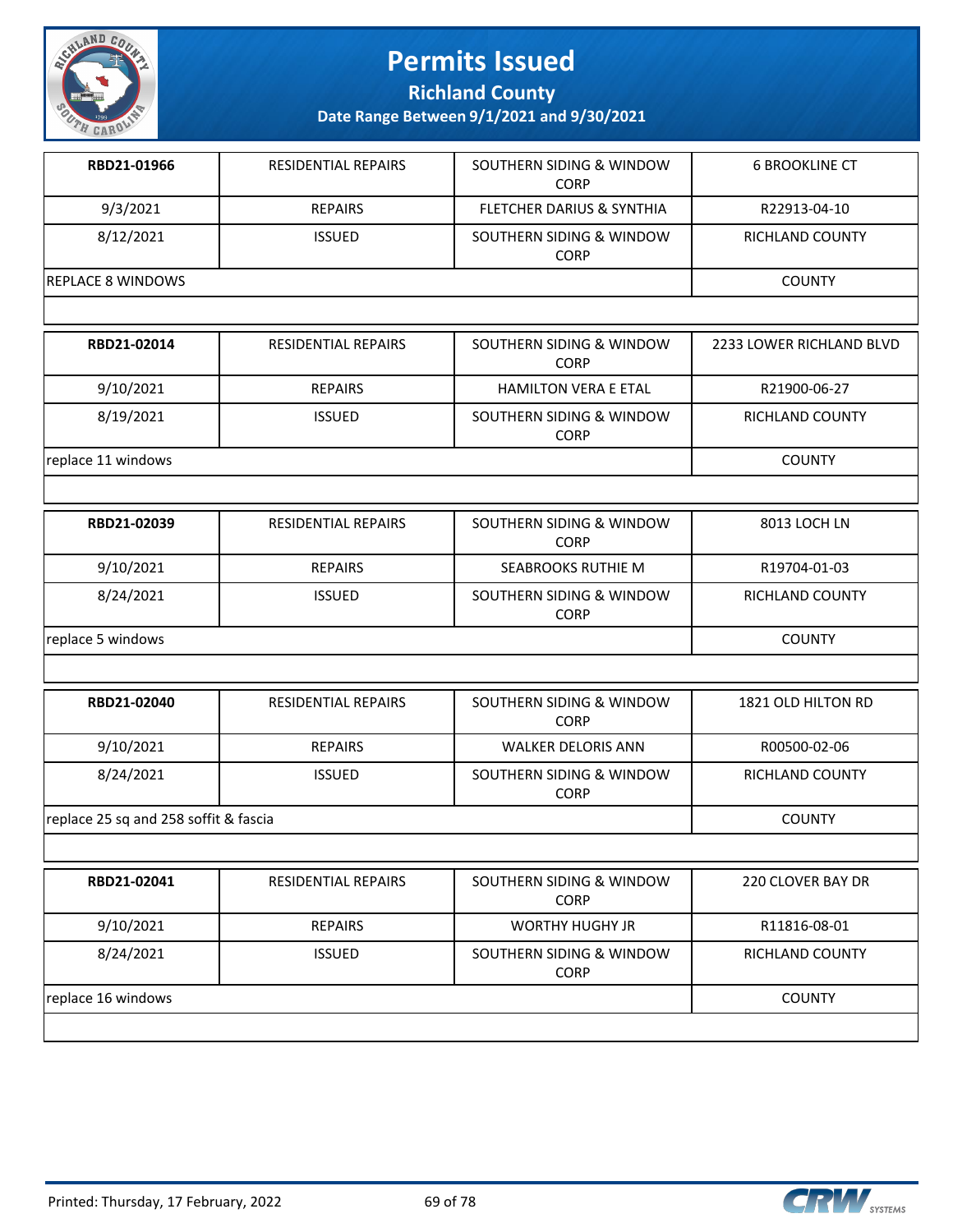

**Richland County**

| RBD21-02080                                | <b>RESIDENTIAL REPAIRS</b> | SOUTHERN SIDING & WINDOW<br><b>CORP</b> | <b>210 PLANTATION PKWY</b> |
|--------------------------------------------|----------------------------|-----------------------------------------|----------------------------|
| 9/16/2021                                  | <b>REPAIRS</b>             | <b>MASON THOMAS DALE &amp;</b>          | R17610-03-01               |
| 8/31/2021                                  | <b>ISSUED</b>              | SOUTHERN SIDING & WINDOW<br><b>CORP</b> | RICHLAND COUNTY            |
| <b>REPLACE 3 WINDOWS</b>                   |                            |                                         | <b>COUNTY</b>              |
|                                            |                            |                                         |                            |
| RBD21-02081                                | RESIDENTIAL REPAIRS        | SOUTHERN SIDING & WINDOW<br><b>CORP</b> | 128 SOUTH SHIELDS RD       |
| 9/16/2021                                  | <b>REPAIRS</b>             | <b>CLUCAS MAUREEN &amp; CHRISTOPHER</b> | R17214-01-85               |
| 8/31/2021                                  | <b>ISSUED</b>              | SOUTHERN SIDING & WINDOW<br><b>CORP</b> | RICHLAND COUNTY            |
| <b>REPLACE 19 WINDOWS</b>                  |                            |                                         | <b>COUNTY</b>              |
|                                            |                            |                                         |                            |
| RBD21-02082                                | RESIDENTIAL REPAIRS        | SOUTHERN SIDING & WINDOW<br><b>CORP</b> | 221 STEEPLECHASE N         |
| 9/16/2021                                  | <b>REPAIRS</b>             | RODGERS WILLIAM W &                     | R21907-02-08               |
| 8/31/2021                                  | <b>ISSUED</b>              | SOUTHERN SIDING & WINDOW<br><b>CORP</b> | <b>RICHLAND COUNTY</b>     |
| <b>REPLACE 17 WINDOWS</b>                  |                            | <b>COUNTY</b>                           |                            |
|                                            |                            |                                         |                            |
| RBD21-02110                                | <b>RESIDENTIAL REPAIRS</b> | <b>GLYMPH &amp; SONS</b>                | 2903 RAWLINSON RD          |
| 9/7/2021                                   | <b>REPAIRS</b>             |                                         | R21907-01-02               |
| 9/7/2021                                   | <b>ISSUED</b>              | <b>GLYMPH &amp; SONS</b>                | RICHLAND COUNTY            |
| LIVING WATER DAMAGE, DAMAGE WOOD, SHINGLES |                            |                                         | <b>COUNTY</b>              |
|                                            |                            |                                         |                            |
| RBD21-02114                                | RESIDENTIAL REPAIRS        | KELLY RANDOLPH SCHRADER III             | 121 PARKWAY CIR            |
| 9/8/2021                                   | <b>REPAIRS</b>             | <b>CROWN-ALVERSON LLC</b>               | R11902-01-23               |
| 9/8/2021                                   | <b>ISSUED</b>              | KELLY RANDOLPH SCHRADER III             | RICHLAND COUNTY            |
| repair inside of house- after fire damage  |                            |                                         | <b>COUNTY</b>              |
|                                            |                            |                                         |                            |
| RBD21-02116                                | RESIDENTIAL REPAIRS        | RAM JACK OF SOUTH CAROLINA INC          | 116 CRANLEY RD             |
| 9/8/2021                                   | <b>REPAIRS</b>             | <b>CHAVIS DEMETRIUS R</b>               | R20208-01-26               |
| 9/8/2021                                   | <b>FINALED</b>             | RAM JACK OF SOUTH CAROLINA INC          | RICHLAND COUNTY            |
| Foundation Repair                          |                            |                                         | <b>COUNTY</b>              |
|                                            |                            |                                         |                            |

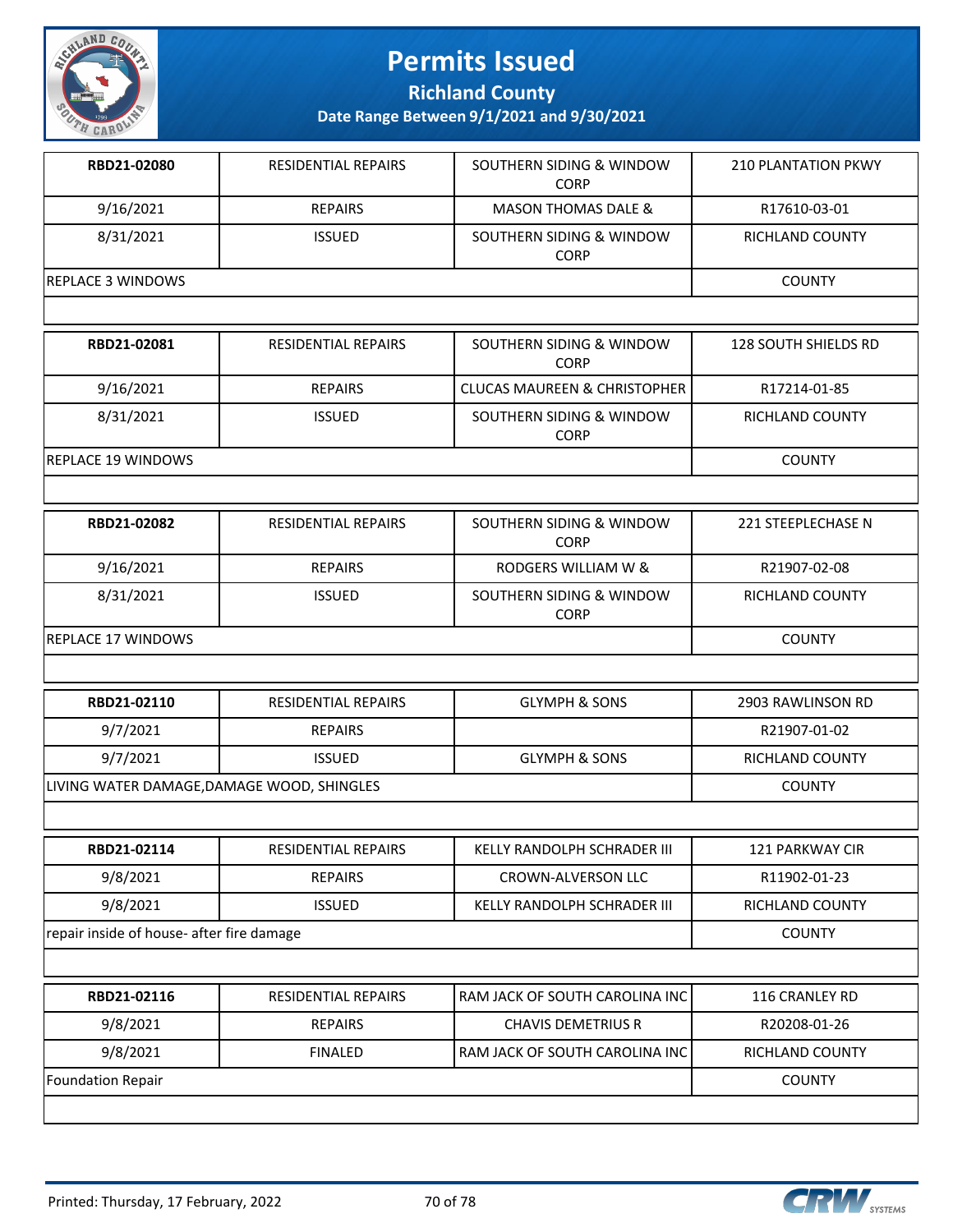

**Richland County**

| 9/8/2021<br><b>REPAIRS</b><br>ARCHER JAMES S<br>R23106-06-03<br>9/8/2021<br><b>FINALED</b><br>PAUL RENNISON<br>RICHLAND COUNTY<br><b>COUNTY</b><br>RBD21-02121<br><b>RESIDENTIAL REPAIRS</b><br>WILLIE LYLES JR<br>7024 LOWER RICHLAND BLVD<br>9/8/2021<br><b>REPAIRS</b><br>R21400-01-36<br>9/8/2021<br><b>ISSUED</b><br>WILLIE LYLES JR<br>RICHLAND COUNTY<br>REPAIR WALLS & ROOF REPAIR<br><b>COUNTY</b><br>PER MIKE ZAP GIVING THE CONTRACTOR 15 DAYS TO PROVIDE US WITH A SIGNED CONTRACT.<br>RBD21-02123<br>RESIDENTIAL REPAIRS<br>JES COLUMBIA LLC DBA MOUNT<br>261 KENMORE PARK DR<br><b>VALLEY FOUND</b><br>9/14/2021<br><b>REPAIRS</b><br>MILLER WANDA J & ORLANDO F<br>R20103-05-28<br>9/8/2021<br><b>FINALED</b><br>JES COLUMBIA LLC DBA MOUNT<br>RICHLAND COUNTY<br><b>VALLEY FOUND</b><br><b>COUNTY</b><br>RBD21-02124<br>RESIDENTIAL REPAIRS<br>JES COLUMBIA LLC DBA MOUNT<br>1741 KENNERLY RD<br><b>VALLEY FOUND</b><br>9/10/2021<br><b>REPAIRS</b><br>JOAN E BECKHAM LIVING TRUST<br>R04100-07-72<br>9/8/2021<br>CANCELLED<br>JES COLUMBIA LLC DBA MOUNT<br>RICHLAND COUNTY<br><b>VALLEY FOUND</b><br><b>COUNTY</b><br>I have just been informed this job had been cancelled. This work will not be done here. Please cancel the permit. Thank you.<br><b>Production Administrative Assistant</b><br>RBD21-02130<br><b>RESIDENTIAL REPAIRS</b><br>JES COLUMBIA LLC DBA MOUNT<br>401 VALLEY SPRINGS RD<br><b>VALLEY FOUND</b><br>9/10/2021<br><b>REPAIRS</b><br>JUNIS SEAN & DENISE VICTORIA<br>R22901-05-08<br>9/9/2021<br><b>FINALED</b><br>JES COLUMBIA LLC DBA MOUNT<br>RICHLAND COUNTY<br><b>VALLEY FOUND</b><br><b>COUNTY</b> | RBD21-02119                                              | RESIDENTIAL REPAIRS | PAUL RENNISON | 315 FERNVIEW DR |
|-----------------------------------------------------------------------------------------------------------------------------------------------------------------------------------------------------------------------------------------------------------------------------------------------------------------------------------------------------------------------------------------------------------------------------------------------------------------------------------------------------------------------------------------------------------------------------------------------------------------------------------------------------------------------------------------------------------------------------------------------------------------------------------------------------------------------------------------------------------------------------------------------------------------------------------------------------------------------------------------------------------------------------------------------------------------------------------------------------------------------------------------------------------------------------------------------------------------------------------------------------------------------------------------------------------------------------------------------------------------------------------------------------------------------------------------------------------------------------------------------------------------------------------------------------------------------------------------------------------------------------------------------------|----------------------------------------------------------|---------------------|---------------|-----------------|
|                                                                                                                                                                                                                                                                                                                                                                                                                                                                                                                                                                                                                                                                                                                                                                                                                                                                                                                                                                                                                                                                                                                                                                                                                                                                                                                                                                                                                                                                                                                                                                                                                                                     |                                                          |                     |               |                 |
|                                                                                                                                                                                                                                                                                                                                                                                                                                                                                                                                                                                                                                                                                                                                                                                                                                                                                                                                                                                                                                                                                                                                                                                                                                                                                                                                                                                                                                                                                                                                                                                                                                                     |                                                          |                     |               |                 |
|                                                                                                                                                                                                                                                                                                                                                                                                                                                                                                                                                                                                                                                                                                                                                                                                                                                                                                                                                                                                                                                                                                                                                                                                                                                                                                                                                                                                                                                                                                                                                                                                                                                     | siding repair                                            |                     |               |                 |
|                                                                                                                                                                                                                                                                                                                                                                                                                                                                                                                                                                                                                                                                                                                                                                                                                                                                                                                                                                                                                                                                                                                                                                                                                                                                                                                                                                                                                                                                                                                                                                                                                                                     |                                                          |                     |               |                 |
|                                                                                                                                                                                                                                                                                                                                                                                                                                                                                                                                                                                                                                                                                                                                                                                                                                                                                                                                                                                                                                                                                                                                                                                                                                                                                                                                                                                                                                                                                                                                                                                                                                                     |                                                          |                     |               |                 |
|                                                                                                                                                                                                                                                                                                                                                                                                                                                                                                                                                                                                                                                                                                                                                                                                                                                                                                                                                                                                                                                                                                                                                                                                                                                                                                                                                                                                                                                                                                                                                                                                                                                     |                                                          |                     |               |                 |
|                                                                                                                                                                                                                                                                                                                                                                                                                                                                                                                                                                                                                                                                                                                                                                                                                                                                                                                                                                                                                                                                                                                                                                                                                                                                                                                                                                                                                                                                                                                                                                                                                                                     |                                                          |                     |               |                 |
|                                                                                                                                                                                                                                                                                                                                                                                                                                                                                                                                                                                                                                                                                                                                                                                                                                                                                                                                                                                                                                                                                                                                                                                                                                                                                                                                                                                                                                                                                                                                                                                                                                                     |                                                          |                     |               |                 |
|                                                                                                                                                                                                                                                                                                                                                                                                                                                                                                                                                                                                                                                                                                                                                                                                                                                                                                                                                                                                                                                                                                                                                                                                                                                                                                                                                                                                                                                                                                                                                                                                                                                     |                                                          |                     |               |                 |
|                                                                                                                                                                                                                                                                                                                                                                                                                                                                                                                                                                                                                                                                                                                                                                                                                                                                                                                                                                                                                                                                                                                                                                                                                                                                                                                                                                                                                                                                                                                                                                                                                                                     |                                                          |                     |               |                 |
|                                                                                                                                                                                                                                                                                                                                                                                                                                                                                                                                                                                                                                                                                                                                                                                                                                                                                                                                                                                                                                                                                                                                                                                                                                                                                                                                                                                                                                                                                                                                                                                                                                                     |                                                          |                     |               |                 |
|                                                                                                                                                                                                                                                                                                                                                                                                                                                                                                                                                                                                                                                                                                                                                                                                                                                                                                                                                                                                                                                                                                                                                                                                                                                                                                                                                                                                                                                                                                                                                                                                                                                     |                                                          |                     |               |                 |
|                                                                                                                                                                                                                                                                                                                                                                                                                                                                                                                                                                                                                                                                                                                                                                                                                                                                                                                                                                                                                                                                                                                                                                                                                                                                                                                                                                                                                                                                                                                                                                                                                                                     | Foundation Repair                                        |                     |               |                 |
|                                                                                                                                                                                                                                                                                                                                                                                                                                                                                                                                                                                                                                                                                                                                                                                                                                                                                                                                                                                                                                                                                                                                                                                                                                                                                                                                                                                                                                                                                                                                                                                                                                                     | Job date 9/16/21                                         |                     |               |                 |
|                                                                                                                                                                                                                                                                                                                                                                                                                                                                                                                                                                                                                                                                                                                                                                                                                                                                                                                                                                                                                                                                                                                                                                                                                                                                                                                                                                                                                                                                                                                                                                                                                                                     |                                                          |                     |               |                 |
|                                                                                                                                                                                                                                                                                                                                                                                                                                                                                                                                                                                                                                                                                                                                                                                                                                                                                                                                                                                                                                                                                                                                                                                                                                                                                                                                                                                                                                                                                                                                                                                                                                                     |                                                          |                     |               |                 |
|                                                                                                                                                                                                                                                                                                                                                                                                                                                                                                                                                                                                                                                                                                                                                                                                                                                                                                                                                                                                                                                                                                                                                                                                                                                                                                                                                                                                                                                                                                                                                                                                                                                     |                                                          |                     |               |                 |
|                                                                                                                                                                                                                                                                                                                                                                                                                                                                                                                                                                                                                                                                                                                                                                                                                                                                                                                                                                                                                                                                                                                                                                                                                                                                                                                                                                                                                                                                                                                                                                                                                                                     | <b>Foundation Repair</b>                                 |                     |               |                 |
|                                                                                                                                                                                                                                                                                                                                                                                                                                                                                                                                                                                                                                                                                                                                                                                                                                                                                                                                                                                                                                                                                                                                                                                                                                                                                                                                                                                                                                                                                                                                                                                                                                                     | Job date 9/17/21                                         |                     |               |                 |
|                                                                                                                                                                                                                                                                                                                                                                                                                                                                                                                                                                                                                                                                                                                                                                                                                                                                                                                                                                                                                                                                                                                                                                                                                                                                                                                                                                                                                                                                                                                                                                                                                                                     |                                                          |                     |               |                 |
|                                                                                                                                                                                                                                                                                                                                                                                                                                                                                                                                                                                                                                                                                                                                                                                                                                                                                                                                                                                                                                                                                                                                                                                                                                                                                                                                                                                                                                                                                                                                                                                                                                                     | Sincerely,                                               |                     |               |                 |
|                                                                                                                                                                                                                                                                                                                                                                                                                                                                                                                                                                                                                                                                                                                                                                                                                                                                                                                                                                                                                                                                                                                                                                                                                                                                                                                                                                                                                                                                                                                                                                                                                                                     | Melissa Nelson<br>O: (803) 602-6592<br>C: (803) 207-7464 |                     |               |                 |
|                                                                                                                                                                                                                                                                                                                                                                                                                                                                                                                                                                                                                                                                                                                                                                                                                                                                                                                                                                                                                                                                                                                                                                                                                                                                                                                                                                                                                                                                                                                                                                                                                                                     |                                                          |                     |               |                 |
|                                                                                                                                                                                                                                                                                                                                                                                                                                                                                                                                                                                                                                                                                                                                                                                                                                                                                                                                                                                                                                                                                                                                                                                                                                                                                                                                                                                                                                                                                                                                                                                                                                                     |                                                          |                     |               |                 |
|                                                                                                                                                                                                                                                                                                                                                                                                                                                                                                                                                                                                                                                                                                                                                                                                                                                                                                                                                                                                                                                                                                                                                                                                                                                                                                                                                                                                                                                                                                                                                                                                                                                     |                                                          |                     |               |                 |
|                                                                                                                                                                                                                                                                                                                                                                                                                                                                                                                                                                                                                                                                                                                                                                                                                                                                                                                                                                                                                                                                                                                                                                                                                                                                                                                                                                                                                                                                                                                                                                                                                                                     | <b>Foundation Repair</b>                                 |                     |               |                 |
|                                                                                                                                                                                                                                                                                                                                                                                                                                                                                                                                                                                                                                                                                                                                                                                                                                                                                                                                                                                                                                                                                                                                                                                                                                                                                                                                                                                                                                                                                                                                                                                                                                                     | Job date 9/23/21                                         |                     |               |                 |

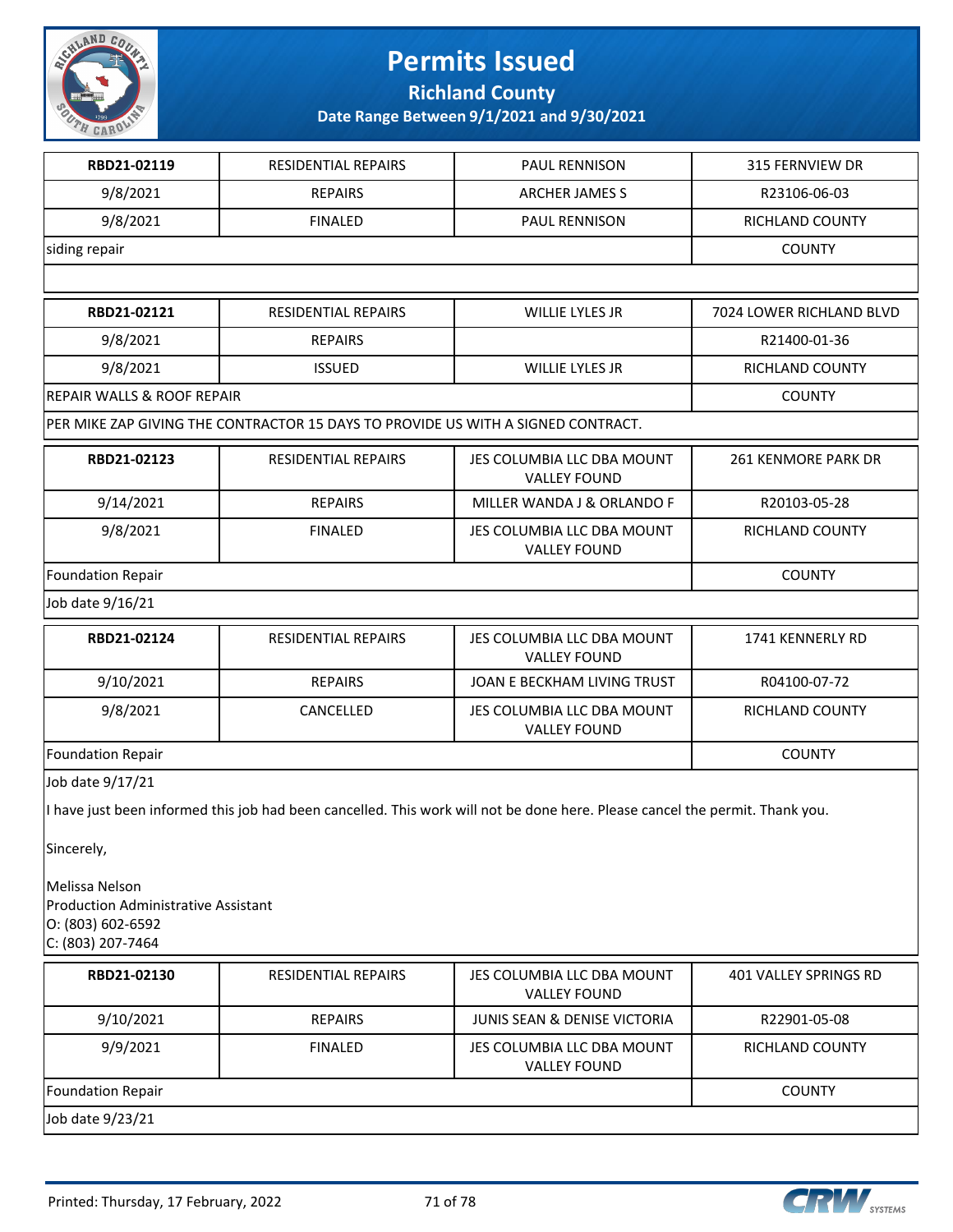

**Richland County**

| RBD21-02132                                 | <b>RESIDENTIAL REPAIRS</b> | Sanford Investors LLC DBA Window<br>World of the Midlands | <b>104 AUDUBON OAKS WAY</b> |
|---------------------------------------------|----------------------------|-----------------------------------------------------------|-----------------------------|
| 9/10/2021                                   | <b>REPAIRS</b>             | <b>DUBOIS ANTHONY F &amp;</b>                             | R04012-02-01                |
| 9/10/2021                                   | <b>FINALED</b>             | Sanford Investors LLC DBA Window<br>World of the Midlands | RICHLAND COUNTY             |
| Install (2) double hung replacement windows |                            |                                                           | <b>COUNTY</b>               |
|                                             |                            |                                                           |                             |
| RBD21-02133                                 | <b>RESIDENTIAL REPAIRS</b> | Sanford Investors LLC DBA Window<br>World of the Midlands | 1606 FARAWAY DR             |

|                                                          |                | World of the Midlands                                     |                 |
|----------------------------------------------------------|----------------|-----------------------------------------------------------|-----------------|
| 9/10/2021                                                | <b>REPAIRS</b> | MITCHELL KAY LYNNET                                       | R16914-04-02    |
| 9/10/2021                                                | FINAL FD       | Sanford Investors LLC DBA Window<br>World of the Midlands | RICHLAND COUNTY |
| Install (9) double hung + (1) slider replacement windows |                |                                                           | <b>COUNTY</b>   |

| RBD21-02134                              | <b>RESIDENTIAL REPAIRS</b> | Sanford Investors LLC DBA Window<br>World of the Midlands | 409 ARCOLA DR   |
|------------------------------------------|----------------------------|-----------------------------------------------------------|-----------------|
| 9/10/2021                                | <b>REPAIRS</b>             | MOODY VICKIE G                                            | R20115-04-08    |
| 9/10/2021                                | <b>FINALED</b>             | Sanford Investors LLC DBA Window<br>World of the Midlands | RICHLAND COUNTY |
| Install (8) casement replacement windows |                            |                                                           | <b>COUNTY</b>   |

| RBD21-02144    | <b>RESIDENTIAL REPAIRS</b> | DENNIS AND SON HOME<br><b>IMPROVEMENT</b> | 629 SPRING LAKE RD |
|----------------|----------------------------|-------------------------------------------|--------------------|
| 9/10/2021      | <b>REPAIRS</b>             | <b>MATHEWS ANNEMARIE B &amp;</b>          | R16708-01-04       |
| 9/10/2021      | <b>ISSUED</b>              | DENNIS AND SON HOME<br><b>IMPROVEMENT</b> | RICHLAND COUNTY    |
| dormer repairs |                            |                                           | <b>COUNTY</b>      |

| RBD21-02153       | <b>RESIDENTIAL REPAIRS</b> | l RAM JACK OF SOUTH CAROLINA INC l           | 1141 OLD BRICKYARD RD  |
|-------------------|----------------------------|----------------------------------------------|------------------------|
| 9/14/2021         | <b>REPAIRS</b>             | <b>BOWENS BARBARA M &amp;</b><br>THURMOND JR | R04300-01-18           |
| 9/13/2021         | <b>ISSUED</b>              | l RAM JACK OF SOUTH CAROLINA INC l           | <b>RICHLAND COUNTY</b> |
| Foundation Repair |                            |                                              | <b>COUNTY</b>          |
|                   |                            |                                              |                        |

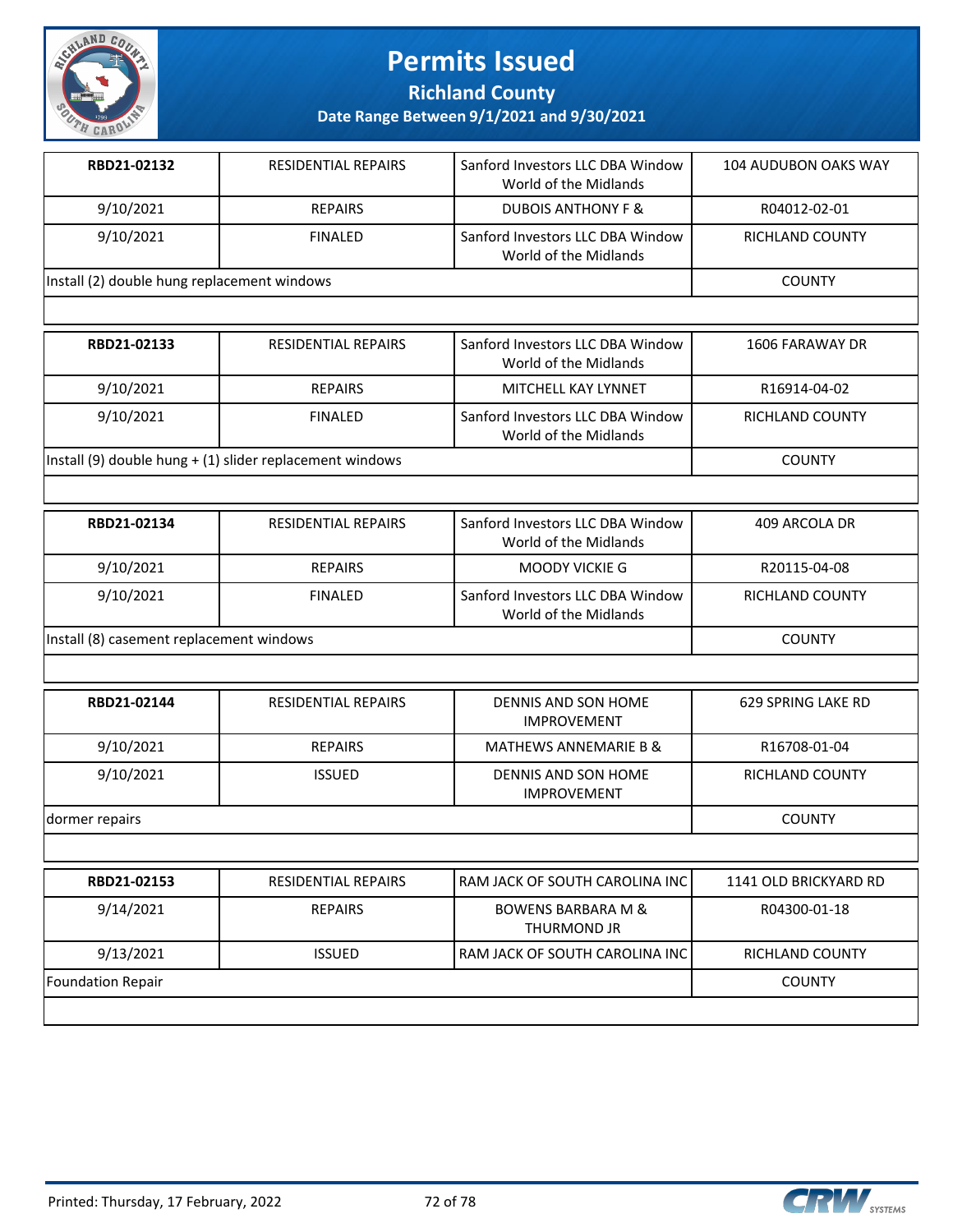

#### **Richland County**

| RBD21-02158                                             | RESIDENTIAL REPAIRS                                                  | W O CANTEY SERVICES INC (GC)                      | <b>115 GALE RIVER RD</b>  |
|---------------------------------------------------------|----------------------------------------------------------------------|---------------------------------------------------|---------------------------|
| 9/15/2021                                               | <b>REPAIRS</b>                                                       | <b>PRICE JENNIFER</b>                             | R17214-12-18              |
| 9/14/2021                                               | <b>ISSUED</b>                                                        | W O CANTEY SERVICES INC (GC)                      | RICHLAND COUNTY           |
| <b>Helical Piers</b>                                    |                                                                      |                                                   | <b>COUNTY</b>             |
|                                                         | We have engineering coming- as soon as I receive it I will upload it |                                                   |                           |
| RBD21-02186                                             | RESIDENTIAL REPAIRS                                                  | JES COLUMBIA LLC DBA MOUNT<br><b>VALLEY FOUND</b> | 108 DAVIS JENKINS CT      |
| 9/16/2021                                               | <b>REPAIRS</b>                                                       | DAVIS THOMAS & JANIE A                            | R23200-02-01              |
| 9/16/2021                                               | <b>FINALED</b>                                                       | JES COLUMBIA LLC DBA MOUNT<br><b>VALLEY FOUND</b> | <b>RICHLAND COUNTY</b>    |
| <b>Foundation Repair</b>                                |                                                                      |                                                   | <b>COUNTY</b>             |
| Job date 10/1/21                                        |                                                                      |                                                   |                           |
| RBD21-02204                                             | <b>RESIDENTIAL REPAIRS</b>                                           | <b>FIRST RESPONSE</b>                             | 506 ROSS RD               |
| 9/21/2021                                               | <b>REPAIRS</b>                                                       | SENTONE LLC                                       | R17107-02-06              |
| 9/21/2021                                               | <b>ISSUED</b>                                                        | <b>FIRST RESPONSE</b>                             | RICHLAND COUNTY           |
| replace rotten floors, roof, electrical, plumbing, HVAC |                                                                      |                                                   | <b>COUNTY</b>             |
|                                                         |                                                                      |                                                   |                           |
| RBD21-02208                                             | <b>RESIDENTIAL REPAIRS</b>                                           | KIRJO CONTRACTING SERVICES LLC                    | 318 VIEW DR               |
| 9/22/2021                                               | <b>REPAIRS</b>                                                       | <b>SCOTT JOHN</b>                                 | R12212-01-29              |
| 9/21/2021                                               | <b>ISSUED</b>                                                        | KIRJO CONTRACTING SERVICES LLC                    | RICHLAND COUNTY           |
| Drywall, Paint, Interior Doors, Floor, Soundproof       |                                                                      |                                                   | <b>COUNTY</b>             |
|                                                         |                                                                      |                                                   |                           |
| RBD21-02227                                             | <b>RESIDENTIAL REPAIRS</b>                                           | HOME DEPOT USA INC                                | 9554 CAUGHMAN RD          |
| 9/23/2021                                               | <b>REPAIRS</b>                                                       | SALLEY WILBERT D & DOROTHY M                      | R19115-04-02              |
| 9/22/2021                                               | <b>FINALED</b>                                                       | HOME DEPOT USA INC                                | <b>RICHLAND COUNTY</b>    |
| replace 16 windows size for size                        |                                                                      |                                                   | <b>COUNTY</b>             |
|                                                         |                                                                      |                                                   |                           |
| RBD21-02228                                             | RESIDENTIAL REPAIRS                                                  | HOME DEPOT USA INC                                | <b>609 SOUTH BRICK RD</b> |
| 9/23/2021                                               | <b>REPAIRS</b>                                                       | <b>EGAN RYAN JAMES &amp; SARAH</b>                | R23002-02-03              |
| 9/22/2021                                               | <b>FINALED</b>                                                       | HOME DEPOT USA INC                                | RICHLAND COUNTY           |
| replace 6 windows                                       |                                                                      |                                                   | <b>COUNTY</b>             |
|                                                         |                                                                      |                                                   |                           |

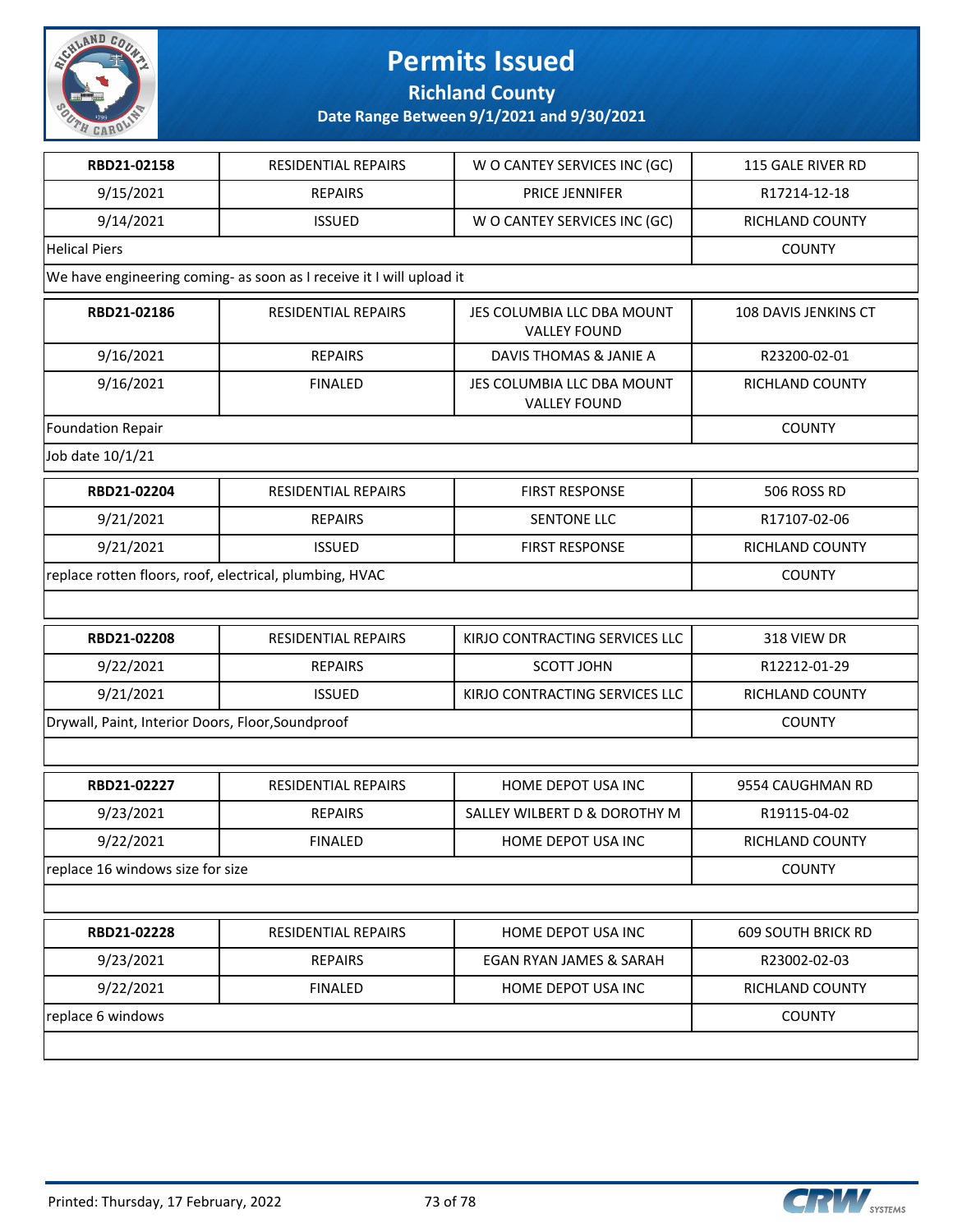

**Richland County**

| RBD21-02229                     | RESIDENTIAL REPAIRS        | HOME DEPOT USA INC                                | 615 TORWOOD DR         |
|---------------------------------|----------------------------|---------------------------------------------------|------------------------|
| 9/23/2021                       | <b>REPAIRS</b>             | <b>BURGESS CARYN F</b>                            | R11913-02-29           |
| 9/22/2021                       | <b>ISSUED</b>              | HOME DEPOT USA INC                                | RICHLAND COUNTY        |
| replace 5 windows size for size |                            |                                                   | <b>COUNTY</b>          |
|                                 |                            |                                                   |                        |
| RBD21-02230                     | <b>RESIDENTIAL REPAIRS</b> | HOME DEPOT USA INC                                | 7 CANEMILL             |
| 9/23/2021                       | <b>REPAIRS</b>             | NIPSON RUTLEDGE JR &                              | R23109-02-07           |
| 9/22/2021                       | <b>FINALED</b>             | HOME DEPOT USA INC                                | RICHLAND COUNTY        |
| 7 Cane Mill                     |                            |                                                   | <b>COUNTY</b>          |
|                                 |                            |                                                   |                        |
| RBD21-02234                     | <b>RESIDENTIAL REPAIRS</b> | <b>WILLIE SPRADLEY</b>                            | 200 CLEARMEADOW DR     |
| 9/23/2021                       | <b>REPAIRS</b>             | <b>MCKOY ELLA</b>                                 | R23110-03-15           |
| 9/23/2021                       | <b>FINALED</b>             | <b>WILLIE SPRADLEY</b>                            | RICHLAND COUNTY        |
| <b>REPAIR TO HOUSE</b>          |                            |                                                   | <b>COUNTY</b>          |
|                                 |                            |                                                   |                        |
| RBD21-02235                     | RESIDENTIAL REPAIRS        | <b>CNT FOUNDATIONS LLC</b>                        | 1332 SWYGERT RD        |
| 9/24/2021                       | <b>REPAIRS</b>             | SPIVEY EDWARD B                                   | R12300-13-17           |
| 9/23/2021                       | <b>ISSUED</b>              | <b>CNT FOUNDATIONS LLC</b>                        | RICHLAND COUNTY        |
| Install 5 Helical Piers         | <b>COUNTY</b>              |                                                   |                        |
|                                 |                            |                                                   |                        |
| RBD21-02236                     | <b>RESIDENTIAL REPAIRS</b> | Melissa Nelson                                    | 941 WOODALE CIR        |
| 9/24/2021                       | <b>REPAIRS</b>             | <b>MCDANIELS LARRY T</b>                          | R11809-05-23           |
| 9/23/2021                       | <b>ISSUED</b>              | JES COLUMBIA LLC DBA MOUNT<br><b>VALLEY FOUND</b> | <b>RICHLAND COUNTY</b> |
| <b>Foundation Repair</b>        |                            | <b>COUNTY</b>                                     |                        |
| Job date 10/7/21                |                            |                                                   |                        |
| RBD21-02243                     | RESIDENTIAL REPAIRS        | JES COLUMBIA LLC DBA MOUNT<br><b>VALLEY FOUND</b> | 652 UPPER TRL          |
| 9/28/2021                       | <b>REPAIRS</b>             | <b>BARNETT DEBORAH L</b>                          | R14906-03-02           |
| 9/27/2021                       | <b>FINALED</b>             | JES COLUMBIA LLC DBA MOUNT<br><b>VALLEY FOUND</b> | RICHLAND COUNTY        |
| <b>Foundation Repair</b>        |                            |                                                   | <b>COUNTY</b>          |
| Job date 10/11/21               |                            |                                                   |                        |

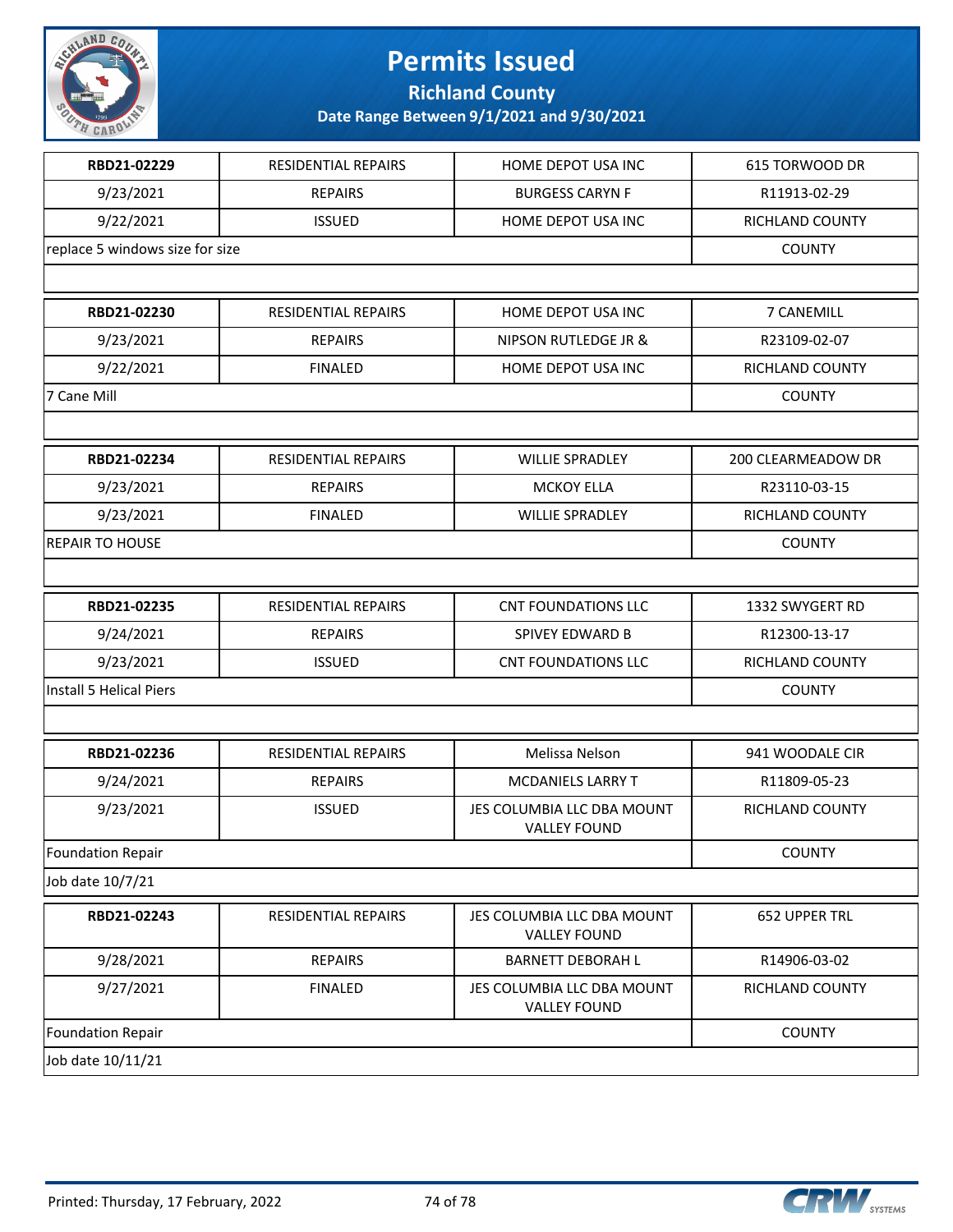

**Richland County**

**Date Range Between 9/1/2021 and 9/30/2021**

| RBD21-02246                     | <b>RESIDENTIAL REPAIRS</b>                       | <b>STEPHEN CANADY</b>                  | <b>200 RICHCREEK RD</b>      |
|---------------------------------|--------------------------------------------------|----------------------------------------|------------------------------|
| 9/28/2021                       | <b>REPAIRS</b>                                   |                                        | R09208-14-05                 |
| 9/28/2021                       | <b>ISSUED</b>                                    | <b>STEPHEN CANADY</b>                  | <b>RICHLAND COUNTY</b>       |
|                                 | REPLACE WINDOWS, DOOR, FRAME WALL & LEVEL FLOORS |                                        | <b>COUNTY</b>                |
|                                 |                                                  |                                        |                              |
| RBD21-02248                     | <b>RESIDENTIAL REPAIRS</b>                       | <b>HOME DEPOT USA INC</b>              | <b>232 VALLEY SPRINGS RD</b> |
| 9/29/2021                       | <b>REPAIRS</b>                                   | <b>SHOOK DAVID CHARLES LEWIS &amp;</b> | R22804-01-13                 |
| 9/28/2021                       | <b>FINALED</b>                                   | <b>HOME DEPOT USA INC</b>              | <b>RICHLAND COUNTY</b>       |
| replace 9 windows size for size |                                                  |                                        | <b>COUNTY</b>                |
|                                 |                                                  |                                        |                              |
| RBD21-02249                     | <b>RESIDENTIAL REPAIRS</b>                       | HOME DEPOT USA INC                     | 1119 CROSSING CREEK RD       |
| 9/29/2021                       | <b>REPAIRS</b>                                   | <b>HILL BARBARA A S</b>                | R27700-01-15                 |
| 9/28/2021                       | <b>FINALED</b>                                   | HOME DEPOT USA INC                     | RICHLAND COUNTY              |
| replace 8 windows size for size | <b>COUNTY</b>                                    |                                        |                              |
|                                 |                                                  |                                        |                              |
| RBD21-02251                     | <b>RESIDENTIAL REPAIRS</b>                       | RAM JACK OF SOUTH CAROLINA INC         | 4000 CORONADO DR             |
| 9/30/2021                       | <b>REPAIRS</b>                                   | <b>SOOKIKIAN MATT</b>                  | R07413-06-01                 |
| 9/28/2021                       | <b>ISSUED</b>                                    | RAM JACK OF SOUTH CAROLINA INC         | <b>RICHLAND COUNTY</b>       |
| <b>Foundation Repair</b>        |                                                  |                                        | <b>COUNTY</b>                |
|                                 |                                                  |                                        |                              |

#### **Number of RESIDENTIAL REPAIRS/REPAIRS Permits: 43**

| SP21-00210 | SWIMMING POOL  | MULLER CONTRACTORS INC | 323 COLD BRANCH DR     |
|------------|----------------|------------------------|------------------------|
| 9/13/2021  | <b>BARRIER</b> | VERDEJO ZEIDA & JOSE   | R23006-03-05           |
| 9/2/2021   | <b>ISSUED</b>  | MULLER CONTRACTORS INC | <b>RICHLAND COUNTY</b> |
|            |                |                        | <b>COUNTY</b>          |
|            |                |                        |                        |

| SP21-00216     | SWIMMING POOL  | JACK OLIVER'S POOL SERVICE | 9721 DUNBARTON DR |
|----------------|----------------|----------------------------|-------------------|
| 9/13/2021      | <b>BARRIER</b> | PATRICIA G DASO TRUST      | R19906-07-05      |
| 9/13/2021      | <b>ISSUED</b>  | JACK OLIVER'S POOL SERVICE | RICHLAND COUNTY   |
| Fence for pool |                |                            | <b>COUNTY</b>     |
|                |                |                            |                   |

**Number of SWIMMING POOL/BARRIER Permits: 2**

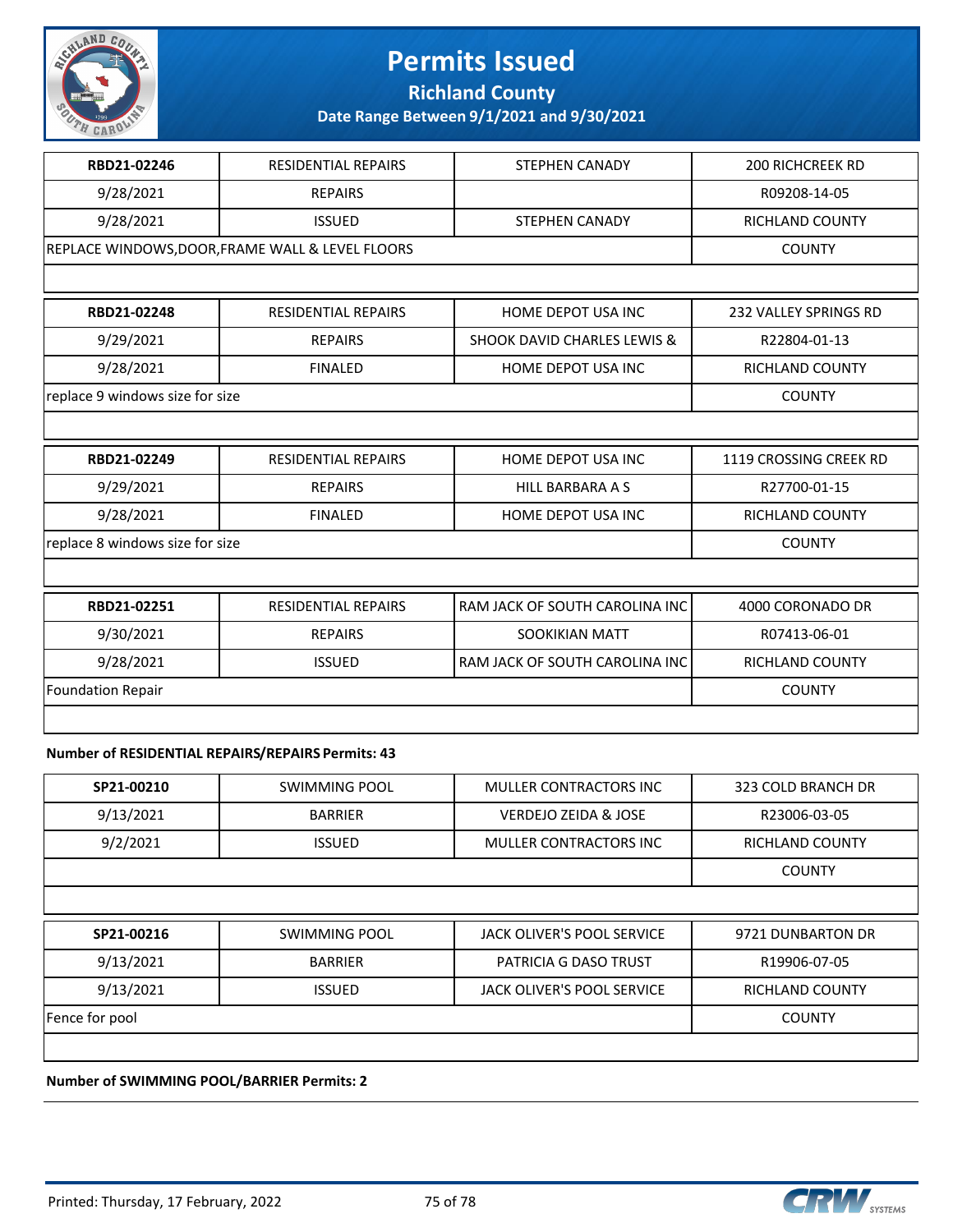

**Richland County**

| SP21-00180                               | <b>SWIMMING POOL</b> | THE CLEARWATER COMPANY             | 182 OLD MARKET LN  |
|------------------------------------------|----------------------|------------------------------------|--------------------|
| 9/16/2021                                | RESIDENTIAL          | THOMPSON WILLIAM C & ALANE S       | R03204-02-28       |
| 8/4/2021                                 | <b>ISSUED</b>        | THE CLEARWATER COMPANY             | RICHLAND COUNTY    |
| Gunite Swimming Pool Installation        |                      |                                    | <b>COUNTY</b>      |
|                                          |                      |                                    |                    |
| SP21-00199                               | <b>SWIMMING POOL</b> | PETE ALEWINE POOL CO INC (GC)      | 301 BAYMONT DR     |
| 9/2/2021                                 | RESIDENTIAL          | <b>HEGYI ROBERT &amp; LYNN</b>     | R23304-06-19       |
| 8/24/2021                                | <b>ISSUED</b>        | PETE ALEWINE POOL CO INC (GC)      | RICHLAND COUNTY    |
| <b>POOL PERMIT</b>                       |                      |                                    | <b>COUNTY</b>      |
| <b>POOL PERMIT</b>                       |                      |                                    |                    |
| SP21-00201                               | <b>SWIMMING POOL</b> | <b>CONTEMPORARY POOL WORKS LLC</b> | 305 OAK BROOK DR   |
| 9/16/2021                                | RESIDENTIAL          | <b>JONES LINDSAY S TRUSTEE</b>     | R22813-01-24       |
| 8/24/2021                                | <b>ISSUED</b>        | <b>CONTEMPORARY POOL WORKS LLC</b> | RICHLAND COUNTY    |
| 16x32 pool with spa gunite swimming pool |                      |                                    | <b>COUNTY</b>      |
| New build Gunite swimming pool           |                      |                                    |                    |
| SP21-00209                               | <b>SWIMMING POOL</b> | <b>GRIFFIN POOLS &amp; SPAS</b>    | 1601 WASH LEVER RD |
| 9/7/2021                                 | RESIDENTIAL          | SMOTHERS RICHARD WILLIAM           | R01900-01-43       |
| 9/1/2021                                 | <b>ISSUED</b>        | <b>GRIFFIN POOLS &amp; SPAS</b>    | RICHLAND COUNTY    |
| in ground pool                           |                      |                                    | <b>COUNTY</b>      |
| liner pool                               |                      |                                    |                    |
| SP21-00211                               | <b>SWIMMING POOL</b> | MULLER CONTRACTORS INC             | 323 COLD BRANCH DR |
| 9/13/2021                                | RESIDENTIAL          | <b>VERDEJO ZEIDA &amp; JOSE</b>    | R23006-03-05       |
| 9/2/2021                                 | <b>ISSUED</b>        | MULLER CONTRACTORS INC             | RICHLAND COUNTY    |
| inground gunite pool installation        |                      |                                    | <b>COUNTY</b>      |
|                                          |                      |                                    |                    |
| SP21-00212                               | <b>SWIMMING POOL</b> | PREMIER POOL RESTORATION           | 1523 ALMA RD       |
| 9/30/2021                                | RESIDENTIAL          | <b>SEXTON MICHELLE C &amp;</b>     | R16415-05-07       |
| 9/7/2021                                 | <b>ISSUED</b>        | PREMIER POOL RESTORATION           | RICHLAND COUNTY    |
| Vinyl Pool Construction                  |                      |                                    | <b>COUNTY</b>      |
| Sexton Alma Rd                           |                      |                                    |                    |
|                                          |                      |                                    |                    |

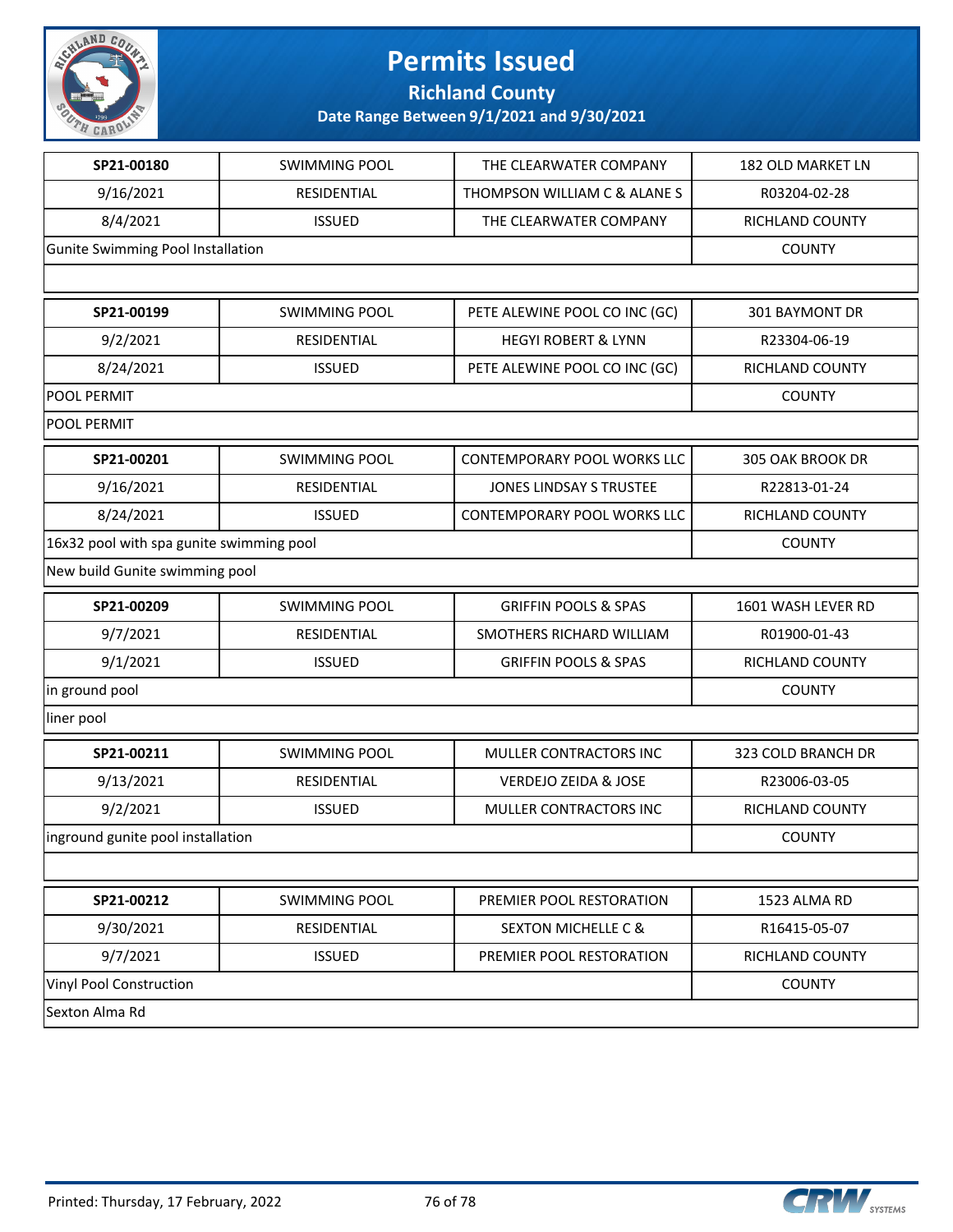

**Richland County**

| SP21-00213                                       | <b>SWIMMING POOL</b> | <b>GRIFFIN POOLS &amp; SPAS</b>          | 2301 KENNERLY RD       |
|--------------------------------------------------|----------------------|------------------------------------------|------------------------|
| 9/28/2021                                        | RESIDENTIAL          | KUPER KEVIN J & MELISSA K                | R04300-05-26           |
| 9/7/2021                                         | <b>ISSUED</b>        | <b>GRIFFIN POOLS &amp; SPAS</b>          | RICHLAND COUNTY        |
| in ground pool                                   |                      |                                          | <b>COUNTY</b>          |
| liner pool                                       |                      |                                          |                        |
| SP21-00214                                       | <b>SWIMMING POOL</b> | <b>CANNONBALL POOLS</b>                  | 253 MERRIMONT DR       |
| 9/8/2021                                         | RESIDENTIAL          | <b>GRANTHAM MARCUS L &amp;</b>           | R17811-01-18           |
| 9/8/2021                                         | <b>ISSUED</b>        | <b>CANNONBALL POOLS</b>                  | RICHLAND COUNTY        |
| Installation of inground fiberglass pool (16x37) |                      |                                          | <b>COUNTY</b>          |
|                                                  |                      |                                          |                        |
| SP21-00215                                       | <b>SWIMMING POOL</b> | THE CLEARWATER COMPANY                   | <b>130 LAURENT WAY</b> |
| 9/16/2021                                        | RESIDENTIAL          | <b>GIBBONS LORRI R</b>                   | R04214-03-13           |
| 9/10/2021                                        | <b>ISSUED</b>        | THE CLEARWATER COMPANY                   | <b>RICHLAND COUNTY</b> |
| Gunite Swimming Pool Installatiaon               |                      |                                          | <b>COUNTY</b>          |
|                                                  |                      |                                          |                        |
| SP21-00217                                       | <b>SWIMMING POOL</b> | JACK OLIVER'S POOL SERVICE               | 9721 DUNBARTON DR      |
| 9/14/2021                                        | RESIDENTIAL          | PATRICIA G DASO TRUST                    | R19906-07-05           |
| 9/13/2021                                        | <b>ISSUED</b>        | JACK OLIVER'S POOL SERVICE               | RICHLAND COUNTY        |
| 16 x 32 Gunite pool                              |                      |                                          | <b>COUNTY</b>          |
|                                                  |                      |                                          |                        |
| SP21-00218                                       | <b>SWIMMING POOL</b> | <b>GRIFFIN POOLS &amp; SPAS</b>          | 602 GLENEAGLE CIR      |
| 9/14/2021                                        | RESIDENTIAL          | POYNER BRANDON L JR &                    | R03404-04-30           |
| 9/13/2021                                        | <b>ISSUED</b>        | <b>GRIFFIN POOLS &amp; SPAS</b>          | RICHLAND COUNTY        |
| in ground pool                                   |                      |                                          | <b>COUNTY</b>          |
| liner pool                                       |                      |                                          |                        |
| SP21-00219                                       | SWIMMING POOL        | <b>GRIFFIN POOLS &amp; SPAS</b>          | 206 HARBOR DR          |
| 9/15/2021                                        | RESIDENTIAL          | <b>GARRISON ROBERT ELLIS &amp; JULIE</b> | R23211-03-04           |
| 9/13/2021                                        | <b>ISSUED</b>        | <b>GRIFFIN POOLS &amp; SPAS</b>          | RICHLAND COUNTY        |
| in ground pool                                   |                      |                                          | <b>COUNTY</b>          |
| liner pool                                       |                      |                                          |                        |